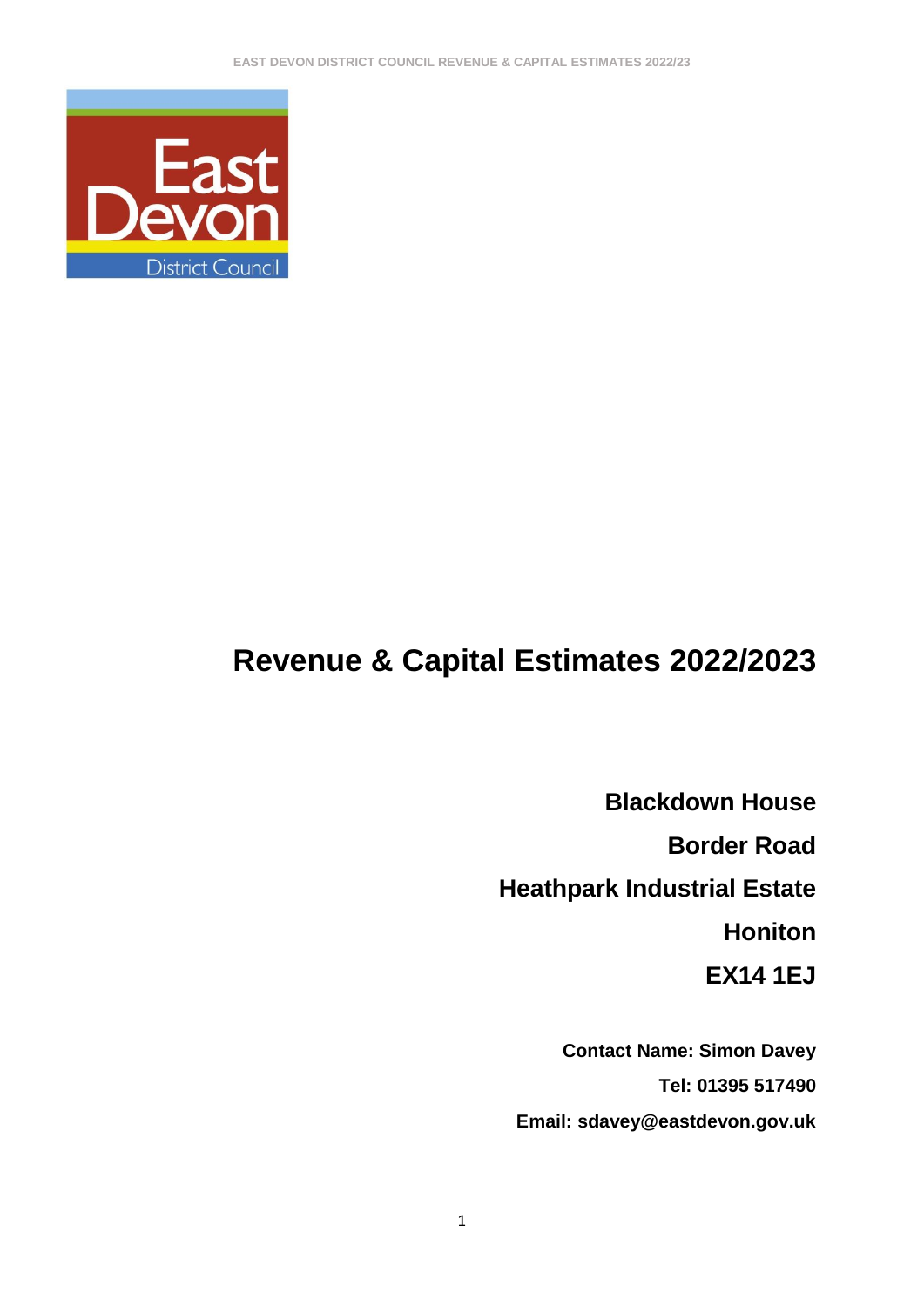# **EAST DEVON DISTRICT COUNCIL**

# **Revenue and Capital Estimates 2022/23**

| <b>Front Cover</b>                             |               |
|------------------------------------------------|---------------|
| <b>Contents Page</b>                           | $\mathcal{P}$ |
| <b>General Fund Revenue Budget Summary</b>     | 3             |
| <b>Earmarked Reserves Details</b>              | 4             |
| Staff Fulltime Equivalents 2021/22 and 2022/23 | 5             |

#### **General Fund Revenue Budgets 2022/23**

| Portfolio Summary pages showing Revenue Budgets, Staff, Summary & Assets 6 |    |
|----------------------------------------------------------------------------|----|
| Corporate Business Portfolio by Service & Subjective                       | 19 |
| Corporate Services Portfolio by Service & Subjective                       | 21 |
| Economy Portfolio by Service & Subjective                                  | 25 |
| Environment - General Portfolio by Service & Subjective                    | 29 |
| Environment – Street Scene Portfolio by Service & Subjective               | 33 |
| Finance Portfolio by Service & Subjective                                  | 39 |
| Strategic Development & Partnership by Service & Subjective                | 42 |
| Sustainable Homes & Communities by Service & Subjective                    | 45 |

| <b>Housing Revenue Account 2022/23</b>     | 48 |
|--------------------------------------------|----|
|                                            |    |
| <b>Capital Programme Estimates 2022/23</b> | 50 |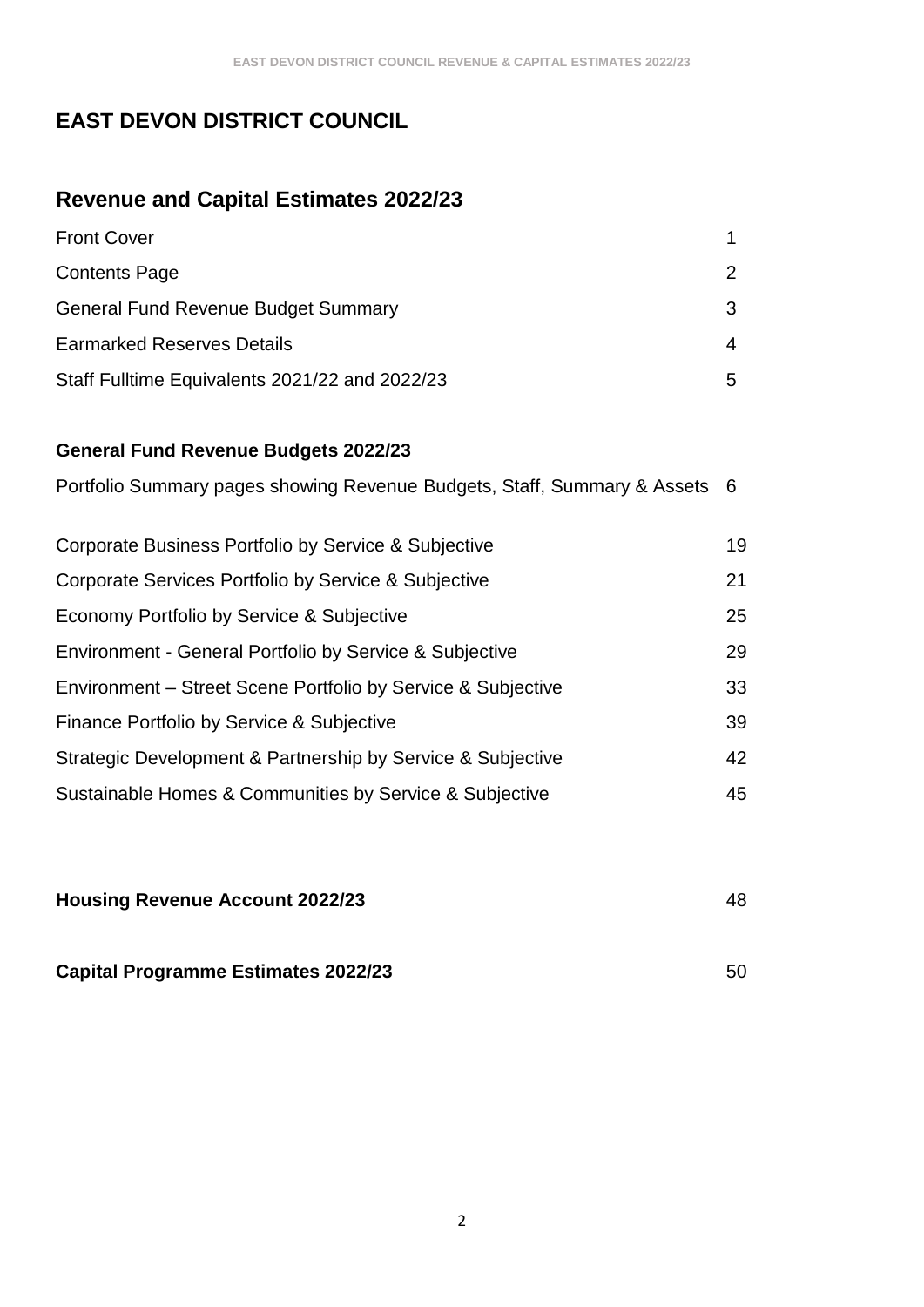#### **General Fund Revenue Budgets 2022/23**

| Portfolio Budget - Net Expenditure                                                                                | Original<br>2021/22          | Original<br>2022/23          | Variation                | %age<br>Change |
|-------------------------------------------------------------------------------------------------------------------|------------------------------|------------------------------|--------------------------|----------------|
| <b>Corporate Business</b>                                                                                         | 152,640                      | 175,750                      | 23,110                   | 15%            |
| <b>Corporate Services</b>                                                                                         | 1,728,601                    | 2,204,304                    | 475,703                  | 28%            |
| Economy And Regenrtn Portfolio                                                                                    | 364,010                      | 205,760                      | $-158,250$               | $-43%$         |
| <b>Environment Portfolio</b>                                                                                      | 1,585,734                    | 1,277,980                    | $-307,754$               | $-19%$         |
| Finance                                                                                                           | 1,599,050                    | 1,481,428                    | $-117,622$               | $-7%$          |
| Strategic Development & P'Ship                                                                                    | 2,297,590                    | 2,686,812                    | 389,222                  | 17%            |
| <b>Street Scene Portfolio</b>                                                                                     | 10,324,690                   | 11,395,587                   | 1,070,897                | 10%            |
| Sustainable Homes & Communitie                                                                                    | 767,940                      | 900,220                      | 132,280                  | 17%            |
| <b>Portfolio Totals</b>                                                                                           | 18,820,255                   | 20,327,841                   | 1,507,586                | $8\%$          |
| Reversal of Capital Charges (Depreciation)                                                                        | $-3,057,560$                 | $-3,133,070$                 | $-75,510$                | 2%             |
| <b>Portfolio Totals Net of Capital Charges</b>                                                                    | 15,762,695                   | 17,194,771                   | 1,432,076                | 9%             |
| Interest Receipts (Net of investment management fees)<br>Interest Payable<br>PWLB Interest & Principal Repayments | $-426,750$<br>300<br>427,130 | $-392,130$<br>300<br>438,040 | 34,620<br>0<br>10,910    |                |
| <b>Net Expenditure</b>                                                                                            | 15,763,375                   | 17,240,981                   | 1,477,606                | 9%             |
| <b>Government Grants</b>                                                                                          |                              |                              |                          |                |
| New Homes Bonus Grant                                                                                             | $-1,500,000$                 | $-1,500,000$                 | 0                        |                |
| Rural Services Delivery Grant                                                                                     | $-225,590$                   | $-236,590$                   | $-11,000$                |                |
| Lower Tier Service Grant                                                                                          | 0                            | $-404,000$                   |                          |                |
| New Service Grant (one off)                                                                                       | 0                            | $-184,000$                   |                          |                |
| Savings Target                                                                                                    | $-63,345$                    | $-70,000$                    | $-6,655$                 |                |
| <b>Use of Reserves</b>                                                                                            |                              |                              |                          |                |
| Use of Collection fund surplus<br><b>Earmarked Reserves</b>                                                       | 0<br>$-134,230$              | $-197,680$<br>$-284,041$     | $-197,680$<br>$-149,811$ |                |
| Use of General Fund Balance for elections                                                                         | 0                            |                              | 0                        |                |
| Use of General Fund Balance                                                                                       | 0                            |                              | 0                        |                |
| <b>Budget Requirement</b>                                                                                         | 13,840,210                   | 14,364,670                   | 1,112,460                | 8%             |
| Revenue Support Grant                                                                                             | 0                            | 0                            | 0                        |                |
| <b>Business Rate Baseline Funding</b>                                                                             | $-2,720,660$                 | $-2,831,660$                 | $-111,000$               |                |
| <b>Business Rate Retention Inflation Uplift</b>                                                                   | $-2,000,000$                 | $-2,000,000$                 | 0                        |                |
| Council Tax Support Grant paid to Parishes                                                                        | 0                            | 0                            | 0                        |                |
| Parish Support Reserve                                                                                            | 0                            | 0                            | 0                        |                |
| <b>Council Tax Requirement</b>                                                                                    | 9,119,550                    | 9,533,010                    | 1,001,460                | 11%            |
| Vs EDDC Precept per MTFP                                                                                          | $-9,119,550$                 | $-9,533,010$                 | $-413,460$               |                |
| <b>Funding GAP</b>                                                                                                | 0                            | $\pmb{0}$                    |                          |                |

**Note:** 2022/23 Council Tax Base has increased from 60,084 to 60,805. Council Tax has increased by £5 with Band D at £156.78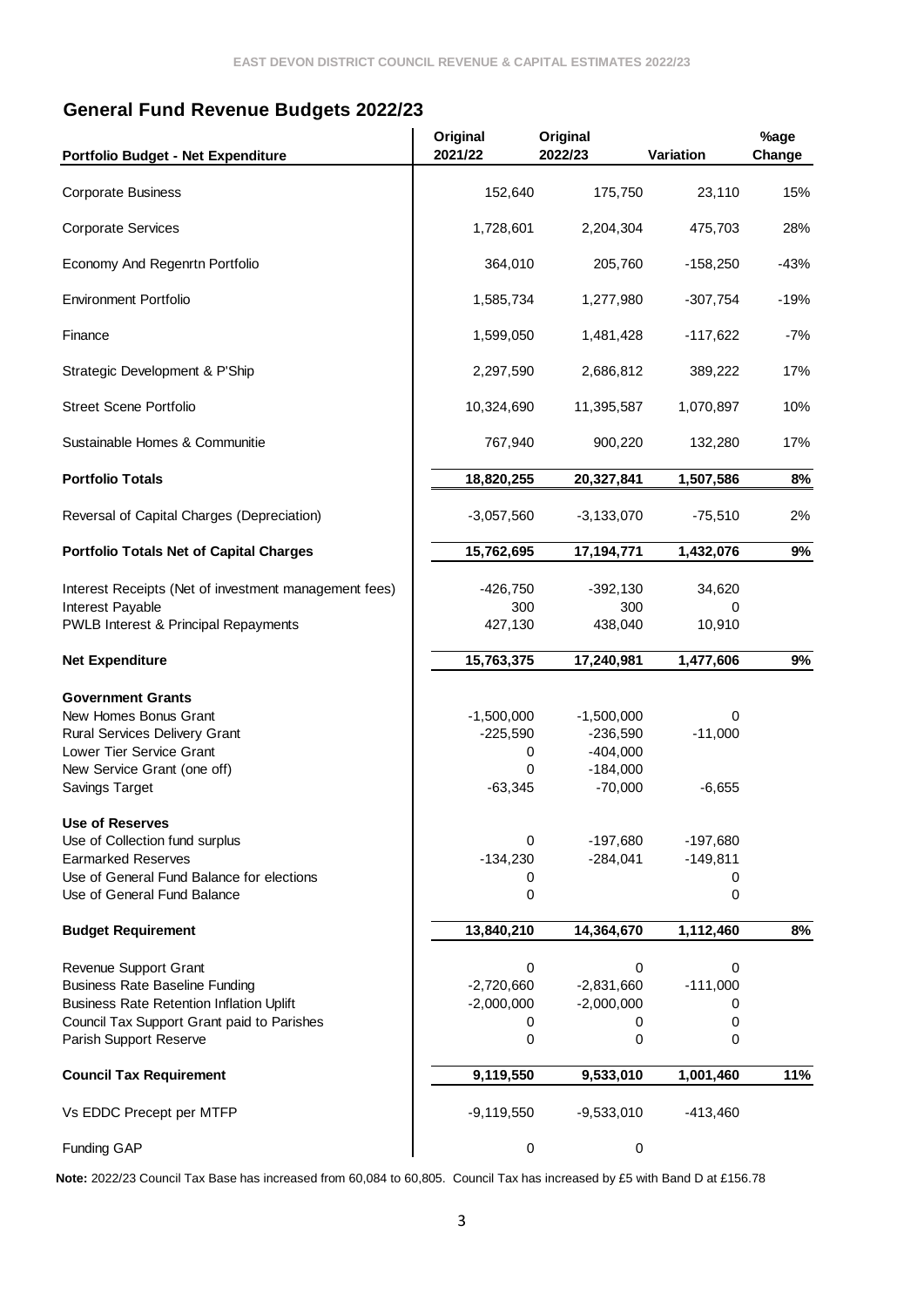#### **Transfers to/from Earmarked Reserves**

|                                 |                               | <b>Budget</b> |
|---------------------------------|-------------------------------|---------------|
| <b>Portfolio</b>                | <b>Reserve</b>                | 2022/23       |
| <b>Transformation Strategy</b>  | <b>Transformation Reserve</b> | $-104,760$    |
| Finance                         | 100% NNDR Reserve             | $-85,641$     |
| Environment                     | <b>Environment Reserve</b>    | $-50,000$     |
| Streetscene                     | <b>Streetscene Reserve</b>    | $-50,000$     |
| Accounting treatment adjustment |                               | 6,360         |
|                                 |                               | $-284,041$    |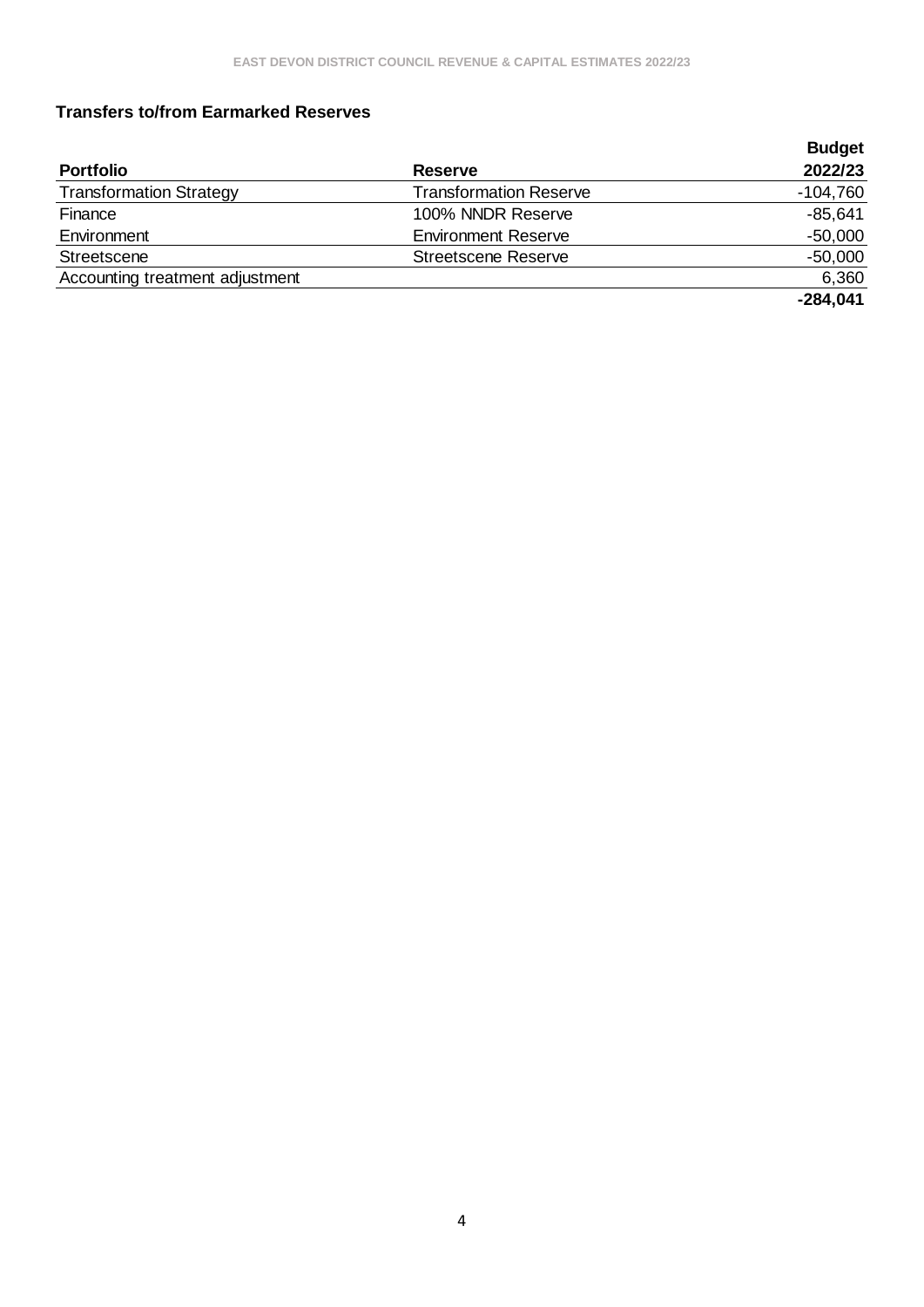| 2021/22        | <b>Staff FTE Summary</b>                             | 2022/23                 | Change         |
|----------------|------------------------------------------------------|-------------------------|----------------|
|                | <b>CORPORATE BUSINESS PORTFOLIO</b>                  |                         |                |
| 2              | Corporate Business Management                        | $\overline{2}$          | 0              |
| $\mathbf 2$    |                                                      | $\overline{\mathbf{2}}$ | 0              |
|                | <b>CORPORATE SERVICES PORTFOLIO</b>                  |                         |                |
| 2              | Chief Executive Department and Support               | $\overline{c}$          | 0              |
| 1              | Civic expenses                                       | 1                       | 0              |
| 6              | <b>Democratic Representation</b>                     | 6                       | 0              |
| 3              | Elections & Electoral Registration                   | 3                       | 0              |
| 8              | Legal Services                                       | 9                       | 1              |
| 13             | <b>Organisational Development Services</b>           | 14                      | 1              |
| 33             |                                                      | 35                      | $\mathbf 2$    |
|                |                                                      |                         |                |
|                | <b>ECONOMY AND REGENERATION PORTFOLIO</b>            |                         |                |
| 12             | <b>Building Control</b>                              | 12                      | 0              |
| $\mathbf 0$    | Corporate Buildings & Security                       | 0                       | 0              |
| 4              | <b>Economic Development</b>                          | 6                       | 2              |
| 13             | Property & Estates Services                          | 13                      | 0              |
| $\overline{2}$ | Public Halls, Pavilions & Cinemas                    | 4                       | 2              |
| 31             |                                                      | 35                      | 5              |
|                | <b>ENVIRONMENT PORTFOLIO</b>                         |                         |                |
| 13             | <b>AONB &amp; Countryside Teams</b>                  | 17                      | 4              |
| 2              | Arts Development                                     | 3                       | 1              |
| 1              | Crime and Disorder                                   | 1                       | 0              |
| 6              | Car Parks                                            | 9                       | 3              |
| 1              | Climate Change                                       | 1                       | 0              |
| 8              | Licensing Section (Excluding Hackney Carriages)      | 8                       | 0              |
| 21             | <b>Public Health Services</b>                        | 30                      | 9              |
| 52             |                                                      | 69                      | 16             |
|                |                                                      |                         |                |
|                | <b>STREETSCENE PORTFOLIO</b>                         |                         |                |
| 1              | <b>Water Safety</b>                                  | 1                       | 0              |
| 33             | Parks & Pleasure Grounds                             | 34                      | 1              |
| 1              | Play Equipment<br><b>Public Conveniences</b>         | 1                       | 0              |
| 7<br>5         |                                                      | 6<br>6                  | (1)            |
|                | <b>Refuse Collection &amp; Recycling</b>             |                         | 1              |
| 24             | <b>Streetscene Support Services</b>                  | 30                      | 6              |
| 33<br>104      | <b>Street Cleansing</b>                              | 39<br>118               | 6<br>14        |
|                |                                                      |                         |                |
|                | <b>FINANCE PORTFOLIO</b>                             |                         |                |
| 10             | <b>Customer Services Centre</b>                      | 10                      | 0              |
| 13             | <b>Financial Services</b>                            | 13                      | 0              |
| 46             | Housing & Council Tax Benefits - Administration      | 46                      | (0)            |
| 69             |                                                      | 68                      | (0)            |
|                | STRATEGIC DEVELOPMENT & PARTNERSHIP PORTFOLIO        |                         |                |
| 34             | Development Management                               | 36                      | $\overline{2}$ |
| 10             | Planning Administration                              | 8                       | (2)            |
| 10             | Growth Point                                         | 9                       | (1)            |
| 1              | Service Lead Planning                                | 1                       | 0              |
| 4              | Land Charges                                         | 4                       | 0              |
| 7              | <b>Planning Policy</b>                               | 9                       | 2              |
| 66             |                                                      | 67                      | 1              |
|                |                                                      |                         |                |
|                | <b>SUSTAINABLE HOMES &amp; COMMUNITIES PORTFOLIO</b> |                         |                |
| 12             | Home Safeguard                                       | 16                      | 4              |
| 14             | Homelessness<br>5                                    | 20<br>11                | 6              |
| 11<br>37       | <b>Public Health Housing</b>                         | 47                      | 0<br>10        |
|                |                                                      |                         |                |
| 394            | <b>TOTAL General Fund FTE's</b>                      | 441                     | 47             |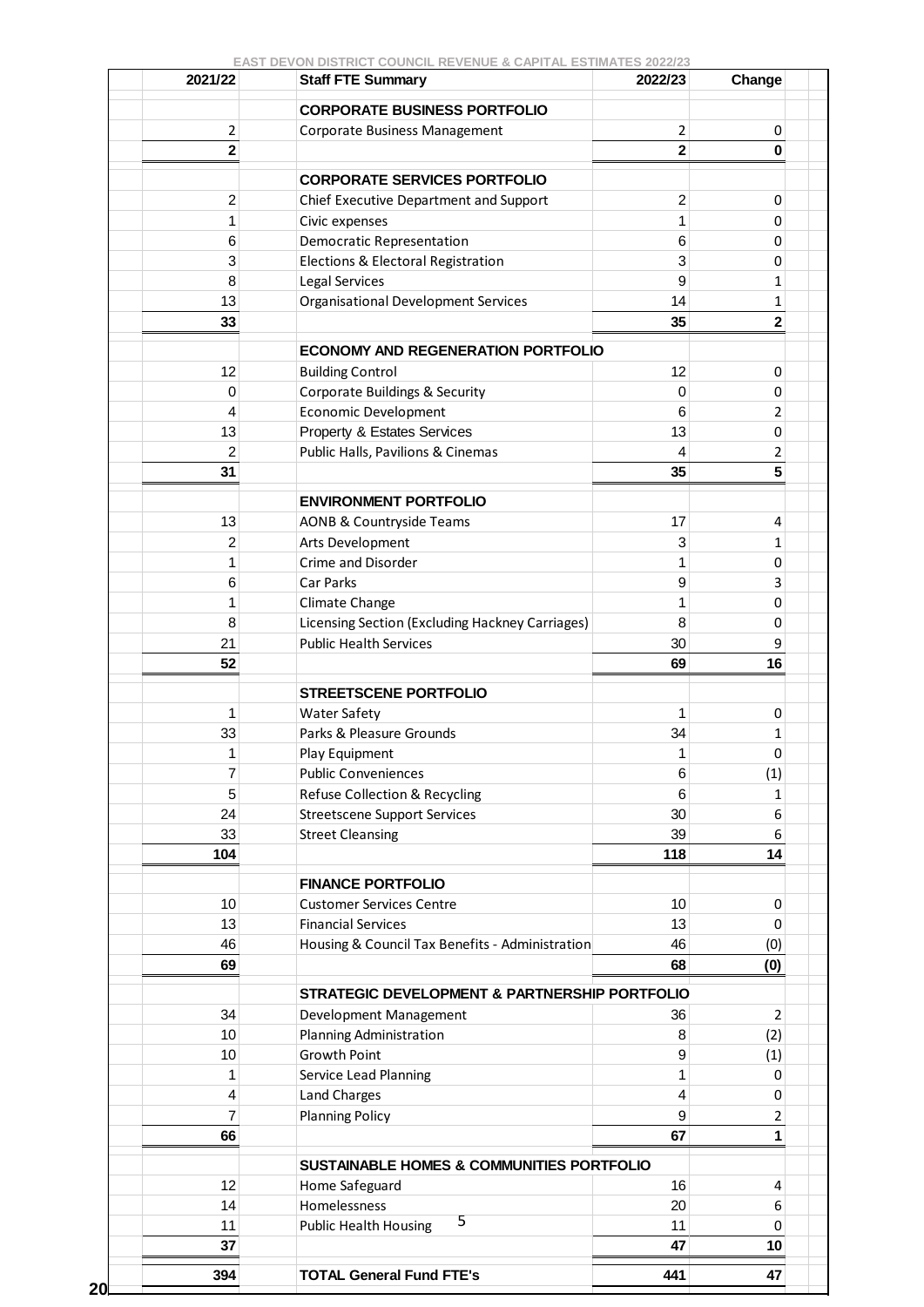### **CORPORATE BUSINESS PORTFOLIO**

| <b>Corporate Business</b><br>$\pi$ |                                                                                                                                   |                                   |                    |
|------------------------------------|-----------------------------------------------------------------------------------------------------------------------------------|-----------------------------------|--------------------|
|                                    | Mandatory                                                                                                                         | Mandatory                         |                    |
|                                    |                                                                                                                                   |                                   |                    |
| <b>Account Group</b>               | <b>Corporate Business Mgmt</b>                                                                                                    | <b>Equalities &amp; Diversity</b> | <b>Grand Total</b> |
| <b>Employment Costs</b>            | 63,660                                                                                                                            |                                   | 63,660             |
| Internal Corporate Recharg Exp     | 88,200                                                                                                                            |                                   | 88,200             |
| Supplies & Services                | 23,190                                                                                                                            |                                   | 23,190             |
| <b>Transport Costs</b>             | 160                                                                                                                               |                                   | 160                |
|                                    | 175,210                                                                                                                           |                                   | 175,210            |
|                                    | 175,210                                                                                                                           |                                   | 175,210            |
|                                    |                                                                                                                                   |                                   |                    |
| <b>Staff Numbers</b>               | 2                                                                                                                                 | 0                                 |                    |
|                                    | Statutory monitoring Officer duties. Complaints<br>against Councillors, corporate complaints process<br>and information requests. |                                   |                    |
| <b>Service / Events</b>            |                                                                                                                                   |                                   |                    |
| <b>Assets</b>                      | <b>Na</b>                                                                                                                         |                                   |                    |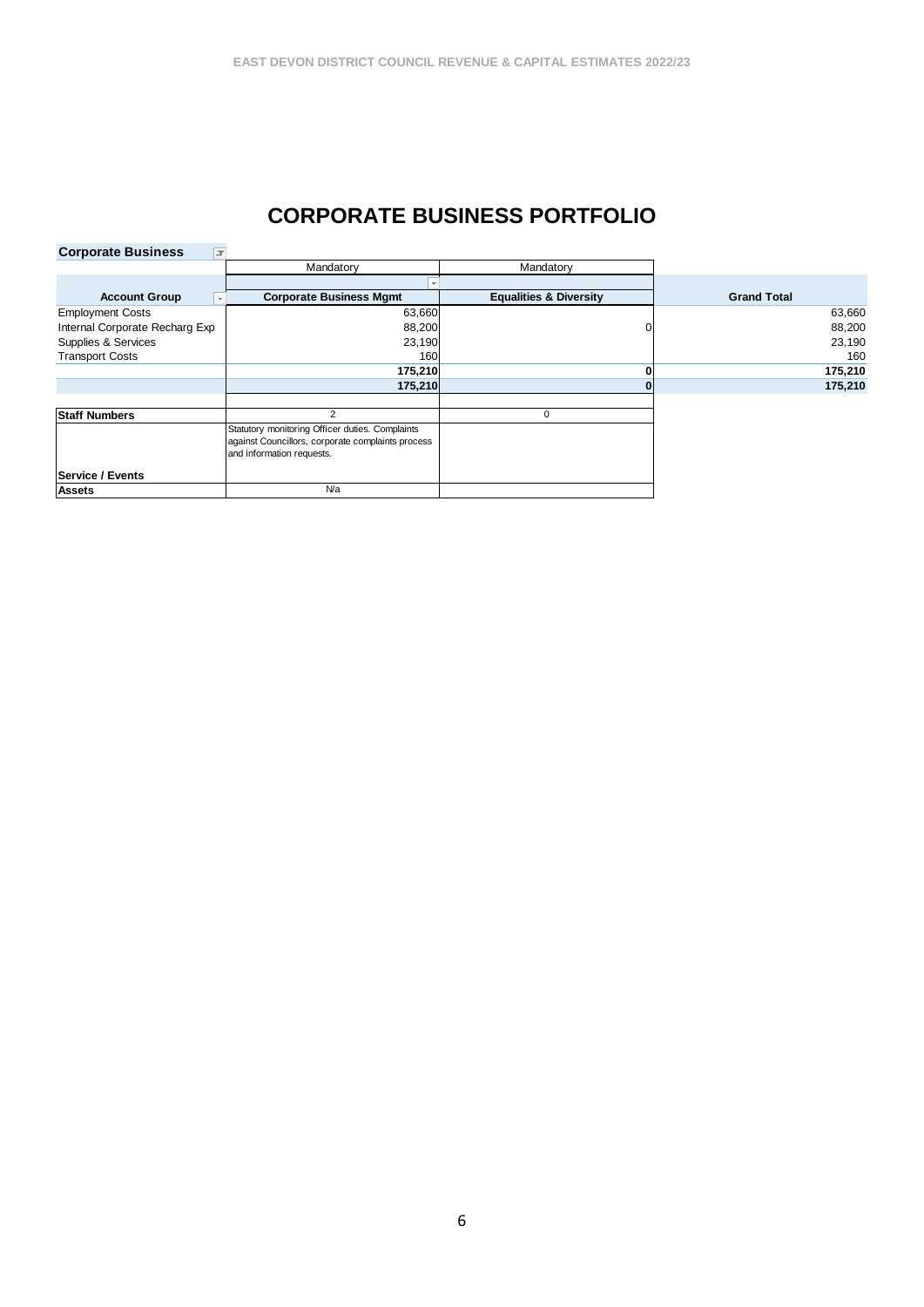# **CORPORATE SERVICES PORTFOLIO**

|                          | <b>Corporate Services</b><br>l T     |                            |                               |                                                            |                       |                                    |
|--------------------------|--------------------------------------|----------------------------|-------------------------------|------------------------------------------------------------|-----------------------|------------------------------------|
|                          |                                      | Mandatory                  | Discretionary                 | Mandatory                                                  | Mandatory             | Mandatory                          |
| Sum of 2022 Budget       |                                      |                            |                               |                                                            |                       |                                    |
|                          |                                      | <b>Chief Exec And</b>      |                               |                                                            | <b>Democratic</b>     |                                    |
| Income/Expenditure       | <b>Account Group</b><br>$\mathbf{v}$ | <b>Support Staff</b>       | <b>Civic Expenses</b>         | <b>Corporate Activities</b>                                | Representation        | <b>Elections</b>                   |
| <b>Expenditure</b>       | <b>Employment Costs</b>              | 191,650                    | 19,050                        | 161,000                                                    | 258,440               | 117,800                            |
|                          | Internal Corporate Recharg Exp       | 83,940                     | 4,490                         | 914,430                                                    | 391,370               | 71,770                             |
|                          | Internal Frontline Recharg Exp       |                            |                               | 152,390                                                    |                       | 710                                |
|                          | <b>Premises Costs</b>                |                            |                               | 1,760                                                      |                       | $\overline{0}$                     |
|                          | Supplies & Services                  | 2,600                      | 7,860                         | 64,840                                                     | 421,040               | 80,300                             |
|                          | <b>Third Party Payment</b>           |                            |                               |                                                            |                       |                                    |
|                          | <b>Transport Costs</b>               | 2,860                      | 40                            |                                                            | 7,920                 | 250                                |
|                          | Rev Trf Payment Exp                  |                            |                               |                                                            |                       |                                    |
| <b>Expenditure Total</b> |                                      | 281,050                    | 31,440                        | 1,294,420                                                  | 1,078,770             | 270,830                            |
| $\blacksquare$ Income    | Contributions Only -Not Grants       |                            |                               |                                                            | $-240$                | $\Omega$                           |
|                          | <b>Customer Receipts</b>             |                            |                               |                                                            |                       | $-250$                             |
|                          | Government And Ola Grants            |                            |                               |                                                            |                       | $-11,750$                          |
|                          | Internal Rechg Income                | $-281,050$                 | $-1,530$                      | $-241,690$                                                 | $-449.690$            |                                    |
|                          | <b>Interest Received</b>             |                            |                               |                                                            |                       |                                    |
| <b>Income Total</b>      |                                      | $-281,050$                 | $-1,530$                      | $-241,690$                                                 | $-449.930$            | $-12,000$                          |
| <b>Grand Total</b>       |                                      |                            | 29.910                        | 1.052.730                                                  | 628.840               | 258.830                            |
|                          |                                      |                            |                               |                                                            |                       |                                    |
|                          | <b>Staff Numbers</b>                 | $\overline{2}$             |                               | $\Omega$                                                   | 6                     | 3                                  |
|                          |                                      | Chief Executive & admin    | Promotion of the district and | Corporate activities relating to Committee administration, |                       | Maintenance of statutory           |
|                          |                                      | support fully recharged    | the Council by the            | the running of council                                     | members allowances.   | electoral register of 115,255      |
|                          |                                      | across frontline services. | Chairman                      | business.                                                  | expenses and training | electors and local, national,      |
|                          |                                      |                            |                               | mainly officer time allocated                              |                       | European elections &<br>referenda. |
|                          | <b>Service / Events</b>              |                            |                               |                                                            |                       |                                    |
|                          |                                      | N/a                        | N/a                           | N/a                                                        | Members software      | <b>Electoral Registration</b>      |
|                          | <b>Assets</b>                        |                            |                               |                                                            |                       | software                           |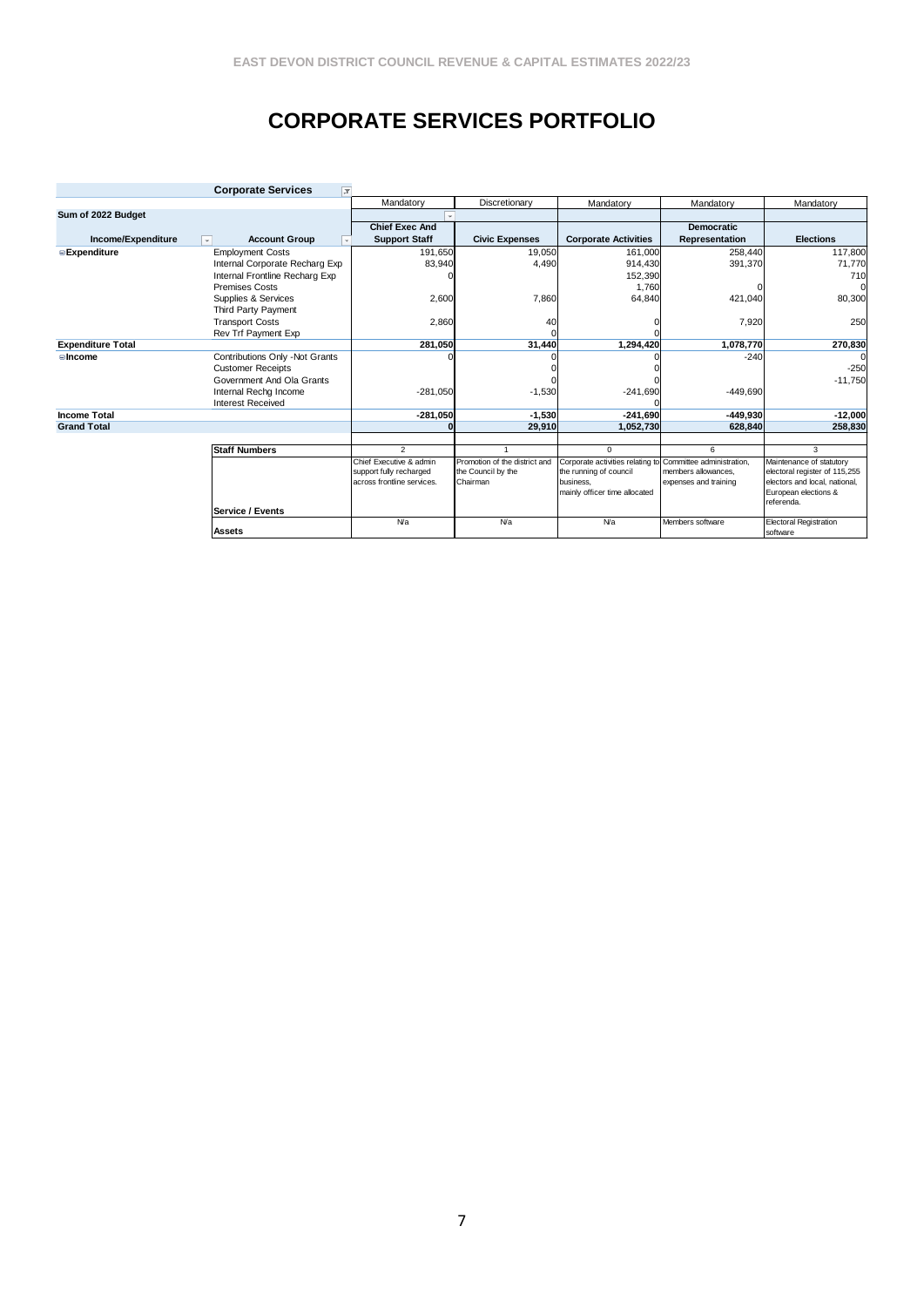# **CORPORATE SERVICES PORTFOLIO Cntd.**

| Mandatory                                        | <b>Support Service</b>                                | <b>Support Service</b>                                   | <b>Support Service</b>                                |                    |                                          |
|--------------------------------------------------|-------------------------------------------------------|----------------------------------------------------------|-------------------------------------------------------|--------------------|------------------------------------------|
|                                                  |                                                       |                                                          |                                                       |                    |                                          |
| <b>Employer'S</b>                                |                                                       |                                                          | <b>Org Development</b>                                |                    |                                          |
| <b>Responsibilities</b>                          | <b>Ict Services</b>                                   | <b>Legal Services</b>                                    | <b>Services</b>                                       | <b>Grand Total</b> | <b>Account Group</b>                     |
| 78,010                                           | 13,210                                                | 546,959                                                  | 696,875                                               |                    | 2,082,994 Employment Costs               |
|                                                  | 18,960                                                | 144,650                                                  | 185,440                                               |                    | 1,815,050 Internal Corporate Recharg Exp |
|                                                  |                                                       |                                                          |                                                       |                    | 153,100 Internal Frontline Recharg Exp   |
|                                                  |                                                       |                                                          |                                                       |                    | 1.760 Premises Costs                     |
| 1,000                                            | $-137,680$                                            | 27,450                                                   | 73,750                                                |                    | 541,160 Supplies & Services              |
|                                                  | 2,833,110                                             |                                                          |                                                       |                    | 2,833,110 Third Party Payment            |
| 210                                              |                                                       | 1,360                                                    | 1,090                                                 |                    | 13,730 Transport Costs                   |
|                                                  |                                                       |                                                          |                                                       |                    | 0 Rev Trf Payment Exp                    |
| 79,220                                           | 2,727,600                                             | 720,419                                                  | 957,155                                               | 7,440,904          |                                          |
|                                                  | $-20,000$                                             | $-36,050$                                                | $-1,820$                                              |                    | -58,110 Contributions Only -Not Grants   |
|                                                  | $-5,000$                                              |                                                          |                                                       |                    | -5,250 Customer Receipts                 |
|                                                  |                                                       |                                                          |                                                       |                    | -11,750 Government And Ola Grants        |
| $-15,250$                                        | $-2,700,600$                                          | $-684,370$                                               | $-884,180$                                            |                    | -5,258,360 Internal Rechg Income         |
|                                                  |                                                       |                                                          |                                                       |                    | 0 Interest Received                      |
| $-15,250$                                        | $-2,725,600$                                          | $-720,420$                                               | $-886,000$                                            | $-5,333,470$       |                                          |
| 63,970                                           | 2,000                                                 | -1                                                       | 71,155                                                | 2,107,434          |                                          |
|                                                  |                                                       |                                                          |                                                       |                    |                                          |
| $\Omega$                                         | $\Omega$                                              | 9                                                        | 14                                                    |                    |                                          |
| Employer's legal obligations                     | IT infrastructure,                                    | Legal advice, litigation,                                | Human Resources, Payroll,                             |                    |                                          |
| and employee                                     | telecommunications and IT                             | project support & legal                                  | Communications,                                       |                    |                                          |
| pension fund. Maintenance of support. Postal and |                                                       | agreements / notices for all                             | performance management                                |                    |                                          |
| time recording                                   | comprehensive                                         | council services recharged<br>across frontline services. | reporting, data protection,                           |                    |                                          |
| system and long service<br>awards                | reprographics function<br>including design, printing, |                                                          | complaints & engagement<br>functions are recharged to |                    |                                          |
| <b>N/a</b>                                       | IT infrastructure / hardware                          | <b>N/a</b>                                               | Payroll & HR software                                 |                    |                                          |
|                                                  |                                                       |                                                          | Flexi time recording system                           |                    |                                          |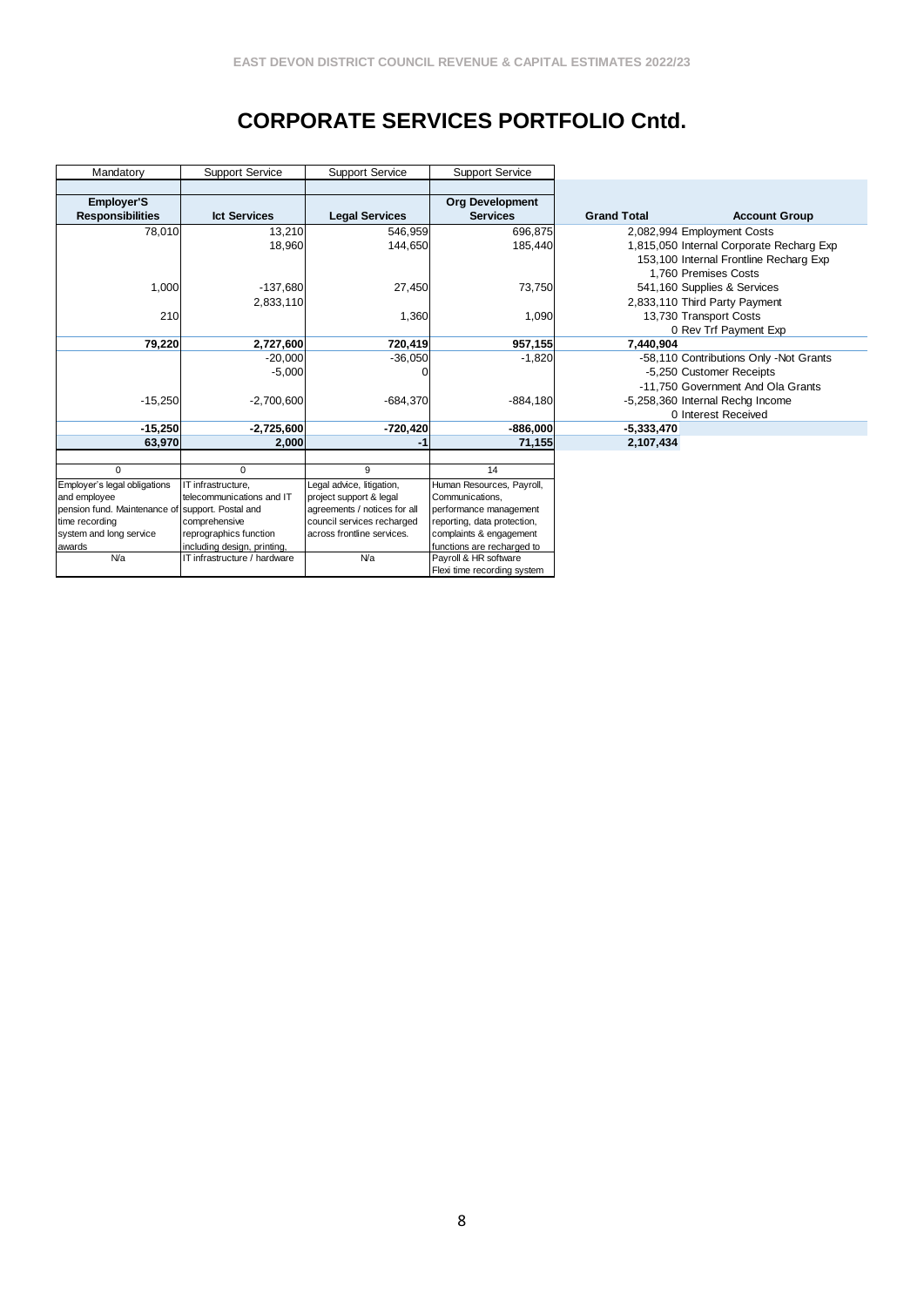# **ECONOMY & REGENERATION PORTFOLIO**

| <b>Economy And Regenrtn Fritfolio</b> |                                |                            |                                                            |                                                     |                                                          |  |  |  |
|---------------------------------------|--------------------------------|----------------------------|------------------------------------------------------------|-----------------------------------------------------|----------------------------------------------------------|--|--|--|
|                                       |                                | Discretionary              | Discretionary                                              | <b>Support Service</b>                              | Discretionary                                            |  |  |  |
| Sum of 2022 Budget                    |                                |                            |                                                            |                                                     |                                                          |  |  |  |
|                                       |                                |                            |                                                            |                                                     | <b>Economic</b>                                          |  |  |  |
| Income/Expenditure                    | <b>Account Group</b>           | <b>Beach Properties</b>    | <b>Building Control</b>                                    | <b>Corporate Buildings</b>                          | <b>Development</b>                                       |  |  |  |
| <b>Expenditure</b>                    | Capital Chg                    | 17,770                     |                                                            | 73,110                                              | 13,700                                                   |  |  |  |
|                                       | <b>Employment Costs</b>        |                            | 557,680                                                    | 10,150                                              | 323,270                                                  |  |  |  |
|                                       | Internal Corporate Recharg Exp | 10,490                     | 143,020                                                    | 56,830                                              | 137,850                                                  |  |  |  |
|                                       | Internal Frontline Recharg Exp | 18,650                     | 14,220                                                     | 96.950                                              |                                                          |  |  |  |
|                                       | <b>Premises Costs</b>          | 6,410                      |                                                            | 577,110                                             | 105,160                                                  |  |  |  |
|                                       | Supplies & Services            |                            | 14,230                                                     | 23,310                                              | 59,140                                                   |  |  |  |
|                                       | Third Party Payment            |                            |                                                            | 2,000                                               | 2,000                                                    |  |  |  |
|                                       | <b>Transport Costs</b>         |                            | 33,210                                                     | 180                                                 | 2,540                                                    |  |  |  |
| <b>Expenditure Total</b>              |                                | 53,320                     | 762,360                                                    | 839,640                                             | 643,660                                                  |  |  |  |
| <b>⊟</b> Income                       | Contributions Only -Not Grants |                            | O                                                          | $-14,280$                                           |                                                          |  |  |  |
|                                       | <b>Customer Receipts</b>       | $-110,000$                 | $-557,080$                                                 | $-353,050$                                          | $-35,060$                                                |  |  |  |
|                                       | Government And Ola Grants      |                            |                                                            |                                                     |                                                          |  |  |  |
|                                       | Internal Rechg Income          |                            |                                                            | $-588,740$                                          | $-297,540$                                               |  |  |  |
| <b>Income Total</b>                   |                                | $-110,000$                 | $-557,080$                                                 | $-956,070$                                          | $-332,600$                                               |  |  |  |
| <b>Grand Total</b>                    |                                | $-56,680$                  | 205,280                                                    | $-116,430$                                          | 311,060                                                  |  |  |  |
|                                       |                                |                            |                                                            |                                                     |                                                          |  |  |  |
|                                       | <b>Staff Numbers</b>           | $\Omega$                   | 12                                                         | $\Omega$                                            | 6                                                        |  |  |  |
|                                       |                                | Letting and maintenance of | Implementation of building                                 | Running costs, cleaning,                            | Asset Management function,                               |  |  |  |
|                                       |                                | cafes & kiosks on beach    | regulations and safety by site maintenance and security of |                                                     | East Devon Business Centre,                              |  |  |  |
|                                       |                                | fronts                     | inspections of properties &<br>dangerous structures        | corporate buildings including<br>disability access. | support of start up and<br>expansion of local businesses |  |  |  |
|                                       | Service / Events               |                            |                                                            |                                                     |                                                          |  |  |  |
|                                       |                                | 5 cafes                    | Building control software                                  | <b>Blackdown House</b><br>Exmouth Town Hall         | East Devon Business Centre                               |  |  |  |
|                                       |                                | 8 kiosks                   |                                                            | 2 depots                                            |                                                          |  |  |  |
|                                       |                                |                            |                                                            | CCTV Exmouth & Sidmouth                             |                                                          |  |  |  |
|                                       | <b>Assets</b>                  |                            |                                                            |                                                     |                                                          |  |  |  |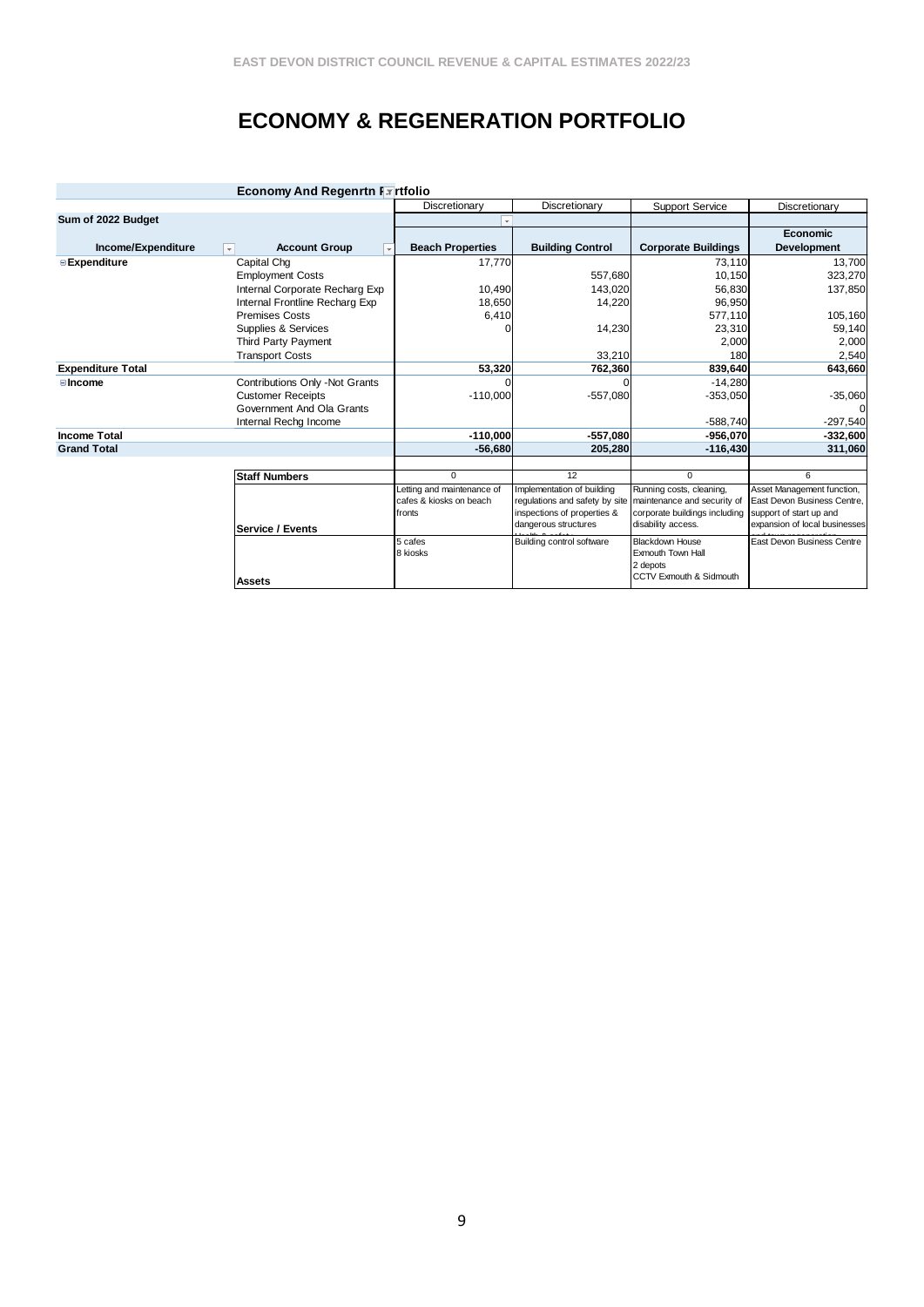## **ECONOMY & REGENERATION PORTFOLIO Cntd.**

| Discretionary               | Discretionary               | <b>Support Service</b>        | Discretionary                  |                     |                                        |
|-----------------------------|-----------------------------|-------------------------------|--------------------------------|---------------------|----------------------------------------|
|                             |                             |                               |                                |                     |                                        |
|                             |                             | <b>Property And Estates</b>   |                                |                     |                                        |
| <b>Industrial Sites</b>     | <b>Markets</b>              | <b>Services</b>               | <b>Public Halls</b>            | <b>Grand Total</b>  | <b>Account Group</b>                   |
| 42,680                      | 3,430                       |                               | 10,210                         | 160,900 Capital Chg |                                        |
|                             |                             | 561,670                       | 93,510                         |                     | 1,546,280 Employment Costs             |
| 29,630                      | 3,350                       | 288,950                       | 55,250                         |                     | 725,370 Internal Corporate Recharg Exp |
| 59,820                      | 2.070                       | 28.340                        | 28,750                         |                     | 248,800 Internal Frontline Recharg Exp |
| 17,550                      | 2,470                       | 200                           | 54,620                         |                     | 763.520 Premises Costs                 |
| 200                         |                             | 17,350                        | 332,340                        |                     | 446,570 Supplies & Services            |
|                             |                             |                               |                                |                     | 4,000 Third Party Payment              |
|                             |                             | 22,420                        |                                |                     | 58,350 Transport Costs                 |
| 149,880                     | 11,320                      | 918,930                       | 574,680                        | 3,953,790           |                                        |
|                             |                             |                               | $\Omega$                       |                     | -14,280 Contributions Only -Not Grants |
| $-254,390$                  | $-12,300$                   | $-5,090$                      | $-515,900$                     |                     | -1,842,870 Customer Receipts           |
|                             |                             |                               |                                |                     | 0 Government And Ola Grants            |
|                             |                             | $-931,840$                    |                                |                     | -1,818,120 Internal Rechg Income       |
| $-254,390$                  | $-12,300$                   | $-936,930$                    | $-515,900$                     | $-3,675,270$        |                                        |
| $-104.510$                  | $-980$                      | $-18,000$                     | 58,780                         | 278,520             |                                        |
|                             |                             |                               |                                |                     |                                        |
| $\Omega$                    | $\Omega$                    | 13                            | 4                              |                     |                                        |
| Provision of 71 units and   | Maintenance & rental income | Maintenance service of        | Maintenance and rental         |                     |                                        |
| garages in 16 locations     | of Sidmouth & Honiton       | council owned buildings fully | income of                      |                     |                                        |
| suitable for small start up | Market buildings            | recharged across front line   | 2 cinemas and                  |                     |                                        |
| businesses                  |                             | services.                     | 2 public halls                 |                     |                                        |
| 46 units                    | SidmouthMarket building     | Asset register software       | Exmouth Pavilion (Run by       |                     |                                        |
| 7 ground rents              |                             |                               | LED)                           |                     |                                        |
| 11 compounds                |                             |                               | Exmouth Littleham Village Hall |                     |                                        |
| 7 garages                   |                             |                               | Radway & Savoy Cinemas         |                     |                                        |
|                             |                             |                               |                                |                     |                                        |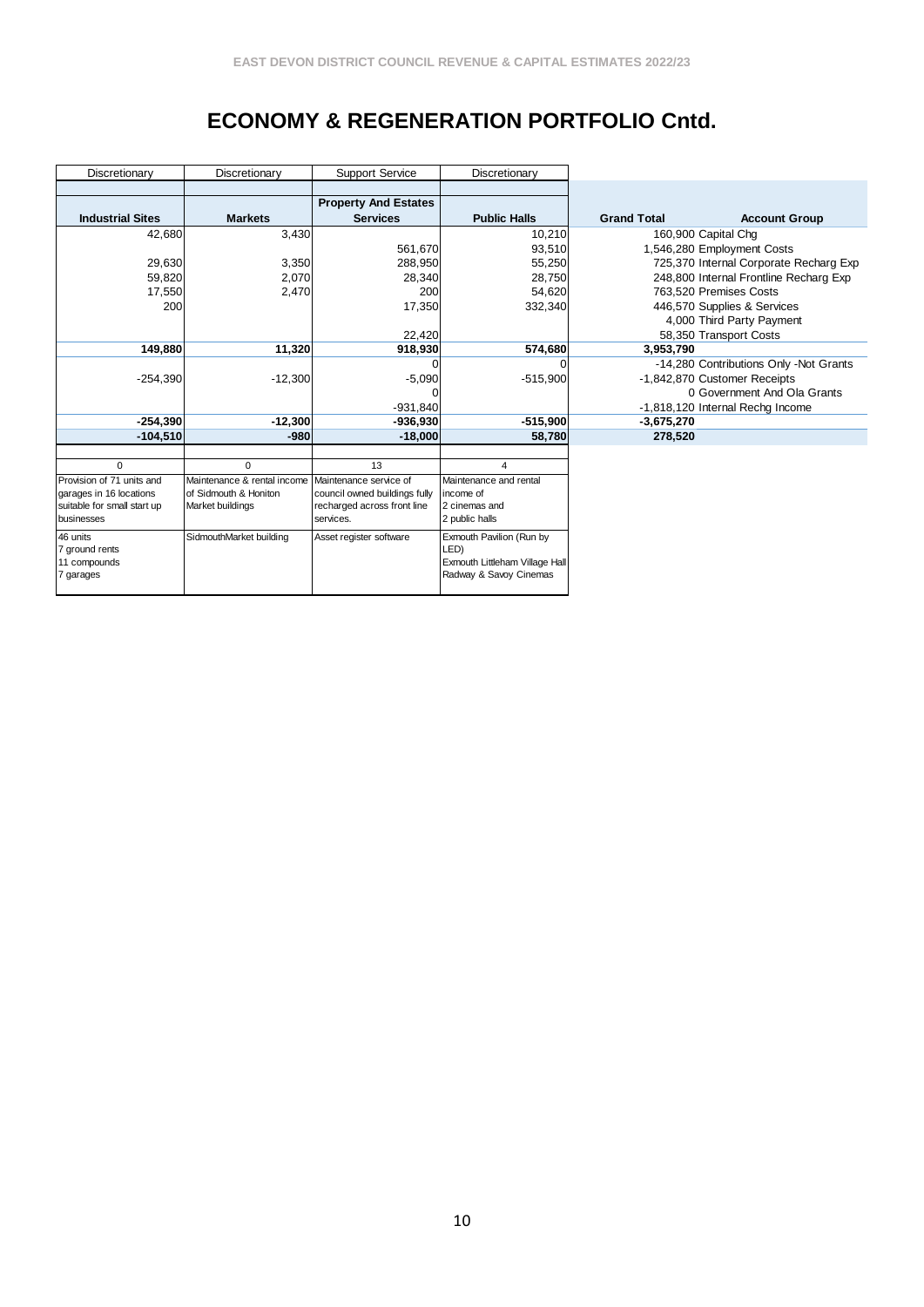## **ENVIRONMENT PORTFOLIO**

|                          | <b>Environment Portfolio</b><br>$\overline{X}$ |                                                   |                                  |                                                 |                       |
|--------------------------|------------------------------------------------|---------------------------------------------------|----------------------------------|-------------------------------------------------|-----------------------|
|                          |                                                | Discretionary                                     | Discretionary                    | Discretionary                                   | Mandatory             |
| Sum of 2022 Budget       |                                                |                                                   |                                  |                                                 |                       |
| Income/Expenditure       | <b>Account Group</b><br>$\mathbf{v}$           | <b>Aonb And Countryside</b>                       | <b>Arts Development</b>          | <b>Car Parks</b>                                | <b>Climate Change</b> |
| <b>Expenditure</b>       | Capital Chq                                    | 1,020                                             |                                  |                                                 |                       |
|                          | <b>Employment Costs</b>                        | 743,390                                           | 142,910                          | 315,803                                         | 42,090                |
|                          | Internal Corporate Recharg Exp                 | 92,240                                            | 22,560                           | 115,720                                         |                       |
|                          | Internal Frontline Recharg Exp                 | 17,820                                            | 6,810                            | 152,280                                         |                       |
|                          | <b>Premises Costs</b>                          | 25,040                                            | 18,730                           | 580,470                                         | $\Omega$              |
|                          | Supplies & Services                            | 222,860                                           | 34,120                           | 205,970                                         | 281,380               |
|                          | Third Party Payment                            |                                                   | 500                              |                                                 |                       |
|                          | <b>Transport Costs</b>                         | 40.610                                            | 1,170                            | 27,810                                          |                       |
| <b>Expenditure Total</b> |                                                | 1,142,980                                         | 226,800                          | 1,398,053                                       | 323,470               |
| <b>Elncome</b>           | Contributions Only -Not Grants                 | $-73,500$                                         | $-3,000$                         |                                                 |                       |
|                          | <b>Customer Receipts</b>                       | $-25,450$                                         | $-38,000$                        | $-5,122,500$                                    |                       |
|                          | Government And Ola Grants                      | $-219,620$                                        |                                  |                                                 |                       |
|                          | Internal Rechg Income                          | $-214,180$                                        | 0                                |                                                 |                       |
| <b>Income Total</b>      |                                                | $-532,750$                                        | $-41,000$                        | $-5,122,500$                                    |                       |
| <b>Grand Total</b>       |                                                | 610,230                                           | 185,800                          | $-3,724,447$                                    | 323,470               |
|                          |                                                | 17                                                | 3                                | 9                                               | $\mathbf{1}$          |
|                          | <b>Staff Numbers</b>                           |                                                   | District wide Arts               | Maintenance and income                          |                       |
|                          |                                                | Managing Local Nature<br>Reserves. SW Coast Path. | development and funding          | collection of pay and display                   |                       |
|                          |                                                | protecting 2 AONBs,                               | generation incl Thelma           | & free car parks                                |                       |
|                          |                                                | delivering outdoor learning,                      | <b>Hulbert Gallery providing</b> |                                                 |                       |
|                          |                                                | public events & supporting                        | workshops and exhibitions        |                                                 |                       |
|                          | Service / Events                               | volunteers, looking after East                    |                                  |                                                 |                       |
|                          |                                                | 12 Local Nature Reserves                          | Thelma Hulbert Gallery           | 43 Pay + Display car parks                      |                       |
|                          |                                                | South West Coast Path                             |                                  | 6 free car parks                                |                       |
|                          |                                                | Seaton Wetlands                                   |                                  | 4 owned but not operated<br>under Civil Parking |                       |
|                          |                                                | Cranbrook Country Park<br>2 AONB's                |                                  | Enforcement (Holmdale,                          |                       |
|                          |                                                | 1 World Heritage Site                             |                                  | Manor Pavilion in Sidmouth,                     |                       |
|                          |                                                |                                                   |                                  | Pavilion in Exmouth and                         |                       |
|                          |                                                |                                                   |                                  | Upper Station Road in                           |                       |
|                          |                                                |                                                   |                                  | <b>Budleigh Salterton)</b>                      |                       |
|                          | <b>Assets</b>                                  |                                                   |                                  | 63 Parking machines and                         |                       |
|                          |                                                |                                                   |                                  | ecociated coftware                              |                       |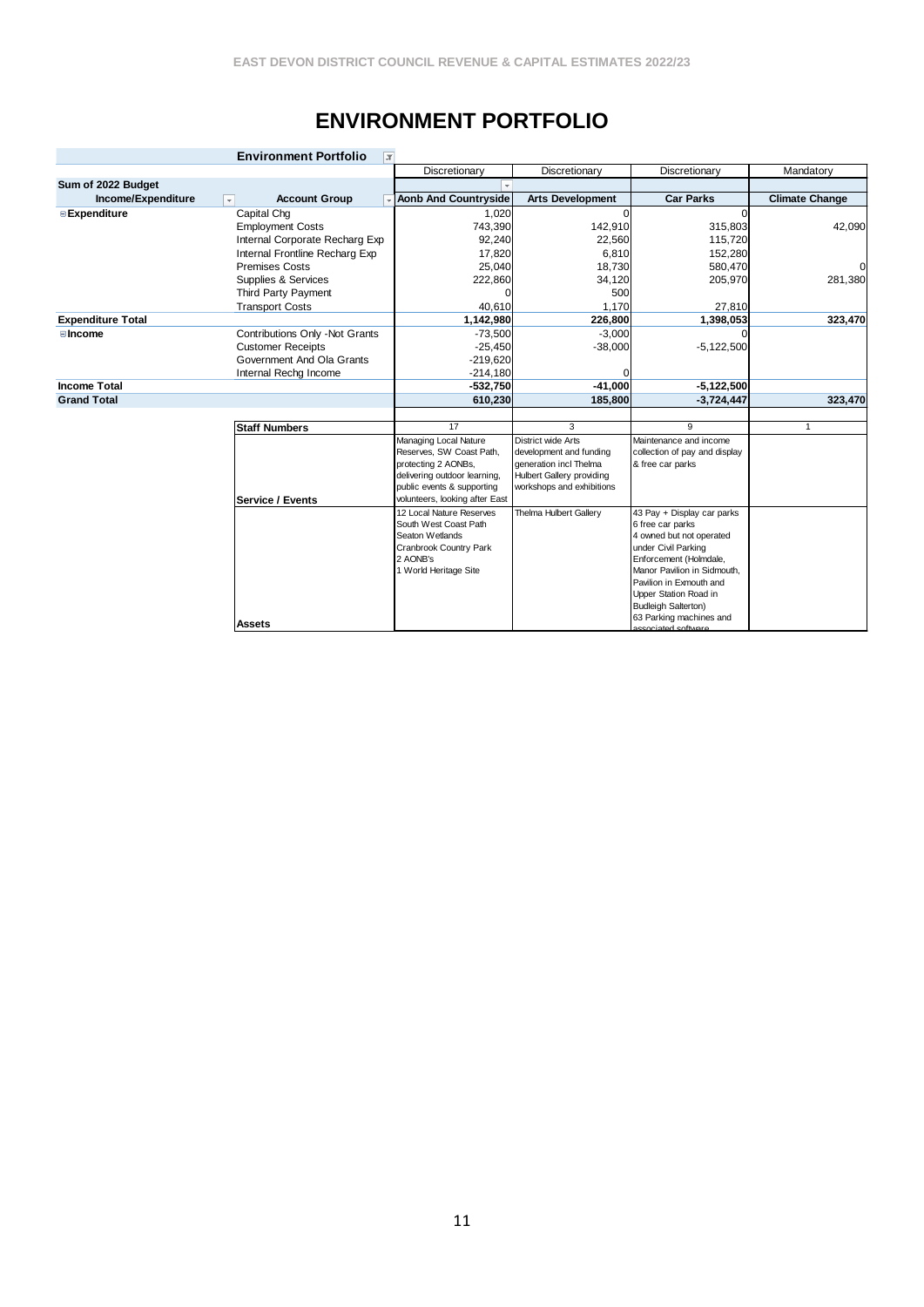## **ENVIRONMENT PORTFOLIO Cntd.**

| Discretionary                                                                                                                                                                                                                               | Mandatory                                                                                                                        | Mandatory                                                                                                                                                       | Discretionary                                                                                                                                                                                                                                                |                       |                                                                                                                                                                                                                                   |
|---------------------------------------------------------------------------------------------------------------------------------------------------------------------------------------------------------------------------------------------|----------------------------------------------------------------------------------------------------------------------------------|-----------------------------------------------------------------------------------------------------------------------------------------------------------------|--------------------------------------------------------------------------------------------------------------------------------------------------------------------------------------------------------------------------------------------------------------|-----------------------|-----------------------------------------------------------------------------------------------------------------------------------------------------------------------------------------------------------------------------------|
|                                                                                                                                                                                                                                             |                                                                                                                                  |                                                                                                                                                                 |                                                                                                                                                                                                                                                              |                       |                                                                                                                                                                                                                                   |
| <b>Crime And Disorder</b>                                                                                                                                                                                                                   | Taxis)                                                                                                                           | <b>Public Health</b>                                                                                                                                            | <b>Swim Pools</b>                                                                                                                                                                                                                                            | <b>Grand Total</b>    | <b>Account Group</b>                                                                                                                                                                                                              |
| 86,066<br>11,230<br>9,610<br>1,570                                                                                                                                                                                                          | 317,630<br>89,480<br>208,700<br>4,100<br>4,650                                                                                   | 1,241,981<br>211,550<br>11,200<br>90<br>70,980<br>39,310                                                                                                        | 1,044,440<br>26,010<br>160,490<br>213,430<br>58,770<br>981,720                                                                                                                                                                                               | 1,045,460 Capital Chq | 2,889,870 Employment Costs<br>568,790 Internal Corporate Recharg Exp<br>557,300 Internal Frontline Recharg Exp<br>837,760 Premises Costs<br>887,790 Supplies & Services<br>982,220 Third Party Payment<br>115,120 Transport Costs |
| 108,476                                                                                                                                                                                                                                     | 624,560                                                                                                                          | 1,575,111                                                                                                                                                       | 2,484,860                                                                                                                                                                                                                                                    | 7,884,310             |                                                                                                                                                                                                                                   |
| 0<br>$\Omega$                                                                                                                                                                                                                               | $-188,580$<br>$-322,850$                                                                                                         | $-5,040$<br>$-116,700$<br>$-225,540$                                                                                                                            | $-20,000$<br>$-40,000$                                                                                                                                                                                                                                       |                       | -101,540 Contributions Only -Not Grants<br>-5,531,230 Customer Receipts<br>-219,620 Government And Ola Grants<br>-762,570 Internal Rechg Income                                                                                   |
| 0                                                                                                                                                                                                                                           | $-511,430$                                                                                                                       | $-347,280$                                                                                                                                                      | $-60,000$                                                                                                                                                                                                                                                    | $-6,614,960$          |                                                                                                                                                                                                                                   |
| 108,476                                                                                                                                                                                                                                     | 113,130                                                                                                                          | 1,227,831                                                                                                                                                       | 2,424,860                                                                                                                                                                                                                                                    | 1,269,350             |                                                                                                                                                                                                                                   |
| $\mathfrak{p}$<br>Support for community safety Admin and enforcement of<br>activities: coordinating<br>positive interventions, use of<br>Acceptable Behaviour & Anti<br>Social Behaviour Orders<br>Provision & monitoring of<br>CCTV system | 8<br>gaming, street trading, sex<br>establishment, lottery,<br>alcohol sales and<br>entertainment licences<br>Licensing software | 28<br>Food safety & animal licence<br>inspections<br>issuing scrap metal & skin<br>piercing licences<br>Dog warden service,<br>Pest control, air & noise<br>N/A | $\Omega$<br>Provision of swimming pools,<br>sports centres, tennis courts,<br>football, rugby & cricket<br>pitches<br>3 swimming pools<br>6 sports centres<br>1 tennis centre<br>2 tennis courts<br>7 football pitches<br>4 rugby pitches<br>1 cricket pitch |                       |                                                                                                                                                                                                                                   |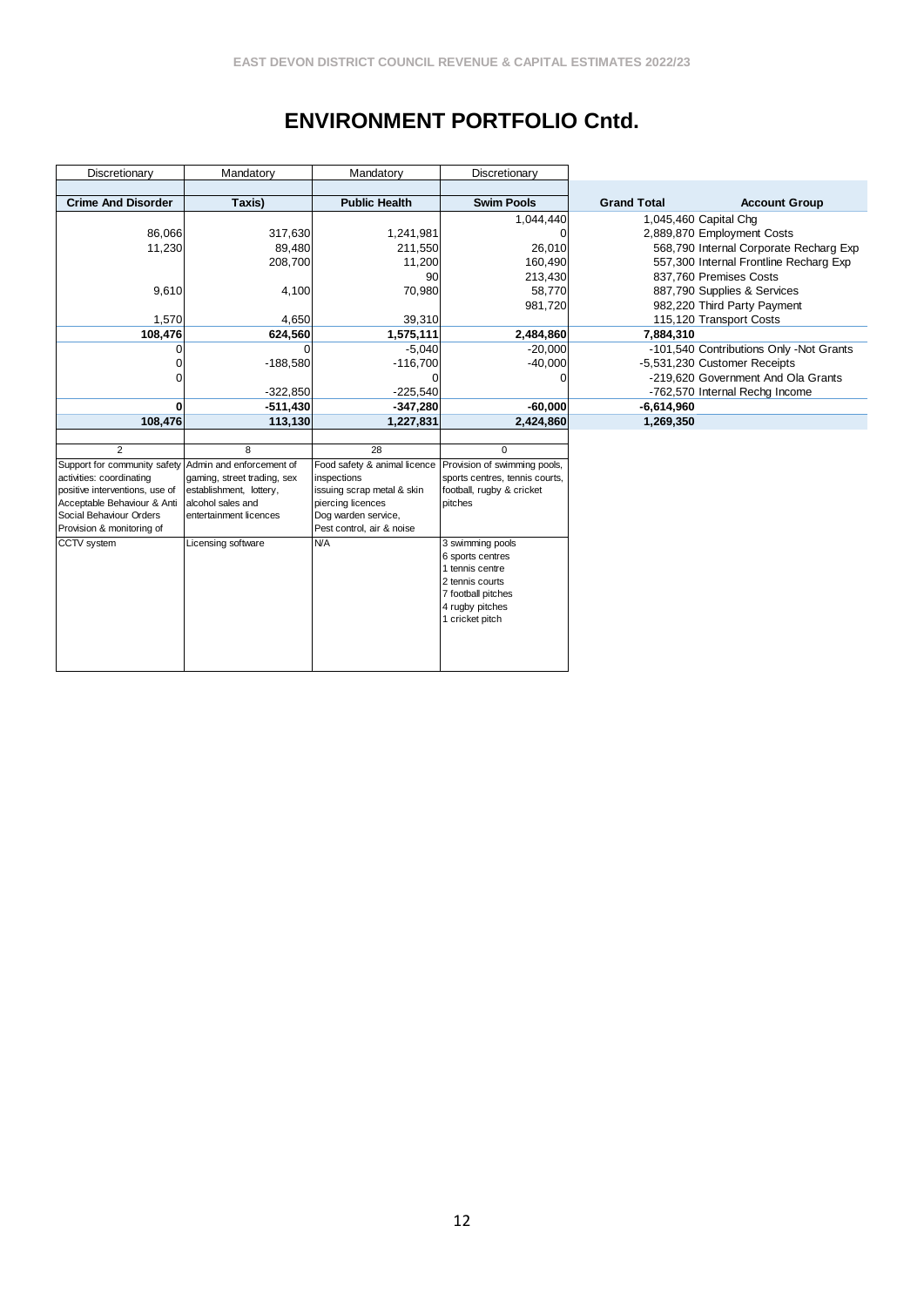### **STREET SCENE PORTFOLIO**

|                                             | <b>Street Scene Portfolio</b>  |                           |                                 |                     |                   |                           |                         |                           |                       |                            |
|---------------------------------------------|--------------------------------|---------------------------|---------------------------------|---------------------|-------------------|---------------------------|-------------------------|---------------------------|-----------------------|----------------------------|
|                                             |                                | Statutory / Discretionary | Discretionary                   | Discretionary       | Mandatory         | Mandatory                 | Mandatory               | Discretionary             | Discretionary         | Discretionary              |
| Sum of 2022 Budget                          |                                |                           |                                 |                     |                   |                           |                         |                           |                       |                            |
|                                             |                                |                           |                                 |                     |                   | <b>Coastal Protection</b> | <b>Flood Prevention</b> | <b>Parks And Pleasure</b> |                       |                            |
| Income/Expenditure $\overline{\phantom{a}}$ | <b>Account Group</b>           | <b>Amenity Facilities</b> | <b>Beaches &amp; Foreshores</b> | <b>Bus Shelters</b> | <b>Cemeteries</b> | Revenue                   | Revenue                 | <b>Grounds</b>            | <b>Play Equipment</b> | <b>Public Conveniences</b> |
| Expenditure                                 | Capital Chg                    | 35,990                    | 53,640                          | 10,290              | 2,160             | 175,430                   | 5,430                   | 86,580                    | 327,540               | 123,390                    |
|                                             | <b>Employment Costs</b>        |                           |                                 |                     |                   |                           |                         | 972,770                   | 32,140                | 72,500                     |
|                                             | Internal Corporate Recharg Exp | 5,450                     | 27,640                          |                     | 6,360             | 3,110                     | 2,210                   | 274,440                   | 12,510                | 110,100                    |
|                                             | Internal Frontline Recharg Exp | 46,900                    | 338,830                         | 6,340               | 160,140           | 59,330                    | 81,860                  | 393,300                   | 66,540                | 195,860                    |
|                                             | <b>Premises Costs</b>          | 4,950                     | 120,540                         | 860                 | 25,680            | 24,540                    | 42,650                  | 74,990                    | 40,320                | 73,440                     |
|                                             | Supplies & Services            | 20,000                    | 7,330                           |                     | 50,790            | 23,270                    |                         | 159,460                   | 27,360                | 61,240                     |
|                                             | Third Party Payment            |                           |                                 |                     |                   |                           |                         |                           |                       |                            |
|                                             | <b>Transport Costs</b>         |                           | 10,790                          |                     |                   |                           | 110                     | 257,190                   | 6,300                 | 15,400                     |
| <b>Expenditure Total</b>                    |                                | 113,290                   | 558,770                         | 17,490              | 245,130           | 285,680                   | 132,260                 | 2,218,730                 | 512,710               | 651,930                    |
| ∃income                                     | Contributions Only -Not Grants |                           |                                 |                     |                   |                           |                         | $-75,348$                 |                       |                            |
|                                             | <b>Customer Receipts</b>       | $-42,600$                 | $-368,720$                      |                     | $-75,000$         |                           |                         | $-53,030$                 | $-710$                | $-165,400$                 |
|                                             | Government And Ola Grants      |                           |                                 |                     |                   |                           |                         |                           |                       |                            |
|                                             | Internal Rechg Income          |                           |                                 |                     |                   |                           |                         | $-702,640$                | $-6,000$              |                            |
|                                             | Other Income                   |                           |                                 |                     |                   |                           |                         | $-4,530$                  | $-10,650$             |                            |
| <b>Income Total</b>                         |                                | $-42,600$                 | $-368,720$                      |                     | $-75,000$         |                           |                         | $-835,548$                | $-17,360$             | $-165,400$                 |
| <b>Grand Total</b>                          |                                | 70.690                    | 190,050                         | 17,490              | 170,130           | 285,680                   | 132,260                 | 1,383,182                 | 495,350               | 486,530                    |

| <b>Staff Numbers</b> |                              |                                       |                                                             |                          |                                                                                                                    |                                                            |                            |                              |                                |
|----------------------|------------------------------|---------------------------------------|-------------------------------------------------------------|--------------------------|--------------------------------------------------------------------------------------------------------------------|------------------------------------------------------------|----------------------------|------------------------------|--------------------------------|
|                      | Maintenance Axmouth          | Maintenance of beaches                | Ad hoc Inspection of sites                                  | Grant payments to church | Monitoring and maintenance Inspection and maintenance I Maintenance of over 700                                    |                                                            |                            | Annual inspection and        | Provision of 27 public toilets |
|                      | Harbour (statutory), clocks, | including shingle                     | and removal of shelters when councils, collection of burial |                          | of coastal defence schemes, of 14 schemes. Maintenance ground sites, 4 main parks, 7 maintenance of 80 play sites. |                                                            |                            |                              |                                |
|                      | town seats & benches and     | management, beach levelling dangerous |                                                             | fees, maintenance of     | monitoring of cliffs and cliff                                                                                     | and clearance of gravel and playing fields, 5 recreational |                            | Includes 4 skate parks and 8 |                                |
|                      | memorial benches             | & sand clearance/sand dune            |                                                             | cemeteries & closed      | safety works, boreholes                                                                                            | silt traps. Removal of stream grounds, 1.5 million sq m of |                            | outdoor avms. Rolling 12     |                                |
| Service / Events     |                              | maintenance                           |                                                             | churchvards              | above EDDC land for the                                                                                            | vegetation and shingle.                                    | grass, 90,000 sq m of      | months.                      |                                |
|                      | 3 clocks                     | 5 main beaches                        | 52 shelters                                                 | 3 cemeteries             | Seaton West Walk                                                                                                   | 40 Land drainage sites                                     | 4 Formal parks             | 80 play sites                | 27 public toilets              |
|                      | Axmouth Harbour              | 92 council beach huts                 |                                                             | 14 closed churchvards    | Beer - East of Slipway                                                                                             |                                                            | 700 around sites           | Includes 4 skate parks & 8   |                                |
|                      | 1,000 Town seats & picnic    | 320 beach hut sites                   |                                                             |                          | Sidmouth - Pennington Point                                                                                        |                                                            | 7 playing fields           | outdoor gyms                 | 3 vehicles                     |
|                      | benches                      | 20 chalets                            |                                                             |                          | & Jacobs Ladder                                                                                                    |                                                            | 5 Recreation grounds       | 1 vehicle                    |                                |
|                      |                              | Slipways                              |                                                             |                          | Budleigh - East Walk                                                                                               |                                                            | Large fleet of grounds     |                              |                                |
|                      |                              | Plus concessions at Beer              |                                                             |                          | Exmouth - Madeira Walk                                                                                             |                                                            | maintenance vehicles.      |                              |                                |
|                      |                              |                                       |                                                             |                          |                                                                                                                    |                                                            | tractors, ride on mowers & |                              |                                |
|                      |                              |                                       |                                                             |                          |                                                                                                                    |                                                            | specialist equipment       |                              |                                |
| Assets               |                              |                                       |                                                             |                          |                                                                                                                    |                                                            |                            |                              |                                |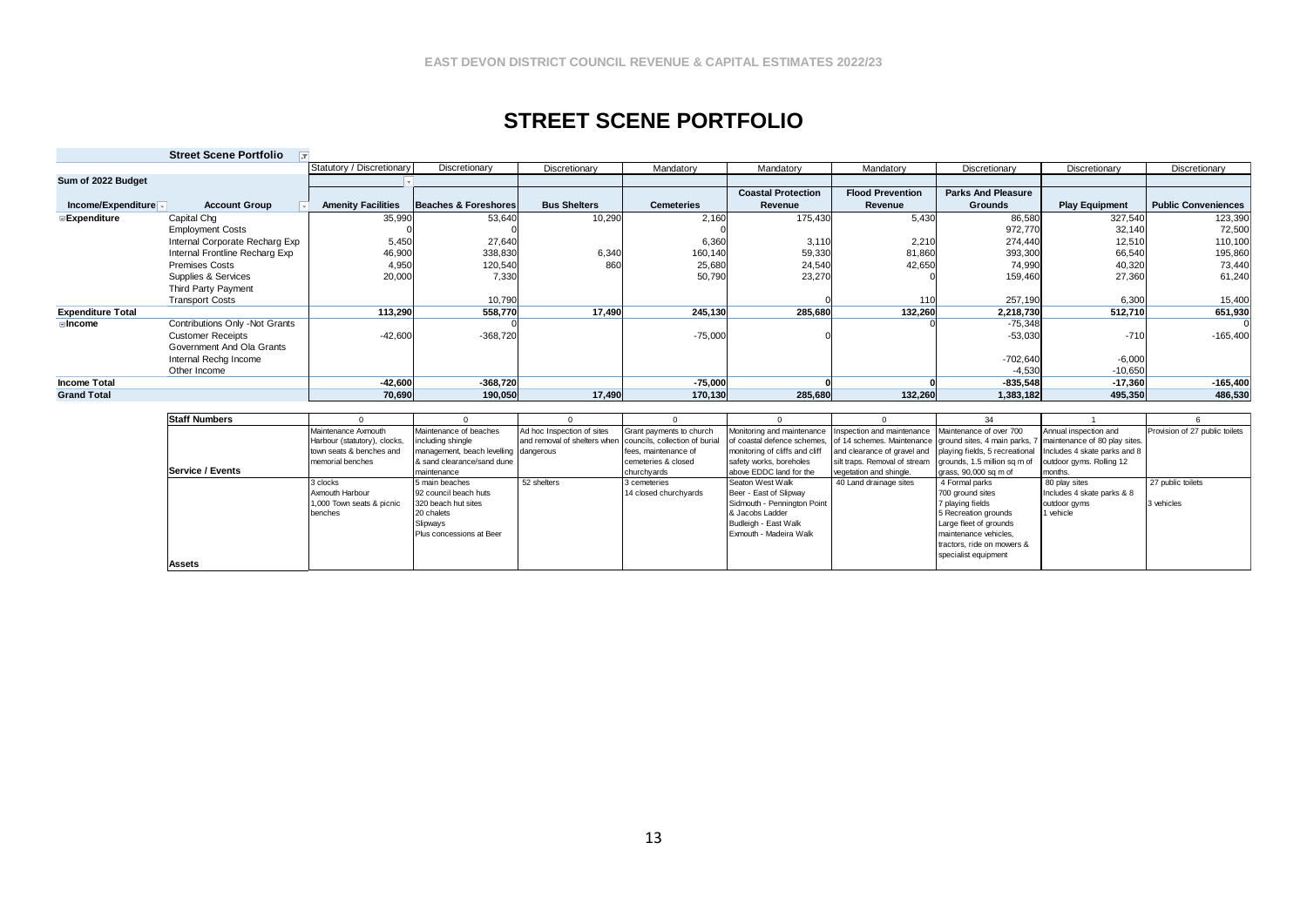### **STREET SCENE PORTFOLIO Cntd.**

| Mandatory                | Mandatory                      | Discretionary            | Discretionary         | Mandatory               | Mandatory                 | Support                     | Mandatory           |                                            |
|--------------------------|--------------------------------|--------------------------|-----------------------|-------------------------|---------------------------|-----------------------------|---------------------|--------------------------------------------|
|                          |                                |                          |                       |                         |                           |                             |                     |                                            |
|                          | <b>Refuse Collection &amp;</b> |                          |                       |                         |                           | <b>Street Scene Support</b> |                     |                                            |
| <b>Public Protection</b> | Recycling                      | <b>Security Lighting</b> | <b>Sports Grounds</b> | <b>Street Cleansing</b> | <b>Street Name Plates</b> | <b>Services</b>             | <b>Water Safety</b> | <b>Account Group</b><br><b>Grand Total</b> |
|                          | 1,005,680                      |                          | 34,830                | 56,990                  |                           |                             |                     | 1,917,950 Capital Chg                      |
|                          | 237,270                        |                          |                       | 1,146,340               |                           | 1,096,460                   | 39,560              | 3,597,040 Employment Costs                 |
|                          | 323,250                        | 3,420                    | 24,720                | 244,350                 | 1,570                     | 226,630                     | 11,260              | 1,277,020 Internal Corporate Recharg Exp   |
| 33,970                   | 91,980                         | 12,280                   | 217,750               | 299,880                 | 6,220                     | 138,400                     | 56,290              | 2,205,870 Internal Frontline Recharg Exp   |
| 2,000                    | 234,770                        | 52,190                   | 63,790                | 15,760                  |                           | 50,530                      |                     | 827,010 Premises Costs                     |
| 3,110                    | 765,880                        |                          | 6,320                 | 153,700                 | 5,000                     | 12,080                      | 67,720              | 1,363,260 Supplies & Services              |
|                          | 5,451,980                      |                          |                       |                         |                           |                             |                     | 5,451,980 Third Party Payment              |
|                          | 21,375                         |                          |                       | 242,930                 |                           | 93,900                      | 4,720               | 652,715 Transport Costs                    |
| 39,080                   | 8,132,185                      | 67,890                   | 347,410               | 2,159,950               | 12,790                    | 1,618,000                   | 179,550             | 17.292.845                                 |
|                          |                                |                          |                       |                         |                           |                             |                     | -75,348 Contributions Only -Not Grants     |
|                          | $-2,536,880$                   |                          | $-60,660$             | $-27,420$               |                           | $-50,000$                   |                     | -3,380,420 Customer Receipts               |
|                          |                                |                          |                       |                         |                           |                             |                     | 0 Government And Ola Grants                |
|                          |                                |                          |                       | $-203,910$              |                           | $-1,568,000$                |                     | -2,480,550 Internal Rechg Income           |
|                          |                                |                          | $-130$                |                         |                           |                             |                     | -15.310 Other Income                       |
|                          | $-2,536,880$                   |                          | $-60,790$             | $-231,330$              |                           | $-1,618,000$                |                     | $-5,951,628$                               |
| 39,080                   | 5,595,305                      | 67,890                   | 286,620               | 1,928,620               | 12,790                    |                             | 179,550             | 11,341,217                                 |

|                                                        |                              |                                                         |                                                                                     | 39                            |                          |                                     |                            |
|--------------------------------------------------------|------------------------------|---------------------------------------------------------|-------------------------------------------------------------------------------------|-------------------------------|--------------------------|-------------------------------------|----------------------------|
| Emergency planning and gas Annual collection of 17,600 |                              |                                                         | Maintenance of lighting in 12 Maintenance of 4 main sports Cleansing of 14 sq km of |                               | New and replacement name | Officer staff costs and             | Contract for Life Guarding |
| migration monitoring                                   | tonnes of waste & 25,500     | sites in parks and public                               | pitches, 4 sports pavilions                                                         | lurban and rural areas.       | plates                   | vehicles to support all             | Exmouth, buoys and safety  |
|                                                        | tonnes of kerbside recycling | gardens. Rolling 12 months.                             | and 2 bowling clubs                                                                 | emptying of 384 dog bins and  |                          | <b>StreetScene Operations fully</b> | signage. Blue Flag and     |
|                                                        | from 70,500 properties       |                                                         |                                                                                     | 780 litter bins, dealing with |                          | recharged across Street             | seaside awards and beach   |
|                                                        | Over 6 million individual    |                                                         |                                                                                     | over 400 fly tips a year      |                          | Scene services                      | safety activities.         |
|                                                        | 8 refuse collection vehicles | 12 light sites in EDDC Parks 13 sports grounds/football |                                                                                     | 8 Mechanical sweepers         |                          |                                     | Safety Signage             |
|                                                        | (RCV)                        | & Gardens                                               | pitches                                                                             | Fleet of vehicles             |                          |                                     | Life saving appliances and |
|                                                        | 24 kerb-side sort recycling  |                                                         | 4 sports pavilions                                                                  | Various specialist cleansing  |                          |                                     | buoys                      |
|                                                        | vehicles                     |                                                         |                                                                                     | equipment                     |                          |                                     |                            |
|                                                        | 2 multi-compartment          |                                                         |                                                                                     |                               |                          |                                     |                            |
|                                                        | recycling vehicles           |                                                         |                                                                                     |                               |                          |                                     |                            |
|                                                        | 1 7.5t bulky household       |                                                         |                                                                                     |                               |                          |                                     |                            |
|                                                        | collection vehicle           |                                                         |                                                                                     |                               |                          |                                     |                            |
|                                                        | 17.5 t caged vehicle         |                                                         |                                                                                     |                               |                          |                                     |                            |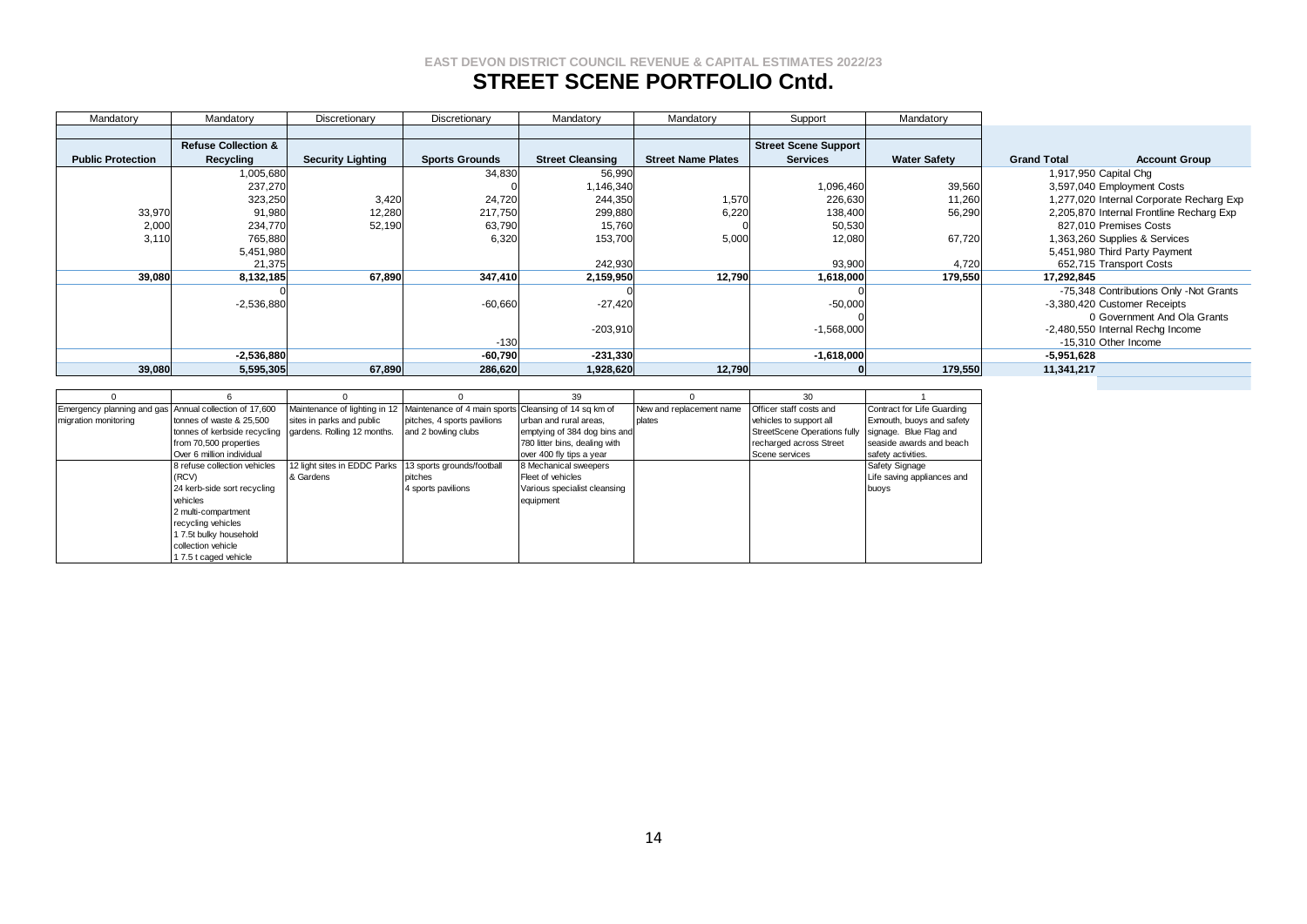# **FINANCE PORTFOLIO**

|                                       | <b>Finance</b><br>$\overline{\mathbf{r}}$        |                                    |                                    |                                                      |                                                     |
|---------------------------------------|--------------------------------------------------|------------------------------------|------------------------------------|------------------------------------------------------|-----------------------------------------------------|
|                                       |                                                  | <b>Support Service</b>             | Discretionary                      | <b>Support Service</b>                               | Mandatory                                           |
| Sum of 2022 Budget                    |                                                  |                                    |                                    |                                                      |                                                     |
|                                       |                                                  | <b>Customer Service</b>            |                                    |                                                      | <b>Hsg And Council Tax</b>                          |
| Income/Expenditure $\overline{\cdot}$ | <b>Account Group</b><br>$\overline{\phantom{a}}$ | <b>Centre</b>                      | <b>Financial Assistance</b>        | <b>Financial Services</b>                            | <b>Admin</b>                                        |
| <b>Expenditure</b>                    | <b>Employment Costs</b>                          | 331,240                            |                                    | 652,970                                              | 1,708,170                                           |
|                                       | Internal Corporate Recharg Exp                   | 104,860                            |                                    | 326,270                                              | 668,110                                             |
|                                       | Internal Frontline Recharg Exp                   | 91,020                             |                                    |                                                      | 359,870                                             |
|                                       | <b>Premises Costs</b>                            |                                    |                                    |                                                      | 0                                                   |
|                                       | Supplies & Services                              | 870                                | 211,300                            | 337,340                                              | 206,925                                             |
|                                       | <b>Transport Costs</b>                           | 300                                |                                    | 1.170                                                | 3,630                                               |
|                                       | Rev Trf Payment Exp                              |                                    |                                    |                                                      |                                                     |
|                                       | <b>Interest Paid</b>                             |                                    |                                    |                                                      |                                                     |
| <b>Expenditure Total</b>              |                                                  | 528.290                            | 211,300                            | 1,317,750                                            | 2,946,705                                           |
| <b>Elncome</b>                        | Contributions Only -Not Grants                   |                                    |                                    |                                                      | $-140,330$                                          |
|                                       | <b>Customer Receipts</b>                         |                                    |                                    |                                                      |                                                     |
|                                       | Government And Ola Grants                        |                                    |                                    |                                                      | $-857,007$                                          |
|                                       | Internal Rechg Income                            | $-528,290$                         |                                    | $-1,237,250$                                         | $-566,480$                                          |
|                                       | <b>Interest Received</b>                         |                                    |                                    |                                                      |                                                     |
| <b>Income Total</b>                   |                                                  | $-528,290$                         |                                    | $-1,237,250$                                         | $-1,563,817$                                        |
| <b>Grand Total</b>                    |                                                  |                                    | 211.300                            | 80.500                                               | 1,382,888                                           |
|                                       |                                                  |                                    |                                    |                                                      |                                                     |
|                                       | <b>Staff Numbers</b>                             | 10 <sup>1</sup>                    | $\Omega$                           | 13                                                   | 46                                                  |
|                                       |                                                  | Reception & call centre in 2       | Business Rate relief and           | Income & Payments and                                | Collection of £127.7m in                            |
|                                       |                                                  | locations covering over            | payments to local community        | Accountancy services                                 | Council Tax from 68,010                             |
|                                       |                                                  | 190,200 contacts from<br>customers | aroups<br>Rate relief to charities | recharged across frontline<br>services. (The balance | domestic properties<br>Collection of Business rates |
|                                       |                                                  |                                    |                                    | covers Banking fees.)                                | from 6,159 businesses                               |
|                                       |                                                  |                                    |                                    | Statutory functions of                               | Assessment of Housing                               |
|                                       |                                                  |                                    |                                    | Statement of Accounts & VAT Benefit and Council Tax  |                                                     |
|                                       | <b>Service / Events</b>                          |                                    |                                    | Budget setting, monitoring &                         | claims                                              |
|                                       |                                                  | Communication software             | N/a                                | financial advice<br>Financial software               | Council tax, Housing benefits                       |
|                                       | <b>Assets</b>                                    | Telephony system                   |                                    |                                                      | & NNDR software                                     |
|                                       |                                                  |                                    |                                    |                                                      |                                                     |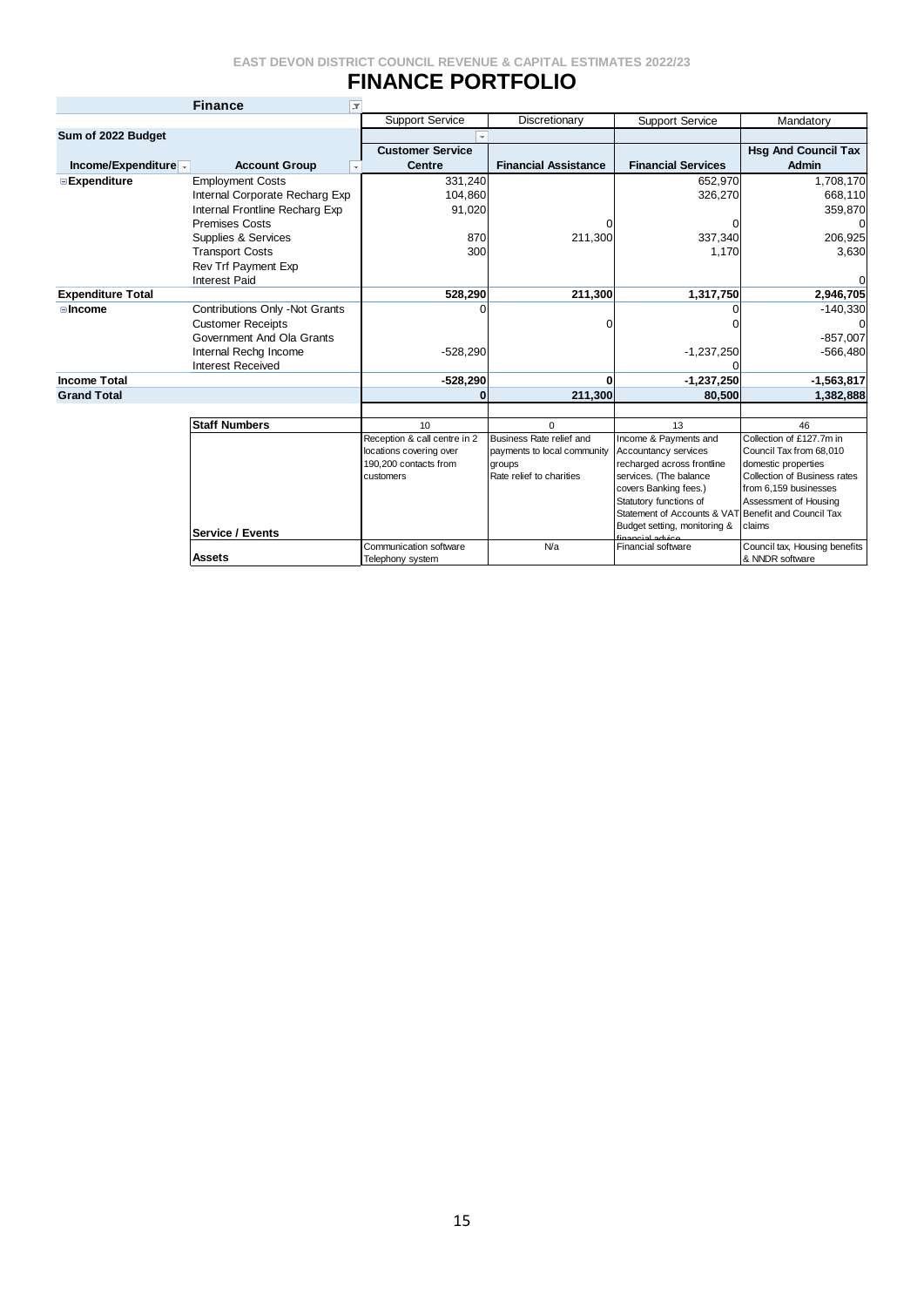## **FINANCE PORTFOLIO Cntd.**

| Mandatory                               | Mandatory                  | Mandatory                       |                    |                                          |
|-----------------------------------------|----------------------------|---------------------------------|--------------------|------------------------------------------|
|                                         |                            |                                 |                    |                                          |
| <b>Hsg And Council Tax</b>              |                            |                                 |                    |                                          |
| <b>Benefits</b>                         | <b>Land Charges</b>        | <b>Public Accountability</b>    | <b>Grand Total</b> | <b>Account Group</b>                     |
|                                         | 117,150                    |                                 |                    | 2,809,530 Employment Costs               |
|                                         | 42,570                     | 55,230                          |                    | 1,197,040 Internal Corporate Recharg Exp |
|                                         | 34,840                     |                                 |                    | 485,730 Internal Frontline Recharg Exp   |
|                                         |                            |                                 |                    | 0 Premises Costs                         |
| 0                                       | 52,490                     | 109,060                         |                    | 917,985 Supplies & Services              |
|                                         | 150                        |                                 |                    | 5,250 Transport Costs                    |
| 19,777,870                              |                            |                                 |                    | 19,777,870 Rev Trf Payment Exp           |
|                                         |                            |                                 |                    | 0 Interest Paid                          |
| 19,777,870                              | 247,200                    | 164,290                         | 25,193,405         |                                          |
|                                         |                            |                                 |                    | -140,330 Contributions Only -Not Grants  |
| $-150,000$                              | $-225,000$                 |                                 |                    | -375,000 Customer Receipts               |
| $-19,894,610$                           |                            |                                 |                    | -20,751,617 Government And Ola Grants    |
|                                         |                            | $-30,390$                       |                    | -2,362,410 Internal Rechg Income         |
|                                         |                            |                                 |                    | 0 Interest Received                      |
| $-20,044,610$                           | $-225,000$                 | $-30,390$                       | -23,629,357        |                                          |
| $-266,740$                              | 22,200                     | 133,900                         | 1,564,048          |                                          |
|                                         |                            |                                 |                    |                                          |
| $\Omega$                                | 4                          | $\Omega$                        |                    |                                          |
| Cost of benefits paid to                | Maintenance of the Local   | External Audit, statutory roles |                    |                                          |
| claimants & grant received              | Land Charges Register used | of EDDC's officers Corporate    |                    |                                          |
| from central government                 | for official and personal  | Fees ensuring accountability,   |                    |                                          |
| Payment of £31.2m in                    | searches.                  | internal audit function         |                    |                                          |
| housing benefits to 9,330<br>households |                            | Statutory roles of EDDC's       |                    |                                          |
|                                         |                            | officers in ensuring            |                    |                                          |
|                                         |                            | accountability                  |                    |                                          |
| N/a                                     | Land charges software      | N/a                             |                    |                                          |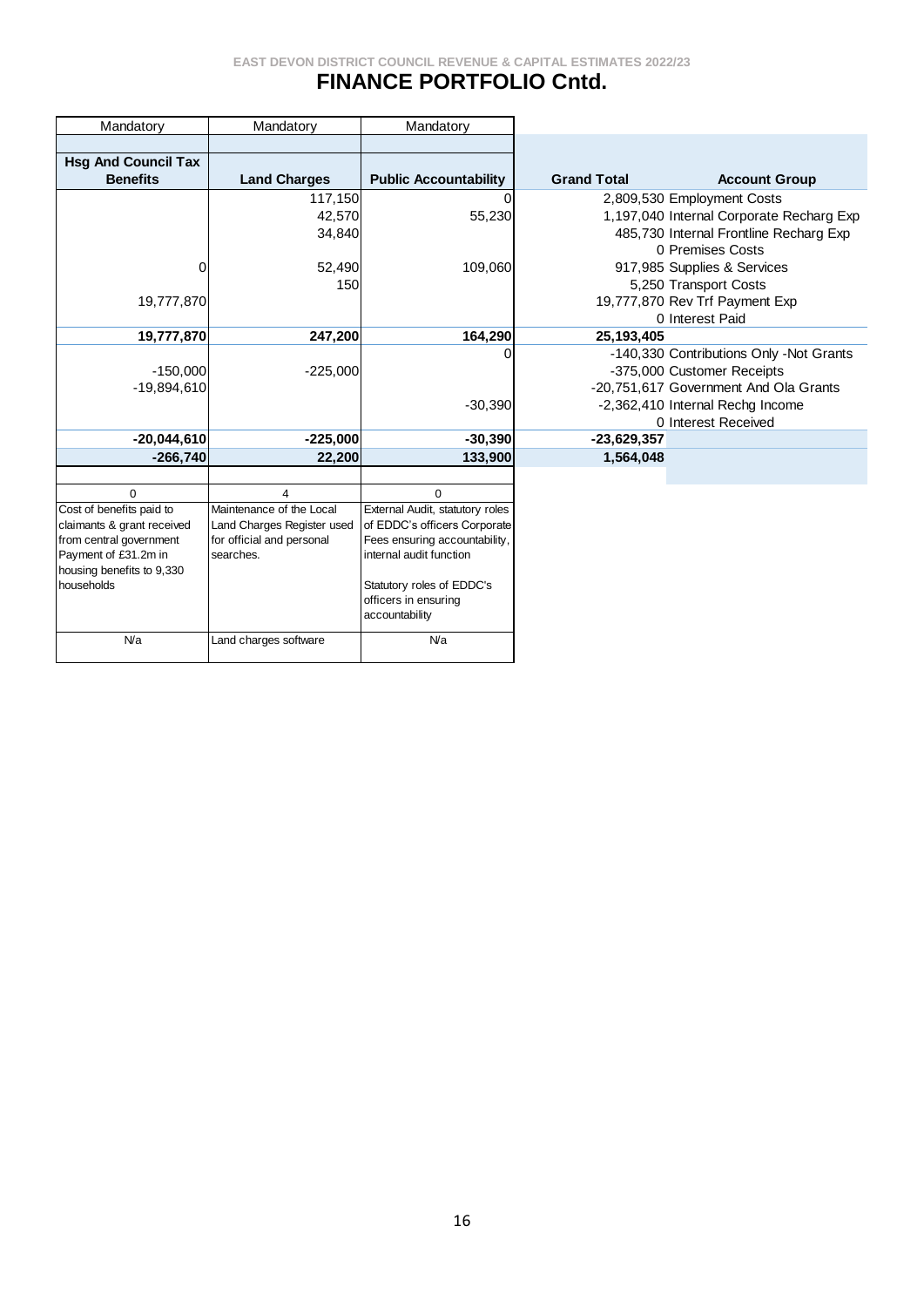### **STRATEGIC DEVELOPMENT & PARTNERSHIP PORTFOLIO**

|                                       | <b>Strategic Development &amp; T</b> | 'Ship                          |                               |                            |                         |                                   |                                     |                    |
|---------------------------------------|--------------------------------------|--------------------------------|-------------------------------|----------------------------|-------------------------|-----------------------------------|-------------------------------------|--------------------|
|                                       |                                      | Mandatory                      | Discretionary                 | <b>Support Service</b>     | Mandatory               | <b>Support Service</b>            | <b>Support Service</b>              |                    |
| Sum of 2022 Budget                    |                                      |                                |                               |                            |                         |                                   |                                     |                    |
|                                       |                                      | Development                    |                               | <b>Planning</b>            |                         |                                   | <b>Strategic Devm'T &amp;</b>       |                    |
| Income/Expenditure $\overline{\cdot}$ | <b>Account Group</b>                 | Managment                      | <b>Growth Point</b>           | Administration             | <b>Planning Policy</b>  | Service Lead Planning             | P'Ship Mgmt                         | <b>Grand Total</b> |
| Expenditure                           | Capital Chg                          |                                |                               |                            |                         |                                   |                                     |                    |
|                                       | <b>Employment Costs</b>              | 1,745,600                      | 485,920                       | 273,920                    | 421,050                 | 109,710                           |                                     | 3,036,200          |
|                                       | Internal Corporate Recharg Exp       | 465,460                        | 62,850                        | 85,250                     | 138,550                 | 9,640                             | 1,340                               | 763,090            |
|                                       | Internal Frontline Recharg Exp       | 527,330                        | 173,290                       |                            | 15,790                  |                                   |                                     | 716,410            |
|                                       | <b>Premises Costs</b>                |                                | 160                           |                            |                         |                                   | 350                                 | 510                |
|                                       | Supplies & Services                  | 213,930                        | 633,780                       | 6,820                      | 162,440                 | 470                               | 18,890                              | 1,036,330          |
|                                       | <b>Transport Costs</b>               | 33,860                         | 5,850                         | 200                        | 1,600                   | 420                               |                                     | 41,930             |
| <b>Expenditure Total</b>              |                                      | 2,986,180                      | 1,361,850                     | 366,190                    | 739,430                 | 120,240                           | 20,580                              | 5,594,470          |
| <b>⊟</b> Income                       | Contributions Only -Not Grants       | $-12,450$                      | $-190,790$                    |                            |                         |                                   |                                     | $-203,240$         |
|                                       | <b>Customer Receipts</b>             | $-1,375,000$                   | $-568,118$                    | $-3,910$                   |                         |                                   |                                     | $-1,947,028$       |
|                                       | Government And Ola Grants            |                                |                               |                            | $-81,970$               |                                   |                                     | $-81,970$          |
|                                       | Internal Rechg Income                |                                |                               | $-362,390$                 |                         | $-120,240$                        |                                     | $-482,630$         |
|                                       | Other Income                         | $-120,000$                     | $-89,060$                     |                            |                         |                                   |                                     | $-209,060$         |
| <b>Income Total</b>                   |                                      | $-1,507,450$                   | $-847,968$                    | $-366,300$                 | $-81,970$               | $-120,240$                        |                                     | $-2,923,928$       |
| <b>Grand Total</b>                    |                                      | 1,478,730                      | 513,882                       | $-110$                     | 657,460                 |                                   | 20,580                              | 2,670,542          |
|                                       |                                      |                                |                               |                            |                         |                                   |                                     |                    |
|                                       | <b>Staff Numbers</b>                 | 36                             | 9                             | 8                          | 9                       |                                   | $\Omega$                            |                    |
|                                       |                                      | Processing of planning         | Co-ordination and delivery of | Administration of the      | Delivery of Local Plan, | The Service Lead manages          | (Development, Regeneration          |                    |
|                                       |                                      | applications, planning         | Cranbrook, and associated     | Planning service recharged | Neighbourhood Plan and  | the Planning and Building         | and Partnership Supervision         |                    |
|                                       | Service / Events                     | appeals, hearings and public   | infrastructure.               | across frontline services. | Partnership Management  | Control services and is           | & Management)                       |                    |
|                                       |                                      | enquiries<br>Planning software | <b>N/a</b>                    | Planning software          | N/a                     | recharged across frontline<br>N/a | Delivery of major projects &<br>N/a |                    |
|                                       | <b>Assets</b>                        |                                |                               |                            |                         |                                   |                                     |                    |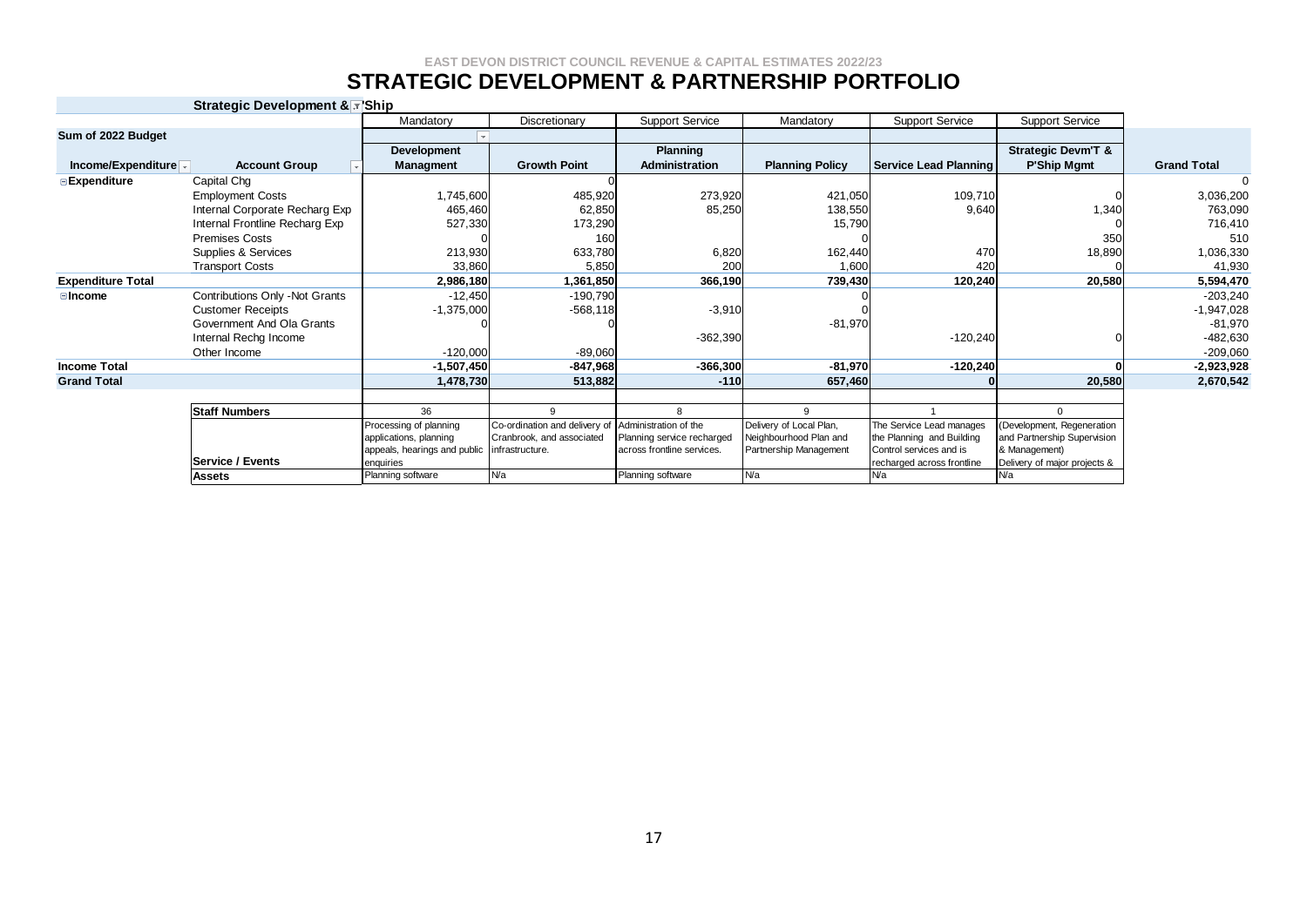### **SUSTAINABLE HOMES & COMMUNITIES PORTFOLIO**

| Sustainable Homes & Co munitie |  |  |
|--------------------------------|--|--|
|                                |  |  |

|                                             |                                | Mandatory             | Mandatory                    | Mandatory                                       | Mandatory                                        | Mandatory                                        | Mandatory                                               | Discretionary              |                    |
|---------------------------------------------|--------------------------------|-----------------------|------------------------------|-------------------------------------------------|--------------------------------------------------|--------------------------------------------------|---------------------------------------------------------|----------------------------|--------------------|
| Sum of 2022 Budget                          |                                | I.T                   |                              |                                                 |                                                  |                                                  |                                                         |                            |                    |
|                                             |                                | <b>Community Lead</b> | <b>Hackney Carriage</b>      |                                                 |                                                  |                                                  |                                                         |                            |                    |
| Income/Expenditure $\overline{\phantom{a}}$ | <b>Account Group</b>           | <b>Housing</b>        | <b>Licenses</b>              | <b>Homeless</b>                                 | Homesafeguard                                    | <b>Low Cost Homes</b>                            | <b>Public Health Housing</b>                            | <b>Transport</b>           | <b>Grand Total</b> |
| <b>Expenditure</b>                          | Capital Chg                    |                       |                              |                                                 | 1,640                                            | 30,650                                           |                                                         |                            | 32,290             |
|                                             | <b>Employment Costs</b>        |                       | 200                          | 781,450                                         | 537,870                                          |                                                  | 395,260                                                 |                            | 1,714,780          |
|                                             | Internal Corporate Recharg Exp |                       | 14,940                       | 19,690                                          | 117,530                                          |                                                  | 79,540                                                  |                            | 231,700            |
|                                             | Internal Frontline Recharg Exp |                       | 107,620                      | 13,750                                          |                                                  |                                                  | 8,520                                                   |                            | 129,890            |
|                                             | <b>Premises Costs</b>          |                       |                              |                                                 | 3,030                                            | 2,850                                            | 30                                                      |                            | 5,910              |
|                                             | Supplies & Services            | 84.000                | 4,300                        | 679,230                                         | 88,480                                           |                                                  | 43,050                                                  | 5,200                      | 904,260            |
|                                             | <b>Transport Costs</b>         |                       |                              | 5,480                                           | 16,780                                           |                                                  | 23,400                                                  |                            | 45,660             |
| <b>Expenditure Total</b>                    |                                | 84.000                | 127,060                      | 1,499,600                                       | 765,330                                          | 33,500                                           | 549,800                                                 | 5,200                      | 3,064,490          |
| <b>Elncome</b>                              | Contributions Only -Not Grants |                       | $-3,000$                     |                                                 |                                                  |                                                  | $-15,000$                                               |                            | $-18,000$          |
|                                             | <b>Customer Receipts</b>       |                       | $-74,700$                    | $-294,000$                                      | $-854,890$                                       | $-400$                                           | $-75,900$                                               |                            | $-1,299,890$       |
|                                             | Government And Ola Grants      |                       |                              | $-445,380$                                      |                                                  |                                                  |                                                         |                            | $-445,380$         |
|                                             | Internal Rechg Income          |                       |                              | $-129,930$                                      | $-230,410$                                       |                                                  | $-19,360$                                               |                            | $-379,700$         |
|                                             | <b>Interest Received</b>       |                       |                              |                                                 |                                                  |                                                  |                                                         |                            | $\mathbf{0}$       |
| <b>Income Total</b>                         |                                |                       | $-77,700$                    | $-869,310$                                      | $-1,085,300$                                     | $-400$                                           | $-110,260$                                              |                            | $-2,142,970$       |
| <b>Grand Total</b>                          |                                | 84,000                | 49,360                       | 630,290                                         | $-319,970$                                       | 33,100                                           | 439,540                                                 | 5,200                      | 921,520            |
|                                             |                                |                       |                              |                                                 |                                                  |                                                  |                                                         |                            |                    |
|                                             | <b>Staff Numbers</b>           | $\mathbf{0}$          | $\Omega$                     | 20                                              | 16                                               | $\Omega$                                         | 11                                                      | $\Omega$                   |                    |
|                                             |                                |                       | Statutory responsibility for | Helping individuals and                         | <b>Community Alarm Service</b>                   | Managing insurance &                             | Public health enforcement                               | Contribution to East Devon |                    |
|                                             |                                |                       | issuing taxi licences        | families who are homeless or<br>threatened with | 24/7, EDDC & Teignbridge<br>Council out of hours | ground rent of 39 shared<br>ownership properties | including Houses in Multiple<br>Occupation inspections; | TRIP and Exeter area Rail  |                    |
|                                             |                                |                       |                              | homelessness.                                   | emergency service and lone                       |                                                  | empty homes provision, long                             | project                    |                    |
|                                             |                                |                       |                              |                                                 | working arrangements for                         |                                                  | term empty properties                                   |                            |                    |
|                                             |                                |                       |                              |                                                 | EDDC staff.                                      |                                                  | investigations;                                         |                            |                    |
|                                             |                                |                       |                              |                                                 |                                                  |                                                  | caravan site inspections,                               |                            |                    |
|                                             | Service / Events               |                       |                              |                                                 |                                                  |                                                  | water supply risk                                       |                            |                    |
|                                             | <b>Assets</b>                  |                       | Licensing software           | N/a                                             | Lymebourne house<br>Homesafeguard system         | Part ownership 39 properties                     | N/a                                                     | N/a                        |                    |
|                                             |                                |                       |                              |                                                 |                                                  |                                                  |                                                         |                            |                    |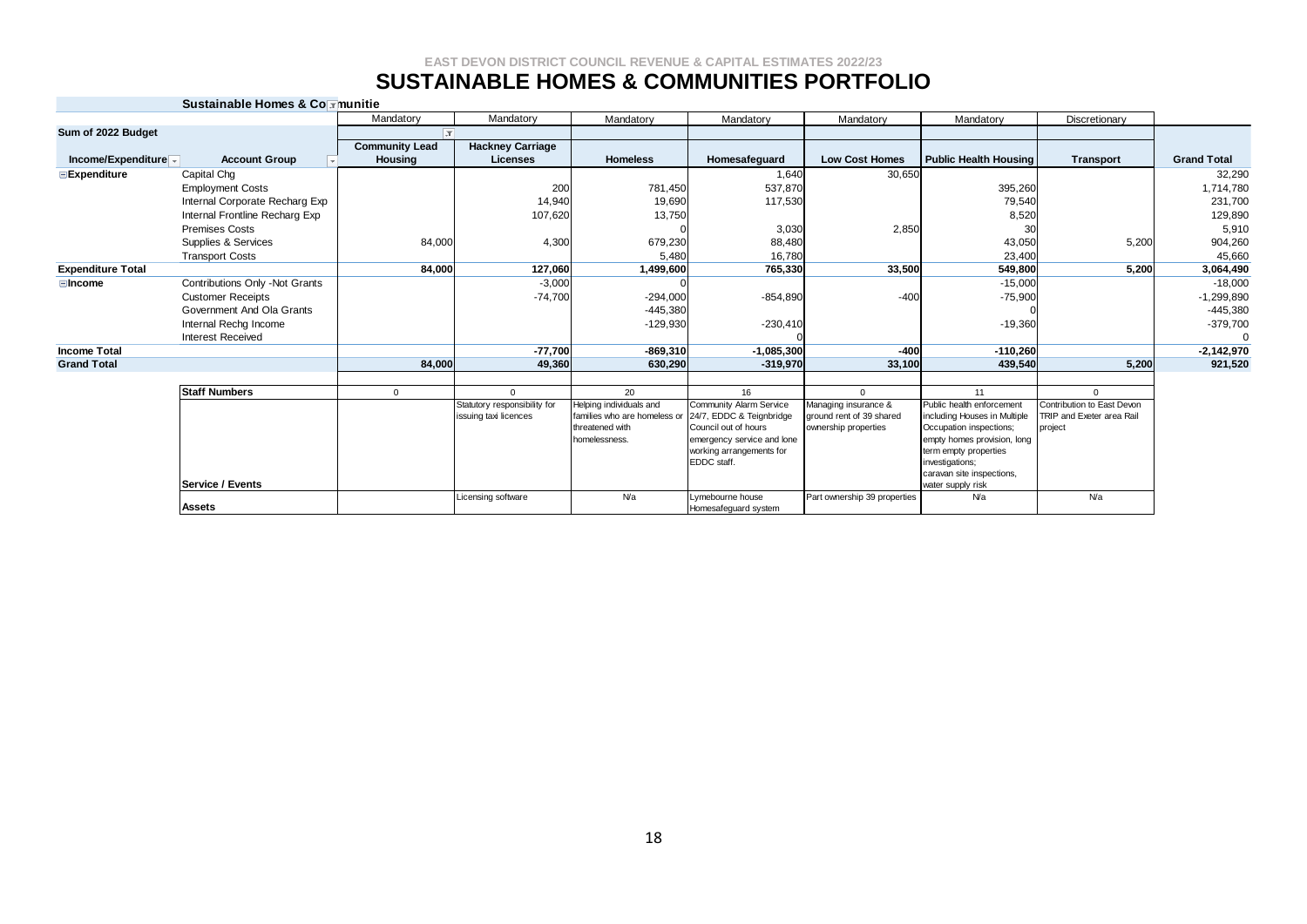# **CORPORATE BUSINESS**

|                                   | 2021    | 2022    | <b>Variance</b> |
|-----------------------------------|---------|---------|-----------------|
| <b>SERVICE SUMMARY</b>            | £       | f       | £               |
| <b>Corporate Business Mgmt</b>    | 152,640 | 175,210 | 22,570          |
| <b>Equalities &amp; Diversity</b> | 0       | 0       | 0               |
| <b>Grand Total</b>                | 152,640 | 175,210 | 22,570          |
|                                   |         |         |                 |
| <b>ACCOUNT SUMMARY</b>            | £       | £       | £               |
| <b>■ Employment Costs</b>         | 60,730  | 63,660  | 2,930           |
| Internal Corporate Recharg Exp    | 82,220  | 88,200  | 5,980           |
| Supplies & Services               | 9,590   | 23,190  | 13,600          |
| <b>Transport Costs</b>            | 100     | 160     | 60              |
| <b>Expenditure Total</b>          | 152,640 | 175,210 | 22,570          |
| <b>Grand Total</b>                | 152,640 | 175,210 | 22,570          |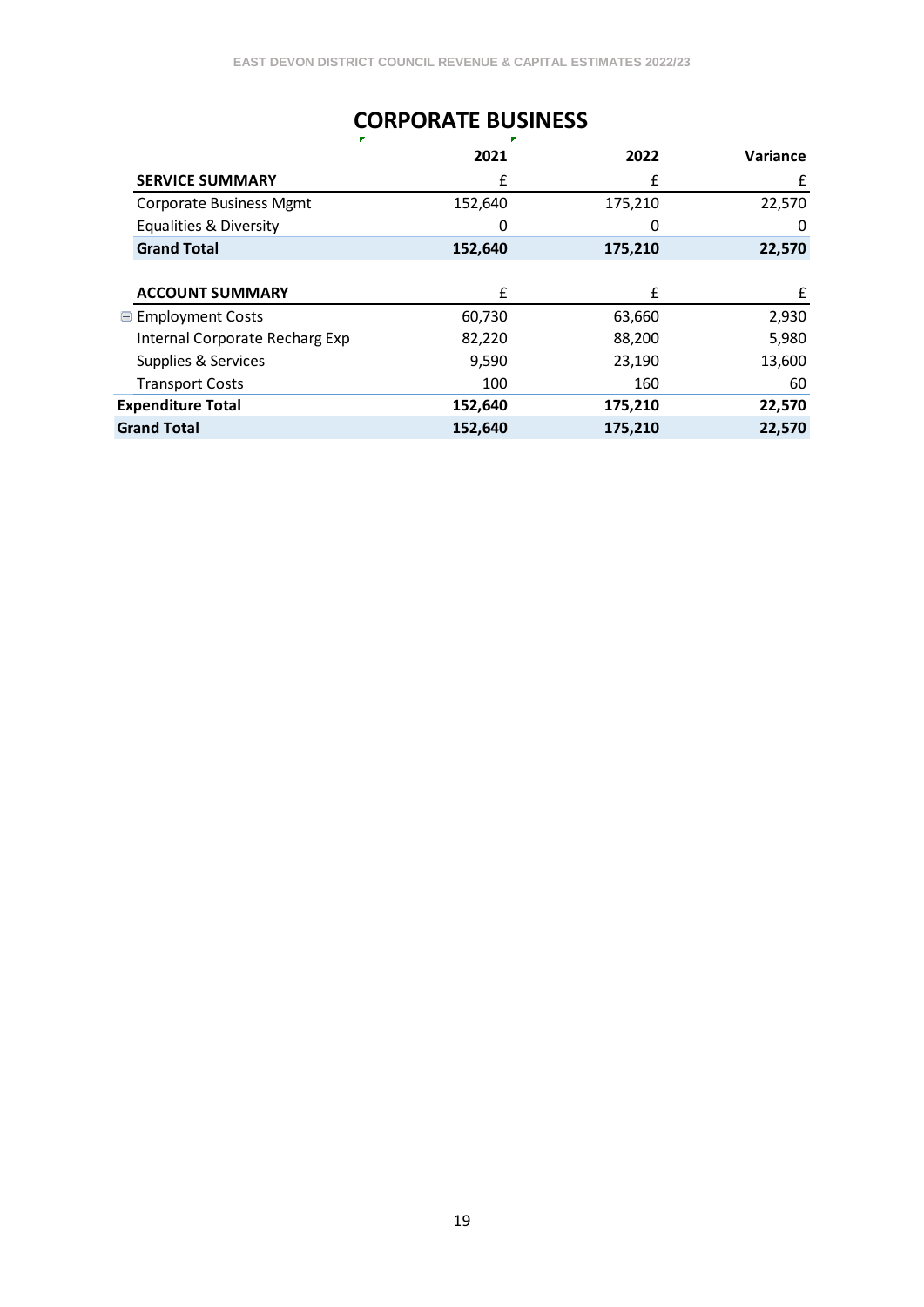# *By Service & Account Summary*

| <b>5C Corporate Business</b>      | 2021    | 2022    | Variance |
|-----------------------------------|---------|---------|----------|
| <b>Corporate Business Mgmt</b>    | £       |         | £        |
| <b>■ Employment Costs</b>         | 60,730  | 63,660  | 2,930    |
| Internal Corporate Recharg Exp    | 82,220  | 88,200  | 5,980    |
| Supplies & Services               | 9,590   | 23,190  | 13,600   |
| <b>Transport Costs</b>            | 100     | 160     | 60       |
| <b>Expenditure Total</b>          | 152,640 | 175,210 | 22,570   |
| <b>Grand Total</b>                | 152,640 | 175,210 | 22,570   |
|                                   |         |         |          |
| <b>5C Corporate Business</b>      | 2021    | 2022    | Variance |
| <b>Equalities &amp; Diversity</b> | £       | f       | £        |
| Internal Corporate Recharg Exp    | 0       | 0       | 0        |
| <b>Expenditure Total</b>          | 0       | 0       | 0        |
| <b>Grand Total</b>                | O       | 0       | 0        |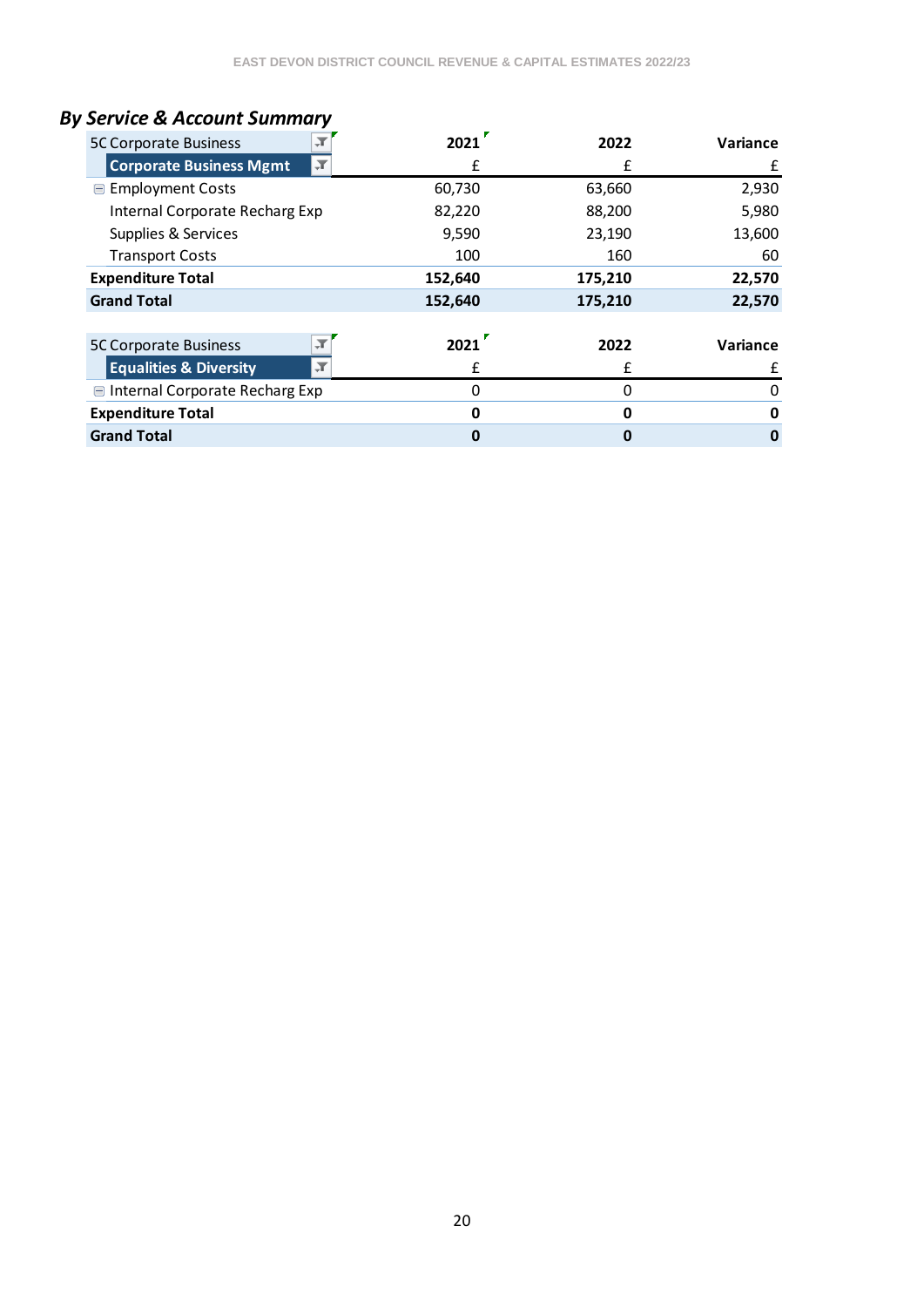# **CORPORATE SERVICES**

 $\bigtriangledown$ 

|                                         | 2021       | 2022         | Variance   |
|-----------------------------------------|------------|--------------|------------|
| <b>SERVICE SUMMARY</b>                  | £          | £            | £          |
| Chief Exec And Support Staff            | $-2,500$   | $\mathbf 0$  | 2,500      |
| <b>Civic Expenses</b>                   | 29,020     | 29,910       | 890        |
| <b>Corporate Activities</b>             | 427,090    | 1,052,730    | 625,640    |
| Democratic Representation               | 608,690    | 628,840      | 20,150     |
| Elections                               | 278,960    | 258,830      | $-20,130$  |
| <b>Employer'S Responsibilities</b>      | 66,500     | 63,970       | $-2,530$   |
| <b>Ict Services</b>                     | 222,151    | 2,000        | $-220,151$ |
| Legal Services                          | $-3,690$   | $-1$         | 3,689      |
| Org Development Services                | 102,300    | 71,155       | $-31,145$  |
| <b>Grand Total</b>                      | 1,728,521  | 2,107,434    | 378,913    |
|                                         |            |              |            |
| <b>ACCOUNT SUMMARY</b>                  | £          | £            | £          |
| <b>■ Employment Costs</b>               | 1,442,350  | 2,082,994    | 640,644    |
| Internal Corporate Recharg Exp          | 1,509,060  | 1,815,050    | 305,990    |
| Internal Frontline Recharg Exp          | 80,340     | 153,100      | 72,760     |
| <b>Premises Costs</b>                   | 21,270     | 1,760        | $-19,510$  |
| Rev Trf Payment Exp                     | 0          | 0            | 0          |
| Supplies & Services                     | 702,320    | 541,160      | $-161,160$ |
| Third Party Payment                     | 2,762,021  | 2,833,110    | 71,089     |
| <b>Transport Costs</b>                  | 51,650     | 13,730       | $-37,920$  |
| <b>Expenditure Total</b>                | 6,569,011  | 7,440,904    | 871,893    |
| <b>■ Contributions Only -Not Grants</b> | $-36,730$  | $-58,110$    | $-21,380$  |
| <b>Customer Receipts</b>                | $-200$     | $-5,250$     | $-5,050$   |
| Government And Ola Grants               | $-194,680$ | $-11,750$    | 182,930    |
| <b>Interest Received</b>                | 0          | 0            | 0          |
| Internal Rechg Income                   | -4,608,880 | $-5,258,360$ | $-649,480$ |
| <b>Income Total</b>                     | -4,840,490 | -5,333,470   | -492,980   |
| <b>Grand Total</b>                      | 1,728,521  | 2,107,434    | 378,913    |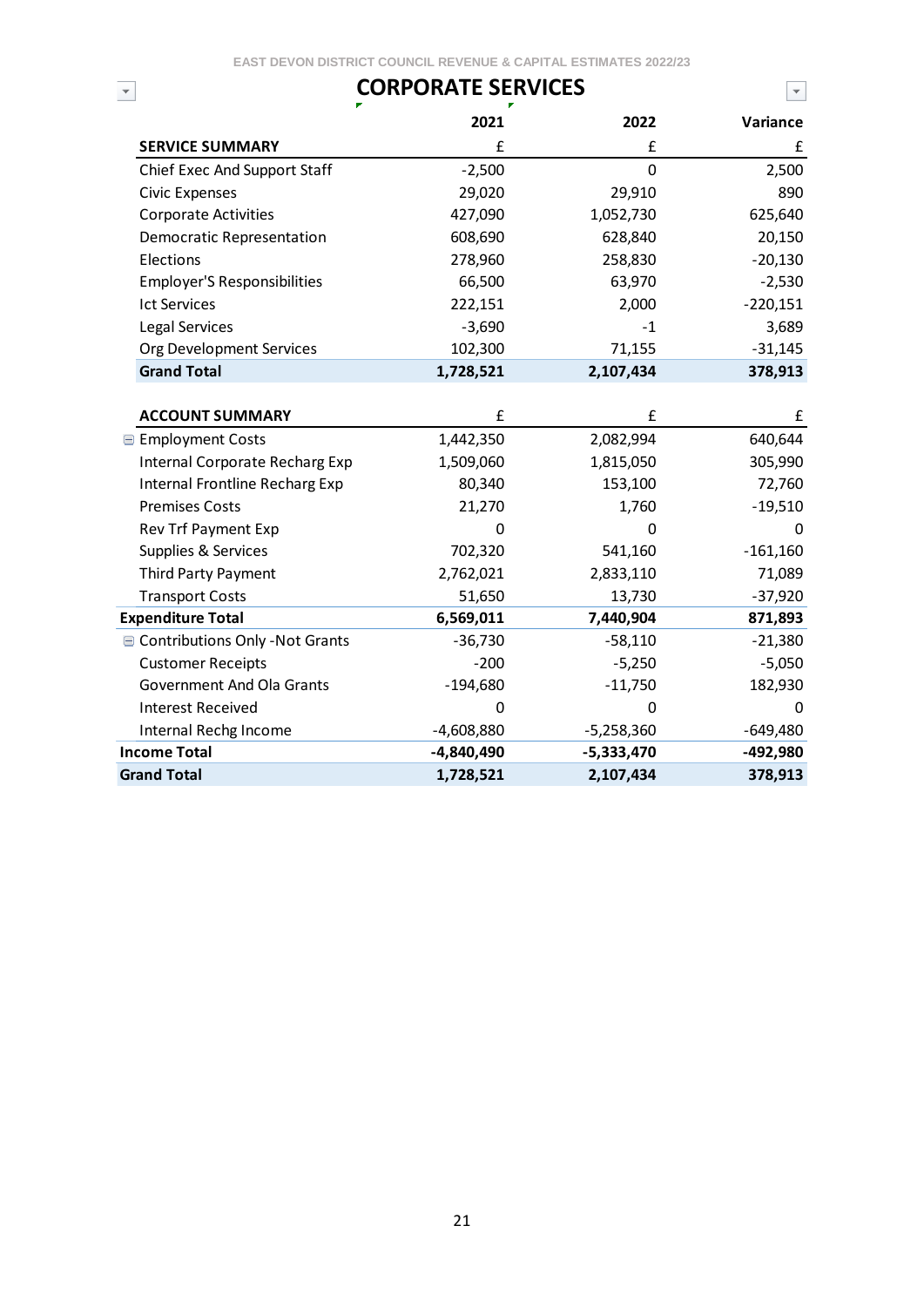| <b>Corporate Services</b>                               | 2021       | 2022       | Variance    |
|---------------------------------------------------------|------------|------------|-------------|
| <b>Chief Exec And Support Staf</b>                      | f          | £          | £           |
| <b>E</b> Employment Costs                               | 182,800    | 191,650    | 8,850       |
| Internal Corporate Recharg Exp                          | 66,580     | 83,940     | 17,360      |
| Internal Frontline Recharg Exp                          | 0          | 0          | 0           |
| Supplies & Services                                     | 3,180      | 2,600      | $-580$      |
| <b>Transport Costs</b>                                  | 2,860      | 2,860      | 0           |
| <b>Expenditure Total</b>                                | 255,420    | 281,050    | 25,630      |
| Contributions Only - Not Grants                         | 0          | 0          | $\Omega$    |
| Internal Rechg Income                                   | $-257,920$ | $-281,050$ | $-23,130$   |
| <b>Income Total</b>                                     | $-257,920$ | $-281,050$ | $-23,130$   |
| <b>Grand Total</b>                                      | $-2,500$   | $\bf{0}$   | 2,500       |
| Л<br><b>Corporate Services</b>                          | 2021       | 2022       | Variance    |
| <b>Civic Expenses</b><br>Л                              | £          | £          | £           |
| <b>■ Employment Costs</b>                               | 18,250     | 19,050     | 800         |
| Internal Corporate Recharg Exp                          | 4,400      | 4,490      | 90          |
| Rev Trf Payment Exp                                     | 0          | 0          | 0           |
| Supplies & Services                                     | 7,860      | 7,860      | 0           |
| <b>Transport Costs</b>                                  | 40         | 40         | 0           |
| <b>Expenditure Total</b>                                | 30,550     | 31,440     | 890         |
| Contributions Only - Not Grants                         | 0          | 0          | 0           |
| <b>Customer Receipts</b>                                | ŋ          | 0          | 0           |
| <b>Government And Ola Grants</b>                        | 0          | 0          | 0           |
| Internal Rechg Income                                   | $-1,530$   | $-1,530$   | 0           |
| <b>Income Total</b>                                     | $-1,530$   | $-1,530$   | $\mathbf 0$ |
| <b>Grand Total</b>                                      | 29,020     | 29,910     | 890         |
| Л<br><b>Corporate Services</b>                          | 2021       | 2022       | Variance    |
| $\overline{\mathcal{X}}$<br><b>Corporate Activities</b> | £          | £          | £           |
| <b>■ Employment Costs</b>                               | $-289,000$ | 161,000    | 450,000     |
| Internal Corporate Recharg Exp                          | 580,690    | 914,430    | 333,740     |
| Internal Frontline Recharg Exp                          | 79,650     | 152,390    | 72,740      |
| <b>Premises Costs</b>                                   | 1,270      | 1,760      | 490         |
| Rev Trf Payment Exp                                     | 0          | 0          | 0           |
| Supplies & Services                                     | 104,910    | 64,840     | $-40,070$   |
| <b>Transport Costs</b>                                  | 30,000     | 0          | $-30,000$   |
| <b>Expenditure Total</b>                                | 507,520    | 1,294,420  | 786,900     |
| Contributions Only - Not Grants                         | 0          | 0          | 0           |
| <b>Customer Receipts</b>                                | 0          | 0          | 0           |
| Government And Ola Grants                               | 0          | 0          | 0           |
| <b>Interest Received</b>                                | 0          | 0          | 0           |
| Internal Rechg Income                                   | $-80,430$  | $-241,690$ | $-161,260$  |
| <b>Income Total</b>                                     | $-80,430$  | $-241,690$ | $-161,260$  |
| <b>Grand Total</b>                                      | 427,090    | 1,052,730  | 625,640     |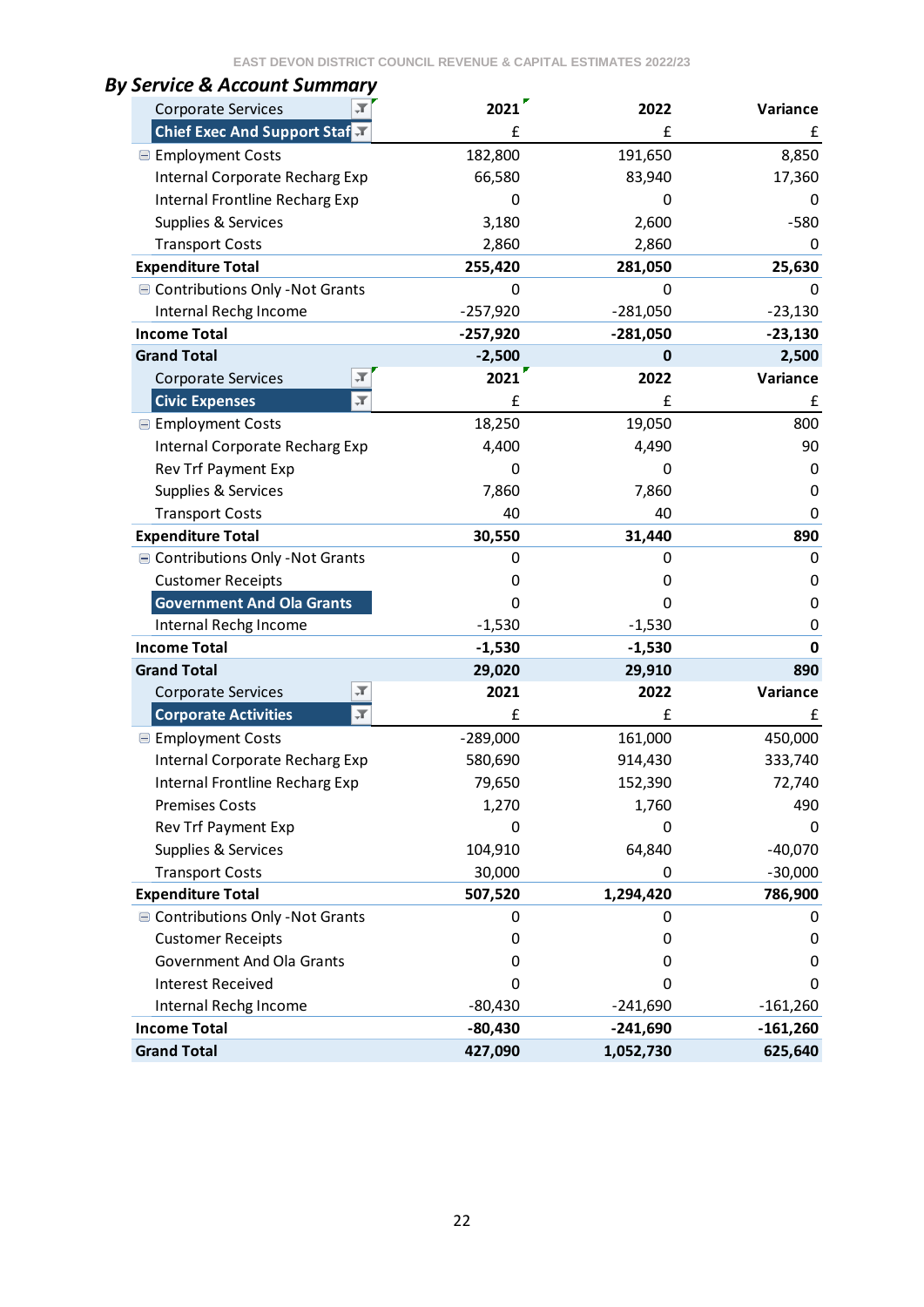| ЭT.<br>Corporate Services                      | 2021                    | 2022                  | Variance                         |
|------------------------------------------------|-------------------------|-----------------------|----------------------------------|
| <b>Democratic Representation M</b>             | £                       | £                     | £                                |
| <b>■ Employment Costs</b>                      | 246,660                 | 258,440               | 11,780                           |
| Internal Corporate Recharg Exp                 | 371,280                 | 391,370               | 20,090                           |
| <b>Premises Costs</b>                          | 0                       | 0                     | 0                                |
| Supplies & Services                            | 418,880                 | 421,040               | 2,160                            |
| <b>Transport Costs</b>                         | 13,760                  | 7,920                 | $-5,840$                         |
| <b>Expenditure Total</b>                       | 1,050,580               | 1,078,770             | 28,190                           |
| ■ Contributions Only -Not Grants               | $-240$                  | $-240$                | 0                                |
| Internal Rechg Income                          | $-441,650$              | $-449,690$            | $-8,040$                         |
| <b>Income Total</b>                            | -441,890                | -449,930              | $-8,040$                         |
| <b>Grand Total</b>                             | 608,690                 | 628,840               | 20,150                           |
|                                                |                         |                       |                                  |
| Т,<br><b>Corporate Services</b>                | 2021                    | 2022                  | Variance                         |
| <b>Elections</b><br>Т,                         | £                       | £                     | £                                |
| <b>■ Employment Costs</b>                      | 111,830                 | 117,800               | 5,970                            |
| Internal Corporate Recharg Exp                 | 97,660                  | 71,770                | $-25,890$                        |
| Internal Frontline Recharg Exp                 | 690                     | 710                   | 20                               |
| <b>Premises Costs</b>                          | 20,000                  | 0                     | $-20,000$                        |
| Supplies & Services                            | 240,660                 | 80,300                | $-160,360$                       |
| <b>Transport Costs</b>                         | 3,000                   | 250                   | $-2,750$                         |
| <b>Expenditure Total</b>                       | 473,840                 | 270,830               | $-203,010$                       |
| ■ Contributions Only -Not Grants               | 0                       | 0                     | 0                                |
| <b>Customer Receipts</b>                       | $-200$                  | $-250$                | $-50$                            |
| Government And Ola Grants                      | $-194,680$              | $-11,750$             | 182,930                          |
| <b>Income Total</b>                            | $-194,880$              | $-12,000$             | 182,880                          |
| <b>Grand Total</b>                             | 278,960                 | 258,830               | $-20,130$                        |
|                                                |                         |                       |                                  |
| $\mathbb T$<br><b>Corporate Services</b>       | 2021                    | 2022                  | Variance                         |
| <b>Employer'S Responsibilities</b><br>IТ.      | £                       | £                     | £                                |
| <b>■ Employment Costs</b>                      |                         |                       |                                  |
|                                                | 81,370                  | 78,010                | $-3,360$                         |
| Supplies & Services                            | 1,000                   | 1,000                 | 0                                |
| <b>Transport Costs</b>                         | 0                       | 210                   | 210                              |
| <b>Expenditure Total</b>                       | 82,370                  | 79,220                | $-3,150$                         |
| Internal Rechg Income                          | $-15,870$               | $-15,250$             | 620                              |
| <b>Income Total</b>                            | $-15,870$               | $-15,250$             | 620                              |
| <b>Grand Total</b>                             | 66,500                  | 63,970                | $-2,530$                         |
|                                                |                         |                       |                                  |
| Л<br>Corporate Services                        | 2021                    | 2022                  | Variance                         |
| <b>Ict Services</b><br>$\overline{\mathbf{r}}$ | £                       | £                     | £                                |
| <b>■ Employment Costs</b>                      | 0                       | 13,210                |                                  |
| Internal Corporate Recharg Exp                 | 41,660                  | 18,960                | $-22,700$                        |
| Supplies & Services                            | $-142,260$              | $-137,680$            | 4,580                            |
| Third Party Payment                            | 2,762,021               | 2,833,110             | 71,089                           |
| <b>Expenditure Total</b>                       | 2,661,421               | 2,727,600             | 66,179                           |
| <b>■ Contributions Only -Not Grants</b>        | 0                       | $-20,000$             | $-20,000$                        |
| <b>Customer Receipts</b>                       | 0                       | $-5,000$              | $-5,000$                         |
| Internal Rechg Income                          | $-2,439,270$            | $-2,700,600$          | $-261,330$                       |
| <b>Income Total</b><br><b>Grand Total</b>      | $-2,439,270$<br>222,151 | $-2,725,600$<br>2,000 | 13,210<br>-286,330<br>$-220,151$ |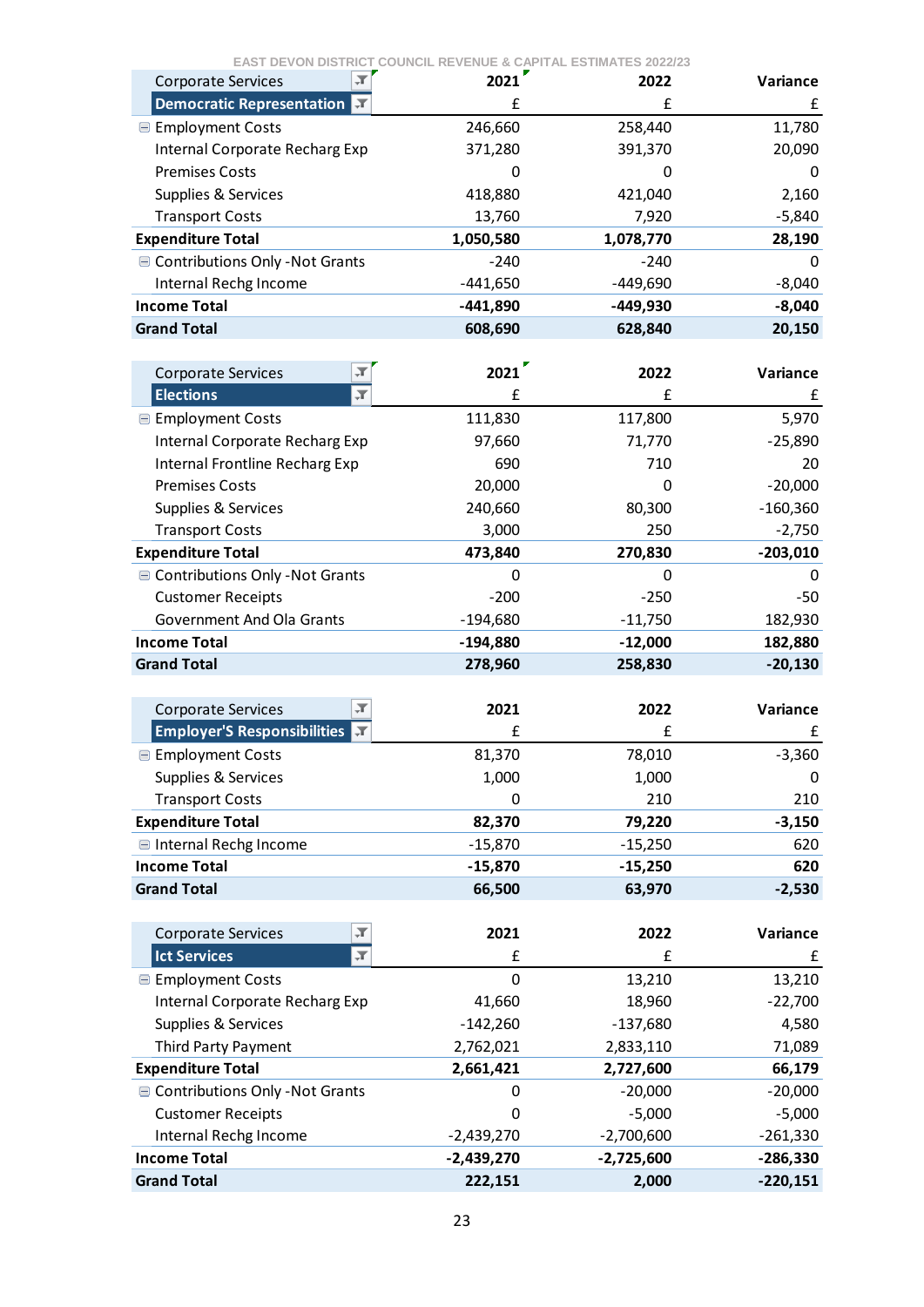| <b>Corporate Services</b>             | 2021       | 2022       | Variance   |
|---------------------------------------|------------|------------|------------|
| <b>Legal Services</b>                 | £          | £          | £          |
| <b>■ Employment Costs</b>             | 469,210    | 546,959    | 77,749     |
| Internal Corporate Recharg Exp        | 131,580    | 144,650    | 13,070     |
| Supplies & Services                   | 26,010     | 27,450     | 1,440      |
| <b>Transport Costs</b>                | 1,300      | 1,360      | 60         |
| <b>Expenditure Total</b>              | 628,100    | 720,419    | 92,319     |
| ■ Contributions Only -Not Grants      | $-35,000$  | $-36,050$  | $-1,050$   |
| <b>Customer Receipts</b>              | 0          | O          | 0          |
| Internal Rechg Income                 | $-596,790$ | $-684,370$ | $-87,580$  |
| <b>Income Total</b>                   | $-631,790$ | $-720,420$ | $-88,630$  |
| <b>Grand Total</b>                    | $-3,690$   | $-1$       | 3,689      |
|                                       |            |            |            |
| <b>Corporate Services</b>             | 2021       | 2022       | Variance   |
| <b>Org Development Services</b><br>π. | £          | £          | £          |
| <b>■ Employment Costs</b>             | 621,230    | 696,875    | 75,645     |
| Internal Corporate Recharg Exp        | 215,210    | 185,440    | $-29,770$  |
| Supplies & Services                   | 42,080     | 73,750     | 31,670     |
| <b>Transport Costs</b>                | 690        | 1,090      | 400        |
| <b>Expenditure Total</b>              | 879,210    | 957,155    | 77,945     |
| ■ Contributions Only -Not Grants      | $-1,490$   | $-1,820$   | $-330$     |
| Internal Rechg Income                 | $-775,420$ | $-884,180$ | $-108,760$ |
| <b>Income Total</b>                   | $-776,910$ | $-886,000$ | $-109,090$ |
| <b>Grand Total</b>                    | 102,300    | 71,155     | $-31,145$  |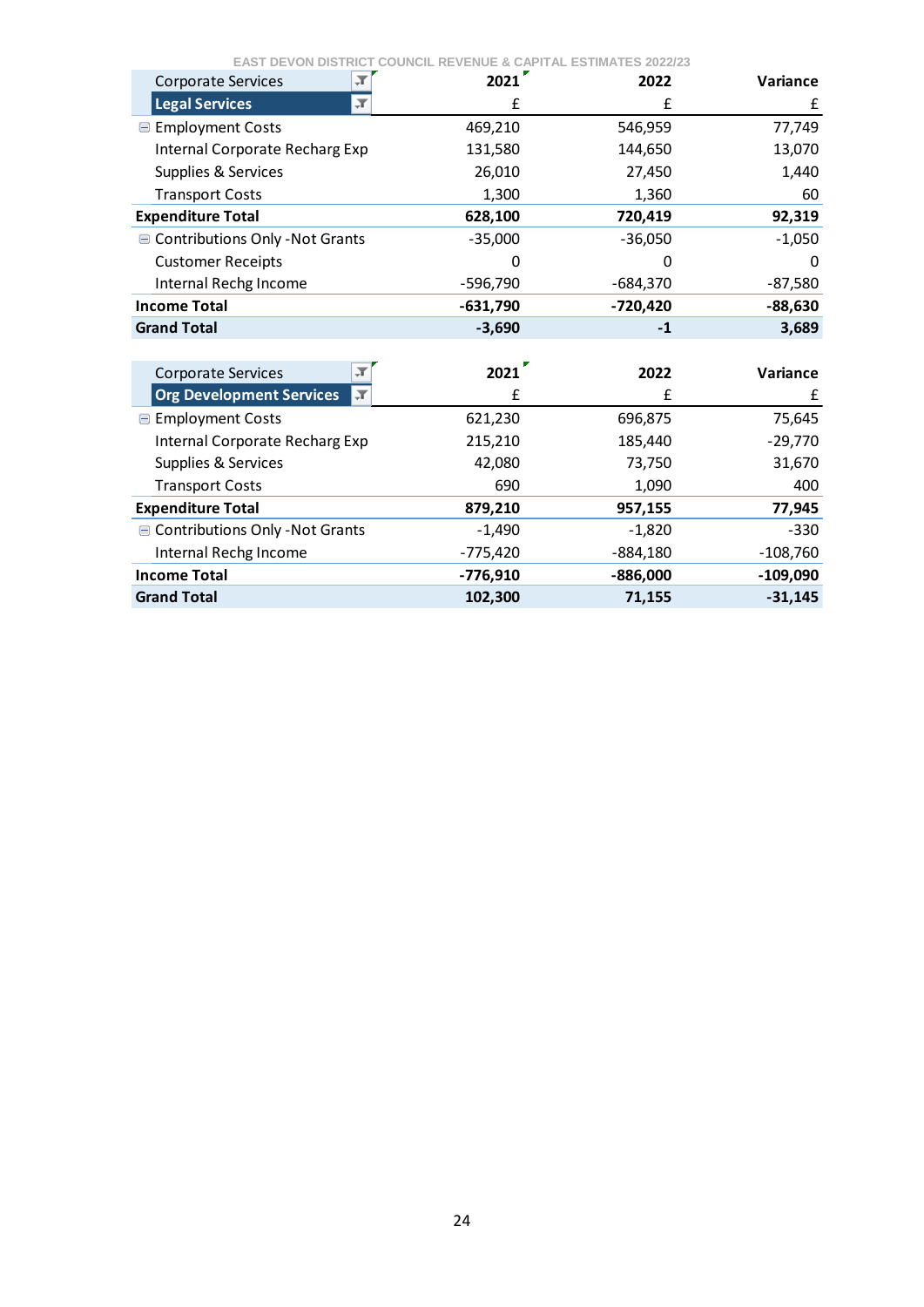## **ECONOMY & REGENERATION**

| <b>ECONOMY &amp; REGENERATION</b><br>$\overline{\mathbf v}$ |              |              | $\overline{\mathbf{v}}$ |
|-------------------------------------------------------------|--------------|--------------|-------------------------|
|                                                             | 2021         | 2022         | Variance                |
| <b>SERVICE SUMMARY</b>                                      | £            | £            | £                       |
| <b>Beach Properties</b>                                     | $-70,470$    | $-56,680$    | 13,790                  |
| <b>Building Control</b>                                     | 186,970      | 205,280      | 18,310                  |
| <b>Corporate Buildings</b>                                  | $-109,880$   | $-116,430$   | $-6,550$                |
| <b>Economic Development</b>                                 | 258,380      | 311,060      | 52,680                  |
| <b>Industrial Sites</b>                                     | $-132,930$   | $-104,510$   | 28,420                  |
| Markets                                                     | $-3,440$     | $-980$       | 2,460                   |
| <b>Property And Estates Services</b>                        | 206,020      | $-18,000$    | $-224,020$              |
| <b>Public Halls</b>                                         | 29,440       | 58,780       | 29,340                  |
| <b>Grand Total</b>                                          | 364,090      | 278,520      | $-85,570$               |
|                                                             |              |              |                         |
| <b>ACCOUNT SUMMARY</b>                                      | £            | £            | £                       |
| $\Box$ Capital Chg                                          | 201,630      | 160,900      | $-40,730$               |
| <b>Employment Costs</b>                                     | 1,411,690    | 1,546,280    | 134,590                 |
| Internal Corporate Recharg Exp                              | 570,360      | 725,370      | 155,010                 |
| Internal Frontline Recharg Exp                              | 288,040      | 248,800      | $-39,240$               |
| <b>Premises Costs</b>                                       | 653,390      | 763,520      | 110,130                 |
| Supplies & Services                                         | 442,000      | 446,570      | 4,570                   |
| <b>Third Party Payment</b>                                  | 4,000        | 4,000        | 0                       |
| <b>Transport Costs</b>                                      | 63,600       | 58,350       | $-5,250$                |
| <b>Expenditure Total</b>                                    | 3,634,710    | 3,953,790    | 319,080                 |
| ■ Contributions Only - Not Grants                           | $-14,280$    | $-14,280$    | 0                       |
| <b>Customer Receipts</b>                                    | $-1,835,310$ | $-1,842,870$ | $-7,560$                |
| <b>Government And Ola Grants</b>                            | 0            | 0            | 0                       |
| Internal Rechg Income                                       | $-1,421,030$ | $-1,818,120$ | $-397,090$              |
| <b>Income Total</b>                                         | $-3,270,620$ | $-3,675,270$ | $-404,650$              |
| <b>Grand Total</b>                                          | 364,090      | 278,520      | $-85,570$               |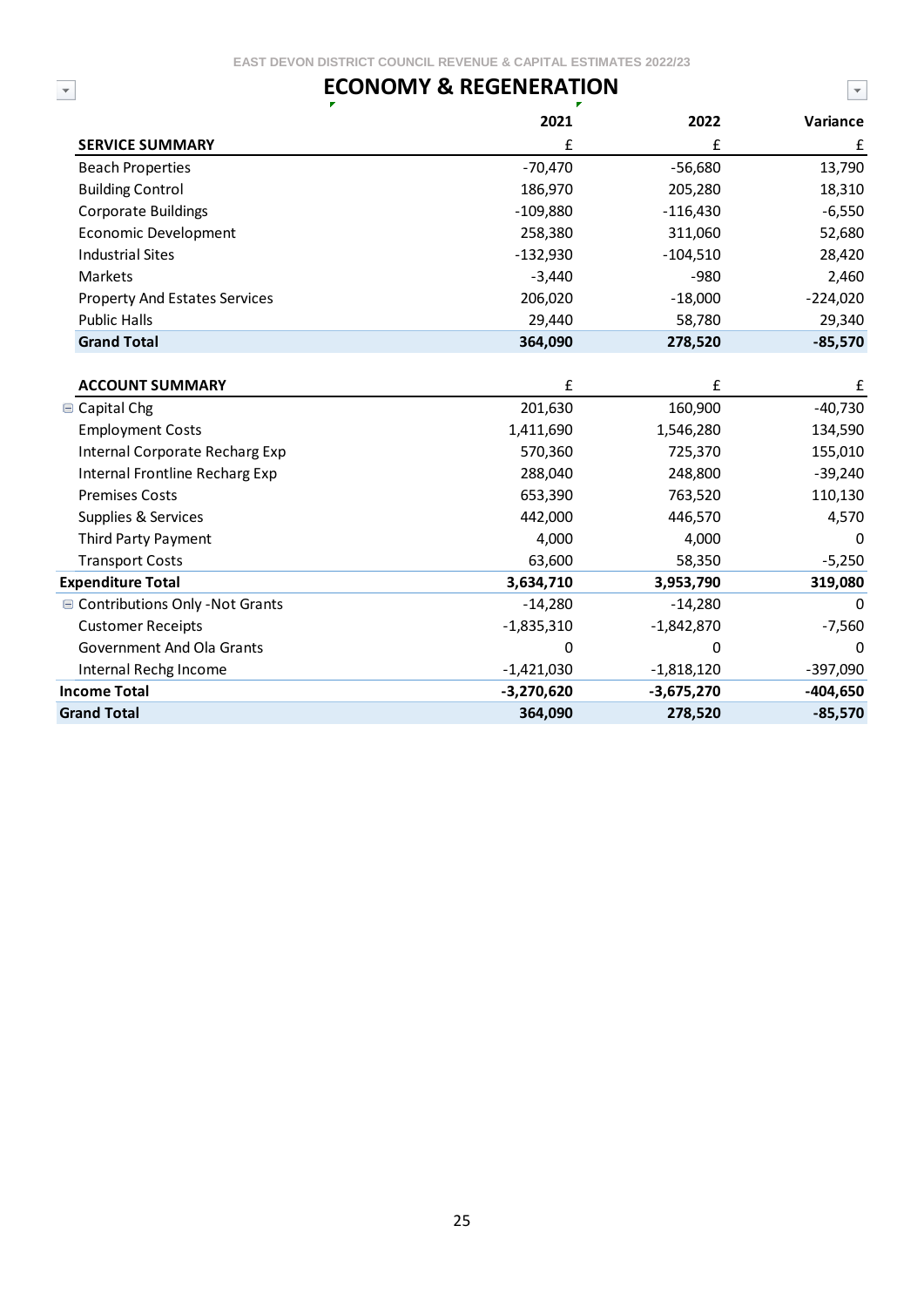| <b>By Service &amp; Account Summary</b> |            |            |          |
|-----------------------------------------|------------|------------|----------|
| Economy And Regenrtn Portfolio          | 2021       | 2022       | Variance |
| <b>Beach Properties</b>                 | £          |            | £        |
| <b>□</b> Capital Chg                    | 16,120     | 17,770     | 1,650    |
| Internal Corporate Recharg Exp          | 0          | 10,490     | 10,490   |
| Internal Frontline Recharg Exp          | 18,020     | 18,650     | 630      |
| <b>Premises Costs</b>                   | 6,730      | 6,410      | $-320$   |
| Supplies & Services                     | 0          | 0          | 0        |
| <b>Expenditure Total</b>                | 40,870     | 53,320     | 12,450   |
| <b>■ Contributions Only -Not Grants</b> | $\Omega$   | 0          | $\Omega$ |
| <b>Customer Receipts</b>                | -111,340   | $-110.000$ | 1,340    |
| <b>Income Total</b>                     | $-111,340$ | $-110,000$ | 1,340    |
| <b>Grand Total</b>                      | $-70,470$  | $-56,680$  | 13,790   |
|                                         |            |            |          |

| $\overline{\mathcal{X}}$<br>Economy And Regenrtn Portfolio | 2021       | 2022       | Variance  |
|------------------------------------------------------------|------------|------------|-----------|
| $\overline{X}$<br><b>Building Control</b>                  |            |            | £         |
| <b>■ Employment Costs</b>                                  | 530,370    | 557,680    | 27,310    |
| Internal Corporate Recharg Exp                             | 136,390    | 143,020    | 6,630     |
| Internal Frontline Recharg Exp                             | 14,070     | 14,220     | 150       |
| Supplies & Services                                        | 13,910     | 14,230     | 320       |
| <b>Transport Costs</b>                                     | 34,780     | 33,210     | $-1,570$  |
| <b>Expenditure Total</b>                                   | 729,520    | 762,360    | 32,840    |
| ■ Contributions Only -Not Grants                           | 0          | 0          | $\Omega$  |
| <b>Customer Receipts</b>                                   | -542,550   | $-557,080$ | $-14,530$ |
| <b>Income Total</b>                                        | $-542,550$ | $-557,080$ | $-14,530$ |
| <b>Grand Total</b>                                         | 186,970    | 205,280    | 18,310    |

| $\mathcal{T}$<br>Economy And Regenrtn Portfolio        | 2021       | 2022       | <b>Variance</b> |
|--------------------------------------------------------|------------|------------|-----------------|
| <b>Corporate Buildings</b><br>$\overline{\mathcal{M}}$ | £          | £          | £               |
| $\Box$ Capital Chg                                     | 72,630     | 73,110     | 480             |
| <b>Employment Costs</b>                                | 9,420      | 10,150     | 730             |
| Internal Corporate Recharg Exp                         | 39,530     | 56,830     | 17,300          |
| Internal Frontline Recharg Exp                         | 141,920    | 96,950     | $-44,970$       |
| <b>Premises Costs</b>                                  | 539,960    | 577,110    | 37,150          |
| Supplies & Services                                    | 29,500     | 23,310     | $-6,190$        |
| Third Party Payment                                    | 2,000      | 2,000      | 0               |
| <b>Transport Costs</b>                                 | 180        | 180        | 0               |
| <b>Expenditure Total</b>                               | 835,140    | 839,640    | 4,500           |
| <b>■ Contributions Only -Not Grants</b>                | $-14,280$  | $-14,280$  | 0               |
| <b>Customer Receipts</b>                               | -353,050   | $-353,050$ | 0               |
| Internal Rechg Income                                  | -577,690   | -588,740   | $-11,050$       |
| <b>Income Total</b>                                    | $-945,020$ | -956,070   | $-11,050$       |
| <b>Grand Total</b>                                     | $-109,880$ | $-116,430$ | $-6,550$        |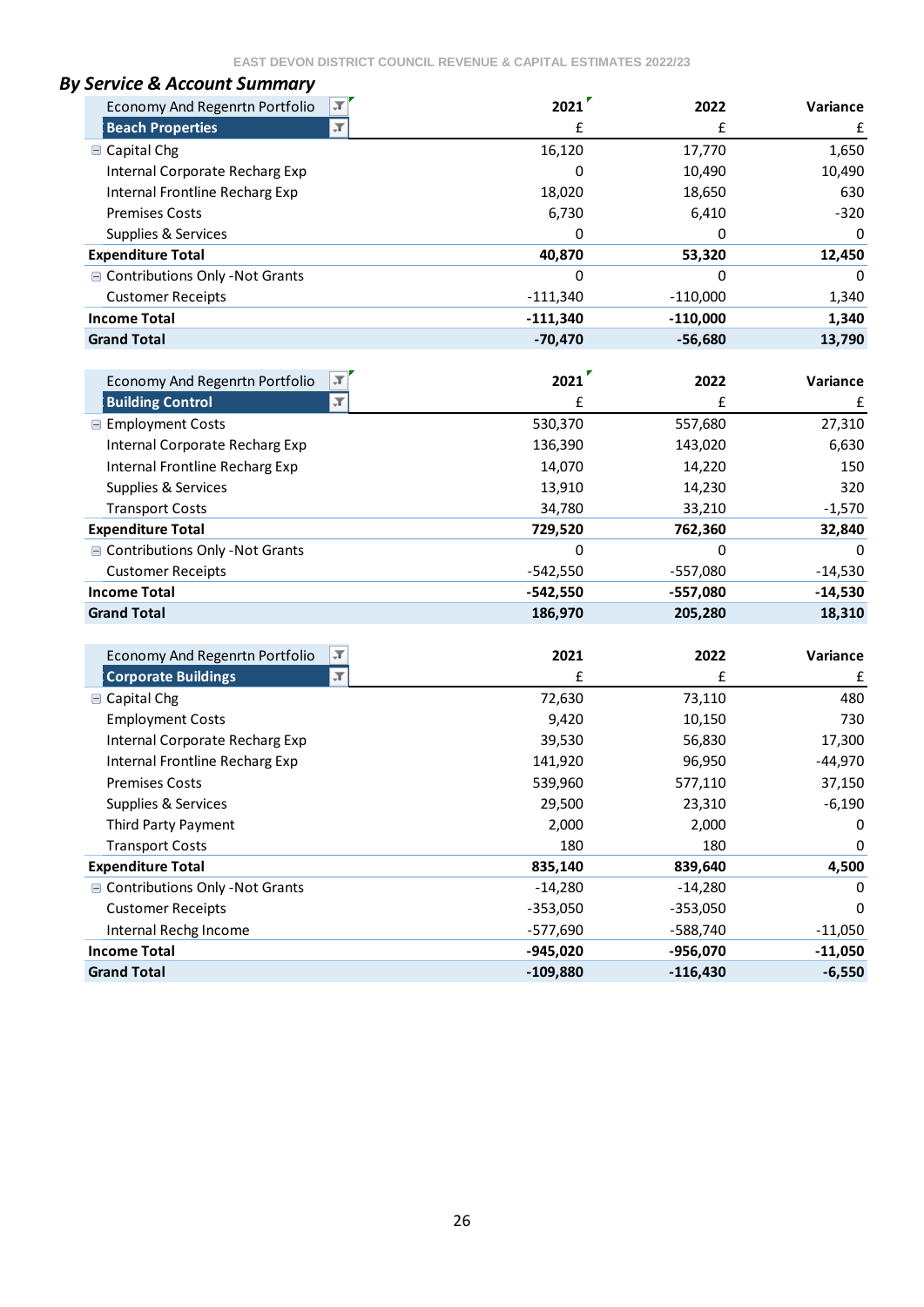| $\sqrt{1}$<br>Economy And Regenrtn Portfolio            | 2021       | 2022       | <b>Variance</b> |
|---------------------------------------------------------|------------|------------|-----------------|
| $\overline{\mathcal{M}}$<br><b>Economic Development</b> | £          | f          | £               |
| <b>□ Capital Chg</b>                                    | 57,130     | 13,700     | $-43,430$       |
| <b>Employment Costs</b>                                 | 221,100    | 323,270    | 102,170         |
| <b>Internal Corporate Recharg Exp</b>                   | 107,230    | 137,850    | 30,620          |
| <b>Premises Costs</b>                                   | 31,990     | 105,160    | 73,170          |
| Supplies & Services                                     | 54,970     | 59,140     | 4,170           |
| Third Party Payment                                     | 2,000      | 2,000      | <sup>0</sup>    |
| <b>Transport Costs</b>                                  | 3,540      | 2,540      | $-1,000$        |
| <b>Expenditure Total</b>                                | 477,960    | 643,660    | 165,700         |
| <b>■ Customer Receipts</b>                              | $-35,060$  | $-35,060$  | 0               |
| <b>Government And Ola Grants</b>                        | 0          | 0          | $\Omega$        |
| Internal Rechg Income                                   | $-184,520$ | $-297,540$ | $-113,020$      |
| <b>Income Total</b>                                     | $-219,580$ | $-332,600$ | $-113,020$      |
| <b>Grand Total</b>                                      | 258,380    | 311,060    | 52,680          |
|                                                         |            |            |                 |
| <b>Economy And Regenrtn Portfolio</b><br>¦.⊤            | 2021       | 2022       | Variance        |
| <b>Industrial Sites</b><br>$\overline{\mathcal{X}}$     | £          | f          | £               |
| <b>■ Capital Chg</b>                                    | 41,320     | 42,680     | 1,360           |
| Internal Corporate Recharg Exp                          | 8,360      | 29,630     | 21,270          |
| Internal Frontline Recharg Exp                          | 56,870     | 59,820     | 2,950           |
| <b>Premises Costs</b>                                   | 19,090     | 17,550     | $-1,540$        |
| Supplies & Services                                     | 200        | 200        | 0               |
| <b>Expenditure Total</b>                                | 125,840    | 149,880    | 24,040          |
| <b>■ Customer Receipts</b>                              | $-258,770$ | $-254,390$ | 4,380           |

| $\sqrt{1}$<br>Economy And Regenrtn Portfolio | 2021      | 2022      | Variance |
|----------------------------------------------|-----------|-----------|----------|
| l Markets<br>$\overline{X}$                  | f         | £         | £        |
| $\Box$ Capital Chg                           | 4,220     | 3,430     | -790     |
| Internal Corporate Recharg Exp               | 1,190     | 3,350     | 2,160    |
| Internal Frontline Recharg Exp               | 2,000     | 2,070     | 70       |
| <b>Premises Costs</b>                        | 2,520     | 2,470     | -50      |
| <b>Expenditure Total</b>                     | 9,930     | 11,320    | 1,390    |
| ■ Customer Receipts                          | $-13,370$ | $-12,300$ | 1,070    |
| <b>Income Total</b>                          | $-13,370$ | $-12,300$ | 1,070    |
| <b>Grand Total</b>                           | $-3,440$  | $-980$    | 2,460    |

**Income Total 1.258,770 1.254,390 4,380 Grand Total -132,930 -104,510 28,420**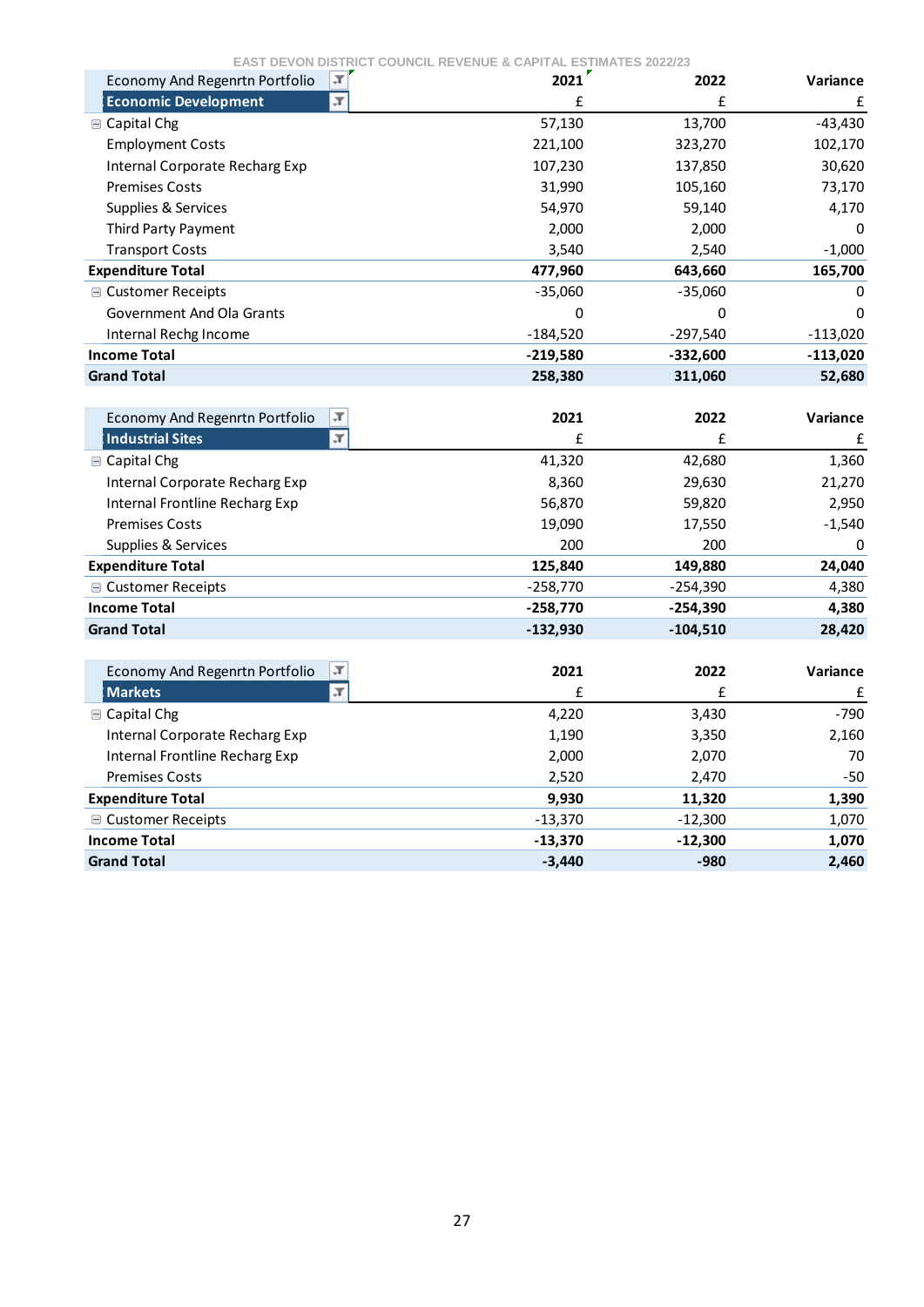| $\overline{\mathcal{X}}$<br>Economy And Regenrtn Portfolio | 2021       | 2022         | Variance        |
|------------------------------------------------------------|------------|--------------|-----------------|
| J,<br><b>Property And Estates Services</b>                 | £          | £            | £               |
| <b>■ Employment Costs</b>                                  | 563,040    | 561,670      | $-1,370$        |
| <b>Internal Corporate Recharg Exp</b>                      | 236,360    | 288,950      | 52,590          |
| Internal Frontline Recharg Exp                             | 27,390     | 28,340       | 950             |
| <b>Premises Costs</b>                                      | 200        | 200          | 0               |
| Supplies & Services                                        | 17,840     | 17,350       | -490            |
| <b>Transport Costs</b>                                     | 25,100     | 22,420       | $-2,680$        |
| <b>Expenditure Total</b>                                   | 869,930    | 918,930      | 49,000          |
| ■ Contributions Only -Not Grants                           | 0          | $\Omega$     | 0               |
| <b>Customer Receipts</b>                                   | $-5,090$   | $-5,090$     | O               |
| <b>Government And Ola Grants</b>                           | 0          | <sup>0</sup> | 0               |
| Internal Rechg Income                                      | $-658,820$ | $-931,840$   | $-273,020$      |
| <b>Income Total</b>                                        | $-663,910$ | $-936,930$   | $-273,020$      |
| <b>Grand Total</b>                                         | 206,020    | $-18,000$    | $-224,020$      |
| ŢТ<br>Economy And Regenrtn Portfolio                       | 2021       | 2022         | <b>Variance</b> |
| <b>Public Halls</b><br>$\overline{\mathcal{X}}$            | £          | £            | £               |
| <b>■ Capital Chg</b>                                       | 10,210     | 10,210       | $\Omega$        |
| <b>Employment Costs</b>                                    | 87,760     | 93,510       | 5,750           |
| Internal Corporate Recharg Exp                             | 41,300     | 55,250       | 13,950          |
| Internal Frontline Recharg Exp                             | 27,770     | 28,750       | 980             |
| <b>Premises Costs</b>                                      | 52,900     | 54,620       | 1,720           |
| Supplies & Services                                        | 325,580    | 332,340      | 6,760           |
| <b>Expenditure Total</b>                                   | 545,520    | 574,680      | 29,160          |
| <b>■ Contributions Only -Not Grants</b>                    | 0          | 0            | 0               |
| <b>Customer Receipts</b>                                   | $-516,080$ | $-515,900$   | 180             |
| <b>Income Total</b>                                        | $-516,080$ | $-515,900$   | 180             |
| <b>Grand Total</b>                                         | 29,440     | 58,780       | 29,340          |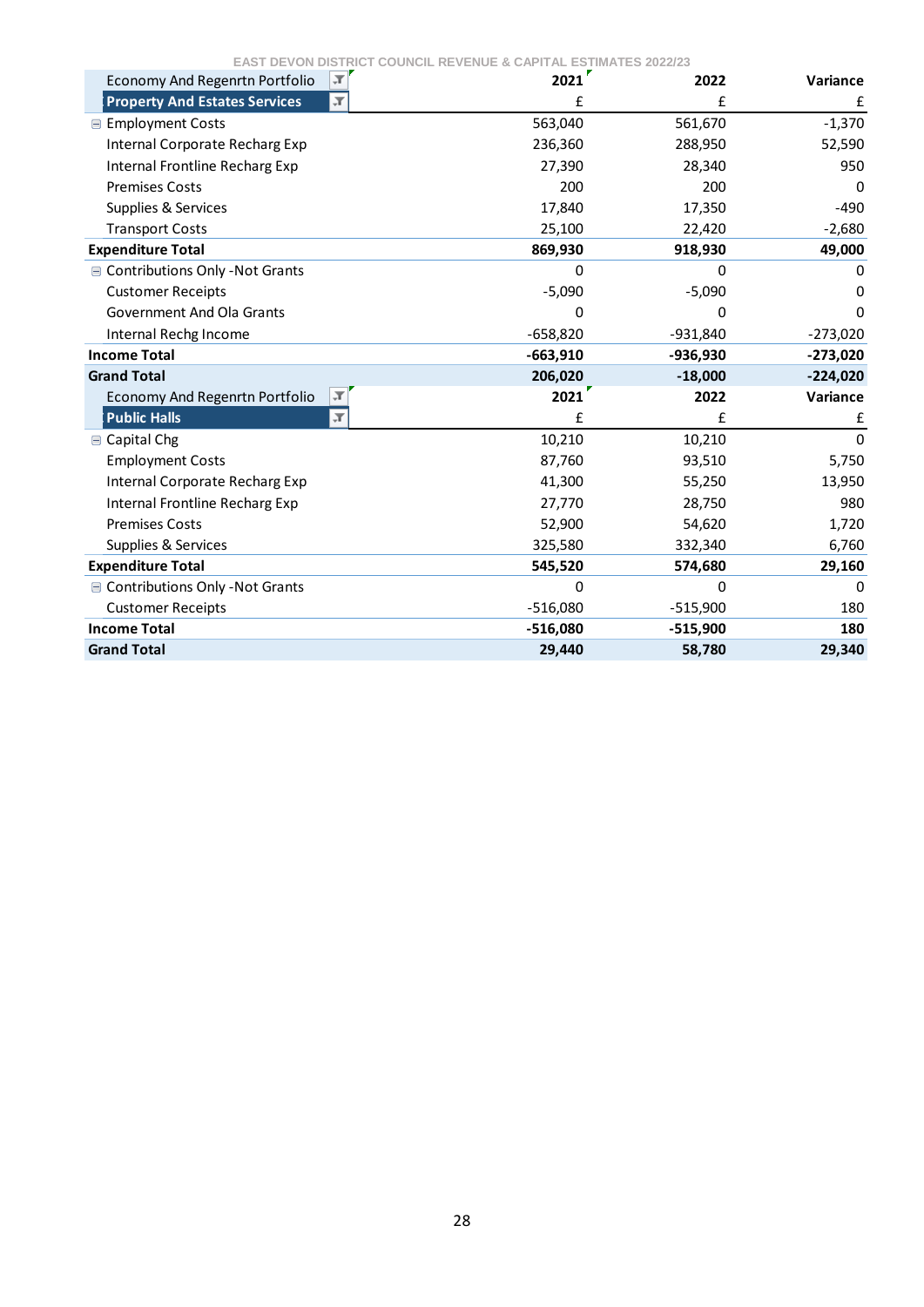|                                   | <b>ENVIRONMENT</b> |              | $\overline{\mathbf{v}}$ |
|-----------------------------------|--------------------|--------------|-------------------------|
|                                   | 2021               | 2022         | Variance                |
| <b>SERVICE SUMMARY</b>            | £                  | £            | £                       |
| Aonb And Countryside              | 493,594            | 610,230      | 116,636                 |
| Arts Development                  | 179,290            | 185,800      | 6,510                   |
| Car Parks                         | $-2,583,590$       | $-3,724,447$ | $-1,140,857$            |
| Climate Change                    | 323,000            | 323,470      | 470                     |
| Crime And Disorder                | 65,200             | 108,476      | 43,276                  |
| Licensing Section (Exc Taxis)     | 63,520             | 113,130      | 49,610                  |
| Public Health                     | 898,270            | 1,227,831    | 329,561                 |
| Sports Centres And Swim Pools     | 2,196,450          | 2,424,860    | 228,410                 |
| <b>Grand Total</b>                | 1,635,734          | 1,269,350    | $-366,384$              |
|                                   |                    |              |                         |
| <b>ACCOUNT SUMMARY</b>            | £                  | £            | £                       |
| <b>■ Capital Chg</b>              | 964,230            | 1,045,460    | 81,230                  |
| <b>Employment Costs</b>           | 2,227,510          | 2,889,870    | 662,360                 |
| Internal Corporate Recharg Exp    | 556,810            | 568,790      | 11,980                  |
| Internal Frontline Recharg Exp    | 527,190            | 557,300      | 30,110                  |
| <b>Premises Costs</b>             | 845,080            | 837,760      | $-7,320$                |
| Supplies & Services               | 775,170            | 887,790      | 112,620                 |
| Third Party Payment               | 893,720            | 982,220      | 88,500                  |
| <b>Transport Costs</b>            | 113,814            | 115,120      | 1,306                   |
| <b>Expenditure Total</b>          | 6,903,524          | 7,884,310    | 980,786                 |
| ■ Contributions Only - Not Grants | $-126,630$         | $-101,540$   | 25,090                  |
| <b>Customer Receipts</b>          | $-4,213,310$       | $-5,531,230$ | $-1,317,920$            |
| <b>Government And Ola Grants</b>  | $-252,270$         | $-219,620$   | 32,650                  |
| Internal Rechg Income             | $-675,580$         | $-762,570$   | $-86,990$               |
| <b>Income Total</b>               | $-5,267,790$       | $-6,614,960$ | $-1,347,170$            |
| <b>Grand Total</b>                | 1,635,734          | 1,269,350    | $-366,384$              |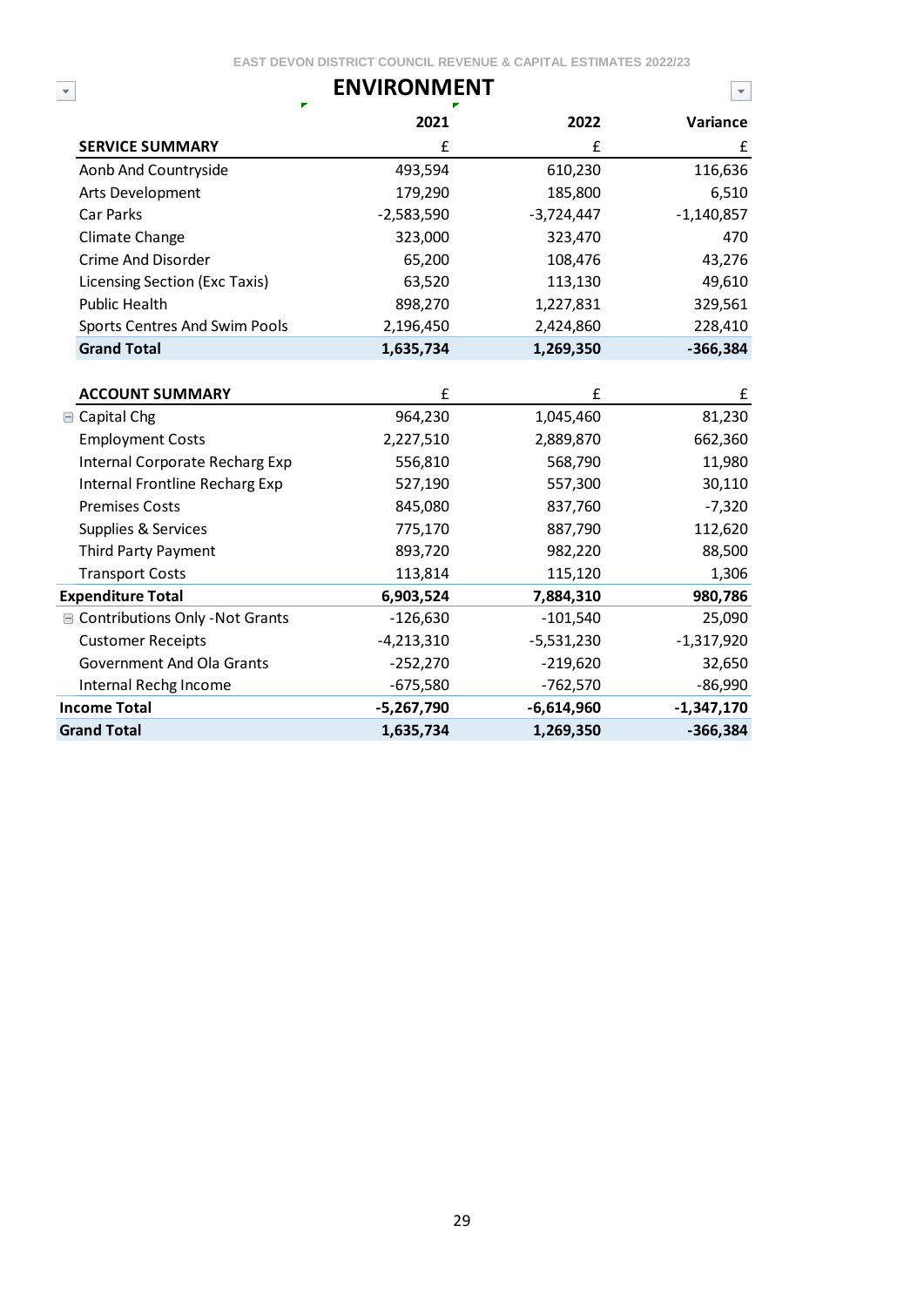| SEIVILE & ALLUUIIL SUIIIIIIUI Y<br>$\overline{\mathbf{r}}$<br><b>Environment Portfolio</b> | 2021           | 2022           | Variance    |
|--------------------------------------------------------------------------------------------|----------------|----------------|-------------|
| $\overline{\mathcal{X}}$<br><b>Aonb And Countryside</b>                                    | £              | £              | £           |
| <b>■ Capital Chg</b>                                                                       | 1,020          | 1,020          | $\mathbf 0$ |
| <b>Employment Costs</b>                                                                    | 616,620        | 743,390        | 126,770     |
| Internal Corporate Recharg Exp                                                             | 94,370         | 92,240         | $-2,130$    |
| Internal Frontline Recharg Exp                                                             | 19,720         | 17,820         | $-1,900$    |
| <b>Premises Costs</b>                                                                      | 25,230         | 25,040         | $-190$      |
| Supplies & Services                                                                        | 225,750        | 222,860        | $-2,890$    |
| Third Party Payment                                                                        | 0              | 0              | 0           |
| <b>Transport Costs</b>                                                                     | 38,214         | 40,610         | 2,396       |
| <b>Expenditure Total</b>                                                                   | 1,020,924      | 1,142,980      | 122,056     |
| ■ Contributions Only - Not Grants                                                          | $-86,090$      | $-73,500$      | 12,590      |
| <b>Customer Receipts</b>                                                                   | $-25,450$      | $-25,450$      | 0           |
| <b>Government And Ola Grants</b>                                                           | $-252,270$     | $-219,620$     | 32,650      |
| Internal Rechg Income                                                                      | $-163,520$     | $-214,180$     | $-50,660$   |
| <b>Income Total</b>                                                                        | $-527,330$     | $-532,750$     | $-5,420$    |
| <b>Grand Total</b>                                                                         | 493,594        | 610,230        | 116,636     |
|                                                                                            |                |                |             |
| <b>Environment Portfolio</b><br>J                                                          | 2021           | 2022           | Variance    |
| $\overline{\mathbf{r}}$<br><b>Arts Development</b>                                         | £              | £              | £           |
| <b>■ Capital Chg</b>                                                                       | $\overline{0}$ | $\overline{0}$ | 0           |
| <b>Employment Costs</b>                                                                    | 91,230         | 142,910        | 51,680      |
| Internal Corporate Recharg Exp                                                             | 21,060         | 22,560         | 1,500       |
| Internal Frontline Recharg Exp                                                             | 6,430          | 6,810          | 380         |
| <b>Premises Costs</b>                                                                      | 18,000         | 18,730         | 730         |
| Supplies & Services                                                                        | 84,290         | 34,120         | $-50,170$   |
| Third Party Payment                                                                        | 0              | 500            | 500         |
| <b>Transport Costs</b>                                                                     | 1,380          | 1,170          | $-210$      |
| <b>Expenditure Total</b>                                                                   | 222,390        | 226,800        | 4,410       |
| Contributions Only - Not Grants                                                            | $-3,000$       | $-3,000$       | 0           |
| <b>Customer Receipts</b>                                                                   | $-40,100$      | $-38,000$      | 2,100       |
| Internal Rechg Income                                                                      | 0              | 0              | 0           |
| <b>Income Total</b>                                                                        | $-43,100$      | $-41,000$      | 2,100       |
| <b>Grand Total</b>                                                                         | 179,290        | 185,800        | 6,510       |

# *By Service & Account Summary*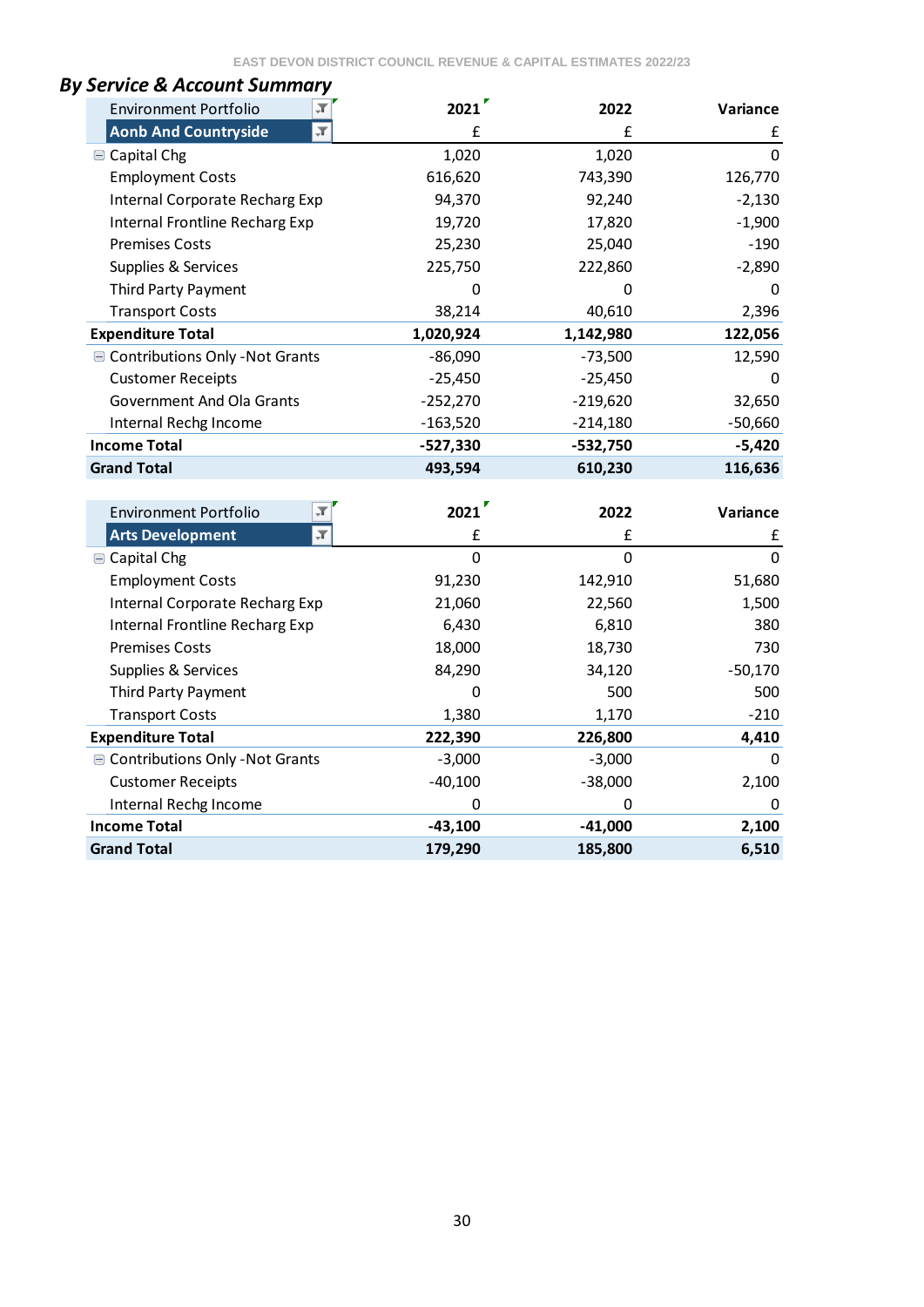| T<br><b>Environment Portfolio</b>                | 2021         | 2022         | Variance     |
|--------------------------------------------------|--------------|--------------|--------------|
| <b>Car Parks</b><br>$\overline{\mathbf{r}}$      | £            | £            | £            |
| <b>■ Capital Chg</b>                             | 4,140        | $\mathbf 0$  | $-4,140$     |
| <b>Employment Costs</b>                          | 185,960      | 315,803      | 129,843      |
| Internal Corporate Recharg Exp                   | 124,110      | 115,720      | $-8,390$     |
| Internal Frontline Recharg Exp                   | 143,710      | 152,280      | 8,570        |
| <b>Premises Costs</b>                            | 581,150      | 580,470      | $-680$       |
| Supplies & Services                              | 136,830      | 205,970      | 69,140       |
| <b>Transport Costs</b>                           | 26,490       | 27,810       | 1,320        |
| <b>Expenditure Total</b>                         | 1,202,390    | 1,398,053    | 195,663      |
| Contributions Only - Not Grants                  | $\Omega$     | $\Omega$     |              |
| <b>Customer Receipts</b>                         | $-3,785,980$ | $-5,122,500$ | $-1,336,520$ |
| <b>Income Total</b>                              | $-3,785,980$ | $-5,122,500$ | $-1,336,520$ |
| <b>Grand Total</b>                               | $-2,583,590$ | $-3,724,447$ | $-1,140,857$ |
|                                                  |              |              |              |
| $\blacksquare$<br><b>Environment Portfolio</b>   | 2021         | 2022         | Variance     |
| $\overline{\mathbf{r}}$<br><b>Climate Change</b> | £            | £            | £            |
| <b>E</b> Employment Costs                        | 75,590       | 42,090       | $-33,500$    |
| <b>Premises Costs</b>                            | 0            | 0            | 0            |
| Supplies & Services                              | 247,410      | 281,380      | 33,970       |
| <b>Expenditure Total</b>                         | 323,000      | 323,470      | 470          |
| <b>Grand Total</b>                               | 323,000      | 323,470      | 470          |
|                                                  |              |              |              |
| <b>Environment Portfolio</b>                     | 2021         | 2022         | Variance     |
| <b>Crime And Disorder</b><br>T                   | £            | £            | £            |
| <b>■ Employment Costs</b>                        | 44,180       | 86,066       | 41,886       |
| Internal Corporate Recharg Exp                   | 9,910        | 11,230       | 1,320        |
| Supplies & Services                              | 21,890       | 9,610        | $-12,280$    |
| <b>Transport Costs</b>                           | 1,720        | 1,570        | $-150$       |
| <b>Expenditure Total</b>                         | 77,700       | 108,476      | 30,776       |
| Contributions Only - Not Grants                  | $-12,500$    | 0            | 12,500       |
| <b>Customer Receipts</b>                         | 0            | 0            | 0            |
| <b>Government And Ola Grants</b>                 | 0            | 0            | 0            |
| <b>Income Total</b>                              | $-12,500$    | $\mathbf 0$  | 12,500       |
| <b>Grand Total</b>                               | 65,200       | 108,476      | 43,276       |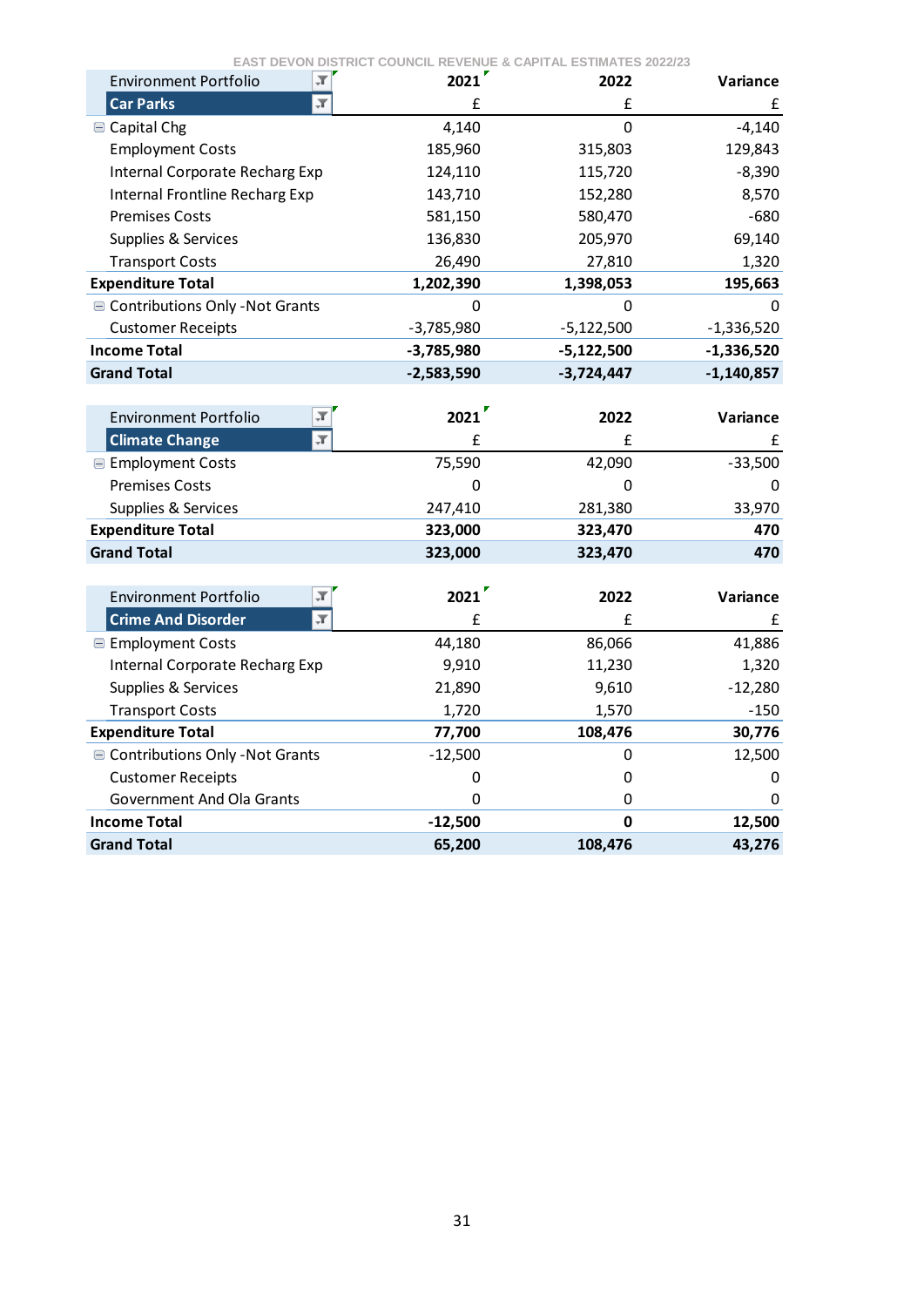| <b>EAST DEVON DISTRICT COUNCIL REVENUE &amp; CAPITAL ESTIMATES 2022/23</b> |  |  |
|----------------------------------------------------------------------------|--|--|
|----------------------------------------------------------------------------|--|--|

| <b>Environment Portfolio</b><br>л    | 2021       | 2022       | <b>Variance</b> |
|--------------------------------------|------------|------------|-----------------|
| <b>Licensing Section (Exc Taxis)</b> | £          | f          | £               |
| <b>■ Employment Costs</b>            | 273,750    | 317,630    | 43,880          |
| Internal Corporate Recharg Exp       | 78,940     | 89,480     | 10,540          |
| Internal Frontline Recharg Exp       | 191,870    | 208,700    | 16,830          |
| Supplies & Services                  | 4,820      | 4,100      | $-720$          |
| <b>Transport Costs</b>               | 5,540      | 4,650      | -890            |
| <b>Expenditure Total</b>             | 554,920    | 624,560    | 69,640          |
| ■ Contributions Only -Not Grants     | 0          | 0          | 0               |
| <b>Customer Receipts</b>             | $-204,580$ | $-188,580$ | 16,000          |
| Internal Rechg Income                | $-286,820$ | $-322,850$ | $-36,030$       |
| <b>Income Total</b>                  | $-491,400$ | $-511,430$ | $-20,030$       |
| <b>Grand Total</b>                   | 63,520     | 113,130    | 49,610          |

| <b>Environment Portfolio</b>            | 2021       | 2022       | Variance |
|-----------------------------------------|------------|------------|----------|
| <b>Public Health</b><br>л               | £          | £          | £        |
| <b>E</b> Employment Costs               | 940,180    | 1,241,981  | 301,801  |
| Internal Corporate Recharg Exp          | 207,810    | 211,550    | 3,740    |
| Internal Frontline Recharg Exp          | 10,440     | 11,200     | 760      |
| <b>Premises Costs</b>                   | 90         | 90         | 0        |
| Supplies & Services                     | 46,760     | 70,980     | 24,220   |
| <b>Transport Costs</b>                  | 40,470     | 39,310     | $-1,160$ |
| <b>Expenditure Total</b>                | 1,245,750  | 1,575,111  | 329,361  |
| <b>■ Contributions Only -Not Grants</b> | $-5,040$   | $-5,040$   | 0        |
| <b>Customer Receipts</b>                | $-117,200$ | $-116,700$ | 500      |
| <b>Government And Ola Grants</b>        | 0          | 0          | 0        |
| Internal Rechg Income                   | $-225,240$ | $-225,540$ | $-300$   |
| <b>Income Total</b>                     | $-347,480$ | $-347,280$ | 200      |
| <b>Grand Total</b>                      | 898,270    | 1,227,831  | 329,561  |

| л<br><b>Environment Portfolio</b>    | 2021      | 2022      | <b>Variance</b> |
|--------------------------------------|-----------|-----------|-----------------|
| <b>Sports Centres And Swim Podat</b> | £         | £         | £               |
| $\blacksquare$ Capital Chg           | 959,070   | 1,044,440 | 85,370          |
| <b>Employment Costs</b>              | O         | 0         | 0               |
| Internal Corporate Recharg Exp       | 20,610    | 26,010    | 5,400           |
| Internal Frontline Recharg Exp       | 155,020   | 160,490   | 5,470           |
| <b>Premises Costs</b>                | 220,610   | 213,430   | $-7,180$        |
| Supplies & Services                  | 7,420     | 58,770    | 51,350          |
| <b>Third Party Payment</b>           | 893,720   | 981,720   | 88,000          |
| <b>Expenditure Total</b>             | 2,256,450 | 2,484,860 | 228,410         |
| ■ Contributions Only -Not Grants     | $-20,000$ | $-20,000$ | O               |
| <b>Customer Receipts</b>             | $-40,000$ | $-40,000$ | 0               |
| Government And Ola Grants            |           | 0         | 0               |
| <b>Income Total</b>                  | $-60,000$ | $-60,000$ | 0               |
| <b>Grand Total</b>                   | 2,196,450 | 2,424,860 | 228,410         |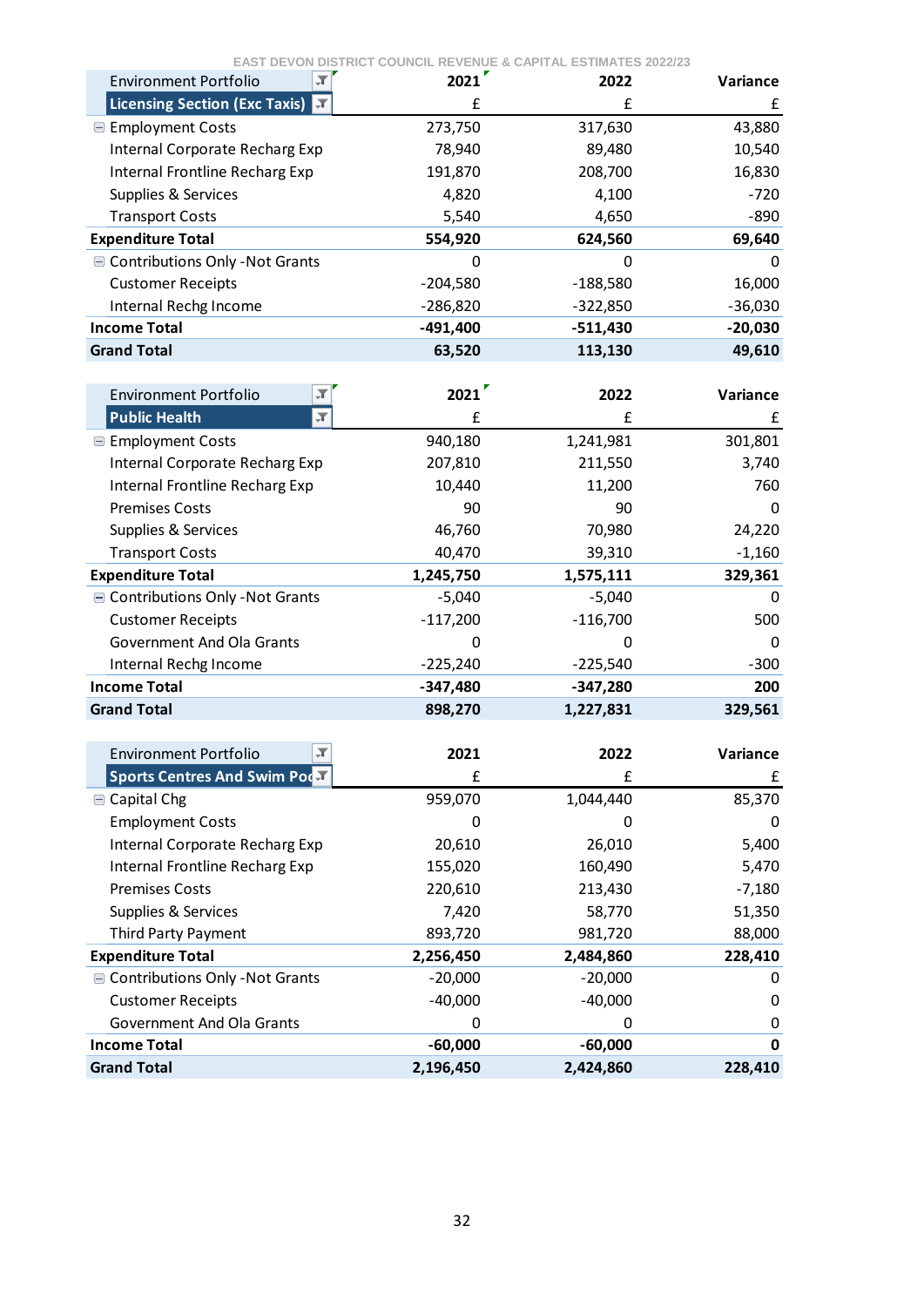$\blacktriangledown$ 

### **STREET SCENE**

 $\overline{\mathbf{v}}$ 

|                                         | 2021           | 2022         | Variance   |
|-----------------------------------------|----------------|--------------|------------|
| <b>SERVICE SUMMARY</b>                  | £              | £            | £          |
| <b>Amenity Facilities</b>               | 57,400         | 70,690       | 13,290     |
| Beaches & Foreshores                    | 153,300        | 190,050      | 36,750     |
| <b>Bus Shelters</b>                     | 19,370         | 17,490       | $-1,880$   |
| Cemeteries                              | 140,870        | 170,130      | 29,260     |
| <b>Coastal Protection Revenue</b>       | 256,900        | 285,680      | 28,780     |
| <b>Flood Prevention Revenue</b>         | 116,180        | 132,260      | 16,080     |
| <b>Parks And Pleasure Grounds</b>       | 1,257,810      | 1,383,182    | 125,372    |
| Play Equipment                          | 448,260        | 495,350      | 47,090     |
| <b>Public Conveniences</b>              | 795,040        | 486,530      | $-308,510$ |
| <b>Public Protection</b>                | 32,300         | 39,080       | 6,780      |
| Refuse Collection & Recycling           | 4,810,740      | 5,595,305    | 784,565    |
| Security Lighting                       | 68,220         | 67,890       | $-330$     |
| Sports Grounds                          | 251,570        | 286,620      | 35,050     |
| <b>Street Cleansing</b>                 | 1,673,950      | 1,928,620    | 254,670    |
| <b>Street Name Plates</b>               | 11,480         | 12,790       | 1,310      |
| <b>Street Scene Support Services</b>    | 100,800        | 0            | $-100,800$ |
| <b>Water Safety</b>                     | 130,500        | 179,550      | 49,050     |
| <b>Grand Total</b>                      | 10,324,690     | 11,341,217   | 1,016,527  |
| <b>ACCOUNT SUMMARY</b>                  | £              | £            | £          |
| <b>■ Capital Chg</b>                    | 1,858,320      | 1,917,950    | 59,630     |
| <b>Employment Costs</b>                 | 3,129,850      | 3,597,040    | 467,190    |
| Internal Corporate Recharg Exp          | 1,211,740      | 1,277,020    | 65,280     |
| Internal Frontline Recharg Exp          | 1,849,080      | 2,205,870    | 356,790    |
| <b>Premises Costs</b>                   | 1,033,440      | 827,010      | $-206,430$ |
| Supplies & Services                     | 1,234,510      | 1,363,260    | 128,750    |
| Third Party Payment                     | 4,585,700      | 5,451,980    | 866,280    |
| <b>Transport Costs</b>                  | 615,590        | 652,715      | 37,125     |
| <b>Expenditure Total</b>                | 15,518,230     | 17,292,845   | 1,774,615  |
| <b>■ Contributions Only -Not Grants</b> | $-206,560$     | $-75,348$    | 131,212    |
| <b>Customer Receipts</b>                | $-2,835,900$   | $-3,380,420$ | $-544,520$ |
| Government And Ola Grants               | 0              | 0            | 0          |
| Internal Rechg Income                   | $-2,135,770$   | $-2,480,550$ | $-344,780$ |
| Other Income                            | $-15,310$      | $-15,310$    | 0          |
| <b>Income Total</b>                     | $-5, 193, 540$ | $-5,951,628$ | -758,088   |
| <b>Grand Total</b>                      | 10,324,690     | 11,341,217   | 1,016,527  |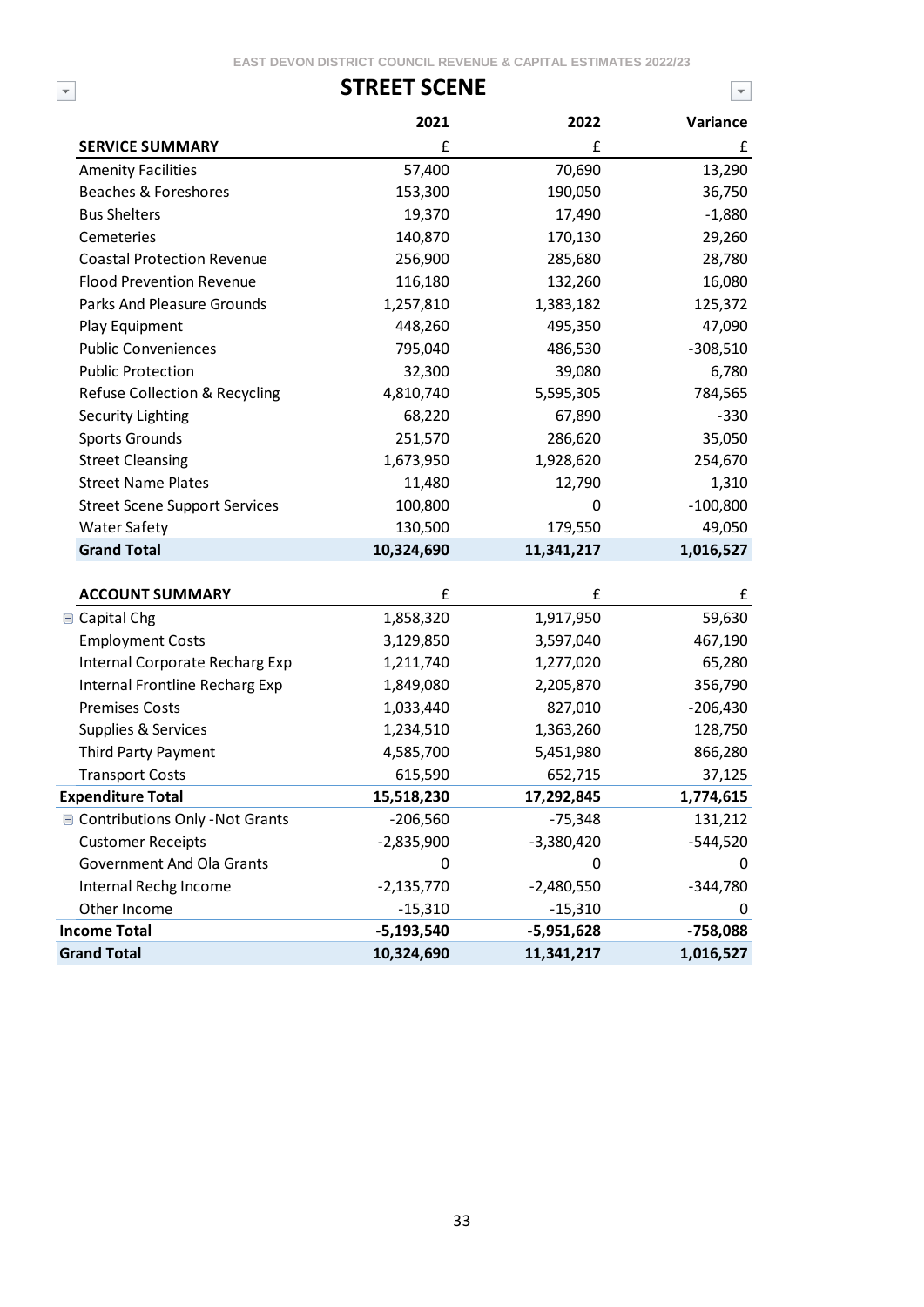| <b>Street Scene Portfolio</b>                           | 2021                   | 2022                   | Variance    |
|---------------------------------------------------------|------------------------|------------------------|-------------|
| <b>Amenity Facilities</b><br>$\mathbf{F}$               | £                      | £                      | £           |
| <b>■ Capital Chg</b>                                    | 34,010                 | 35,990                 | 1,980       |
| <b>Employment Costs</b>                                 | 0                      | 0                      | 0           |
| Internal Corporate Recharg Exp                          | 1,190                  | 5,450                  | 4,260       |
| Internal Frontline Recharg Exp                          | 39,030                 | 46,900                 | 7,870       |
| <b>Premises Costs</b>                                   | 5,770                  | 4,950                  | $-820$      |
| Supplies & Services                                     | 20,000                 | 20,000                 | 0           |
| <b>Expenditure Total</b>                                | 100,000                | 113,290                | 13,290      |
| ■ Customer Receipts                                     | $-42,600$              | $-42,600$              | 0           |
| <b>Income Total</b>                                     | $-42,600$              | $-42,600$              | 0           |
| <b>Grand Total</b>                                      | 57,400                 | 70,690                 | 13,290      |
| T<br><b>Street Scene Portfolio</b>                      | 2021                   | 2022                   | Variance    |
| <b>Beaches &amp; Foreshores</b><br>$\mathbf{T}$         | £                      | £                      | £           |
| <b>■ Capital Chg</b>                                    | 54,550                 | 53,640                 | $-910$      |
| <b>Employment Costs</b>                                 | 0                      | 0                      | 0           |
| Internal Corporate Recharg Exp                          | 6,110                  | 27,640                 | 21,530      |
| Internal Frontline Recharg Exp                          | 308,060                | 338,830                | 30,770      |
| <b>Premises Costs</b>                                   | 122,620                | 120,540                | $-2,080$    |
| Supplies & Services                                     | 7,330                  | 7,330                  | 0           |
| <b>Transport Costs</b>                                  | 10,520                 | 10,790                 | 270         |
| <b>Expenditure Total</b>                                | 509,190                | 558,770                | 49,580      |
| ■ Contributions Only -Not Grants                        | 0                      | 0                      | 0           |
| <b>Customer Receipts</b>                                | $-355,890$             | $-368,720$             | $-12,830$   |
| <b>Income Total</b>                                     | $-355,890$             | $-368,720$             | $-12,830$   |
| <b>Grand Total</b>                                      | 153,300                | 190,050                | 36,750      |
|                                                         |                        |                        |             |
| <b>Street Scene Portfolio</b><br>F                      | 2021                   | 2022                   | Variance    |
| $\overline{\mathbb{T}}$<br><b>Bus Shelters</b>          | £                      | £                      | £           |
| <b>■ Capital Chg</b>                                    | 13,440                 | 10,290                 | $-3,150$    |
| Internal Frontline Recharg Exp                          | 5,010                  | 6,340                  | 1,330       |
| <b>Premises Costs</b>                                   | 920                    | 860                    | $-60$       |
| <b>Expenditure Total</b>                                | 19,370                 | 17,490                 | $-1,880$    |
| <b>Grand Total</b>                                      | 19,370                 | 17,490                 | $-1,880$    |
|                                                         |                        |                        |             |
| Л<br><b>Street Scene Portfolio</b>                      | 2021                   | 2022                   | Variance    |
| $\vert \mathbf{r} \vert$<br><b>Cemeteries</b>           | £                      | £                      | £           |
| <b>■ Capital Chg</b>                                    | 2,160                  | 2,160                  | $\mathbf 0$ |
| <b>Employment Costs</b>                                 | 310                    | 0                      | $-310$      |
|                                                         | 4,960                  | 6,360                  | 1,400       |
| Internal Corporate Recharg Exp                          |                        | 160,140                | 24,630      |
|                                                         |                        |                        |             |
| Internal Frontline Recharg Exp<br><b>Premises Costs</b> | 135,510                |                        | 540         |
|                                                         | 25,140                 | 25,680                 |             |
| Supplies & Services                                     | 47,790                 | 50,790                 | 3,000       |
| <b>Expenditure Total</b>                                | 215,870                | 245,130                | 29,260<br>0 |
| <b>■ Customer Receipts</b><br><b>Income Total</b>       | $-75,000$<br>$-75,000$ | $-75,000$<br>$-75,000$ | $\mathbf 0$ |

# *By Service & Account Summary*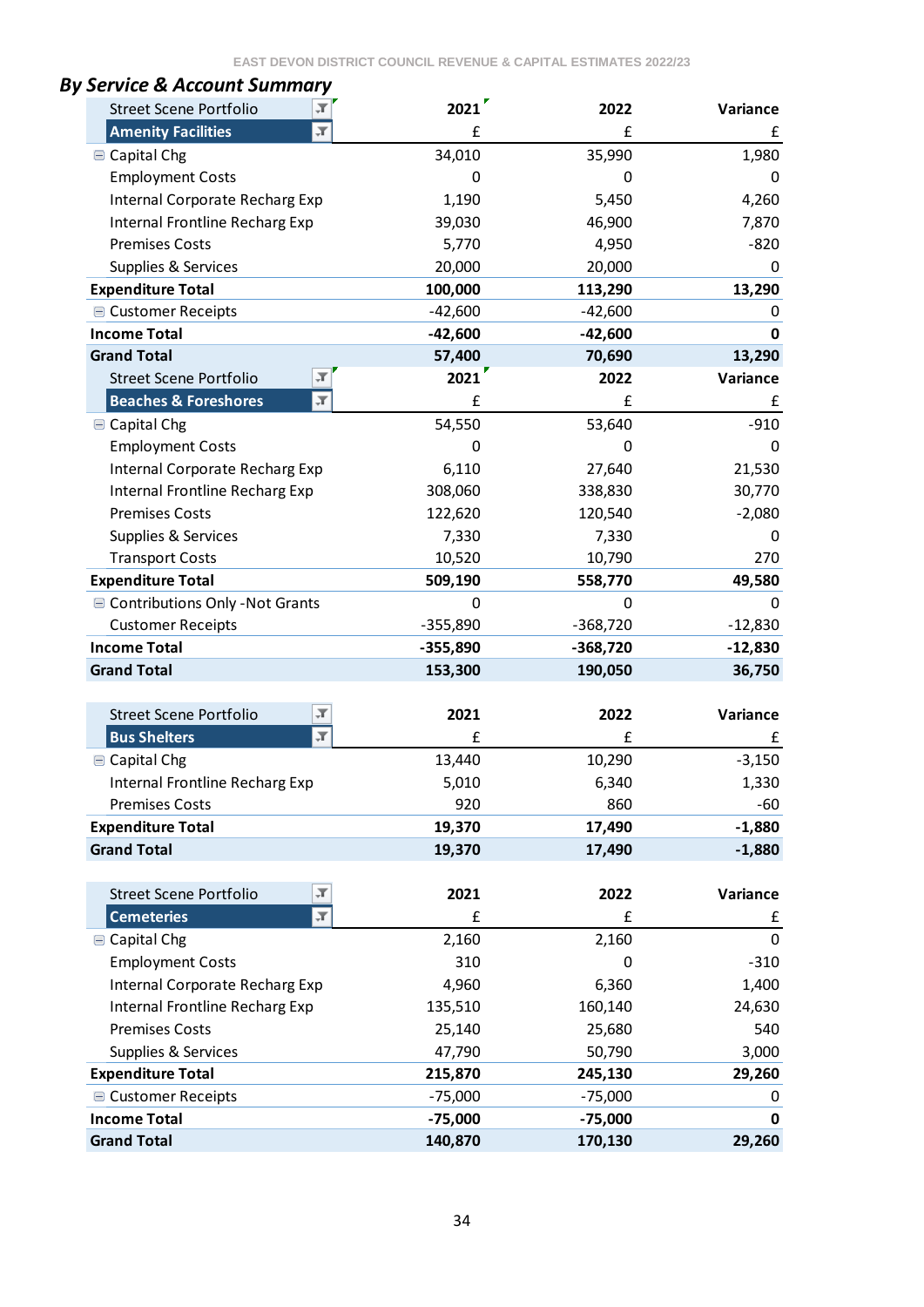| <b>Street Scene Portfolio</b>  | 2021    | 2022    | Variance |
|--------------------------------|---------|---------|----------|
| Coastal Protection Revenue     |         | f       | £        |
| $\blacksquare$ Capital Chg     | 156,170 | 175,430 | 19,260   |
| Internal Corporate Recharg Exp | 3,030   | 3,110   | 80       |
| Internal Frontline Recharg Exp | 49,890  | 59,330  | 9,440    |
| <b>Premises Costs</b>          | 24,540  | 24,540  | 0        |
| Supplies & Services            | 23,270  | 23,270  | 0        |
| <b>Transport Costs</b>         |         | 0       | 0        |
| <b>Expenditure Total</b>       | 256,900 | 285,680 | 28,780   |
| ■ Customer Receipts            |         | 0       | 0        |
| <b>Income Total</b>            | O       | 0       | 0        |
| <b>Grand Total</b>             | 256,900 | 285,680 | 28,780   |

| Street Scene Portfolio           | 2021     | 2022    | Variance |
|----------------------------------|----------|---------|----------|
| Flood Prevention Revenue<br>I JT | f        | £       | f        |
| $\blacksquare$ Capital Chg       | 5,430    | 5,430   | 0        |
| Internal Corporate Recharg Exp   | 2,180    | 2,210   | 30       |
| Internal Frontline Recharg Exp   | 67,900   | 81,860  | 13,960   |
| <b>Premises Costs</b>            | 42.640   | 42,650  | 10       |
| Supplies & Services              |          | 0       | 0        |
| <b>Transport Costs</b>           | 110      | 110     | 0        |
| <b>Expenditure Total</b>         | 118,260  | 132,260 | 14,000   |
| ■ Contributions Only -Not Grants | $-2,080$ | ი       | 2,080    |
| <b>Income Total</b>              | $-2,080$ | 0       | 2,080    |
| <b>Grand Total</b>               | 116,180  | 132,260 | 16,080   |

| л<br>Street Scene Portfolio       | 2021       | 2022       | <b>Variance</b> |
|-----------------------------------|------------|------------|-----------------|
| <b>Parks And Pleasure Grounds</b> | £          | £          | £               |
| $\Box$ Capital Chg                | 103,470    | 86,580     | $-16,890$       |
| <b>Employment Costs</b>           | 883,360    | 972,770    | 89,410          |
| Internal Corporate Recharg Exp    | 252,560    | 274,440    | 21,880          |
| Internal Frontline Recharg Exp    | 323,810    | 393,300    | 69,490          |
| <b>Premises Costs</b>             | 81,390     | 74,990     | $-6,400$        |
| Supplies & Services               | 189,210    | 159,460    | $-29,750$       |
| <b>Transport Costs</b>            | 241,990    | 257,190    | 15,200          |
| <b>Expenditure Total</b>          | 2,075,790  | 2,218,730  | 142,940         |
| ■ Contributions Only -Not Grants  | $-96,090$  | $-75,348$  | 20,742          |
| <b>Customer Receipts</b>          | -59,820    | $-53,030$  | 6,790           |
| Internal Rechg Income             | $-657,540$ | $-702,640$ | $-45,100$       |
| Other Income                      | $-4,530$   | $-4,530$   | 0               |
| <b>Income Total</b>               | $-817,980$ | $-835,548$ | $-17,568$       |
| <b>Grand Total</b>                | 1,257,810  | 1,383,182  | 125,372         |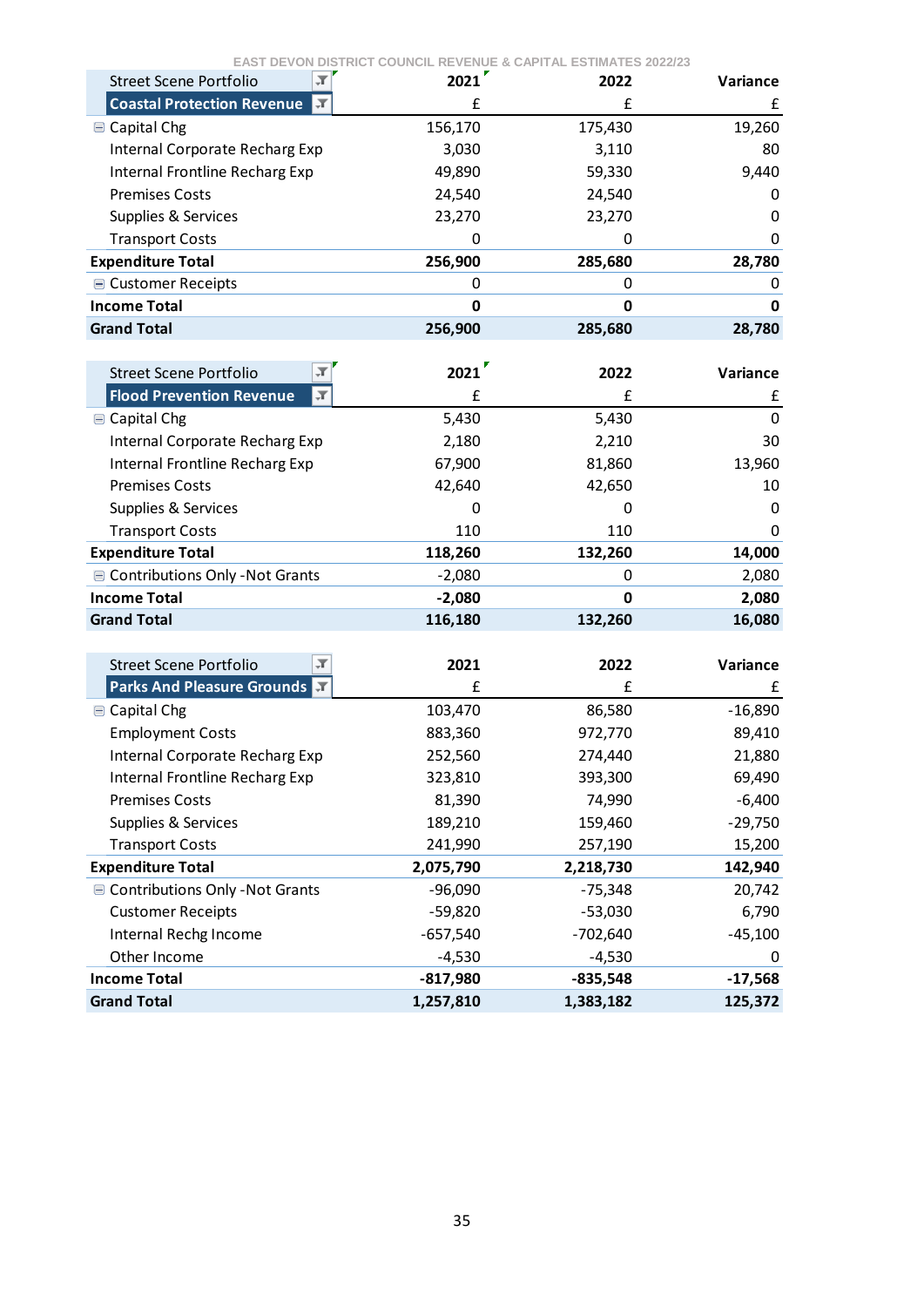| $\mathcal{F}$<br><b>Street Scene Portfolio</b> | 2021      | 2022      | <b>Variance</b> |
|------------------------------------------------|-----------|-----------|-----------------|
| <b>Play Equipment</b>                          | £         | f         | £               |
| $\blacksquare$ Capital Chg                     | 291,400   | 327,540   | 36,140          |
| <b>Employment Costs</b>                        | 30,550    | 32,140    | 1,590           |
| Internal Corporate Recharg Exp                 | 12,310    | 12,510    | 200             |
| Internal Frontline Recharg Exp                 | 56,860    | 66,540    | 9,680           |
| <b>Premises Costs</b>                          | 40,340    | 40,320    | $-20$           |
| Supplies & Services                            | 27,620    | 27,360    | $-260$          |
| <b>Transport Costs</b>                         | 6,540     | 6,300     | $-240$          |
| <b>Expenditure Total</b>                       | 465,620   | 512,710   | 47,090          |
| <b>■ Customer Receipts</b>                     | -710      | -710      | O               |
| Internal Rechg Income                          | $-6,000$  | $-6,000$  | O               |
| Other Income                                   | $-10,650$ | $-10,650$ | 0               |
| <b>Income Total</b>                            | $-17,360$ | $-17,360$ | 0               |
| <b>Grand Total</b>                             | 448,260   | 495,350   | 47,090          |

| л<br>Street Scene Portfolio        | 2021      | 2022       | <b>Variance</b> |
|------------------------------------|-----------|------------|-----------------|
| <b>Public Conveniences</b><br>J    | £         | £          | £               |
| <b>■ Capital Chg</b>               | 123,660   | 123,390    | $-270$          |
| <b>Employment Costs</b>            | 174,060   | 72,500     | $-101,560$      |
| Internal Corporate Recharg Exp     | 102,940   | 110,100    | 7,160           |
| Internal Frontline Recharg Exp     | 167,460   | 195,860    | 28,400          |
| <b>Premises Costs</b>              | 212,400   | 73,440     | $-138,960$      |
| Supplies & Services                | 61,000    | 61,240     | 240             |
| <b>Transport Costs</b>             | 14,520    | 15,400     | 880             |
| <b>Expenditure Total</b>           | 856,040   | 651,930    | $-204,110$      |
| Contributions Only - Not Grants    | 0         | 0          | $\Omega$        |
| <b>Customer Receipts</b>           | $-61,000$ | $-165,400$ | $-104,400$      |
| <b>Income Total</b>                | $-61,000$ | $-165,400$ | $-104,400$      |
| <b>Grand Total</b>                 | 795,040   | 486,530    | $-308,510$      |
|                                    |           |            |                 |
| <b>Street Scene Portfolio</b><br>J | 2021      | 2022       | Variance        |
| <b>Public Protection</b><br>JT.    | £         | £          | £               |
| Internal Frontline Recharg Exp     | 26,800    | 33,970     | 7,170           |
| <b>Premises Costs</b>              | 2,500     | 2,000      | $-500$          |
| Supplies & Services                | 3,000     | 3,110      | 110             |
| <b>Expenditure Total</b>           | 32,300    | 39,080     | 6,780           |
| <b>Grand Total</b>                 | 32,300    | 39,080     | 6,780           |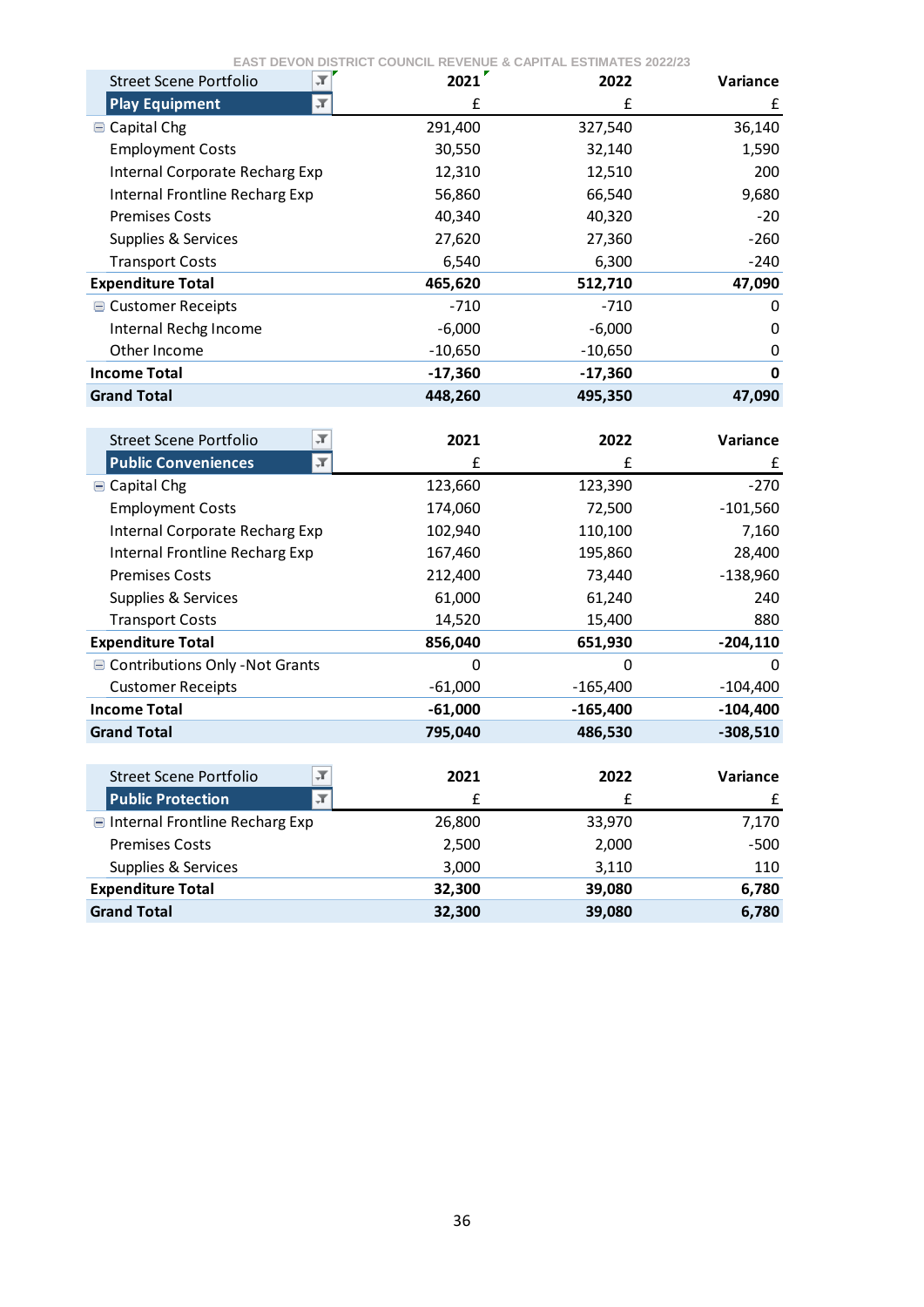| ŢГ<br><b>Street Scene Portfolio</b>                  | 2021         | 2022         | Variance   |
|------------------------------------------------------|--------------|--------------|------------|
| Refuse Collection & Recycling                        | £            | £            | £          |
| <b>■ Capital Chg</b>                                 | 983,290      | 1,005,680    | 22,390     |
| <b>Employment Costs</b>                              | 193,650      | 237,270      | 43,620     |
| Internal Corporate Recharg Exp                       | 338,290      | 323,250      | $-15,040$  |
| Internal Frontline Recharg Exp                       | 61,470       | 91,980       | 30,510     |
| <b>Premises Costs</b>                                | 216,500      | 234,770      | 18,270     |
| Supplies & Services                                  | 633,880      | 765,880      | 132,000    |
| Third Party Payment                                  | 4,585,700    | 5,451,980    | 866,280    |
| <b>Transport Costs</b>                               | 13,880       | 21,375       | 7,495      |
| <b>Expenditure Total</b>                             | 7,026,660    | 8,132,185    | 1,105,525  |
| <b>■ Contributions Only -Not Grants</b>              | $-108,390$   | 0            | 108,390    |
| <b>Customer Receipts</b>                             | $-2,107,530$ | $-2,536,880$ | $-429,350$ |
| <b>Income Total</b>                                  | $-2,215,920$ | $-2,536,880$ | $-320,960$ |
| <b>Grand Total</b>                                   | 4,810,740    | 5,595,305    | 784,565    |
|                                                      |              |              |            |
| Л<br><b>Street Scene Portfolio</b>                   | 2021         | 2022         | Variance   |
| $\overline{\mathcal{X}}$<br><b>Security Lighting</b> | £            | £            | £          |
| Internal Corporate Recharg Exp                       | 3,330        | 3,420        | 90         |
| <b>Internal Frontline Recharg Exp</b>                | 10,100       | 12,280       | 2,180      |
| <b>Premises Costs</b>                                | 54,790       | 52,190       | $-2,600$   |
| <b>Expenditure Total</b>                             | 68,220       | 67,890       | $-330$     |
| <b>Grand Total</b>                                   | 68,220       | 67,890       | $-330$     |
|                                                      |              |              |            |
| "Т<br><b>Street Scene Portfolio</b>                  | 2021         | 2022         | Variance   |
| $\overline{\mathbf{r}}$<br><b>Sports Grounds</b>     | £            | £            | £          |
| <b>■ Capital Chg</b>                                 | 33,520       | 34,830       | 1,310      |
| <b>Employment Costs</b>                              | 10           | 0            | $-10$      |
| Internal Corporate Recharg Exp                       | 3,620        | 24,720       | 21,100     |
| Internal Frontline Recharg Exp                       | 202,590      | 217,750      | 15,160     |
| <b>Premises Costs</b>                                | 67,750       | 63,790       | $-3,960$   |
| Supplies & Services                                  | 6,300        | 6,320        | 20         |
| <b>Expenditure Total</b>                             | 313,790      | 347,410      | 33,620     |
| ■ Customer Receipts                                  | $-62,090$    | $-60,660$    | 1,430      |
| Other Income                                         | $-130$       | $-130$       | 0          |
| <b>Income Total</b>                                  | $-62,220$    | $-60,790$    | 1,430      |
| <b>Grand Total</b>                                   | 251,570      | 286,620      | 35,050     |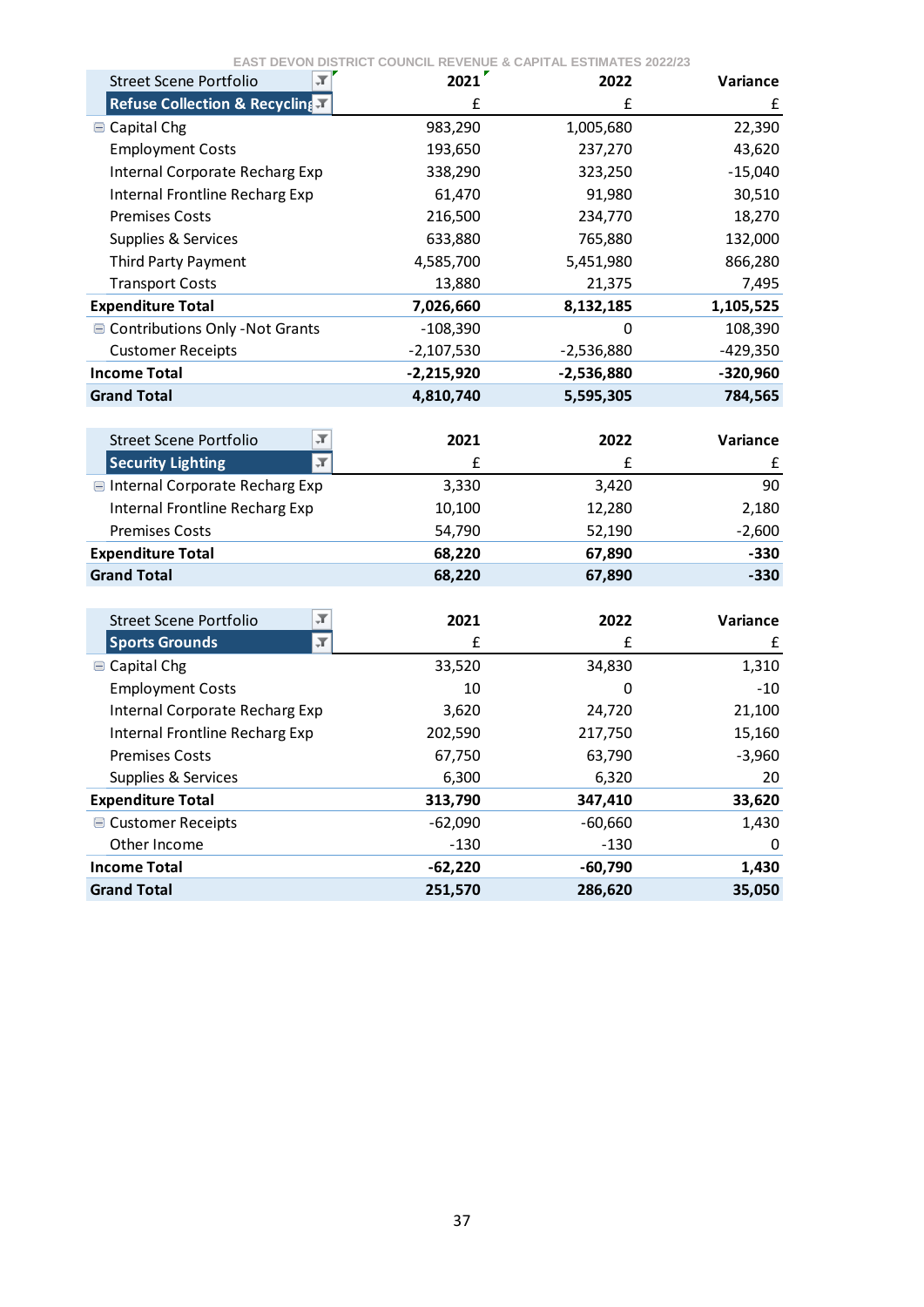| $\mathbf{r}$<br><b>Street Scene Portfolio</b>        | 2021               | 2022               | Variance         |
|------------------------------------------------------|--------------------|--------------------|------------------|
| <b>Street Cleansing</b><br>$\mathbf{r}$              | £                  | £                  | £                |
| <b>■ Capital Chg</b>                                 | 57,220             | 56,990             | $-230$           |
| <b>Employment Costs</b>                              | 912,780            | 1,146,340          | 233,560          |
| Internal Corporate Recharg Exp                       | 255,080            | 244,350            | $-10,730$        |
| Internal Frontline Recharg Exp                       | 245,530            | 299,880            | 54,350           |
| <b>Premises Costs</b>                                | 15,760             | 15,760             | 0                |
| Supplies & Services                                  | 166,180            | 153,700            | $-12,480$        |
| <b>Transport Costs</b>                               | 246,570            | 242,930            | $-3,640$         |
| <b>Expenditure Total</b>                             | 1,899,120          | 2,159,950          | 260,830          |
| <b>■ Contributions Only -Not Grants</b>              | 0                  | 0                  | 0                |
| <b>Customer Receipts</b>                             | $-21,260$          | $-27,420$          | $-6,160$         |
| Internal Rechg Income                                | $-203,910$         | $-203,910$         | 0                |
| <b>Income Total</b>                                  | $-225,170$         | $-231,330$         | $-6,160$         |
| <b>Grand Total</b>                                   | 1,673,950          | 1,928,620          | 254,670          |
|                                                      |                    |                    |                  |
| Л<br><b>Street Scene Portfolio</b>                   | 2021               | 2022               | Variance         |
| $\overline{\mathbf{r}}$<br><b>Street Name Plates</b> | £                  | £                  | £                |
| Internal Corporate Recharg Exp                       | 1,480              | 1,570              | 90               |
| Internal Frontline Recharg Exp                       | 5,000              | 6,220              | 1,220            |
| <b>Premises Costs</b>                                | 0                  | 0                  | 0                |
| Supplies & Services                                  | 5,000              | 5,000              | 0                |
| <b>Expenditure Total</b>                             | 11,480             | 12,790             | 1,310            |
| <b>Grand Total</b>                                   | 11,480             | 12,790             | 1,310            |
|                                                      |                    |                    |                  |
|                                                      |                    |                    |                  |
| <b>Street Scene Portfolio</b><br>Л                   | 2021               | 2022               | Variance         |
| <b>Street Scene Support Service</b>                  | £                  | £                  | £                |
| <b>■ Employment Costs</b>                            | 897,280            | 1,096,460          | 199,180          |
| Internal Corporate Recharg Exp                       | 208,640            | 226,630            | 17,990           |
| Internal Frontline Recharg Exp                       | 99,160             | 138,400            | 39,240           |
| <b>Premises Costs</b>                                | 120,380            | 50,530             | $-69,850$        |
| Supplies & Services                                  | 14,490             | 12,080             | $-2,410$         |
| <b>Transport Costs</b>                               | 79,170             | 93,900             | 14,730           |
| <b>Expenditure Total</b>                             | 1,419,120          | 1,618,000          | 198,880          |
| Contributions Only - Not Grants                      | 0                  | 0                  | 0                |
| <b>Customer Receipts</b>                             | $-50,000$          | $-50,000$          | 0                |
| Government And Ola Grants                            | 0                  | O                  | 0                |
| Internal Rechg Income                                | $-1,268,320$       | $-1,568,000$       | $-299,680$       |
| <b>Income Total</b>                                  | $-1,318,320$       | $-1,618,000$       | $-299,680$       |
| <b>Grand Total</b>                                   | 100,800            | $\mathbf 0$        | $-100,800$       |
|                                                      |                    |                    |                  |
| Л<br><b>Street Scene Portfolio</b>                   | 2021               | 2022               | Variance         |
| <b>Water Safety</b><br>Л                             | £                  | £                  | £                |
| <b>■ Employment Costs</b>                            | 37,850             | 39,560             | 1,710            |
| Internal Corporate Recharg Exp                       | 16,020             | 11,260             | $-4,760$         |
| Internal Frontline Recharg Exp                       | 44,900             | 56,290             | 11,390           |
| Supplies & Services                                  | 29,440             | 67,720             | 38,280           |
| <b>Transport Costs</b>                               | 2,290              | 4,720              | 2,430            |
| <b>Expenditure Total</b><br><b>Grand Total</b>       | 130,500<br>130,500 | 179,550<br>179,550 | 49,050<br>49,050 |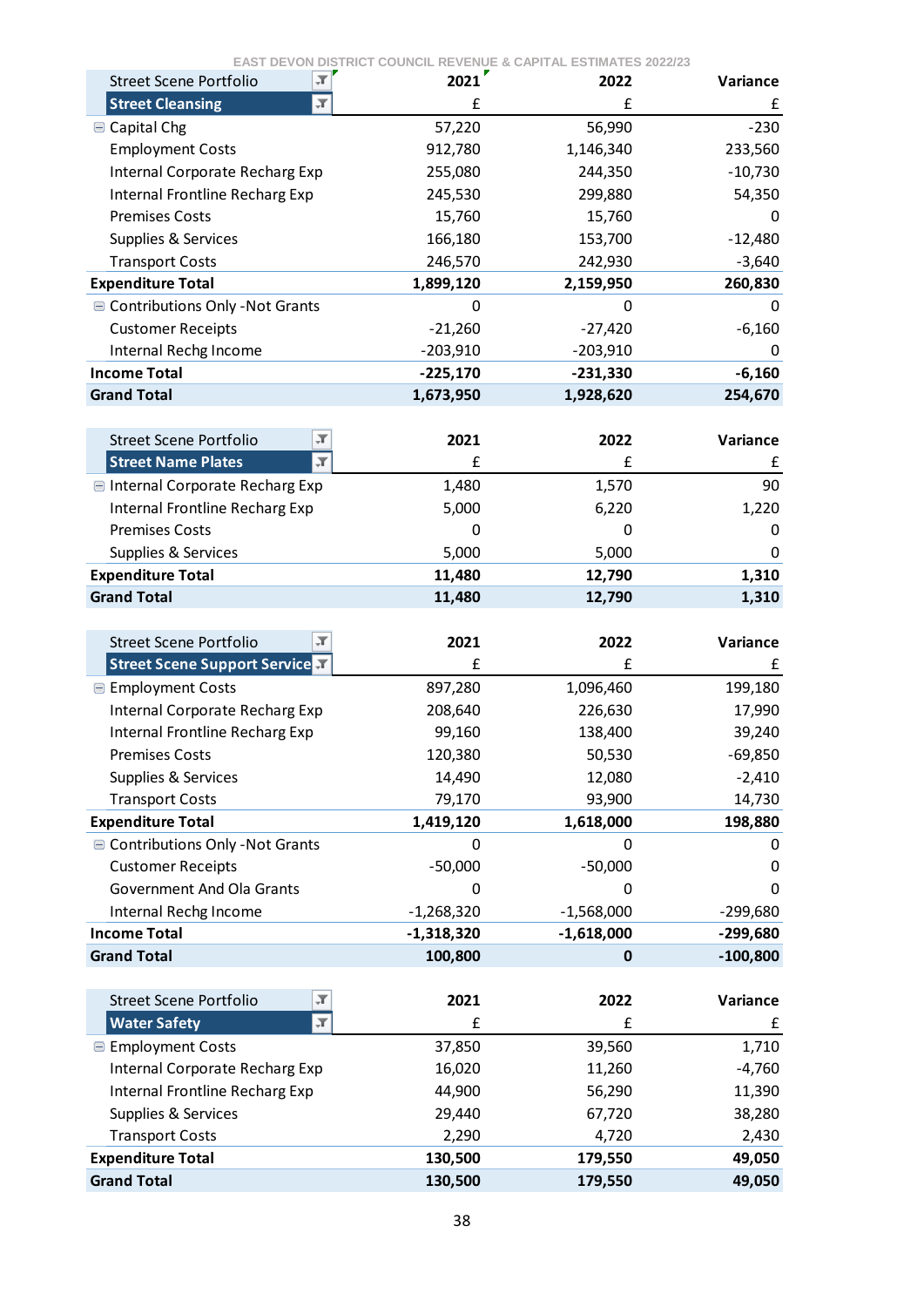|                                  | <b>FINANCE</b> |               |              |
|----------------------------------|----------------|---------------|--------------|
|                                  | 2021           | 2022          | Variance     |
| <b>SERVICE SUMMARY</b>           | £              | £             | £            |
| <b>Customer Service Centre</b>   | $-3,800$       | 0             | 3,800        |
| <b>Financial Assistance</b>      | 227,850        | 211,300       | $-16,550$    |
| <b>Financial Services</b>        | 56,460         | 80,500        | 24,040       |
| Hsg And Council Tax Admin        | 1,396,540      | 1,382,888     | $-13,652$    |
| Hsg And Council Tax Benefits     | $-219,690$     | $-266,740$    | $-47,050$    |
| <b>Land Charges</b>              | 27,940         | 22,200        | $-5,740$     |
| <b>Public Accountability</b>     | 113,750        | 133,900       | 20,150       |
| <b>Grand Total</b>               | 1,599,050      | 1,564,048     | $-35,002$    |
|                                  |                |               |              |
| <b>ACCOUNT SUMMARY</b>           | f              | £             | £            |
| <b>■ Employment Costs</b>        | 2,648,670      | 2,809,530     | 160,860      |
| <b>Interest Paid</b>             | 0              | 0             | 0            |
| Internal Corporate Recharg Exp   | 1,085,820      | 1,197,040     | 111,220      |
| Internal Frontline Recharg Exp   | 544,350        | 485,730       | $-58,620$    |
| <b>Premises Costs</b>            | 0              | 0             | 0            |
| Rev Trf Payment Exp              | 22,905,000     | 19,777,870    | $-3,127,130$ |
| Supplies & Services              | 888,770        | 917,985       | 29,215       |
| <b>Transport Costs</b>           | 12,140         | 5,250         | $-6,890$     |
| <b>Expenditure Total</b>         | 28,084,750     | 25,193,405    | $-2,891,345$ |
| ■ Contributions Only -Not Grants | $-140,330$     | $-140,330$    | 0            |
| <b>Customer Receipts</b>         | $-375,000$     | $-375,000$    | 0            |
| <b>Government And Ola Grants</b> | $-23,656,870$  | $-20,751,617$ | 2,905,253    |
| <b>Interest Received</b>         | n              | 0             | 0            |
| Internal Rechg Income            | $-2,313,500$   | $-2,362,410$  | $-48,910$    |
| <b>Income Total</b>              | $-26,485,700$  | $-23,629,357$ | 2,856,343    |
| <b>Grand Total</b>               | 1,599,050      | 1,564,048     | $-35,002$    |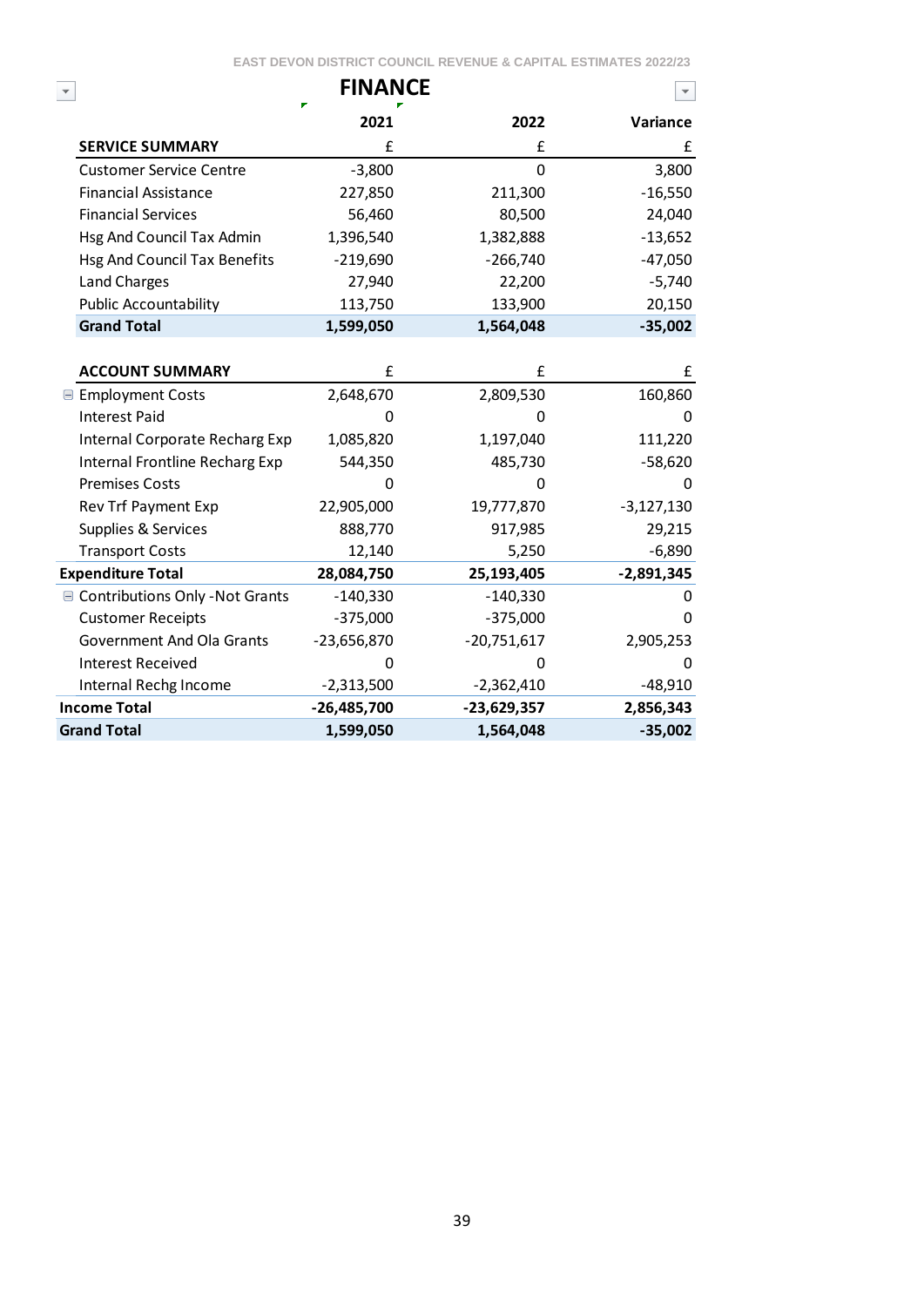| Finance                         | 2021         | 2022         | Variance    |
|---------------------------------|--------------|--------------|-------------|
| <b>Customer Service Centre</b>  | £            | £            | £           |
| <b>■ Employment Costs</b>       | 310,410      | 331,240      | 20,830      |
| Internal Corporate Recharg Exp  | 96,510       | 104,860      | 8,350       |
| Internal Frontline Recharg Exp  | 91,020       | 91,020       | 0           |
| Supplies & Services             | 660          | 870          | 210         |
| <b>Transport Costs</b>          | 380          | 300          | $-80$       |
| <b>Expenditure Total</b>        | 498,980      | 528,290      | 29,310      |
| Contributions Only - Not Grants | 0            | 0            | 0           |
| Internal Rechg Income           | $-502,780$   | $-528,290$   | $-25,510$   |
| <b>Income Total</b>             | $-502,780$   | $-528,290$   | $-25,510$   |
| <b>Grand Total</b>              | $-3,800$     | $\mathbf 0$  | 3,800       |
| Finance                         | 2021         | 2022         | Variance    |
| <b>Financial Assistance</b>     | J<br>£       | £            | £           |
| <b>□ Premises Costs</b>         | 0            | $\mathbf 0$  | $\mathbf 0$ |
| Supplies & Services             | 227,850      | 211,300      | $-16,550$   |
| <b>Expenditure Total</b>        | 227,850      | 211,300      | $-16,550$   |
| <b>■ Customer Receipts</b>      | 0            | 0            | 0           |
| <b>Income Total</b>             | 0            | $\mathbf 0$  | 0           |
| <b>Grand Total</b>              | 227,850      | 211,300      | $-16,550$   |
|                                 |              |              |             |
| Finance                         | "Т<br>2021   | 2022         | Variance    |
| <b>Financial Services</b>       | л<br>£       | £            | £           |
| Employment Costs                | 614,360      | 652,970      | 38,610      |
| Internal Corporate Recharg Exp  | 317,650      | 326,270      | 8,620       |
| <b>Premises Costs</b>           | 0            | 0            | 0           |
| Supplies & Services             | 292,680      | 337,340      | 44,660      |
| <b>Transport Costs</b>          | 1,170        | 1,170        | 0           |
| <b>Expenditure Total</b>        | 1,225,860    | 1,317,750    | 91,890      |
| Contributions Only - Not Grants | 0            | 0            | 0           |
| <b>Customer Receipts</b>        | 0            | 0            | 0           |
| <b>Interest Received</b>        | 0            | 0            | $\pmb{0}$   |
| Internal Rechg Income           | $-1,169,400$ | $-1,237,250$ | $-67,850$   |
| <b>Income Total</b>             | $-1,169,400$ | $-1,237,250$ | $-67,850$   |
| <b>Grand Total</b>              | 56,460       | 80,500       | 24,040      |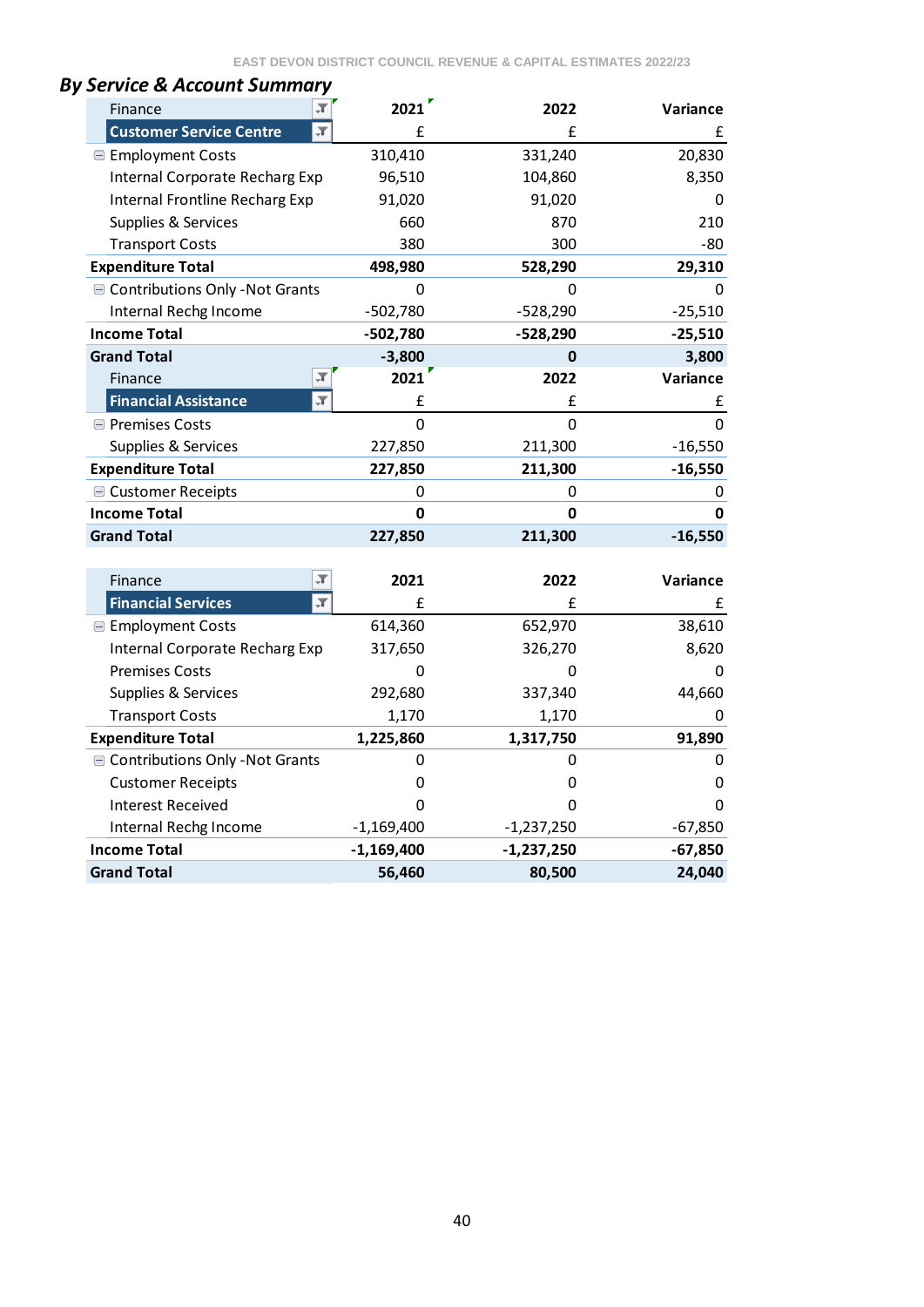|  | <b>EAST DEVON DISTRICT COUNCIL REVENUE &amp; CAPITAL ESTIMATES 2022/23</b> |
|--|----------------------------------------------------------------------------|
|  |                                                                            |

| Finance                           | 2021         | 2022         | <b>Variance</b> |
|-----------------------------------|--------------|--------------|-----------------|
| <b>Hsg And Council Tax Admin</b>  | £<br>÷Т.     | £            | £               |
| <b>■ Employment Costs</b>         | 1,616,110    | 1,708,170    | 92,060          |
| <b>Interest Paid</b>              |              |              | 0               |
| Internal Corporate Recharg Exp    | 572,790      | 668,110      | 95,320          |
| Internal Frontline Recharg Exp    | 416,460      | 359,870      | $-56,590$       |
| <b>Premises Costs</b>             |              |              | 0               |
| Supplies & Services               | 217,860      | 206,925      | $-10,935$       |
| <b>Transport Costs</b>            | 10,440       | 3,630        | $-6,810$        |
| <b>Expenditure Total</b>          | 2,833,660    | 2,946,705    | 113,045         |
| ■ Contributions Only - Not Grants | $-140,330$   | $-140,330$   | 0               |
| <b>Customer Receipts</b>          |              |              | 0               |
| Government And Ola Grants         | $-682,180$   | $-857,007$   | -174,827        |
| Internal Rechg Income             | $-614,610$   | $-566,480$   | 48,130          |
| <b>Income Total</b>               | $-1,437,120$ | $-1,563,817$ | $-126,697$      |
| <b>Grand Total</b>                | 1,396,540    | 1,382,888    | $-13,652$       |

| Finance<br>-1                       | 2021          | 2022          | <b>Variance</b> |
|-------------------------------------|---------------|---------------|-----------------|
| <b>Hsg And Council Tax Benefits</b> | f             | f             | £               |
| Rev Trf Payment Exp                 | 22,905,000    | 19,777,870    | $-3,127,130$    |
| Supplies & Services                 | 0             | 0             | 0               |
| <b>Expenditure Total</b>            | 22,905,000    | 19,777,870    | $-3,127,130$    |
| ■ Customer Receipts                 | $-150,000$    | $-150,000$    | 0               |
| <b>Government And Ola Grants</b>    | $-22,974,690$ | $-19,894,610$ | 3,080,080       |
| <b>Income Total</b>                 | $-23,124,690$ | $-20,044,610$ | 3,080,080       |
| <b>Grand Total</b>                  | $-219,690$    | $-266,740$    | $-47,050$       |
|                                     |               |               |                 |

| Finance                        | Л<br>2021  | 2022       | Variance |
|--------------------------------|------------|------------|----------|
| Land Charges                   | л<br>£     | £          | £        |
| <b>E</b> Employment Costs      | 107,790    | 117,150    | 9,360    |
| Internal Corporate Recharg Exp | 47,540     | 42,570     | $-4,970$ |
| Internal Frontline Recharg Exp | 36,870     | 34,840     | $-2,030$ |
| Supplies & Services            | 60,590     | 52,490     | $-8,100$ |
| <b>Transport Costs</b>         | 150        | 150        | 0        |
| <b>Expenditure Total</b>       | 252,940    | 247,200    | -5,740   |
| ■ Customer Receipts            | $-225,000$ | $-225,000$ | 0        |
| <b>Income Total</b>            | $-225,000$ | $-225,000$ | 0        |
| <b>Grand Total</b>             | 27,940     | 22,200     | $-5,740$ |

| л<br>Finance                      | 2021      | 2022      | Variance |
|-----------------------------------|-----------|-----------|----------|
| <b>Public Accountability</b><br>л | f         | f         | £        |
| <b>E</b> Employment Costs         | 0         | 0         | 0        |
| Internal Corporate Recharg Exp    | 51,330    | 55,230    | 3,900    |
| Supplies & Services               | 89,130    | 109,060   | 19,930   |
| <b>Expenditure Total</b>          | 140,460   | 164,290   | 23,830   |
| ■ Contributions Only -Not Grants  | 0         | 0         | $\Omega$ |
| Internal Rechg Income             | $-26,710$ | $-30,390$ | $-3,680$ |
| <b>Income Total</b>               | $-26,710$ | $-30,390$ | $-3,680$ |
| <b>Grand Total</b>                | 113,750   | 133,900   | 20,150   |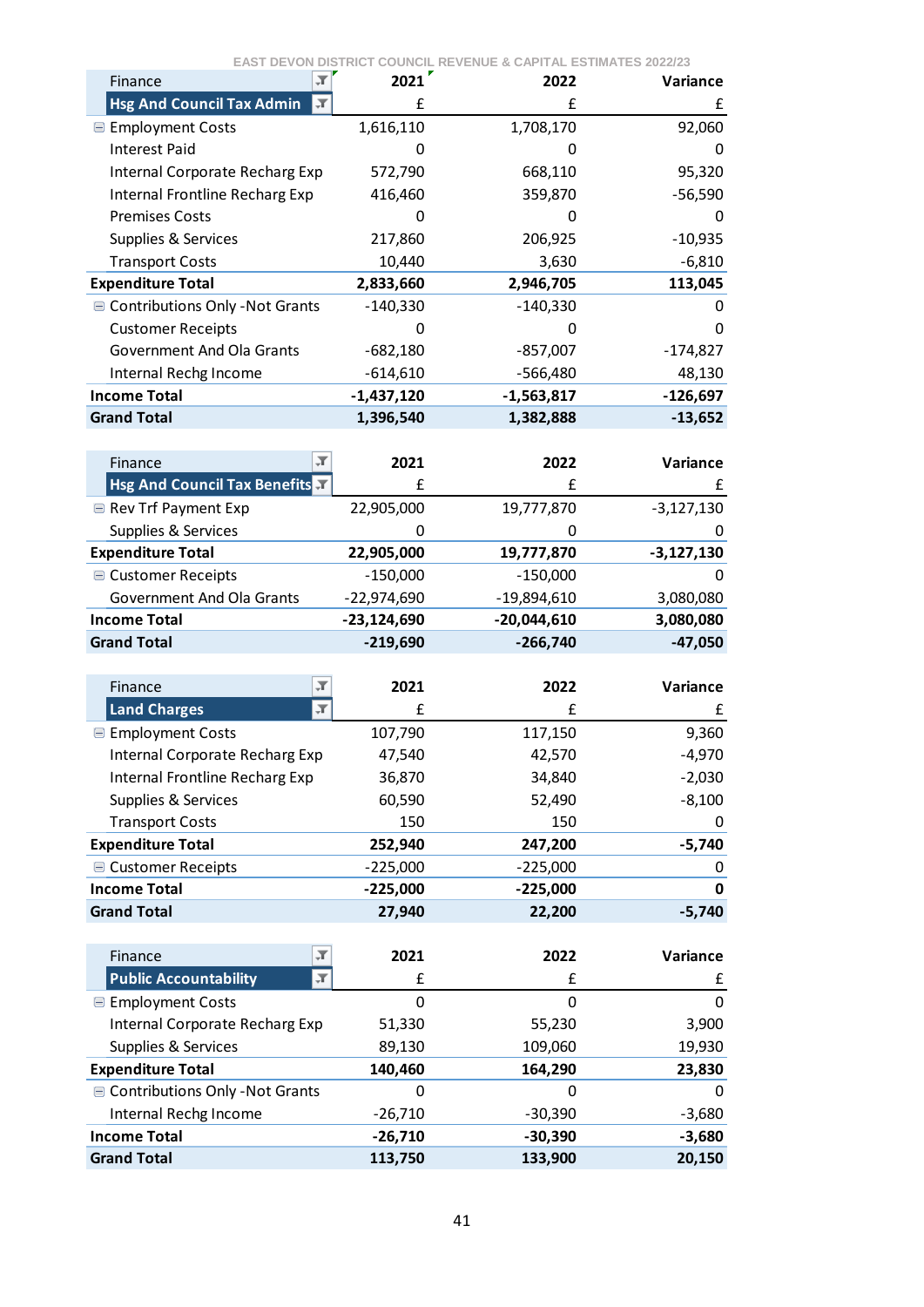## **STRATEGIC DEVELOPMENT & PARTNERSHIP**

 $\blacktriangledown$ 

 $\overline{\mathbf{v}}$ 

|                                         | 2021         | 2022         | Variance  |
|-----------------------------------------|--------------|--------------|-----------|
| <b>SERVICE SUMMARY</b>                  | £            | £            | £         |
| Development Managment                   | 1,253,860    | 1,478,730    | 224,870   |
| <b>Growth Point</b>                     | 372,170      | 513,882      | 141,712   |
| <b>Planning Administration</b>          | $-3,340$     | $-110$       | 3,230     |
| <b>Planning Policy</b>                  | 590,550      | 657,460      | 66,910    |
| Service Lead Planning                   | 3,460        | 0            | $-3,460$  |
| Strategic Devm'T & P'Ship Mgmt          | 80,890       | 20,580       | $-60,310$ |
| <b>Grand Total</b>                      | 2,297,590    | 2,670,542    | 372,952   |
|                                         |              |              |           |
| <b>ACCOUNT SUMMARY</b>                  | £            | $\mathbf f$  | £         |
| <b>■ Capital Chg</b>                    | 1,100        | $\mathbf 0$  | $-1,100$  |
| <b>Employment Costs</b>                 | 2,896,290    | 3,036,200    | 139,910   |
| Internal Corporate Recharg Exp          | 729,630      | 763,090      | 33,460    |
| Internal Frontline Recharg Exp          | 640,310      | 716,410      | 76,100    |
| <b>Premises Costs</b>                   | 450          | 510          | 60        |
| Supplies & Services                     | 988,065      | 1,036,330    | 48,265    |
| <b>Transport Costs</b>                  | 42,960       | 41,930       | $-1,030$  |
| <b>Expenditure Total</b>                | 5,298,805    | 5,594,470    | 295,665   |
| <b>■ Contributions Only -Not Grants</b> | $-260,400$   | $-203,240$   | 57,160    |
| <b>Customer Receipts</b>                | $-1,896,860$ | $-1,947,028$ | $-50,168$ |
| <b>Government And Ola Grants</b>        | $-81,670$    | $-81,970$    | $-300$    |
| Internal Rechg Income                   | $-501,670$   | $-482,630$   | 19,040    |
| Other Income                            | $-260,615$   | $-209,060$   | 51,555    |
| <b>Income Total</b>                     | $-3,001,215$ | $-2,923,928$ | 77,287    |
| <b>Grand Total</b>                      | 2,297,590    | 2,670,542    | 372,952   |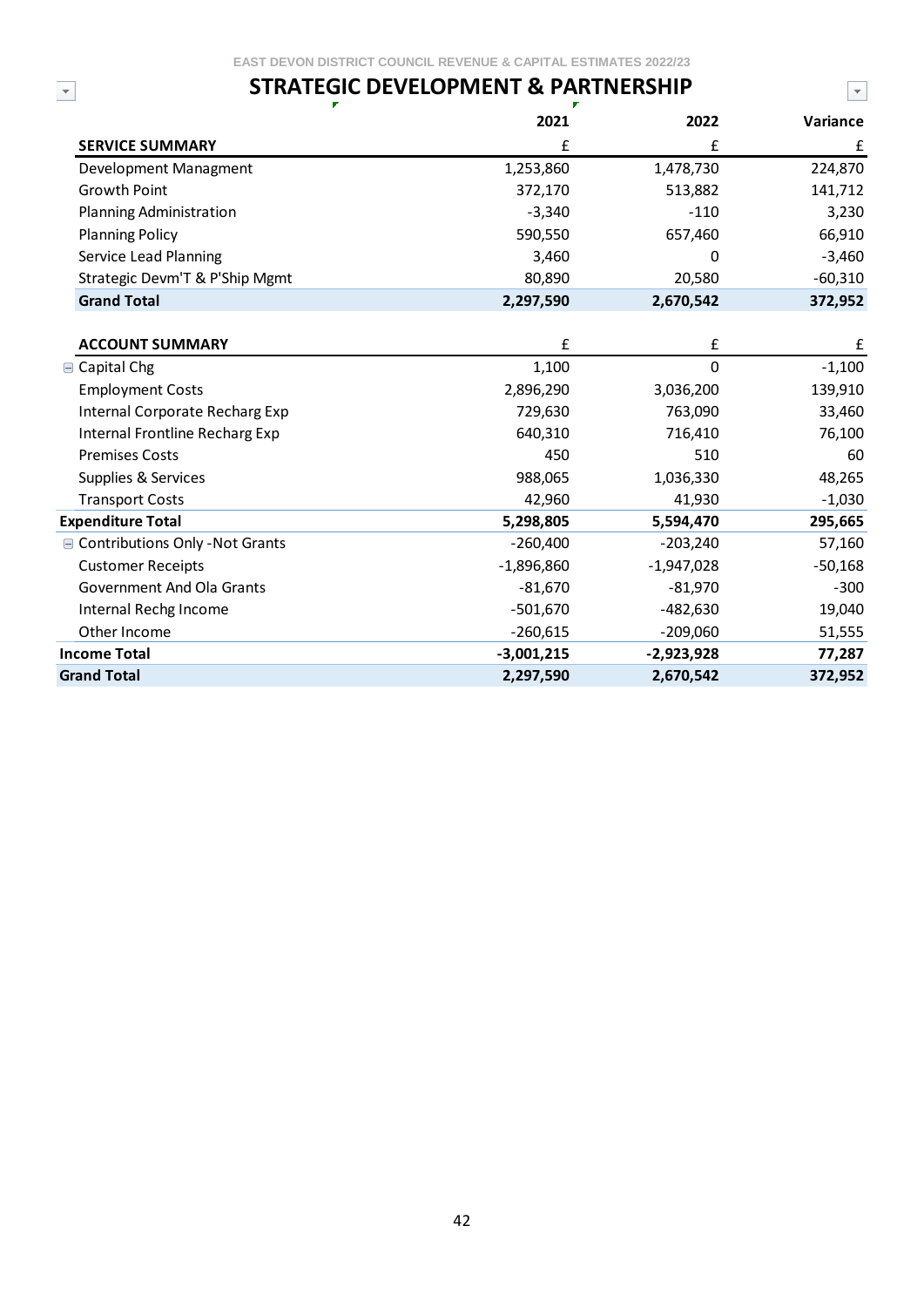| <b>By Service &amp; Account Summary</b>                    |              |              |                 |
|------------------------------------------------------------|--------------|--------------|-----------------|
| $\overline{\mathcal{M}}$<br>Strategic Development & P'Ship | 2021         | 2022         | <b>Variance</b> |
| $\mathbf{r}$<br><b>Development Managment</b>               | £            | £            | £               |
| <b>■ Employment Costs</b>                                  | 1,616,500    | 1,745,600    | 129,100         |
| Internal Corporate Recharg Exp                             | 450,340      | 465,460      | 15,120          |
| Internal Frontline Recharg Exp                             | 534,280      | 527,330      | $-6,950$        |
| <b>Premises Costs</b>                                      | 0            | O            | 0               |
| Supplies & Services                                        | 189,320      | 213,930      | 24,610          |
| <b>Transport Costs</b>                                     | 33,160       | 33,860       | 700             |
| <b>Expenditure Total</b>                                   | 2,823,600    | 2,986,180    | 162,580         |
| ■ Contributions Only -Not Grants                           | $-15,450$    | $-12,450$    | 3,000           |
| <b>Customer Receipts</b>                                   | $-1,376,600$ | $-1,375,000$ | 1,600           |
| Government And Ola Grants                                  | 0            | Ω            | $\Omega$        |
| Other Income                                               | $-177,690$   | $-120,000$   | 57,690          |
| <b>Income Total</b>                                        | $-1,569,740$ | $-1,507,450$ | 62,290          |
| <b>Grand Total</b>                                         | 1,253,860    | 1,478,730    | 224,870         |

| $\overline{\mathcal{X}}$<br>Strategic Development & P'Ship | 2021        | 2022       | Variance    |
|------------------------------------------------------------|-------------|------------|-------------|
| <b>Growth Point</b><br>$\overline{\mathcal{M}}$            | £           | £          | £           |
| <b>■ Capital Chg</b>                                       | 1,100       | $\Omega$   | $-1,100$    |
| <b>Employment Costs</b>                                    | 478,910     | 485,920    | 7,010       |
| Internal Corporate Recharg Exp                             | 50,000      | 62,850     | 12,850      |
| Internal Frontline Recharg Exp                             | 29,680      | 173,290    | 143,610     |
| <b>Premises Costs</b>                                      | 0           | 160        | 160         |
| Supplies & Services                                        | 609,085     | 633,780    | 24,695      |
| <b>Transport Costs</b>                                     | 7,580       | 5,850      | $-1,730$    |
| <b>Expenditure Total</b>                                   | 1,176,355   | 1,361,850  | 185,495     |
| ■ Contributions Only -Not Grants                           | $-205,060$  | $-190,790$ | 14,270      |
| <b>Customer Receipts</b>                                   | $-516,200$  | $-568,118$ | $-51,918$   |
| <b>Government And Ola Grants</b>                           | 0           | 0          | 0           |
| Other Income                                               | $-82,925$   | $-89,060$  | $-6,135$    |
| <b>Income Total</b>                                        | $-804, 185$ | $-847,968$ | $-43,783$   |
| <b>Grand Total</b>                                         | 372,170     | 513,882    | 141,712     |
|                                                            |             |            |             |
| $\overline{\mathcal{M}}$<br>Strategic Development & P'Ship | 2021        | 2022       | Variance    |
| $\overline{\mathcal{M}}$<br><b>Planning Administration</b> | £           | £          | £           |
| <b>■ Employment Costs</b>                                  | 307,430     | 273,920    | $-33,510$   |
| Internal Corporate Recharg Exp                             | 76,800      | 85,250     | 8,450       |
| Supplies & Services                                        | 6,810       | 6,820      | 10          |
| <b>Transport Costs</b>                                     | 200         | 200        | 0           |
| <b>Expenditure Total</b>                                   | 391,240     | 366,190    | $-25,050$   |
| ■ Customer Receipts                                        | $-3,910$    | $-3,910$   | $\mathbf 0$ |
| Internal Rechg Income                                      | $-390,670$  | $-362,390$ | 28,280      |
| <b>Income Total</b>                                        | $-394,580$  | $-366,300$ | 28,280      |
| <b>Grand Total</b>                                         | $-3,340$    | $-110$     | 3,230       |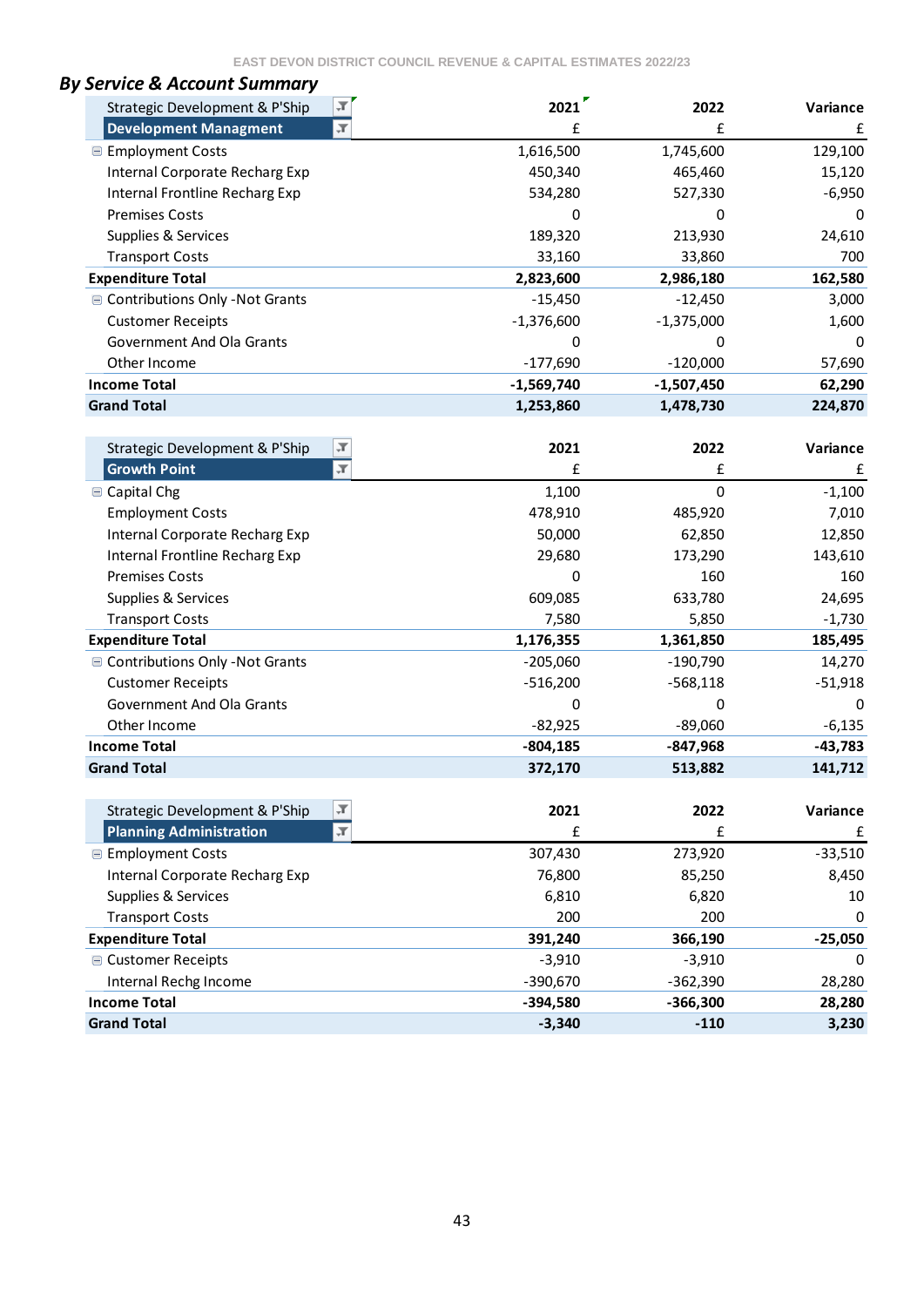| EAS I D<br>ᄃ៴◡៲៶៲៲<br>$\overline{\mathcal{M}}$<br>Strategic Development & P'Ship | 2021       | ƏTIMATEƏ ZUZZIZƏ<br>2022 | Variance    |
|----------------------------------------------------------------------------------|------------|--------------------------|-------------|
| <b>Planning Policy</b><br>J.                                                     | £          | £                        | £           |
| <b>■ Employment Costs</b>                                                        | 387,830    | 421,050                  | 33,220      |
| Internal Corporate Recharg Exp                                                   | 142,140    | 138,550                  | $-3,590$    |
| Internal Frontline Recharg Exp                                                   | 16,980     | 15,790                   | $-1,190$    |
| <b>Premises Costs</b>                                                            | 0          | 0                        | 0           |
| Supplies & Services                                                              | 163,710    | 162,440                  | $-1,270$    |
| <b>Transport Costs</b>                                                           | 1,600      | 1,600                    | 0           |
| <b>Expenditure Total</b>                                                         | 712,260    | 739,430                  | 27,170      |
| ■ Contributions Only -Not Grants                                                 | $-39,890$  | 0                        | 39,890      |
| <b>Customer Receipts</b>                                                         | $-150$     | 0                        | 150         |
| Government And Ola Grants                                                        | $-81,670$  | $-81,970$                | $-300$      |
| <b>Income Total</b>                                                              | $-121,710$ | $-81,970$                | 39,740      |
| <b>Grand Total</b>                                                               | 590,550    | 657,460                  | 66,910      |
|                                                                                  |            |                          |             |
| $\overline{\mathbb{T}}$<br>Strategic Development & P'Ship                        | 2021       | 2022                     | Variance    |
| $\overline{.}$<br><b>Service Lead Planning</b>                                   | £          | £                        | £           |
| <b>■ Employment Costs</b>                                                        | 104,510    | 109,710                  | 5,200       |
| Internal Corporate Recharg Exp                                                   | 9,090      | 9,640                    | 550         |
| Supplies & Services                                                              | 440        | 470                      | 30          |
| <b>Transport Costs</b>                                                           | 420        | 420                      | 0           |
| <b>Expenditure Total</b>                                                         | 114,460    | 120,240                  | 5,780       |
| Internal Rechg Income                                                            | $-111,000$ | $-120,240$               | $-9,240$    |
| <b>Income Total</b>                                                              | $-111,000$ | $-120,240$               | $-9,240$    |
| <b>Grand Total</b>                                                               | 3,460      | 0                        | $-3,460$    |
|                                                                                  |            |                          |             |
| $\overline{\mathcal{M}}$<br>Strategic Development & P'Ship                       | 2021       | 2022                     | Variance    |
| <b>Strategic Devm'T &amp; P'Ship Mgmt</b><br>I.T                                 | £          | £                        | £           |
| <b>E</b> Employment Costs                                                        | 1,110      | $\mathbf 0$              | $-1,110$    |
| Internal Corporate Recharg Exp                                                   | 1,260      | 1,340                    | 80          |
| Internal Frontline Recharg Exp                                                   | 59,370     | 0                        | $-59,370$   |
| <b>Premises Costs</b>                                                            | 450        | 350                      | $-100$      |
| Supplies & Services                                                              | 18,700     | 18,890                   | 190         |
| <b>Transport Costs</b>                                                           | $\Omega$   | 0                        | $\mathbf 0$ |
| <b>Expenditure Total</b>                                                         | 80,890     | 20,580                   | $-60,310$   |
| Internal Rechg Income                                                            | 0          | 0                        | 0           |
| <b>Income Total</b>                                                              | 0          | 0                        |             |
| <b>Grand Total</b>                                                               | 80,890     | 20,580                   | $-60,310$   |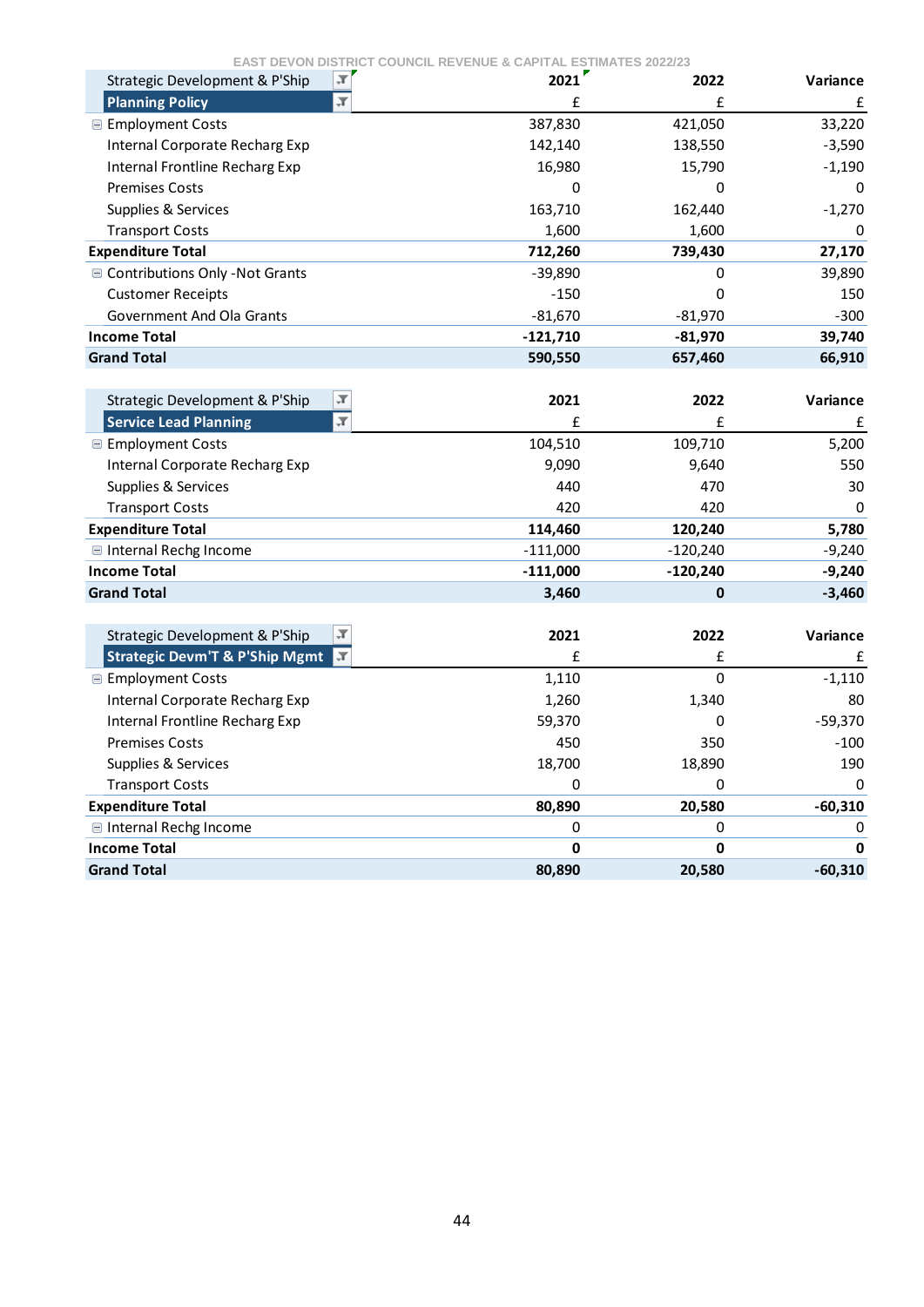$\overline{\mathbf{r}}$ 

 $\bar{\mathbf{v}}$ 

# **SUSTAINABLE HOMES & COMMUNITIES**

|                                  | 2021         | 2022         | Variance   |
|----------------------------------|--------------|--------------|------------|
| <b>SERVICE SUMMARY</b>           | £            | £            | £          |
| <b>Community Lead Housing</b>    | 63,125       | 84,000       | 20,875     |
| Hackney Carriage Licenses        | 32,540       | 49,360       | 16,820     |
| Homeless                         | 479,790      | 630,290      | 150,500    |
| Homesafeguard                    | $-251,325$   | $-319,970$   | $-68,645$  |
| Low Cost Homes                   | 30,520       | 33,100       | 2,580      |
| <b>Public Health Housing</b>     | 408,490      | 439,540      | 31,050     |
| Transport                        | 4,800        | 5,200        | 400        |
| <b>Grand Total</b>               | 767,940      | 921,520      | 153,580    |
|                                  |              |              |            |
| <b>ACCOUNT SUMMARY</b>           | £            | £            | £          |
| $\blacksquare$ Capital Chg       | 32,280       | 32,290       | 10         |
| <b>Employment Costs</b>          | 1,326,370    | 1,714,780    | 388,410    |
| Internal Corporate Recharg Exp   | 207,290      | 231,700      | 24,410     |
| Internal Frontline Recharg Exp   | 112,120      | 129,890      | 17,770     |
| <b>Premises Costs</b>            | 13,760       | 5,910        | $-7,850$   |
| Supplies & Services              | 848,020      | 904,260      | 56,240     |
| <b>Transport Costs</b>           | 41,680       | 45,660       | 3,980      |
| <b>Expenditure Total</b>         | 2,581,520    | 3,064,490    | 482,970    |
| ■ Contributions Only -Not Grants | $-18,000$    | $-18,000$    | O          |
| <b>Customer Receipts</b>         | $-1,241,870$ | $-1,299,890$ | $-58,020$  |
| <b>Government And Ola Grants</b> | $-286,970$   | $-445,380$   | $-158,410$ |
| <b>Interest Received</b>         | 0            | 0            | 0          |
| Internal Rechg Income            | $-266,740$   | $-379,700$   | $-112,960$ |
| <b>Income Total</b>              | $-1,813,580$ | $-2,142,970$ | $-329,390$ |
| <b>Grand Total</b>               | 767,940      | 921,520      | 153,580    |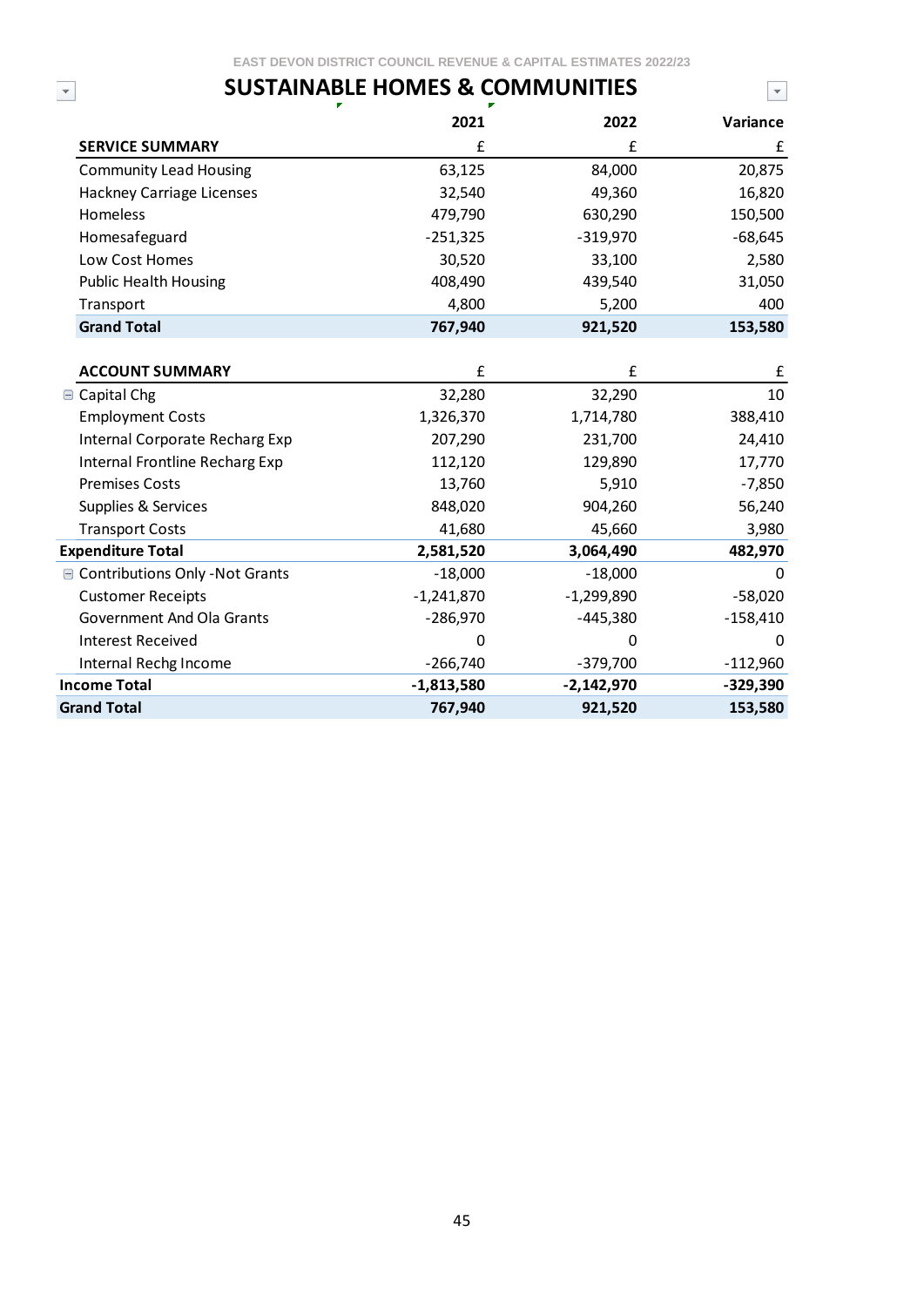| By Service & Account Summary                       |                    |              |              |
|----------------------------------------------------|--------------------|--------------|--------------|
| Sustainable Homes & Communitie                     | 2021               | 2022         | Variance     |
| <b>Community Lead Housing</b><br>JT.               | £                  | £            | £            |
| <b>■ Supplies &amp; Services</b>                   | 63,125             | 84,000       | 20,875       |
| <b>Expenditure Total</b>                           | 63,125             | 84,000       | 20,875       |
| <b>Grand Total</b>                                 | 63,125             | 84,000       | 20,875       |
|                                                    |                    |              |              |
| Sustainable Homes & Communitie                     | 2021               | 2022         | Variance     |
| <b>Hackney Carriage Licenses</b><br>$\blacksquare$ | £                  | £            | £            |
| <b>■ Employment Costs</b>                          | 200                | 200          | $\mathbf{0}$ |
| <b>Internal Corporate Recharg Exp</b>              | 14,360             | 14,940       | 580          |
| Internal Frontline Recharg Exp                     | 91,380             | 107,620      | 16,240       |
| Supplies & Services                                | 4,300              | 4,300        | 0            |
| <b>Expenditure Total</b>                           | 110,240            | 127,060      | 16,820       |
| ■ Contributions Only - Not Grants                  | $-3,000$           | $-3,000$     | 0            |
| <b>Customer Receipts</b>                           | $-74,700$          | $-74,700$    | 0            |
| <b>Income Total</b>                                | $-77,700$          | $-77,700$    | $\mathbf 0$  |
| <b>Grand Total</b>                                 | 32,540             | 49,360       | 16,820       |
| Sustainable Homes & Communitie<br>∣.⊤              | 2021               | 2022         | Variance     |
| <b>Homeless</b><br>$\overline{\mathcal{X}}$        | £                  | £            | £            |
| <b>■ Employment Costs</b>                          | 531,070            | 781,450      | 250,380      |
| Internal Corporate Recharg Exp                     | 18,340             | 19,690       | 1,350        |
| Internal Frontline Recharg Exp                     | 12,350             | 13,750       | 1,400        |
| <b>Premises Costs</b>                              | 0                  | 0            | 0            |
| Supplies & Services                                | 625,290<br>679,230 |              | 53,940       |
| <b>Transport Costs</b>                             | 2,740              | 5,480        | 2,740        |
| <b>Expenditure Total</b>                           | 1,189,790          | 1,499,600    | 309,810      |
| ■ Contributions Only - Not Grants                  | $\mathbf{0}$       | $\Omega$     | 0            |
| <b>Customer Receipts</b>                           | $-266,670$         | $-294,000$   | $-27,330$    |
| <b>Government And Ola Grants</b>                   | $-286,970$         | $-445,380$   | $-158,410$   |
| Internal Rechg Income                              | $-156,360$         | $-129,930$   | 26,430       |
| <b>Income Total</b>                                | $-710,000$         | $-869,310$   | $-159,310$   |
| <b>Grand Total</b>                                 | 479,790            | 630,290      | 150,500      |
|                                                    |                    |              |              |
| Sustainable Homes & Communitie<br>IJ               | 2021               | 2022         | Variance     |
| Homesafeguard<br>$\overline{\mathbf{r}}$           | £                  | £            | £            |
| <b>□</b> Capital Chg                               | 1,640              | 1,640        | 0            |
| <b>Employment Costs</b>                            | 420,660            | 537,870      | 117,210      |
| <b>Internal Corporate Recharg Exp</b>              | 105,480            | 117,530      | 12,050       |
| <b>Premises Costs</b>                              | 11,510             | 3,030        | $-8,480$     |
| Supplies & Services                                | 106,655            | 88,480       | $-18,175$    |
| <b>Transport Costs</b>                             | 16,030             | 16,780       | 750          |
| <b>Expenditure Total</b>                           | 661,975            | 765,330      | 103,355      |
| <b>■ Customer Receipts</b>                         | $-822,280$         | $-854,890$   | $-32,610$    |
| <b>Interest Received</b>                           | $\mathbf 0$        | 0            | 0            |
| Internal Rechg Income                              | $-91,020$          | $-230,410$   | $-139,390$   |
| <b>Income Total</b>                                | $-913,300$         | $-1,085,300$ | $-172,000$   |
| <b>Grand Total</b>                                 | $-251,325$         | $-319,970$   | $-68,645$    |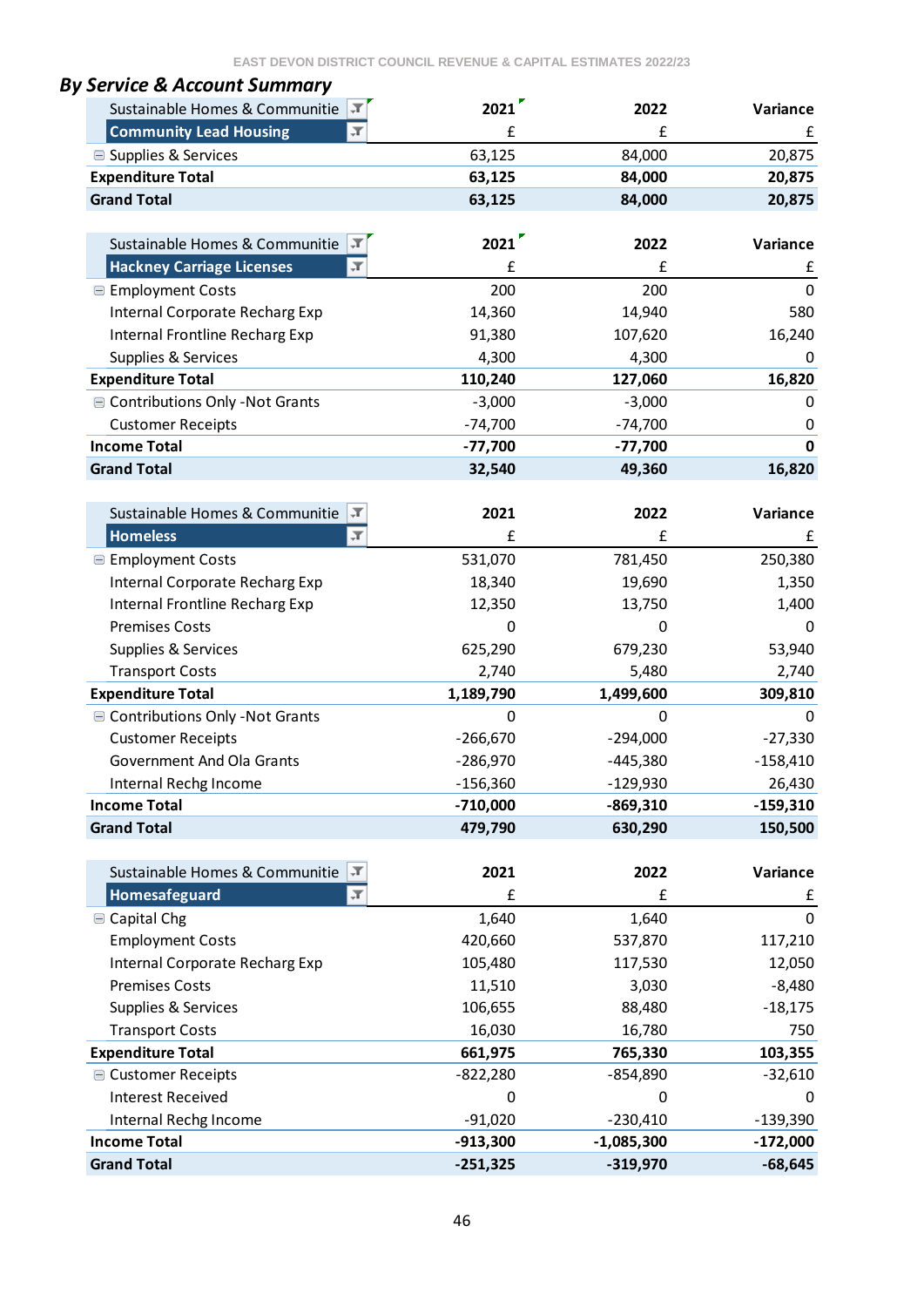| <b>EAST DEVON DISTRICT COUNCIL REVENUE &amp; CAPITAL ESTIMATES 2022/23</b> |            |            |             |
|----------------------------------------------------------------------------|------------|------------|-------------|
| Sustainable Homes & Communitie                                             | 2021       | 2022       | Variance    |
| $\overline{\mathbb{T}}$<br><b>Low Cost Homes</b>                           | £          | £          | £           |
| $\blacksquare$ Capital Chg                                                 | 30,640     | 30,650     | 10          |
| <b>Premises Costs</b>                                                      | 2,200      | 2,850      | 650         |
| <b>Expenditure Total</b>                                                   | 32,840     | 33,500     | 660         |
| <b>■ Customer Receipts</b>                                                 | $-2,320$   | $-400$     | 1,920       |
| <b>Income Total</b>                                                        | $-2,320$   | $-400$     | 1,920       |
| <b>Grand Total</b>                                                         | 30,520     | 33,100     | 2,580       |
|                                                                            |            |            |             |
| Sustainable Homes & Communitie                                             | 2021       | 2022       | Variance    |
| <b>Public Health Housing</b><br>$\overline{\mathbf{r}}$                    | £          | £          | £           |
| <b>■ Employment Costs</b>                                                  | 374,440    | 395,260    | 20,820      |
| Internal Corporate Recharg Exp                                             | 69,110     | 79,540     | 10,430      |
| Internal Frontline Recharg Exp                                             | 8,390      | 8,520      | 130         |
| <b>Premises Costs</b>                                                      | 50         | 30         | $-20$       |
| Supplies & Services                                                        | 43,850     | 43,050     | $-800$      |
| <b>Transport Costs</b>                                                     | 22,910     | 23,400     | 490         |
| <b>Expenditure Total</b>                                                   | 518,750    | 549,800    | 31,050      |
| Contributions Only - Not Grants                                            | $-15,000$  | $-15,000$  | 0           |
| <b>Customer Receipts</b>                                                   | $-75,900$  | $-75,900$  | 0           |
| <b>Government And Ola Grants</b>                                           | 0          | 0          | 0           |
| Internal Rechg Income                                                      | $-19,360$  | $-19,360$  | 0           |
| <b>Income Total</b>                                                        | $-110,260$ | $-110,260$ | $\mathbf 0$ |
| <b>Grand Total</b>                                                         | 408,490    | 439,540    | 31,050      |
|                                                                            |            |            |             |
| Sustainable Homes & Communitie                                             | 2021       | 2022       | Variance    |
| $\overline{\mathbf{r}}$<br><b>Transport</b>                                | £          | £          | £           |
| <b>■ Supplies &amp; Services</b>                                           | 4,800      | 5,200      | 400         |
| <b>Expenditure Total</b>                                                   | 4,800      | 5,200      | 400         |
| <b>Grand Total</b>                                                         | 4,800      | 5,200      | 400         |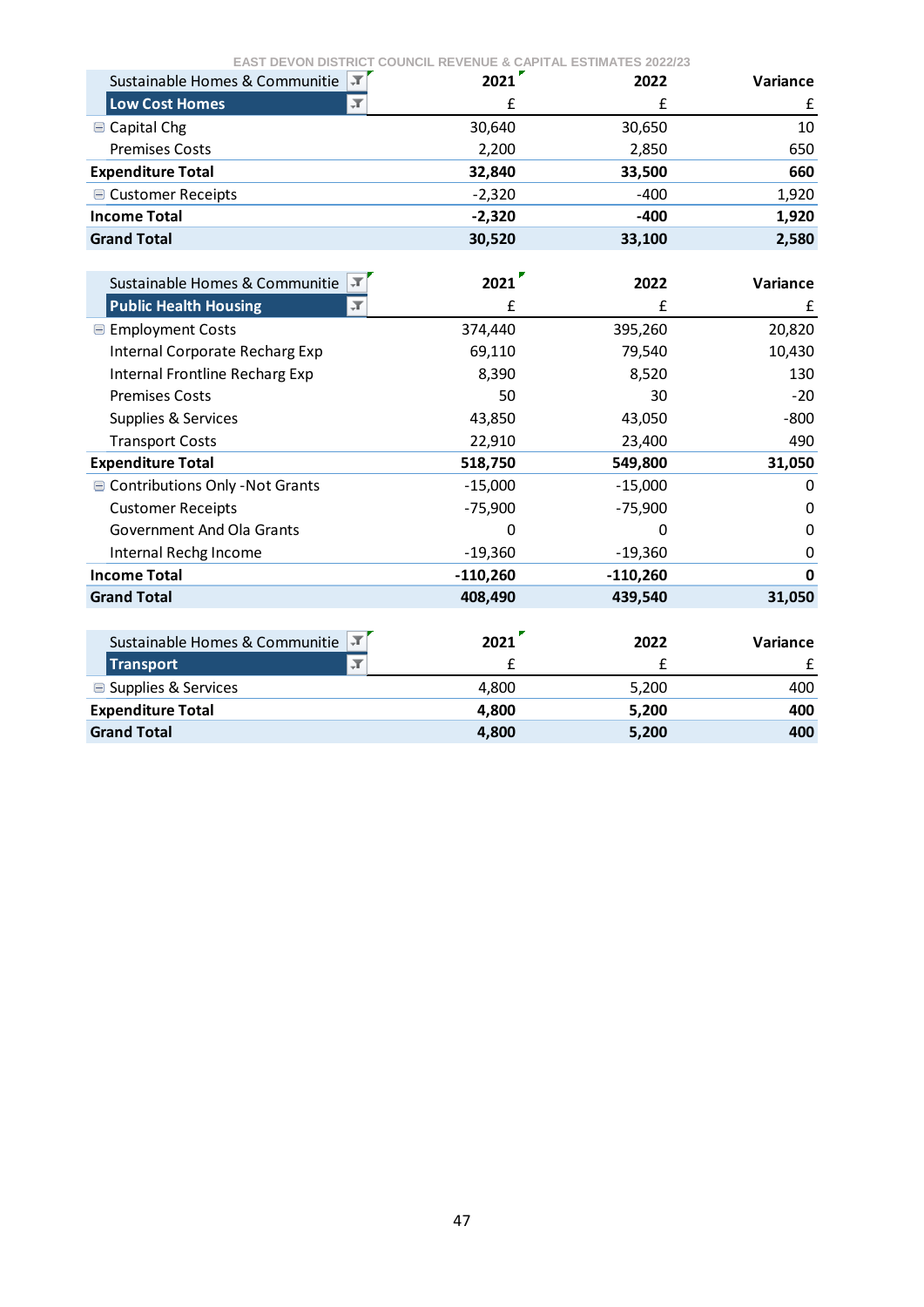#### **HOUSING REVENUE ACCOUNT**

|                            |                                                      |                                 | 2021                          | 2022          | Variance   |
|----------------------------|------------------------------------------------------|---------------------------------|-------------------------------|---------------|------------|
|                            | HRA BUDGET SUMMARY by SERVICE LINE & ACCOUNTING TYPE |                                 | £                             | £             | £          |
| <b>Sum of Budget</b>       |                                                      |                                 | $ \mathbf{x} $<br><b>Data</b> |               |            |
| Rep Cat 1                  | $\overline{2}$ Rep Cat 2                             | Rep Cat 3                       | ÷.                            |               |            |
| $\equiv$ 1 INCOME          | □1 Gross Property Rent inc Garages                   | 1 Gross Property Rents          | $-17,831,260$                 | $-18,609,260$ | $-778,000$ |
|                            |                                                      | 2 Garage Rents                  | $-336,180$                    | $-215,990$    | 120,190    |
|                            | □2 Other Income                                      | 1 Other Income                  | $-603,680$                    | $-619,600$    | $-15,920$  |
| <b>1 INCOME Total</b>      |                                                      |                                 | $-18,771,120$                 | $-19,444,850$ | $-673,730$ |
| $\equiv$ 2 EXPENDITURE     | <b>□1 Repairs And Maintenance - General</b>          | 1 Responsive Maintenance        | 1,953,350                     | 2,050,770     | 97,420     |
|                            |                                                      | 2 Annual Programmed Maintenance | 1,033,300                     | 1,019,810     | $-13,490$  |
|                            | <b>□ 2 Repairs And Maintenance - Special</b>         | 1 Compliance                    | 790,050                       | 791,750       | 1,700      |
|                            |                                                      | 2 Other                         | 560,730                       | 532,000       | $-28,730$  |
|                            | <b>□ 3 Supervision And Management</b>                | 1 Supervision And Mgt General   | 4,418,290                     | 5,266,350     | 848,060    |
|                            |                                                      | 2 Supervision And Mgt Special   | 1,994,300                     | 1,852,110     | $-142,190$ |
|                            | □4 Other Expenditure                                 | 1 Other Exp non Sewerage        | 231,700                       | 234,250       | 2,550      |
|                            |                                                      | 2 Sewerage                      | 54,390                        | 44,250        | $-10,140$  |
|                            | □5 Capital Charges & Bad Debt                        | 3 Major Repairs Expenditure     | 4,226,000                     | 4,056,780     | $-169,220$ |
|                            |                                                      | 2 Reval Deprn and Impair        | 950,420                       | 950,420       | 0          |
| <b>2 EXPENDITURE Total</b> |                                                      |                                 | 16.212.530                    | 16,798,490    | 585,960    |
| $\equiv$ 3 FINANCING       | <b>□1 Interest on Balances</b>                       | (blank)                         | $-23,700$                     | $-24,170$     | $-470$     |
|                            | □ 2 Loan Principal & Interest repayments             | (blank)                         | 2,547,440                     | 2,532,740     | $-14,700$  |
|                            | ⊟3 Other                                             | 1 Gain on Disposal              | $-3,161,910$                  | $-3,161,910$  | 0          |
|                            |                                                      | 2 Loss on Disposal              | 2,001,980                     | 2,001,980     | 0          |
|                            |                                                      | 4 Other                         | $-10$                         | $-10$         | 0          |
|                            | $\boxminus$ 4 MIRS                                   | 1 Rev Gain on Disposal          | 3,161,910                     | 3,161,910     | 0          |
|                            |                                                      | 2 Rev Loss on Disposal          | $-2,001,980$                  | $-2,001,980$  | 0          |
|                            |                                                      | 3 Rev Rev, Dep & Impair         | $-950,420$                    | $-950,420$    | 0          |
|                            |                                                      | 5 Cont to Capital               | 0                             | 880,000       | 880,000    |
| <b>FINANCING Total</b>     |                                                      |                                 | 1,573,310                     | 2,438,140     | 864,830    |
| <b>Grand Total</b>         |                                                      |                                 | $-985,280$                    | $-208,220$    | 777,060    |

48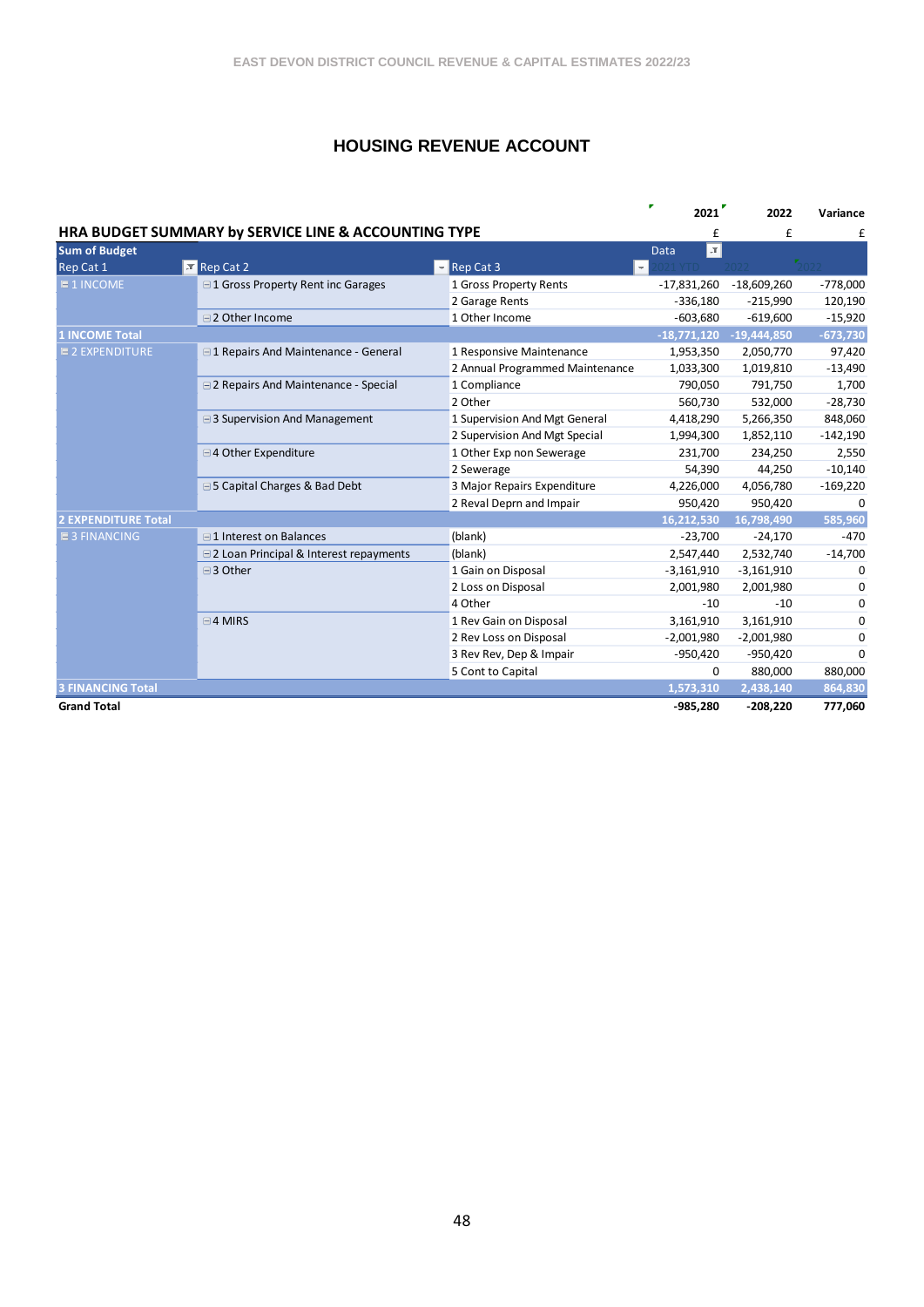#### **HOUSING REVENUE ACCOUNT**

|                            |                                             |                                                      | r<br>2021                        | 2022          | Variance   |
|----------------------------|---------------------------------------------|------------------------------------------------------|----------------------------------|---------------|------------|
|                            | HRA BUDGET SUMMARY by SUBJECTIVE SUMMARY    |                                                      | £                                | £             | £          |
| <b>Sum of Budget</b>       |                                             |                                                      | $\vert \mathbf{r} \vert$<br>Data |               |            |
| Rep Cat 1                  | M Rep Cat 2                                 | $\overline{2}$ 5AN                                   | $\overline{\mathbf{v}}$          |               |            |
| $\equiv$ 1 INCOME          | <b>□1 Gross Property Rent inc Garages</b>   | <b>Contributions Only -Not Grants</b>                | 0                                | 0             | 0          |
|                            |                                             | <b>Customer Receipts</b>                             | $-18,167,440$                    | $-18,825,250$ | $-657,810$ |
|                            |                                             | <b>Premises Costs</b>                                | 0                                | 0             | 0          |
|                            | □2 Other Income                             | <b>Contributions Only -Not Grants</b>                | $-6,790$                         | $-6,790$      | 0          |
|                            |                                             | <b>Customer Receipts</b>                             | -588,780                         | $-604,700$    | $-15,920$  |
|                            |                                             | Government And Ola Grants                            | $-8,110$                         | $-8,110$      | 0          |
|                            |                                             | Supplies & Services                                  | 0                                | 0             | 0          |
| <b>1 INCOME Total</b>      |                                             |                                                      | $-18,771,120$ $-19,444,850$      |               | $-673,730$ |
| <b>E2 EXPENDITURE</b>      | <b>□1 Repairs And Maintenance - General</b> | <b>Contributions Only -Not Grants</b>                | 0                                | 0             | 0          |
|                            |                                             | <b>Employment Costs</b>                              | $\mathbf 0$                      | 0             | 0          |
|                            |                                             | Internal Frontline Recharg Exp                       | 270                              | 270           | 0          |
|                            |                                             | <b>Premises Costs</b>                                | 2,986,380                        | 3,070,310     | 83,930     |
|                            |                                             | Supplies & Services                                  | 0                                | 0             | 0          |
|                            |                                             | <b>Transport Costs</b>                               | $\mathbf 0$                      | $\mathbf 0$   | 0          |
|                            | □ 2 Repairs And Maintenance - Special       | <b>Premises Costs</b>                                | 1,338,610                        | 1,311,700     | $-26,910$  |
|                            |                                             | Supplies & Services                                  | 12,050                           | 12,050        | 0          |
|                            |                                             | <b>Transport Costs</b>                               | 120                              | 0             | $-120$     |
|                            | □ 3 Supervision And Management              | <b>Contributions Only -Not Grants</b>                | $-2,350$                         | $-1,120$      | 1,230      |
|                            |                                             | <b>Customer Receipts</b>                             | $-22,880$                        | $-9,030$      | 13,850     |
|                            |                                             | <b>Employment Costs</b>                              | 3,436,590                        | 3,527,390     | 90,800     |
|                            |                                             | Internal Corporate Recharg Exp                       | 1,484,480                        | 1,767,370     | 282,890    |
|                            |                                             | Internal Frontline Recharg Exp                       | 633,840                          | 800,700       | 166,860    |
|                            |                                             | Internal Rechg Income                                | $-244,460$                       | $-264,080$    | $-19,620$  |
|                            |                                             | Other Income                                         | $-480$                           | $-480$        | $\Omega$   |
|                            |                                             | <b>Premises Costs</b>                                | 570,700                          | 679,050       | 108,350    |
|                            |                                             | Supplies & Services                                  | 426,210                          | 496,310       | 70,100     |
|                            |                                             | <b>Transport Costs</b>                               | 130,940                          | 122,350       | $-8,590$   |
|                            | □4 Other Expenditure                        | <b>Contributions Only -Not Grants</b>                | $-1,000$                         | $-1,000$      | 0          |
|                            |                                             | <b>Employment Costs</b>                              | 10,590                           | 500           | $-10,090$  |
|                            |                                             | Internal Frontline Recharg Exp                       | 35,190                           | 45,940        | 10,750     |
|                            |                                             | <b>Premises Costs</b>                                | 103,680                          | 95,140        | $-8,540$   |
|                            |                                             | Supplies & Services                                  | 125,840                          | 126,130       | 290        |
|                            |                                             | <b>Transport Costs</b>                               | 11,790                           | 11,790        | 0          |
|                            |                                             |                                                      |                                  |               | 0          |
|                            | <b>□5 Capital Charges &amp; Bad Debt</b>    | Capital Chg<br><b>Internal Frontline Recharg Exp</b> | 950,420<br>0                     | 950,420       |            |
|                            |                                             |                                                      |                                  | 780           | 780        |
|                            |                                             | <b>Premises Costs</b>                                | 4,226,000                        | 4,056,000     | $-170,000$ |
| <b>2 EXPENDITURE Total</b> |                                             |                                                      | 16,212,530                       | 16,798,490    | 585,960    |
| $\equiv$ 3 FINANCING       | □1 Interest on Balances                     | <b>Interest Paid</b>                                 | 2,800                            | 2,860         | 60         |
|                            |                                             | <b>Interest Received</b>                             | $-26,500$                        | $-27,030$     | $-530$     |
|                            | □2 Loan Principal & Interest repayments     | <b>Interest Paid</b>                                 | 2,547,440                        | 2,532,740     | $-14,700$  |
|                            | <b>⊟3 Other</b>                             | Capital Chg                                          | $-1,159,930$                     | $-1,159,930$  | 0          |
|                            |                                             | <b>Interest Received</b>                             | -10                              | -10           | 0          |
|                            | $\boxminus$ 4 MIRS                          | Capital Chg                                          | 209,510                          | 209,510       | 0          |
|                            |                                             | Mirs Transfer To Bs Reserves                         | 0                                | 880,000       | 880,000    |
| <b>3 FINANCING Total</b>   |                                             |                                                      | 1,573,310                        | 2,438,140     | 864,830    |
| <b>Grand Total</b>         |                                             |                                                      | $-985,280$                       | $-208,220$    | 777,060    |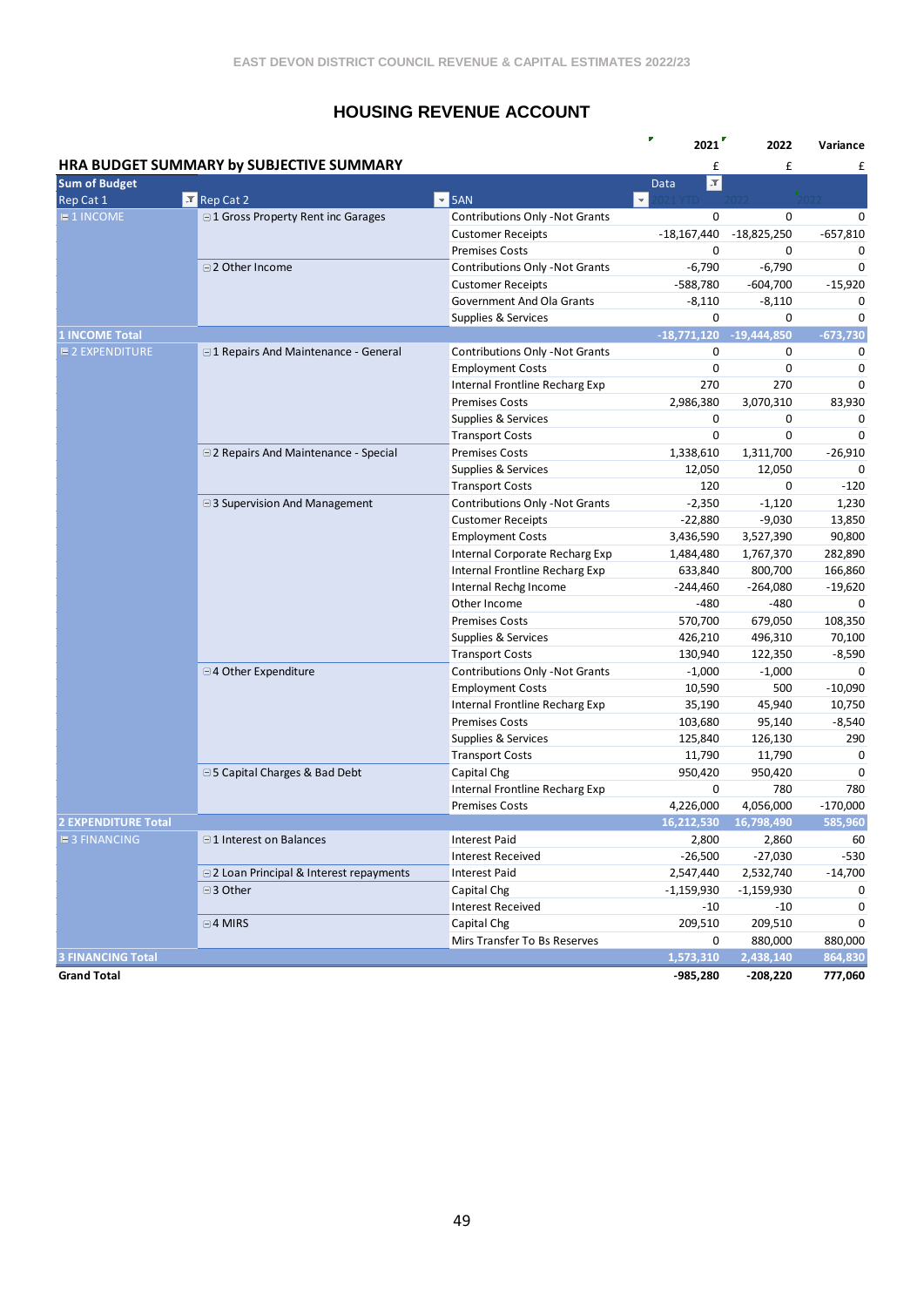|                | <b>Capital Programme Portfolio Summary 2022/23</b> |                |             |               |                            |             |             |  |  |  |  |
|----------------|----------------------------------------------------|----------------|-------------|---------------|----------------------------|-------------|-------------|--|--|--|--|
|                | <b>Portfolio</b>                                   | <b>Actual</b>  |             |               | <b>Programmed Payments</b> |             |             |  |  |  |  |
|                |                                                    | 2020/21        | 2021/22     | 2022/23       | 2023/24                    | 2024/25     | 2025/26     |  |  |  |  |
| Line           |                                                    | £              | £           | £             | £                          | £           | £           |  |  |  |  |
| 1              | <b>Corporate Services</b>                          | 218,726        | 1,411,249   | 95,395        | 55,035                     | 55,035      | 55,035      |  |  |  |  |
| $\overline{2}$ | Community - Housing General Fund                   | 745,519        | 1,167,037   | 408,370       | 410,080                    | 411,820     | 413,600     |  |  |  |  |
| 3              | Economy and Regeneration                           | 3,359,634      | 7,615,336   | 1,735,438     | 539,450                    | 31,000      | 31,000      |  |  |  |  |
| 4              | Environment                                        | 96,566         | 2,798,550   | 192,931       | 655,925                    | 102,350     | 0           |  |  |  |  |
| 5              | <b>Street Scene</b>                                | 604,814        | 4,851,498   | 1,600,670     | 276,110                    | 52,280      | 53,470      |  |  |  |  |
| 6              | <b>Strategic Development</b>                       | 0              | 1,250,000   | 250,000       | 0                          | 0           | 0           |  |  |  |  |
| $\overline{7}$ | TOTAL GF GROSS EXPENDITURE                         | 5,025,259      | 19,093,670  | 4,282,804     | 1,936,600                  | 652,485     | 553,105     |  |  |  |  |
| 8              | Community - HRA                                    | 7,657,835      | 4,726,000   | 4,906,000     | 4,906,000                  | 4,906,000   | 4,906,000   |  |  |  |  |
| 9              | TOTAL GROSS EXPENDITURE                            | 12,683,094     | 23,819,670  | 9,188,804     | 6,842,600                  | 5,558,485   | 5,459,105   |  |  |  |  |
| 10             | <b>Corporate Services</b>                          | $\mathbf 0$    | (11,000)    | 0             | 0                          | 0           | 0           |  |  |  |  |
| 11             | Community - Housing General Fund                   | (390, 451)     | (1,046,237) | (322, 940)    | (322, 940)                 | (322, 940)  | (322, 940)  |  |  |  |  |
| 12             | Economy and Regeneration                           | 0              | (2,269,000) | (688, 300)    | 0                          | 0           | 0           |  |  |  |  |
| 13             | Environment                                        | $\mathbf{O}$   | (587, 240)  | 48,600        | (162, 870)                 | (40, 950)   | 0           |  |  |  |  |
| 14             | <b>Street Scene</b>                                | (721, 314)     | (703, 620)  | (20,000)      | 0                          | 0           | 0           |  |  |  |  |
| 15             | <b>Strategic Development</b>                       | 0              | 0           | (287, 500)    | (431, 250)                 | (431, 250)  | 0           |  |  |  |  |
| 16             | TOTAL GF EXTERNAL FUNDING                          | (1, 111, 765)  | (4,617,097) | (1, 270, 140) | (917,060)                  | (795, 140)  | (322, 940)  |  |  |  |  |
| 17             | Community - HRA                                    | (509, 345)     | $\mathbf 0$ | $\mathbf 0$   | $\mathbf 0$                | $\mathbf 0$ | 0           |  |  |  |  |
| 18             | <b>TOTAL EXTERNAL FUNDING</b>                      | (1,621,110)    | (4,617,097) | (1, 270, 140) | (917,060)                  | (795, 140)  | (322, 940)  |  |  |  |  |
| 19             | <b>Corporate Services</b>                          | 218,726        | 1,400,249   | 95,395        | 55,035                     | 55,035      | 55,035      |  |  |  |  |
| 20             | Community - Housing General Fund                   | 355,068        | 120,800     | 85,430        | 87,140                     | 88,880      | 90,660      |  |  |  |  |
| 21             | Economy and Regeneration                           | 3,359,634      | 5,346,336   | 1,047,138     | 539,450                    | 31,000      | 31,000      |  |  |  |  |
| 22             | Environment                                        | 96,566         | 2,211,310   | 241,531       | 493,055                    | 61,400      | 0           |  |  |  |  |
| 23             | <b>Street Scene</b>                                | (116, 500)     | 4,147,878   | 1,580,670     | 276,110                    | 52,280      | 53,470      |  |  |  |  |
| 24             | <b>Strategic Development</b>                       | $\overline{0}$ | 1,250,000   | (37, 500)     | (431, 250)                 | (431, 250)  | $\mathbf 0$ |  |  |  |  |
| 25             | TOTAL GF NET EXPENDITURE                           | 3,913,494      | 14,476,573  | 3,012,664     | 1,019,540                  | (142, 655)  | 230,165     |  |  |  |  |
| 26             | Community - HRA                                    | 7,148,490      | 4,726,000   | 4,906,000     | 4,906,000                  | 4,906,000   | 4,906,000   |  |  |  |  |
| 27             | TOTAL NET EXPENDITURE                              | 11,061,984     | 19,202,573  | 7,918,664     | 5,925,540                  | 4,763,345   | 5,136,165   |  |  |  |  |
|                |                                                    |                |             |               |                            |             |             |  |  |  |  |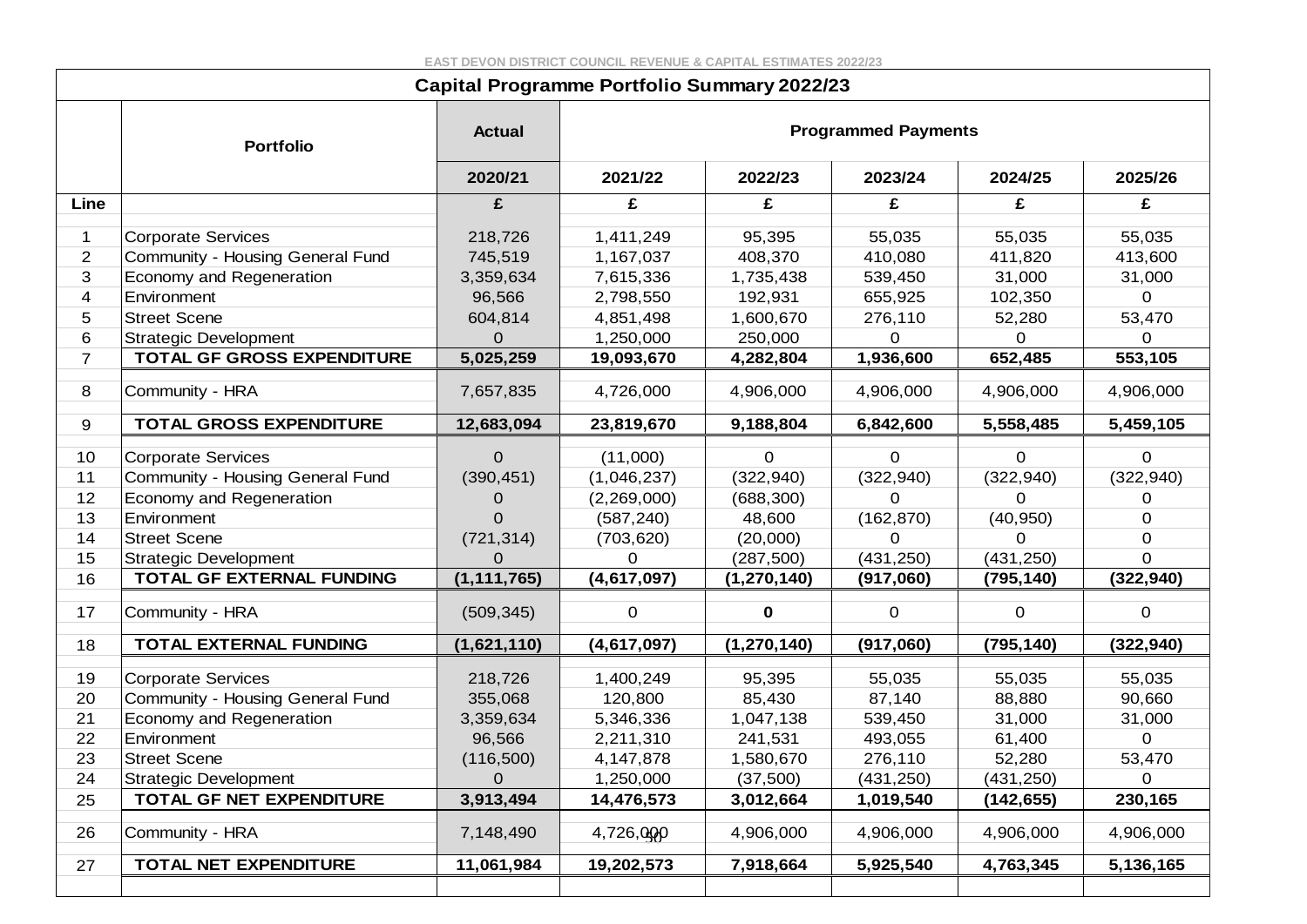#### **CORPORATE SERVICES PORTFOLIO**

| Line           | Cost<br><b>Centre</b> | <b>Project</b>                                                  | <b>Actual</b>   | <b>Budget</b>  | <b>Budget</b> | <b>Budget</b> | <b>Budget</b> | <b>Budget</b> |
|----------------|-----------------------|-----------------------------------------------------------------|-----------------|----------------|---------------|---------------|---------------|---------------|
|                |                       |                                                                 | 2020/21         | 2021/22        | 2022/23       | 2023/24       | 2024/25       | 2025/26       |
|                |                       |                                                                 | £               | £              | £             | £             | £             | £             |
|                |                       | <b>Business Systems</b>                                         |                 |                |               |               |               |               |
| $\mathbf 1$    | 83807                 | STRATA Tri planning Idox                                        | 10,943          | 41,742         | 0             | 0             | 0             |               |
| $\overline{2}$ | 83814                 | STRATA Tri Oracle/DMS Idox                                      | 16,715          | 0              | 0             | 0             | 0             |               |
| 3              | 83808                 | STRATA Tri HR Payroll T&A                                       | 3,072           | 740            | 0             | 0             | 0             | 0             |
| 4              | 83809                 | STRATA Tri To be allocated                                      | $\overline{0}$  | 65,172         | $\Omega$      | 0             | 0             |               |
| 5              | 83812                 | Efinancials V5 upgrade                                          | $\Omega$        | 30,000         | $\Omega$      | $\Omega$      | $\Omega$      |               |
| 6              | 83813                 | Civica Comino - E Doc System                                    | 59,700          | 5,300          | $\Omega$      | 0             | $\Omega$      |               |
| $\overline{7}$ | 83828                 | Financial Management Project                                    | 3,604           | 365,071        | $\Omega$      | 0             | $\Omega$      |               |
| 8              | 83829                 | Asset Management System                                         | $\Omega$        | 126,730        | 0             | O             | O             |               |
| 9              | 83830                 | STRATA Tri Legal Case Mgmt                                      | 9,327           | 0              | 0             | 0             | 0             |               |
| 10             | <b>TBC</b>            |                                                                 | 0               | 0              | 36,690        | 0             | 0             |               |
| 11             | TBC                   | STRATA Syst upgrade-2012 Server rep                             | 0               | ი              | 3,670         | $\Omega$      | 0             |               |
| 12             | 85910                 | <b>STRATA GIS Cloud Migration</b><br>Home Safeguard IT upgrade  | $\overline{O}$  | 44,000         | 0             | 0             | O             | O             |
| 13             | 85911                 | <b>Digital Telecare Equipment</b>                               | $\Omega$        | 240,060        | $\Omega$      | 0             | O             | O             |
| 14             |                       |                                                                 | 103,361         | 918,815        | 40,360        | $\mathbf{0}$  | $\mathbf 0$   |               |
|                |                       | Infrastructure and projects                                     |                 |                |               |               |               |               |
| 15             | 83803                 | STRATA set up - annual                                          | 55,038          | 55,035         | 55,035        | 55,035        | 55,035        | 55,035        |
| 16             | 83822                 | Strata Car Park Convergence                                     | 0               | O              | 0             | 0             | 0             |               |
| 17             | 83823                 | Member's IPAD's                                                 | $\Omega$        | 0              | 0             | 0             | $\Omega$      | O             |
| 18             | 83824                 | Strata Service Desk Convergence                                 | $\Omega$        | 6,346          | $\Omega$      | $\Omega$      | 0             |               |
| 19             | 83825                 | Strata GIS System Convergence                                   | 0               | O              | 0<br>$\Omega$ | 0<br>$\Omega$ | 0<br>$\Omega$ | O             |
| 20<br>21       | 83826<br>83827        | <b>Strata Cemeteries Convergence</b><br><b>Firmstep Project</b> | $\Omega$<br>(3) | 0<br>47,478    | 0             | O             | 0             |               |
| 22             | 83831                 | Strata DR & Infrastructure for Win 10                           | 60,330          | 31,400         | $\Omega$      | $\Omega$      | $\Omega$      |               |
| 23             | 83832                 | Strata Windows 10                                               | 0               | 77,000         | $\Omega$      | $\Omega$      | $\Omega$      | 0             |
| 24             | 83834                 | <b>Datacentre Relocation</b>                                    | $\Omega$        | 36,690         | $\Omega$      | $\Omega$      | 0             |               |
| 25             | 83835                 | <b>SAN Replacement</b>                                          | 0               | 183,450        | 0             |               |               |               |
| 26             |                       |                                                                 | 115,365         | 437,399        | 55,035        | 55,035        | 55,035        | 55,035        |
| 27             |                       | <b>Security and Compliance</b>                                  |                 |                |               |               |               |               |
| 28             | 83836                 | <b>NCSC Zero Trust</b>                                          | $\Omega$        | 55,035         | 0             | 0             | $\Omega$      | 0             |
| 29             |                       |                                                                 | $\bf{0}$        | 55,035         | 0             | $\mathbf o$   | $\mathbf o$   |               |
| 31<br>32       |                       | <b>GROSS EXPENDITURE</b>                                        | 218,726         | 1,411,249      | 95,395        | 55,035        | 55,035        | 55,035        |
| 33             |                       |                                                                 |                 |                |               |               |               |               |
| 34             |                       | <b>Business Systems</b>                                         |                 |                |               |               |               |               |
| 35             | 85910                 | Home Safeguard IT upgrade                                       | $\Omega$        | (11,000)       | 0             | O             | 0             | 0             |
| 36<br>37       |                       |                                                                 | $\mathbf 0$     | (11,000)<br>51 | 0             | $\mathbf 0$   | $\mathbf 0$   | O             |
| 38             |                       | <b>EXTERNAL FUNDING</b>                                         | $\mathbf 0$     | (11,000)       | $\bf{0}$      | $\Omega$      | $\Omega$      | $\Omega$      |
| 39             |                       |                                                                 |                 |                |               |               |               |               |
| 40             |                       | <b>NET EXPENDITURE</b>                                          | 218,726         | 1,400,249      | 95,395        | 55,035        | 55,035        | 55,035        |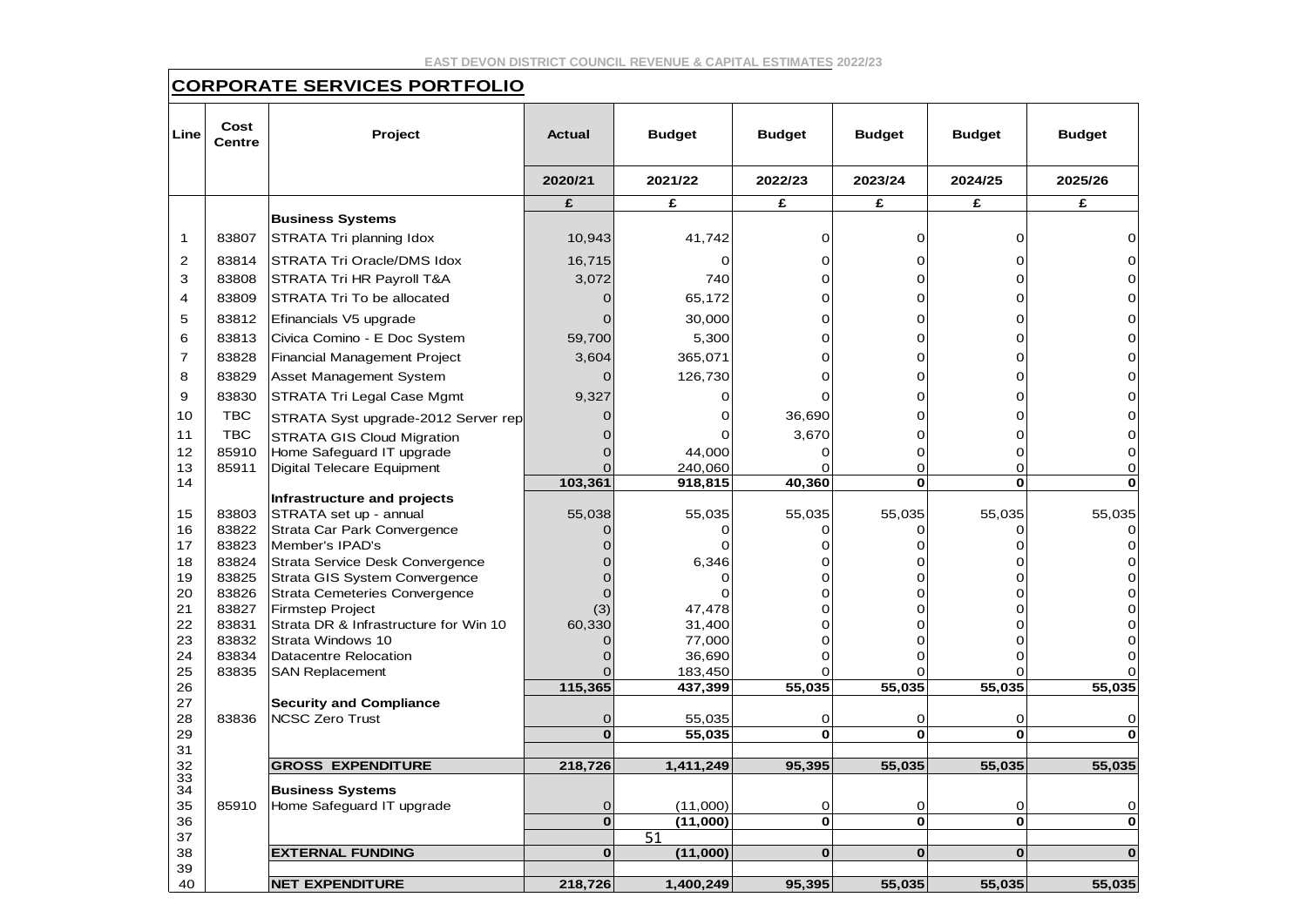# **COMMUNITY PORTFOLIO - HOUSING GENERAL FUND**

| Line           | <b>Cost</b><br><b>Centre</b> | Project                                     | <b>Actual</b> | <b>Budget</b> | <b>Budget</b> | <b>Budget</b> | <b>Budget</b> | <b>Budget</b>  |
|----------------|------------------------------|---------------------------------------------|---------------|---------------|---------------|---------------|---------------|----------------|
|                |                              |                                             | 2020/21       | 2021/22       | 2022/23       | 2023/24       | 2024/25       | 2025/26        |
|                |                              |                                             | £             | £             | £             | £             | £             | £              |
|                |                              | <b>Improvement Grants</b>                   |               |               |               |               |               |                |
|                | 85827                        | Disabled Facilities Grants                  | 664,179       | 1,046,237     | 322,940       | 322,940       | 322,940       | 322,940        |
| $\overline{2}$ | 85827                        | Disabled Facilities Grants Capital Salaries | 81,340        | 80,800        | 85,430        | 87,140        | 88,880        | 90,660         |
| 3              |                              | 85813 Empty Homes Loans                     |               | 20,000        |               |               |               | $\overline{0}$ |
| 4              |                              | 85812 Green Deal                            |               | 20,000        |               |               |               | $\Omega$       |
| 5              |                              |                                             | 745,519       | 1,167,037     | 408,370       | 410,080       | 411,820       | 413,600        |
| 6              |                              |                                             |               |               |               |               |               |                |
| $\overline{7}$ |                              | <b>GROSS EXPENDITURE</b>                    | 745,519       | 1,167,037     | 408,370       | 410,080       | 411,820       | 413,600        |
| 8              |                              |                                             |               |               |               |               |               |                |
| 9              |                              | <b>Improvement Grants</b>                   |               |               |               |               |               |                |
| 10             | 85827                        | Disabled Facilities Grants                  | (375, 476)    | (1,046,237)   | (322, 940)    | (322, 940)    | (322, 940)    | (322, 940)     |
| 11             |                              | 85827   Disabled Facilities Grant repayment |               | 0             |               |               |               | $\overline{0}$ |
| 12             |                              | 85804 Home Stay Grant                       | (14, 975)     |               |               |               |               | $\Omega$       |
| 13             |                              |                                             | (390, 451)    | (1,046,237)   | (322, 940)    | (322, 940)    | (322, 940)    | (322, 940)     |
| 14             |                              |                                             |               |               |               |               |               |                |
| 15             |                              | <b>EXTERNAL FUNDING</b>                     | (390, 451)    | (1,046,237)   | (322, 940)    | (322, 940)    | (322, 940)    | (322, 940)     |
| 16             |                              |                                             |               |               |               |               |               |                |
| 17             |                              | <b>NET EXPENDITURE</b>                      | 355,068       | 120,800       | 85,430        | 87,140        | 88,880        | 90,660         |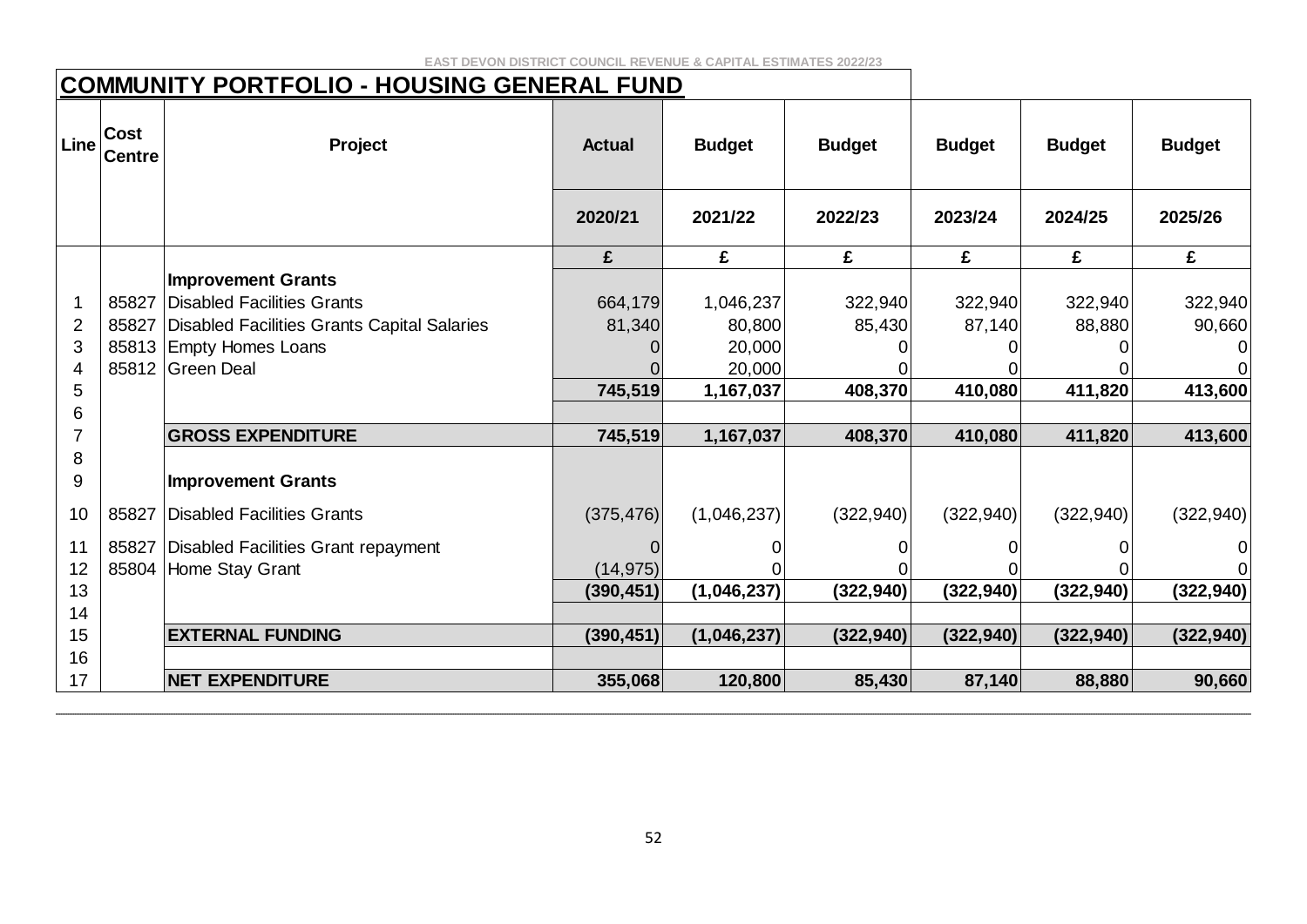|                |                       | <b>ECONOMY PORTFOLIO</b>                                                  |               |               |                |               |               |               |
|----------------|-----------------------|---------------------------------------------------------------------------|---------------|---------------|----------------|---------------|---------------|---------------|
| Line           | Cost<br><b>Centre</b> | Project                                                                   | <b>Actual</b> | <b>Budget</b> | <b>Budget</b>  | <b>Budget</b> | <b>Budget</b> | <b>Budget</b> |
|                |                       |                                                                           | 2020/21       | 2021/22       | 2022/23        | 2023/24       | 2024/25       | 2025/26       |
|                |                       |                                                                           | £             | £             | £              | £             | £             | £             |
|                |                       | <b>Corporate Buildings &amp; Security</b>                                 |               |               |                |               |               |               |
| $\mathbf 1$    | 83501                 | Capital Salaries - Property Services                                      | $\Omega$      | 31,000        | 31,000         | 31,000        | 31,000        | 31,000        |
| 2              |                       | 83502 New Office Accommodation - Heathpark                                | 147,255       | 232,375       | 0              |               | U             | 0             |
| 5              |                       | 83505 EDBC Phase 3 Workspace Provision                                    | $\Omega$      | $\mathbf{0}$  | 1,179,170      | $\Omega$      |               |               |
| 6              | 83415                 | EDBC - Energy Act and Energy Saving/Renewables<br>Initiatives             |               | 46,800        | (46, 800)      | $\Omega$      |               | 0             |
| $\overline{7}$ | <b>TBC</b>            | Various Corp Props FRA remd wrks                                          |               | $\Omega$      | 52,000         | 52,000        | $\Omega$      |               |
| 8              |                       |                                                                           | 147,255       | 310,175       | 1,215,370      | 83,000        | 31,000        | 31,000        |
|                |                       | <b>Beach Properties</b>                                                   |               |               |                |               |               |               |
| 9              |                       | 83418 Re-roofing of seaside tenanted properties 2017-19                   | $\mathbf{0}$  | 62,680        | 0              | 0             | 0             | 0             |
| 10             |                       | 83419 Orcombe Point - new Kiosk                                           | 0             | 46,420        | $\overline{0}$ | $\Omega$      | $\Omega$      | $\Omega$      |
| 11             |                       |                                                                           | $\mathbf 0$   | 109,100       | $\mathbf 0$    | $\mathbf{0}$  | $\Omega$      | 0             |
|                |                       | <b>Industrial Sites</b>                                                   |               |               |                |               |               |               |
| 12             |                       | 83370 Seaton Workshop Provision                                           | $\Omega$      | 572,190       | $\Omega$       | $\Omega$      | ი             | 0             |
| 13             | 83374                 | Industrial units - Energy Act and Energy<br>Saving/Renewables Initiatives | 0             | 85,000        | (85,000)       | ∩             | O             | 0             |
| 14             | 83375                 | Replacement of perimeter fencing at Manstone Depot,<br>Sidmouth           | 6,898         | 26,102        | $\Omega$       | $\Omega$      | $\Omega$      | 0             |
| 15             | <b>TBC</b>            | Camperdown Depot roof replace                                             | 0             | $\Omega$      | 32,000         | $\cap$        | $\Omega$      | 0             |
| 16             | <b>TBC</b>            | Various Corp Props external repairs                                       |               | $\Omega$      | 224,250        | 224,250       | $\Omega$      | 0             |
| 17             | <b>TBC</b>            | Various Ind'trl units emergency lighting                                  |               | $\Omega$      | 29,000         | $\Omega$      | O             | 0             |
| 18             | <b>TBC</b>            | Various SS Depots external decs & repairs                                 |               | $\Omega$      | 32,000         | $\Omega$      |               | 0             |
| 19             | <b>TBC</b>            | Various SS Depots Operations Review                                       | ሰ             | $\Omega$      | 50,000         | ∩             |               | 0             |
| 20             | <b>TBC</b>            | Honiton Mini Site Nr3 retaining wall                                      | ∩             | $\Omega$      | 101,500        |               | 0             | 0             |
| 21             |                       |                                                                           | 6,898         | 683,292       | 383,750        | 224,250       | $\bf{0}$      | O             |
|                |                       | <b>Public Halls, Community Centres &amp; Pavilions</b>                    |               |               |                |               |               |               |
| 22             | 83297                 | Exmouth Pavilion - Energy Act and Energy                                  | $\Omega$      | 39,982        | (39, 982)      | $\Omega$      | $\Omega$      | 0             |
|                |                       | Saving/Renewables Initiatives                                             |               |               |                |               |               |               |
| 23             | <b>TBC</b>            | Exmth Pavillion refurb & improvements                                     | 0             | $\Omega$      | 133,000        | 219,000       | $\Omega$      | 0             |
| 24             | <b>TBC</b>            | Exm & Manor Pavillion repairs to stage equip                              | 0             | $\Omega$      | 43,300         | 13,200        | $\Omega$      | 0             |
| 25             |                       |                                                                           | $\mathbf{0}$  | 39,982        | 136,318        | 232,200       | $\bf{0}$      | 0             |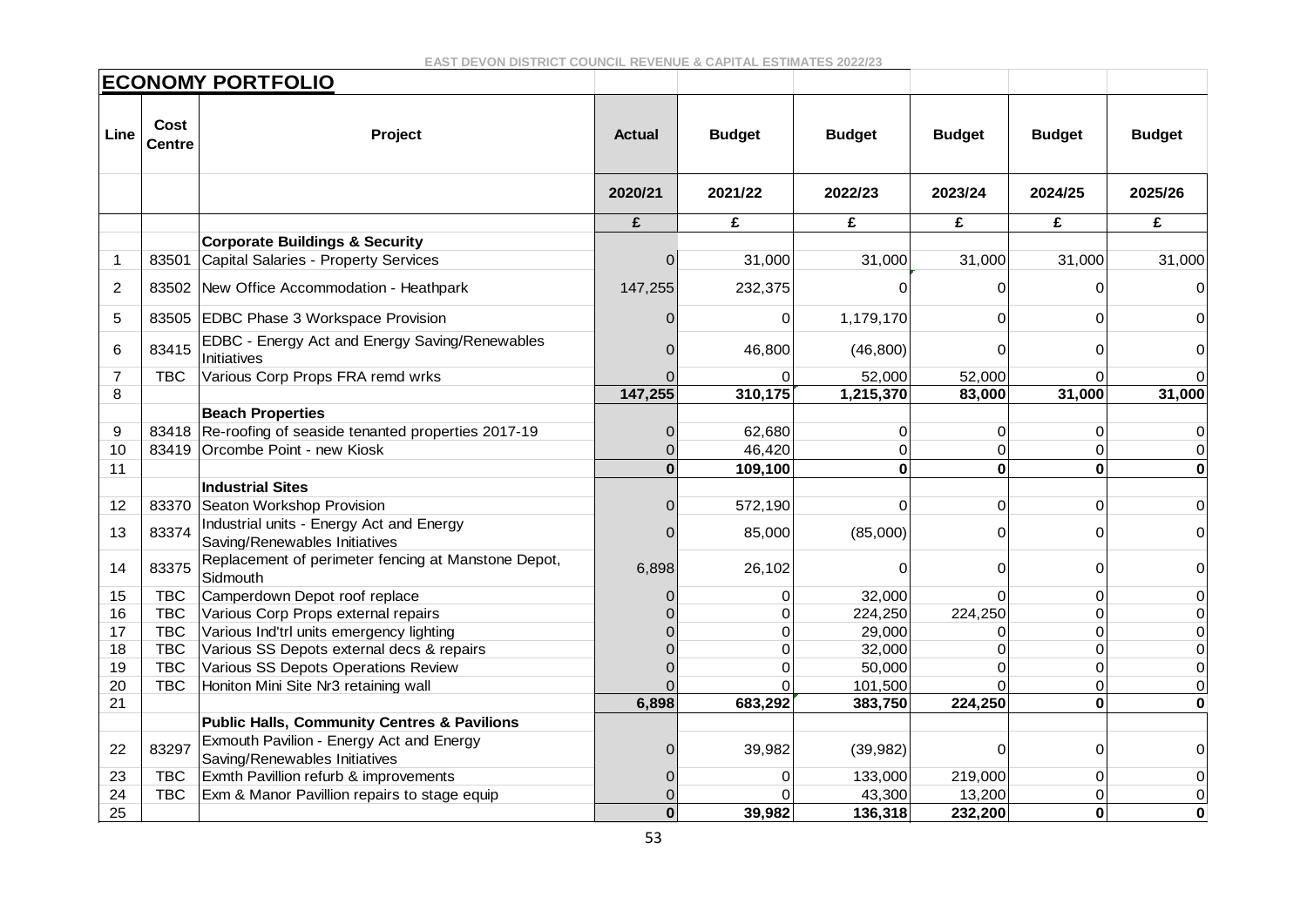|    |       | <b>ECONOMY PORTFOLIO</b>                               |           |               |                |              |          |                  |
|----|-------|--------------------------------------------------------|-----------|---------------|----------------|--------------|----------|------------------|
|    |       | <b>Exmouth Regeneration</b>                            |           |               |                |              |          |                  |
| 29 | 83201 | Queen's Drive Leisure Area Infrastructure              | 23,868    | 90,050        | $\mathbf 0$    | 0            | 0        | 0                |
| 30 | 83201 | Capital salaries - Economic Development                |           | 30,000        | $\Omega$       |              |          | $\Omega$         |
| 31 |       | 83244 The Strand Exmouth                               |           | 125,540       | $\mathbf 0$    |              |          | 0                |
|    |       | <b>Other Regeneration</b>                              |           |               |                |              |          |                  |
| 32 | 83211 | <b>Growth Point Capital Projects</b>                   |           | 136,810       | $\mathbf 0$    | $\Omega$     | $\Omega$ | $\mathbf 0$      |
| 34 |       | 83215 Seaton Wetlands Link Project                     |           | 98,000        | $\Omega$       |              |          | 0                |
| 35 |       | 83298 Beer - Community Loan Trust                      | 250,000   | 900,000       | 0              |              |          | 0                |
| 36 |       | 83299 Enterprise Zone - Park & Change                  | 1,090,508 | 294,492       | $\overline{0}$ |              |          | $\overline{0}$   |
| 37 | 83391 | Enterprise Zone - Long Lane Enhancement                | 1,261,105 | 2,388,895     | $\mathbf 0$    |              |          | $\Omega$         |
| 38 |       | 83392 Enterprise Zone - Open Innovation Building       | 500,000   | 160,000       | $\mathbf 0$    |              |          | 0                |
| 39 |       | 83390 Clyst Vale Regional Park                         | 0         | 2,249,000     | $\Omega$       |              |          | 0                |
| 40 |       | 83590 Exmouth Museum Loan                              | 80,000    |               | 0              |              |          | 0                |
| 41 |       |                                                        | 3,205,481 | 6,472,787     | $\mathbf{0}$   | 0            |          | $\boldsymbol{0}$ |
|    |       |                                                        |           |               |                |              |          |                  |
| 42 |       | <b>GROSS EXPENDITURE</b>                               | 3,359,634 | 7,615,336     | 1,735,438      | 539,450      | 31,000   | 31,000           |
|    |       |                                                        |           |               |                |              |          |                  |
|    |       | <b>Corporate Buildings &amp; Security</b>              |           |               |                |              |          |                  |
| 44 |       | 83505 EDBC Phase 3 Workspace Provision                 | 0         | 0             | (708, 300)     |              | $\Omega$ |                  |
| 45 |       |                                                        | $\bf{0}$  | $\mathbf 0$   | (708, 300)     | $\mathbf{0}$ | 0        | 0                |
|    |       | <b>Public Halls, Community Centres &amp; Pavilions</b> |           |               |                |              |          |                  |
|    |       | Exmouth Pavilion - Energy Act and Energy               |           |               |                |              |          |                  |
| 47 | 83297 | Saving/Renewables Initiatives                          | 0         | (20,000)      | 20,000         | ∩            | 0        | 0                |
| 48 |       |                                                        | 0         | (20,000)      | 20,000         | 0            | 0        | 0                |
|    |       | <b>Regeneration</b>                                    |           |               |                |              |          |                  |
| 52 | 83390 | Clyst Vale Regional Park - S106 and CIL funded         | 0         | (2, 249, 000) | $\mathbf 0$    | $\Omega$     | 0        | $\mathbf 0$      |
| 53 |       |                                                        | $\bf{0}$  | (2, 249, 000) | 0              | 0            |          | $\bf{0}$         |
|    |       |                                                        |           |               |                |              |          |                  |
| 54 |       | <b>EXTERNAL FUNDING</b>                                | $\bf{0}$  | (2,269,000)   | (688, 300)     | $\Omega$     | $\Omega$ | $\bf{0}$         |
|    |       |                                                        |           |               |                |              |          |                  |
| 55 |       | <b>NET EXPENDITURE</b>                                 | 3,359,634 | 5,346,336     | 1,047,138      | 539,450      | 31,000   | 31,000           |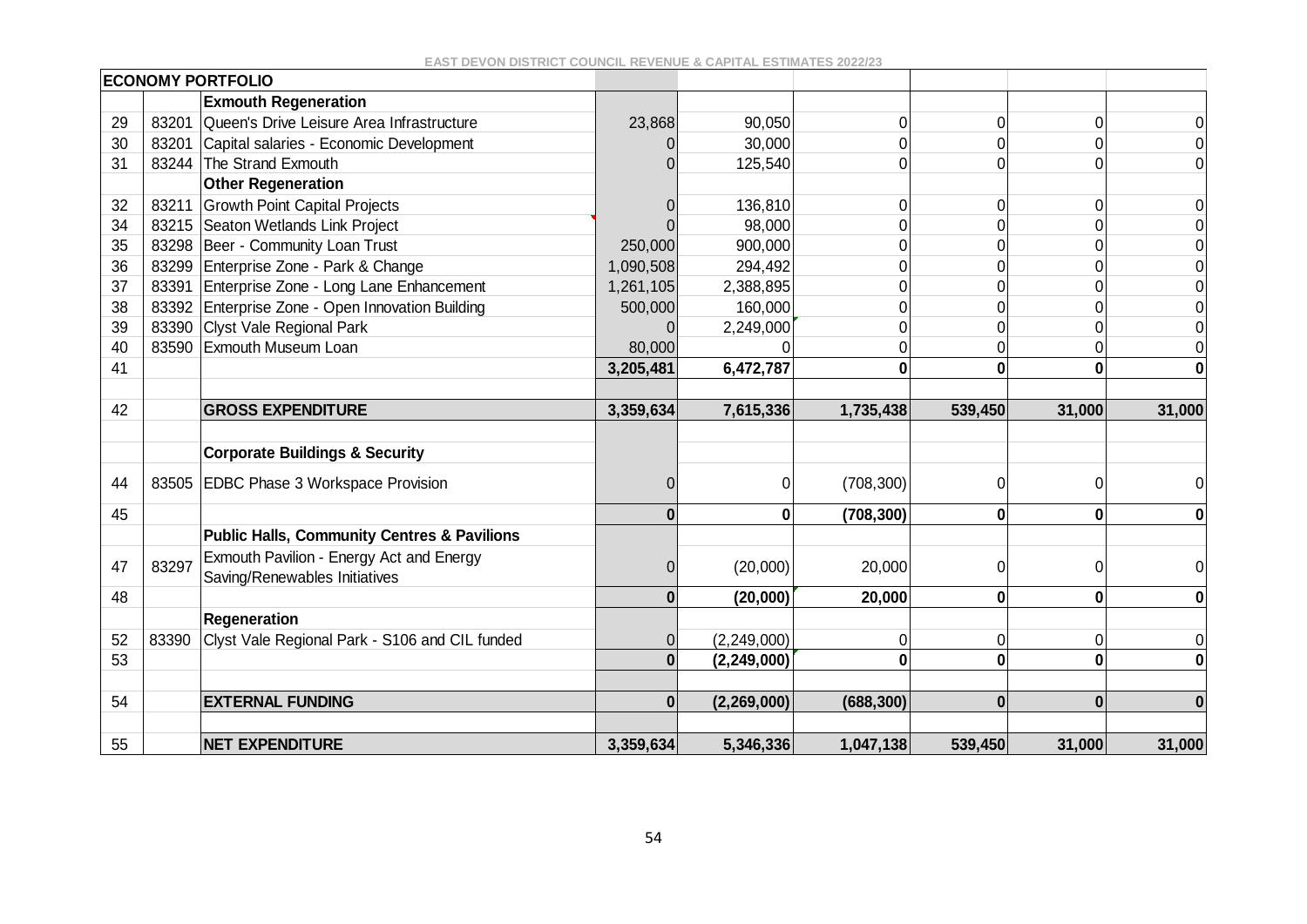|                |                                  | <b>ENVIRONMENT PORTFOLIO</b>                                                                                              |                |               |               |               |               |                |
|----------------|----------------------------------|---------------------------------------------------------------------------------------------------------------------------|----------------|---------------|---------------|---------------|---------------|----------------|
| Line           | Cost<br>Project<br><b>Centre</b> |                                                                                                                           | <b>Actual</b>  | <b>Budget</b> | <b>Budget</b> | <b>Budget</b> | <b>Budget</b> | <b>Budget</b>  |
|                |                                  |                                                                                                                           | 2020/21        | 2021/22       | 2022/23       | 2023/24       | 2024/25       | 2025/26        |
|                |                                  |                                                                                                                           | £              | £             | £             | £             | £             | £              |
|                |                                  | <b>Sports Centres &amp; Swimming Pools</b>                                                                                |                |               |               |               |               |                |
| $\mathbf 1$    |                                  | 83130 Broadclyst and Ottery Leisure Centre re roof                                                                        | $\Omega$       | 296,000       | (296,000)     | $\Omega$      | 0             | $\Omega$       |
| $\overline{2}$ |                                  | 83132 Exmouth Tennis Centre Mechanical & Elec                                                                             | $\Omega$       | 85,000        | (85,000)      | $\Omega$      | ი             | $\overline{0}$ |
| 3              | 83133                            | Exmouth Tennis Centre + Ottery & Broadclyst Leisure Centres<br><b>Energy Act and Energy Saving/Renewables Initiatives</b> | $\Omega$       | 190,000       | (190,000)     | 0             |               | 0              |
| 4              | 83134                            | Honiton + Sidmouth leisure centres - Energy Act and Energy<br>Saving/Renewables Initiatives                               | $\Omega$       | 80,000        | (80,000)      | 0             | 0             | $\Omega$       |
| 5              | 83131                            | Honiton Pool and Changing Rooms                                                                                           | 43,998         | 498,662       | 0             | $\Omega$      | 0             | 0              |
| 6              |                                  | 83127 OSM All weather pitch resurface                                                                                     | $\mathbf 0$    | $\Omega$      | 0             | 0             | 0             | $\mathbf 0$    |
| $\overline{7}$ | 83141                            | LED - Leisure Centre Energy Saving                                                                                        | $\Omega$       | 222,319       | (222, 319)    | $\Omega$      | 0             | $\Omega$       |
| 8              | 83136                            | Sidmouth Swimming Pool and Changing Rooms                                                                                 | 648            | 431,909       | 0             | 0             | ∩             | 0              |
| 9              |                                  | 83160 Axminster Leisure Centre - replace sports hall flooring                                                             | $\overline{0}$ | 56,600        | (56,600)      | $\mathbf 0$   | 0             | 0              |
| 10             | 83161                            | Replacement doors to sports hall storerooms - Leisure Centres                                                             | $\Omega$       | 35,500        | O             |               | O             | $\Omega$       |
| 11             | <b>TBC</b>                       | Ottery & Bclyst LC roofs                                                                                                  |                | 0             | 316,250       | 259,325       |               | 0              |
| 12             | <b>TBC</b>                       | Various Corp & LED energy saving                                                                                          |                | $\Omega$      | 60,000        |               | U             | 0              |
| 13             | <b>TBC</b>                       | Various LED Props FRA remd wrks                                                                                           |                | $\Omega$      | 200,000       | 231,000       |               | $\Omega$       |
| 14             | <b>TBC</b>                       | Various LED sites - sports halls & floors                                                                                 |                | $\mathbf 0$   | 159,850       | 102,350       | 102,350       | 0              |
| 15             | <b>TBC</b>                       | Various LED sites - swim pool plant works                                                                                 |                | $\Omega$      | 63,250        | 63,250        |               | 0              |
| 16             | <b>TBC</b>                       | Various LED sites - ventilation works                                                                                     |                | $\Omega$      | 172,500       |               |               | $\Omega$       |
| 17             | <b>TBC</b>                       | Exmouth LC CWST repl w mains                                                                                              |                | $\Omega$      | 21,000        |               |               | 0              |
| 18             |                                  |                                                                                                                           | 44,646         | 1,895,990     | 62,931        | 655,925       | 102,350       | $\bf{0}$       |
|                |                                  | <b>Countryside</b>                                                                                                        |                |               |               |               |               |                |
| 19             | 83186                            | Sheep's Marsh Inter Tidal Scheme                                                                                          | 10,364         | 103,336       | 0             | 0             | 0             | 0              |
| 20             |                                  |                                                                                                                           | 10,364         | 103,336       | $\mathbf 0$   | $\mathbf 0$   | O             | $\mathbf 0$    |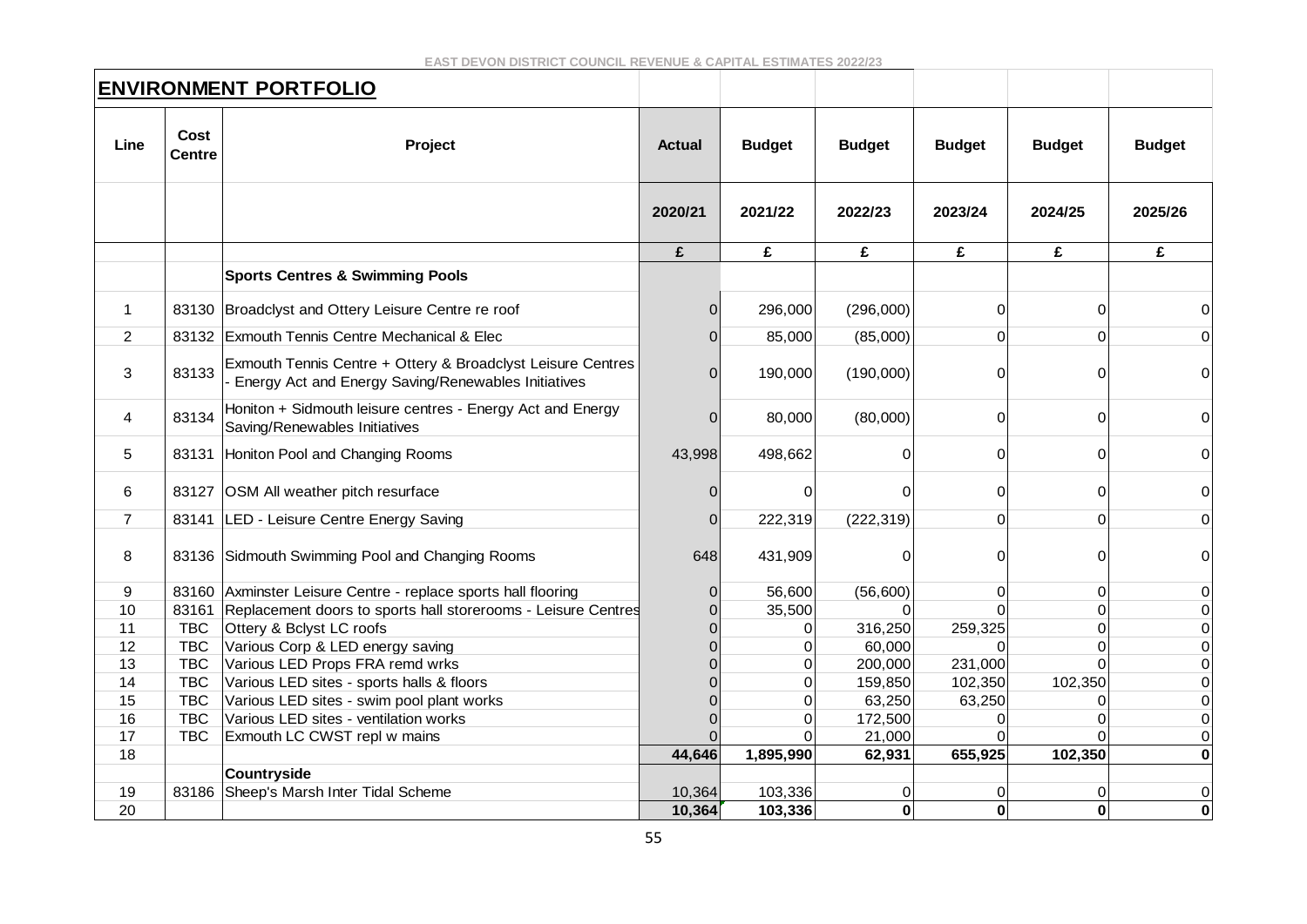|    |            | <b>Carparks</b>                                                                                                                      |             |            |                |              |                |                                                                              |
|----|------------|--------------------------------------------------------------------------------------------------------------------------------------|-------------|------------|----------------|--------------|----------------|------------------------------------------------------------------------------|
| 21 | 83139      | Redesign of entrance to Maer Road car park Exmouth                                                                                   | 7,299       | $\Omega$   | 0              | $\Omega$     | 0              | 0                                                                            |
| 22 | 83142      | Broadclyst Car Park Improvements - Victory Hall, Broadclyst                                                                          | $\Omega$    | 26,500     | $\mathbf{O}$   | $\Omega$     | $\Omega$       | $\mathbf 0$                                                                  |
| 23 | 83143      | Car Park Resurfacing, Fencing and Flow plates improvements<br>various Sites                                                          | 28,218      | 41,887     | 0              | $\Omega$     | $\Omega$       | O                                                                            |
| 24 | 83144      | Exmouth campervan and boat park                                                                                                      | 314         | 148,966    | $\Omega$       | $\Omega$     | $\Omega$       | 0                                                                            |
| 25 | 83145      | Imperial Recreation Ground - Parking Improvements                                                                                    | $\Omega$    | 55,000     | $\Omega$       | $\mathbf 0$  | O              | $\mathbf 0$                                                                  |
| 26 | 83147      | Maer Road Car Park, Exmouth - Partial Resurfacing                                                                                    | $\Omega$    |            | $\Omega$       | $\Omega$     |                | 0                                                                            |
| 27 | 83148      | Phear Park, Exmouth - Access Road Resurfacing and New<br>Parking Area Construction                                                   | 650         | 98,350     | $\overline{O}$ | $\Omega$     | $\Omega$       | 0                                                                            |
| 28 | 83149      | Rolle Mews Car Park, Budleigh Salterton - Resurfacing                                                                                | O           |            | $\Omega$       | $\mathbf 0$  | $\Omega$       | $\mathbf 0$                                                                  |
| 29 | 83150      | Seaton Jurassic Car Park Extension                                                                                                   | $\Omega$    | 85,600     | $\Omega$       | $\Omega$     | $\Omega$       | 0                                                                            |
| 30 | 83151      | Car Parks - Capital Maintenance 19.20                                                                                                | 5,075       | 2,921      | $\Omega$       | $\Omega$     | $\Omega$       | 0                                                                            |
| 31 | 83152      | Beer Cliff Top Car Park Road                                                                                                         | $\Omega$    | 95,000     | $\Omega$       | $\Omega$     | $\Omega$       | O                                                                            |
| 32 | 83153      | Budleigh Lime Kiln Car Park                                                                                                          |             | 175,000    | 0              | $\Omega$     | $\Omega$       | $\Omega$                                                                     |
| 33 | 83162      | Honiton Lace Walk Car Park                                                                                                           |             | 20,000     | 0              | $\Omega$     | $\Omega$       | $\mathbf 0$                                                                  |
| 34 | 83163      | Sidmouth Mill Street Car Park                                                                                                        |             | 25,000     | $\Omega$       | $\Omega$     | $\Omega$       | $\mathbf 0$                                                                  |
| 33 | 83164      | Seaton Wetlands Car Park                                                                                                             |             | 25,000     | $\Omega$       | $\Omega$     | $\Omega$       | 0                                                                            |
| 34 | <b>TBC</b> | Car Park relining                                                                                                                    |             | $\Omega$   | 20,000         | $\Omega$     | $\Omega$       | $\mathbf 0$                                                                  |
| 35 | <b>TBC</b> | Foxholes resurfacing                                                                                                                 |             |            | 110,000        | $\Omega$     | $\Omega$       | 0                                                                            |
| 34 |            |                                                                                                                                      | 41,556      | 799,224    | 130,000        | $\mathbf{o}$ | $\mathbf 0$    | $\mathbf{o}$                                                                 |
|    |            |                                                                                                                                      |             |            |                |              |                |                                                                              |
|    |            |                                                                                                                                      |             |            |                |              |                |                                                                              |
| 35 |            | <b>GROSS EXPENDITURE</b>                                                                                                             | 96,566      | 2,798,550  | 192,931        | 655,925      | 102,350        | $\mathbf 0$                                                                  |
|    |            |                                                                                                                                      |             |            |                |              |                |                                                                              |
|    |            | <b>Sports Centres &amp; Swimming Pools</b>                                                                                           |             |            |                |              |                |                                                                              |
| 36 | 83130      | Broadclyst and Ottery Leisure Centre re roof DCC contribution                                                                        | 0           | (118, 400) | 118,400        | $\Omega$     | 0              |                                                                              |
| 37 | 83131      | Honiton Pool and Changing Rooms LED 50%                                                                                              | 0           | (79, 750)  | 0              | $\Omega$     | $\Omega$       |                                                                              |
| 38 | 83133      | Tennis Centre + Ottery & Broadclyst Leisure Centres - Energy<br>Act and Energy Saving/Renewables Initiatives LED<br>contribution 50% | 0           | (95,000)   | 95,000         | $\Omega$     | $\Omega$       |                                                                              |
| 39 | 83134      | Honiton + Sidmouth leisure centres - Energy Act and Energy<br>Saving/Renewables Initiatives LED 50%                                  | 0           | (40,000)   | 40,000         | 0            | $\overline{0}$ |                                                                              |
| 40 | 83136      | Sidmouth Swimming Pool and Changing Rooms LED 50%                                                                                    | $\Omega$    | (217, 250) | $\Omega$       | $\Omega$     | $\Omega$       |                                                                              |
| 41 | 83160      | Axminster Leisure Centre - replace sports hall flooring                                                                              | O           | (22, 640)  | 22,640         | $\Omega$     | $\Omega$       |                                                                              |
| 42 | 83161      | Replacement doors to sports hall storerooms - Leisure Centres                                                                        |             | (14, 200)  | $\Omega$       | $\Omega$     | $\Omega$       |                                                                              |
| 43 | <b>TBC</b> | Ottery & Bclyst LC roofs                                                                                                             |             | $\Omega$   | (126, 500)     | (103, 730)   | $\Omega$       | 0<br>0<br>$\mathbf 0$<br>0<br>$\mathbf 0$<br>0<br>$\mathbf 0$<br>$\mathbf 0$ |
| 44 | <b>TBC</b> | Various LED Props FRA remd wrks                                                                                                      |             | $\Omega$   | (14,000)       | (18, 200)    | $\Omega$       |                                                                              |
| 45 | <b>TBC</b> | Various LED sites - sports halls & floors                                                                                            | O           | $\Omega$   | (40, 940)      | (40, 940)    | (40, 950)      |                                                                              |
| 46 | <b>TBC</b> | Various LED sites - ventilation works                                                                                                | 0           | $\Omega$   | (46,000)       | $\Omega$     | $\Omega$       |                                                                              |
|    |            |                                                                                                                                      | $\mathbf 0$ | (587, 240) | 48,600         | (162, 870)   | (40, 950)      |                                                                              |
|    |            |                                                                                                                                      | $\mathbf 0$ |            |                |              |                | $\mathbf 0$<br>0<br>0<br>$\mathbf 0$                                         |
|    |            | <b>EXTERNAL FUNDING</b>                                                                                                              |             | (587, 240) | 48,600         | (162, 870)   | (40, 950)      | $\mathbf 0$                                                                  |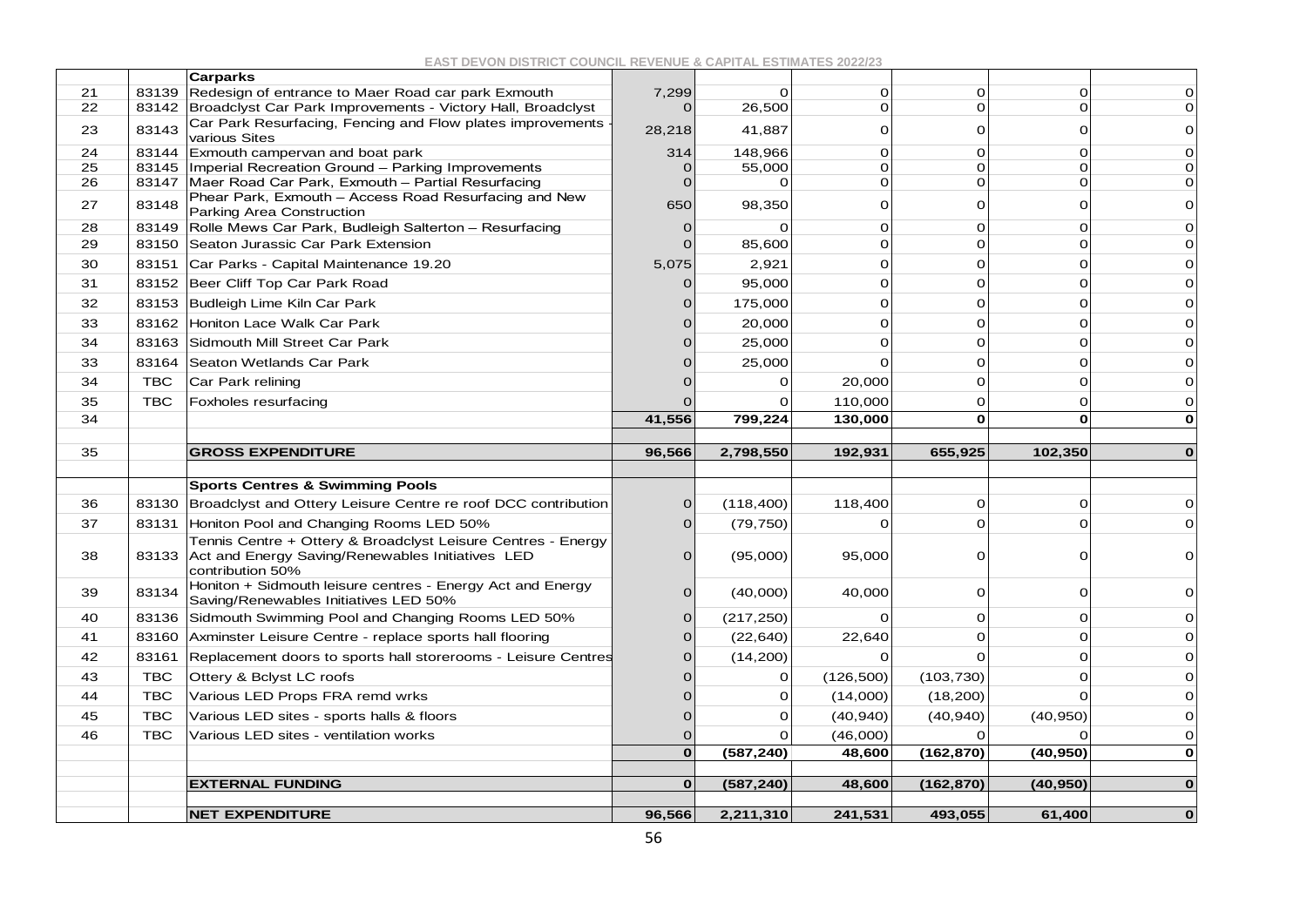|                |                       | <b>STREET SCENE PORTFOLIO</b>                           |               |               |               |               |               |               |
|----------------|-----------------------|---------------------------------------------------------|---------------|---------------|---------------|---------------|---------------|---------------|
| Line           | Cost<br><b>Centre</b> | Project                                                 | <b>Actual</b> | <b>Budget</b> | <b>Budget</b> | <b>Budget</b> | <b>Budget</b> | <b>Budget</b> |
|                |                       |                                                         | 2020/21       | 2021/22       | 2022/23       | 2023/24       | 2024/25       | 2025/26       |
|                |                       |                                                         | £             | £             | £             | £             | £             | £             |
|                |                       | <b>Beaches &amp; Foreshores</b>                         |               |               |               |               |               |               |
| 1              | 83420                 | Sidmouth and East Beach Management Plan                 | 28,084        | ი             | 0             | 0             | 0             | 0             |
| 4              | 83421                 | Digger (Shingle clearance and Grave digging)            | $\Omega$      | 80,000        | $\Omega$      | 0             | $\Omega$      | $\Omega$      |
| 5              | 83424                 | Seaton Beach Management Scheme Outline Business<br>Case | 5,905         | 71,592        | O             | 0             | 0             | 0             |
| 6              | 83425                 | Exmouth Seawall Emergency Work                          |               | 6,878         | 0             | 0             | $\Omega$      | 0             |
| $\overline{7}$ | 83450                 | Sidmouth Beach management Scheme                        |               | 425,000       |               | 0             | $\Omega$      | 0             |
| 8              | 83451                 | Exmouth Beach Study                                     |               | 80,000        | $\Omega$      | $\Omega$      | $\Omega$      | $\Omega$      |
| 9              | 83427                 | Exmouth Groyne Navigational Markers                     | 43,682        | U             |               | 0             | $\Omega$      | $\Omega$      |
| 10             | 83452                 | <b>Seaton Coast Protection Scheme</b>                   |               | 450,000       | $\Omega$      | 0             | $\Omega$      | 0             |
| 11             | 83428                 | Axmouth Harbour Maintenance                             |               | 20,000        | $\Omega$      | 0             | $\Omega$      | $\Omega$      |
| 12             | 83429                 | Sidmouth Seafront railings repainting                   | 10,955        | 10,000        | $\Omega$      | 0             | $\Omega$      | $\Omega$      |
| 13             | 83430                 | Inland Cliff Stabilisation - The Plantation, Exmouth    | 3,162         | 37,793        | 0             | 0             | 0             | 0             |
| 14             | 83431                 | Jacob's Ladder - Void + Seawall                         |               | 175,000       | $\Omega$      | 0             | $\Omega$      | $\Omega$      |
| 15             | 83432                 | Sidmouth Capping Wall                                   |               | 45,000        | $\Omega$      | 0             | $\Omega$      | 0             |
| 16             | 83433                 | Sidmouth East Beach Access Steps                        |               | 27,000        | $\Omega$      | 0             | $\Omega$      | $\Omega$      |
| 17             | 83434                 | Exmouth Groyne Concrete Repair                          |               | 85,000        | O             | 0             | $\Omega$      | 0             |
| 18             | 83435                 | Seaton Hole Revetment                                   |               | 100,000       | $\Omega$      | 0             | $\Omega$      | $\Omega$      |
| 19             | 83436                 | <b>Cliff Works</b>                                      |               | 25,000        |               | 0             | $\Omega$      | 0             |
| 20             | TBC.                  | Various beach huts repairs & refurb                     |               | 0             | 100,000       | 0             | $\Omega$      | 0             |
| 21             | <b>TBC</b>            | Axmouth Harbour repair                                  |               |               | 70,000        | 0             | $\Omega$      | $\Omega$      |
| 22             | <b>TBC</b>            | Beer Breakwater Scour repair                            |               | O             | 40,000        | $\Omega$      | $\Omega$      | $\Omega$      |
| 23             | <b>TBC</b>            | Exmouth seawall repairs                                 |               | O             | 40,000        | 0             | $\Omega$      | 0             |
| 24             | <b>TBC</b>            | <b>Plantation Walk</b>                                  |               | O             | 50,000        | $\Omega$      | $\Omega$      | $\Omega$      |
| 25             | <b>TBC</b>            | SSR - Sidmouth Seawall repair                           |               | 0             | 70,000        | $\Omega$      | $\Omega$      | $\Omega$      |
| 26             | <b>TBC</b>            | Axmouth Harbour ALWC                                    |               | 0             | 22,000        | $\Omega$      | $\Omega$      | 0             |
| 27             | <b>TBC</b>            | Exmouth BMP                                             |               | 0             | 82,500        | 82,500        | $\Omega$      | $\Omega$      |
| 28             | <b>TBC</b>            | Littleham Outfall                                       |               |               | 192,500       |               | $\Omega$      | $\Omega$      |
| 29             |                       |                                                         | 91,788        | 1,638,263     | 667,000       | 82,500        | $\bf{0}$      | 0             |
|                |                       | <b>Flood Alleviation</b>                                |               |               |               |               |               |               |
| 30             | 83905                 | New Feniton Flood Alleviation Scheme                    | 37,537        | 811,901       | 0             | 0             | 0             | 0             |
| 31             | 83907                 | Whimple Flood Alleviation                               |               |               | $\Omega$      | 0             | $\Omega$      | 0             |
| 32             | 83920                 | Membury Sump Trash Screen                               | 25,791        | 2,650         | $\Omega$      | 0             | $\Omega$      | $\Omega$      |
| 33             |                       |                                                         | 63,328        | 814,551       | $\mathbf{0}$  | $\bf{0}$      | $\bf{0}$      | $\bf{0}$      |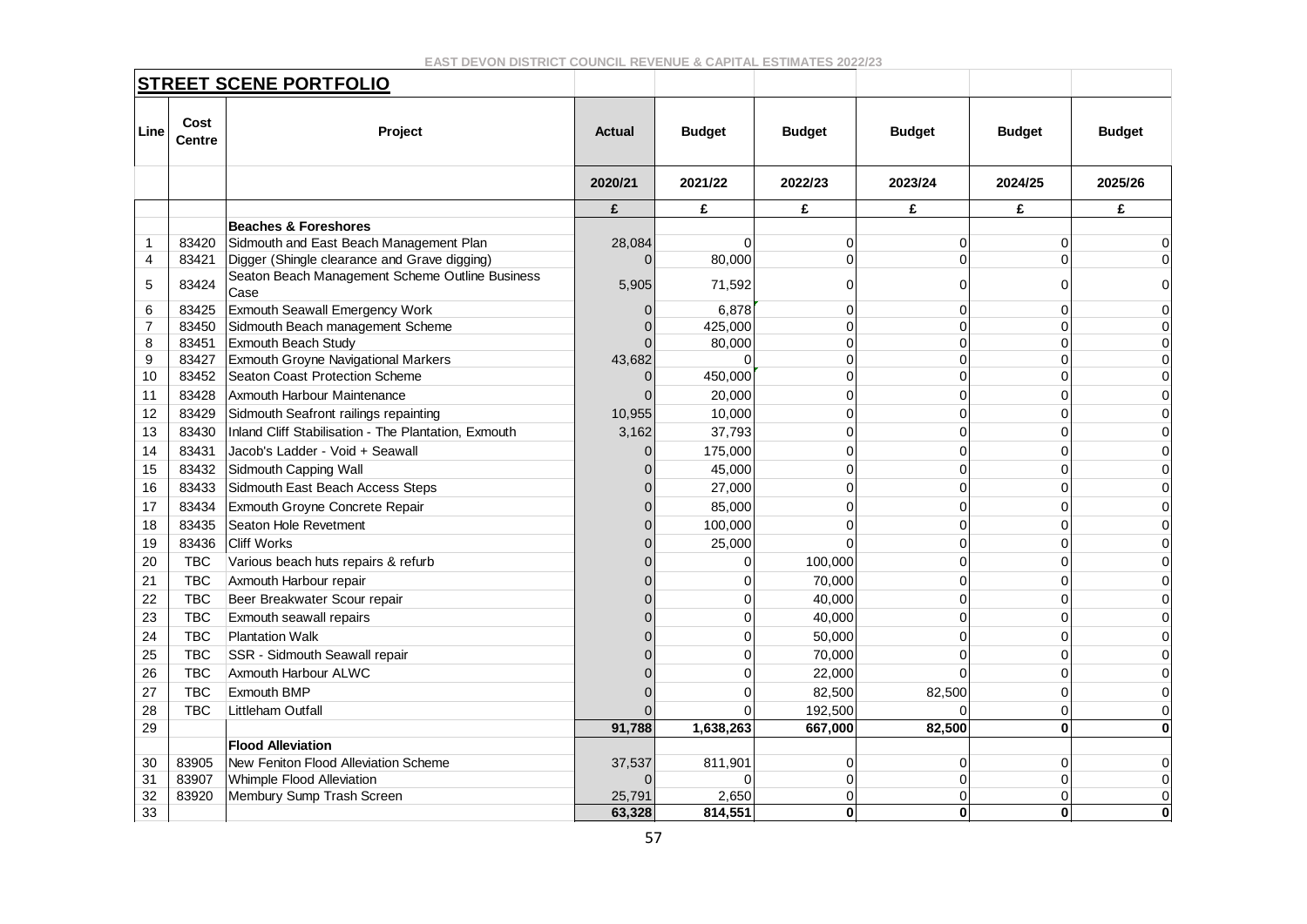|    |            | <b>Parks &amp; Pleasure Grounds</b>                          |          |                |          |          |          |          |
|----|------------|--------------------------------------------------------------|----------|----------------|----------|----------|----------|----------|
| 34 | 83111      | Capital Salaries - StreetScene                               |          | 48,860         | 49,970   | 51,110   | 52,280   | 53,470   |
| 36 | 83154      | Parks and play area fencing                                  | 5,455    | 50,500         | $\Omega$ | n        |          |          |
| 38 | 83156      | Low Carbon materials trial                                   |          | 20,000         | $\Omega$ | $\Omega$ |          |          |
| 39 | 83157      | Gunfield Gardens fence refurbishment                         |          | 20,000         | $\Omega$ | $\Omega$ |          |          |
| 40 | 83158      | Jacob's Ladder repainting and structural works               | 17,711   | 14,200         | $\Omega$ | $\Omega$ |          |          |
| 41 | 83159      | Replacement of unsafe lighting stock and LED conversion      | 39,041   | 959            | $\Omega$ | $\Omega$ | n        |          |
| 42 | 83173      | <b>Bridge Repair Works</b>                                   |          | 65,000         | $\Omega$ | $\Omega$ |          |          |
| 43 | 83174      | <b>Budleigh Greenway Bridge</b>                              | $\Omega$ | 66,000         | $\Omega$ | $\Omega$ | $\Omega$ |          |
| 44 | 83175      | Honiton Willow Walk Bridge                                   |          | 20,000         | $\Omega$ | $\Omega$ |          |          |
| 45 | 83176      | Brixington Open Space Enhancement                            |          | 150,000        | $\Omega$ | $\Omega$ | ∩        |          |
| 46 | 83177      | <b>Footpath Resurfacing</b>                                  |          | 50,000         | $\Omega$ | $\Omega$ |          |          |
| 47 | TBC        | Exmouth Manor Gdns Tool shed repair                          |          | $\Omega$       | 22,500   | $\Omega$ |          |          |
| 48 | <b>TBC</b> | <b>Blackmore Gardens</b>                                     |          | $\Omega$       | 20,000   | $\Omega$ |          |          |
| 49 |            |                                                              | 62,207   | 505,519        | 92,470   | 51,110   | 52,280   | 53,470   |
|    |            | <b>Play Equipment/Playgrounds</b>                            |          |                |          |          |          |          |
| 51 | 83753      | Meadway play area, Seaton                                    | 50,955   | 0              | $\Omega$ | 0        | ∩        | O        |
| 52 | 83755      | Brixington play area, Exmouth                                | 100,955  | $\overline{0}$ | $\Omega$ | $\Omega$ |          |          |
| 53 | 83756      | Renewal of wheeled sport equipment in Budleigh skate<br>park | 4,698    | 299            | 0        | O        |          |          |
| 54 | 83757      | Cherry Close play area, Honiton                              | 75,955   | $\Omega$       | C        | 0        |          |          |
| 56 | 83759      | Millwey Rise play area, Axminster                            |          | 138,630        | ∩        | ∩        |          |          |
| 58 | 83761      | Seafield Gardens play area, Seaton                           | 100,955  | $\Omega$       | U        | C        |          |          |
| 59 | 83762      | Seaton skate park                                            | 5,947    | 300            | O        | ∩        |          |          |
| 60 | 83763      | Greenway Lane play area - Budleigh Salterton                 |          | 80,000         | U        | $\Omega$ |          |          |
| 61 | 83764      | The Crescent play area - Exmouth                             |          | 80,000         | $\Omega$ | $\Omega$ |          |          |
| 62 | 83765      | Butts Close play area - Honiton                              |          | 60,000         | U        |          |          |          |
| 63 | 83766      | Budleigh Lime Kiln play area                                 |          | 80,000         | $\Omega$ | 0        |          |          |
| 64 | 83767      | Exmouth Liverton Copse play area                             |          | 80,000         | $\Omega$ | O        |          |          |
| 65 | 83768      | Honiton Jerrard Close play area                              |          | 60,000         | $\Omega$ | $\Omega$ | ∩        |          |
| 66 | 83769      | Honiton Pale Gate Close play area                            |          | 80,000         | Ū        | $\Omega$ |          |          |
| 67 | 83770      | <b>Exmouth Phear Park skatepark</b>                          |          | 240,000        | $\Omega$ | $\Omega$ | ∩        |          |
| 68 | 83771      | Sidmouth Baker Close play area                               |          | 60,000         | $\Omega$ |          |          |          |
| 69 | <b>TBC</b> | Littleham Village Hall                                       |          | 0              | $\Omega$ | 82,500   | ∩        |          |
| 70 | <b>TBC</b> | Norman Crescent                                              |          | $\Omega$       |          | 60,000   | ∩        |          |
| 71 | <b>TBC</b> | <b>Skatepark Lighting</b>                                    |          | $\mathbf 0$    | 40,000   | $\Omega$ | ∩        |          |
| 72 | <b>TBC</b> | Whitebridges play area                                       |          | $\mathbf 0$    | 143,000  | $\Omega$ | ∩        | $\Omega$ |
| 73 | <b>TBC</b> | <b>Willow Walk</b>                                           |          | $\Omega$       | 50,000   | $\Omega$ | ∩        | $\Omega$ |
| 74 |            |                                                              | 339,465  | 959,229        | 233,000  | 142,500  | $\Omega$ | O        |
|    |            | <b>Public Conveniences</b>                                   |          |                |          |          |          |          |
| 75 | 83833      | Magnolia Exmouth                                             |          | 200,000        | O        | 0        | $\Omega$ |          |
| 76 | <b>TBC</b> | Colyton Dolphin St PCs render to ext walls and decs          |          |                | 25,000   | $\Omega$ | ∩        | 0        |
| 77 |            |                                                              | $\Omega$ | 200,000        | 25,000   | $\Omega$ |          |          |
|    |            | <b>Refuse &amp; Recycling</b>                                |          |                |          |          |          |          |
| 78 | 83908      | Refuse vehicles + bins                                       |          | 17,196         | O        | 0        |          | O        |
| 79 | 83910      | Green Waste - Purchase of Bins/Vehicle/Software              |          | 10,164         |          | 0        |          |          |
| 80 | <b>TBC</b> | R&W capital programme - GW Vehicles & Depot Imps             |          |                | 405,000  | $\Omega$ |          | $\Omega$ |
| 81 |            |                                                              | U        | 27,360         | 405,000  | $\bf{0}$ | 0        | O        |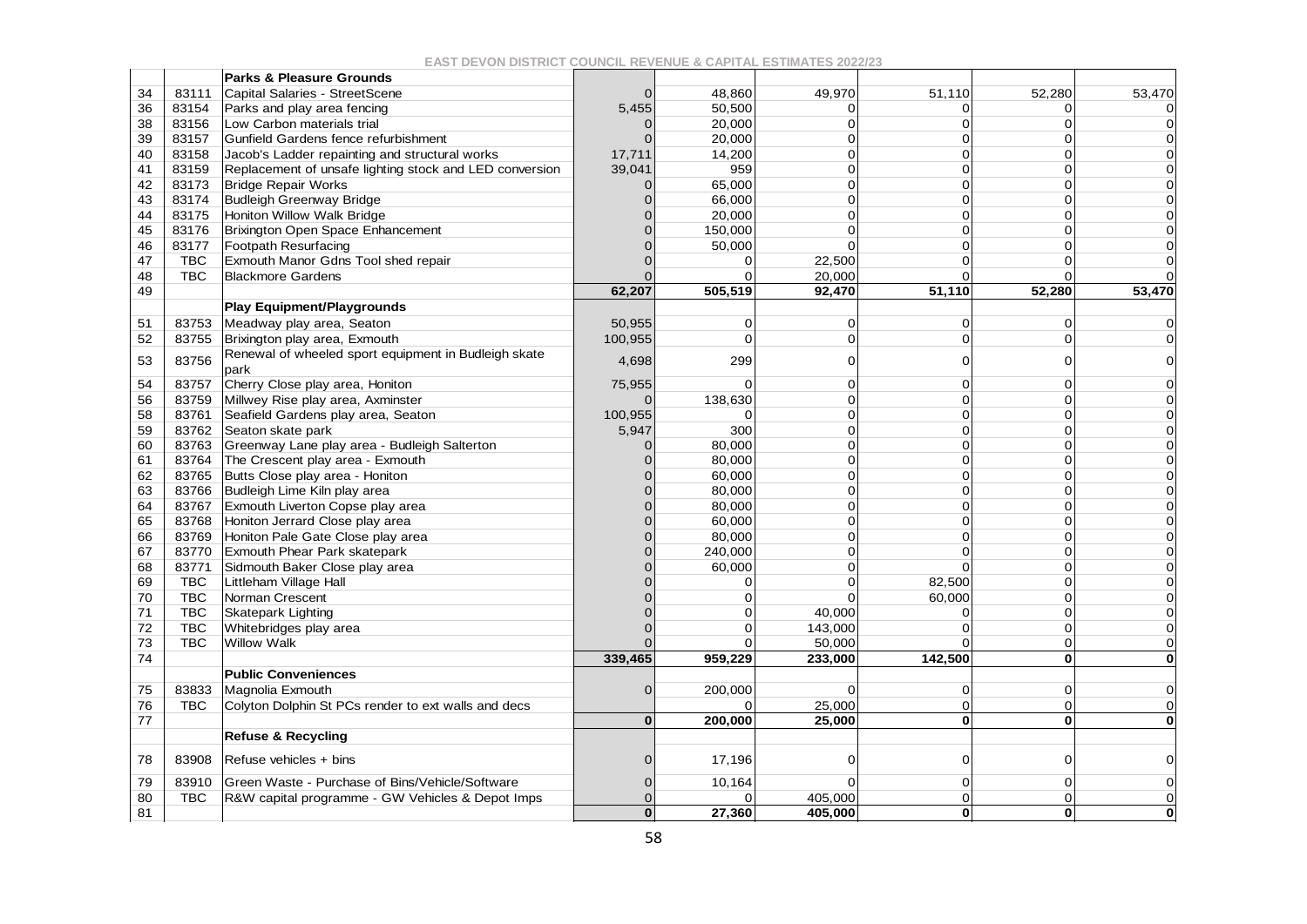|     |            | <b>Sports Grounds</b>                                        |            |              |              |                |          |             |
|-----|------------|--------------------------------------------------------------|------------|--------------|--------------|----------------|----------|-------------|
| 82  | 83744      | Refurbishment of Allhallows Pavilion changing rooms          | 0          | 71,000       | 0            | 0              | $\Omega$ | $\mathbf 0$ |
| 83  |            |                                                              | $\Omega$   | 71,000       | 0            | $\bf{0}$       | $\bf{0}$ | $\bf{0}$    |
|     |            | <b>Grounds Maintenance</b>                                   |            |              |              |                |          |             |
| 84  | 83401      | Plant & Equipment- Grounds Maintenance                       | 34,000     | 244,731      | 106,000      | $\Omega$       | $\Omega$ | $\mathbf 0$ |
| 85  | 83440      | Churchyard wall reconstruction - St Swithun's, Woodbury      |            | 40,000       |              | $\Omega$       | $\Omega$ | $\mathbf 0$ |
| 86  |            |                                                              | 34,000     | 284,731      | 106,000      | $\mathbf{0}$   | 0        | $\bf{0}$    |
|     |            | <b>Street Cleansing</b>                                      |            |              |              |                |          |             |
| 87  | 83402      | Plant & Equipment - Street Cleansing                         |            | 335,550      | 72,200       | $\Omega$       | O        | $\mathbf 0$ |
| 88  | 83426      | Replacement of Big Belly Bins                                | 14,026     | 15,295       |              | $\Omega$       | ∩        | $\mathbf 0$ |
| 89  |            |                                                              | 14,026     | 350,845      | 72,200       | $\bf{0}$       | $\Omega$ | $\bf{0}$    |
|     |            |                                                              |            |              |              |                |          |             |
| 90  |            | <b>GROSS EXPENDITURE</b>                                     | 604,814    | 4,851,498    | 1,600,670    | 276,110        | 52,280   | 53,470      |
|     |            | <b>Beaches &amp; Foreshores</b>                              |            |              |              |                |          |             |
| 91  | 83420      | Sidmouth and East Beach Management Plan Grant                |            | (50,000)     | 0            | 0              |          | 0           |
| 92  | 83450      | Sidmouth Beach management Scheme                             |            | (125,000)    | 0            | 0              |          | $\Omega$    |
| 93  | 83451      | Exmouth Beach Study                                          |            | (60,000)     | ი            | $\Omega$       |          | $\Omega$    |
| 94  | 83424      | Seaton Beach Management Scheme Outline Business Case         | (10,000)   | $\Omega$     | ი            | $\Omega$       |          | $\mathbf 0$ |
| 95  | 83452      | Seaton Coast Protection Scheme                               |            | (300,000)    | 0            | $\Omega$       |          | $\mathbf 0$ |
| 96  |            |                                                              | (10,000)   | (535,000)    | 0            | $\mathbf{0}$   | $\bf{0}$ |             |
|     |            | <b>Flood Alleviation</b>                                     |            |              |              |                |          | $\bf{0}$    |
| 97  | 83905      | New Feniton Flood Alleviation Scheme Grant                   | (658, 184) | 0            | 0            | $\overline{0}$ | 0        | 0           |
|     | 83907      | Whimple Flood Alleviation                                    |            | $\Omega$     | 0            | $\mathbf 0$    | $\Omega$ | $\mathbf 0$ |
| 98  |            |                                                              | (658, 184) | $\mathbf{0}$ | $\mathbf{0}$ | $\mathbf{0}$   | $\bf{0}$ | $\bf{0}$    |
|     |            | Parks & Pleasure Grounds                                     |            |              |              |                |          |             |
| 99  |            | 83176   Brixington Open Space Enhancement                    |            | (23,000)     | 0            | $\mathbf 0$    | 0        | $\mathbf 0$ |
|     |            |                                                              | $\Omega$   | (23.000)     | $\mathbf{0}$ | $\bf{0}$       | $\bf{0}$ | $\bf{0}$    |
|     |            |                                                              |            |              |              |                |          |             |
|     |            | <b>Play Equipment/Playgrounds</b>                            |            |              |              |                |          |             |
| 99  | 83755      | Brixington play area, Exmouth                                | 0          | (6,990)      | 0            | $\overline{O}$ | $\Omega$ | $\mathbf 0$ |
| 100 | 83756      | Renewal of wheeled sport equipment in Budleigh skate<br>park | (35,000)   | $\Omega$     | 0            | $\Omega$       |          | 0           |
| 101 | 83758      | Foxhill play area, Axminster                                 | (14, 850)  | $\Omega$     | 0            | $\Omega$       |          | $\mathbf 0$ |
| 102 | 83759      | Millwey Rise play area, Axminster                            |            | (138, 630)   | 0            | $\Omega$       |          | $\mathbf 0$ |
| 103 | 83760      | Redgates play area, Exmouth                                  | (3, 280)   | U            | ი            | $\Omega$       |          | $\mathbf 0$ |
| 104 | 83770      | Exmouth Phear Park skatepark                                 |            |              |              | $\Omega$       |          | $\mathbf 0$ |
| 105 | <b>TBC</b> | Skatepark Lighting                                           |            |              | (20,000)     | $\Omega$       |          | $\mathbf 0$ |
| 106 |            |                                                              | (53, 130)  | (145, 620)   | (20,000)     | $\bf{0}$       | 0        | $\bf{0}$    |
|     |            |                                                              |            |              |              |                |          |             |
| 107 |            | <b>EXTERNAL FUNDING</b>                                      | (721, 314) | (703, 620)   | (20,000)     | $\bf{0}$       | $\Omega$ | $\Omega$    |
| 108 |            | <b>NET EXPENDITURE</b>                                       | (116, 500) | 4,147,878    | 1,580,670    | 276,110        | 52,280   | 53,470      |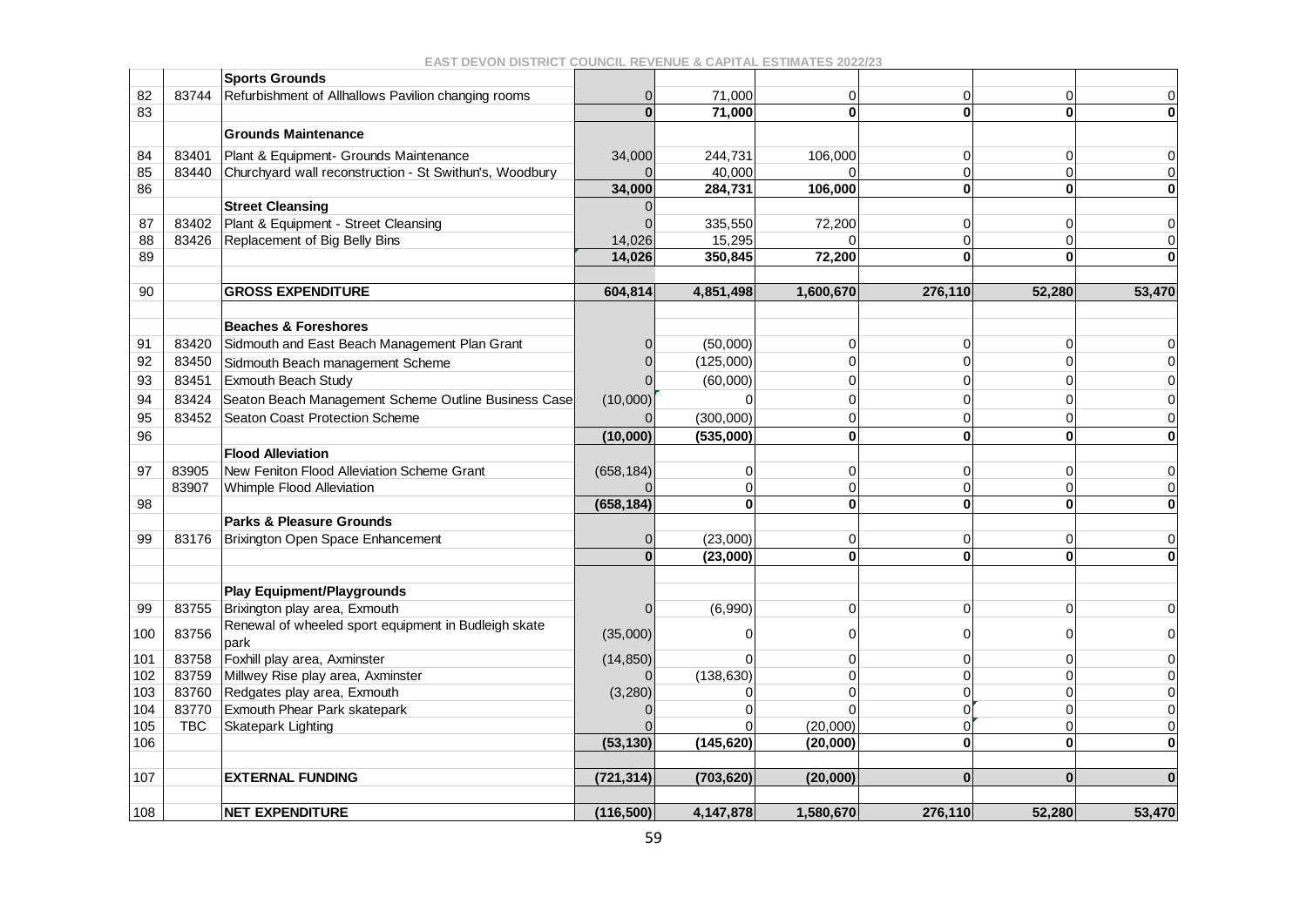| STRATEGIC DEVELOPMENT PORTFOLIO |                              |                          |                  |                |               |                |                |                |
|---------------------------------|------------------------------|--------------------------|------------------|----------------|---------------|----------------|----------------|----------------|
| Line                            | <b>Cost</b><br><b>Centre</b> | Project                  | <b>Actual</b>    | <b>Budget</b>  | <b>Budget</b> | <b>Budget</b>  | <b>Budget</b>  | <b>Budget</b>  |
|                                 |                              |                          | 2020/21          | 2021/22        | 2022/23       | 2023/24        | 2024/25        | 2025/26        |
|                                 |                              |                          | £                | £              | £             | £              | £              | £              |
|                                 |                              |                          |                  |                |               |                |                |                |
| $\mathbf 1$                     | 83790                        | Gypsy and traveller site | $\boldsymbol{0}$ | 500,000        | 0             | $\overline{0}$ | $\overline{0}$ | $\overline{0}$ |
| $\overline{2}$                  | 83791                        | Self-build Pilot         | $\boldsymbol{0}$ | 750,000        | 250,000       | $\overline{O}$ | $\mathbf 0$    | $\mathbf 0$    |
| 3                               |                              | <b>GROSS EXPENDITURE</b> | $\boldsymbol{0}$ | 1,250,000      | 250,000       | $\bf{0}$       | $\mathbf{0}$   | $\bf{0}$       |
|                                 |                              |                          |                  |                |               |                |                |                |
| $\overline{4}$                  | 83791                        | Self-build Pilot         | $\mathbf 0$      | $\overline{0}$ | (287, 500)    | (431, 250)     | (431, 250)     | $\mathbf 0$    |
| 5                               |                              | <b>EXTERNAL FUNDING</b>  | $\boldsymbol{0}$ | $\mathbf{0}$   | (287, 500)    | (431, 250)     | (431, 250)     | $\bf{0}$       |
|                                 |                              |                          |                  |                |               |                |                |                |
| 6                               |                              | <b>NET EXPENDITURE</b>   | $\boldsymbol{0}$ | 1,250,000      | (37, 500)     | (431,250)      | (431, 250)     | $\bf{0}$       |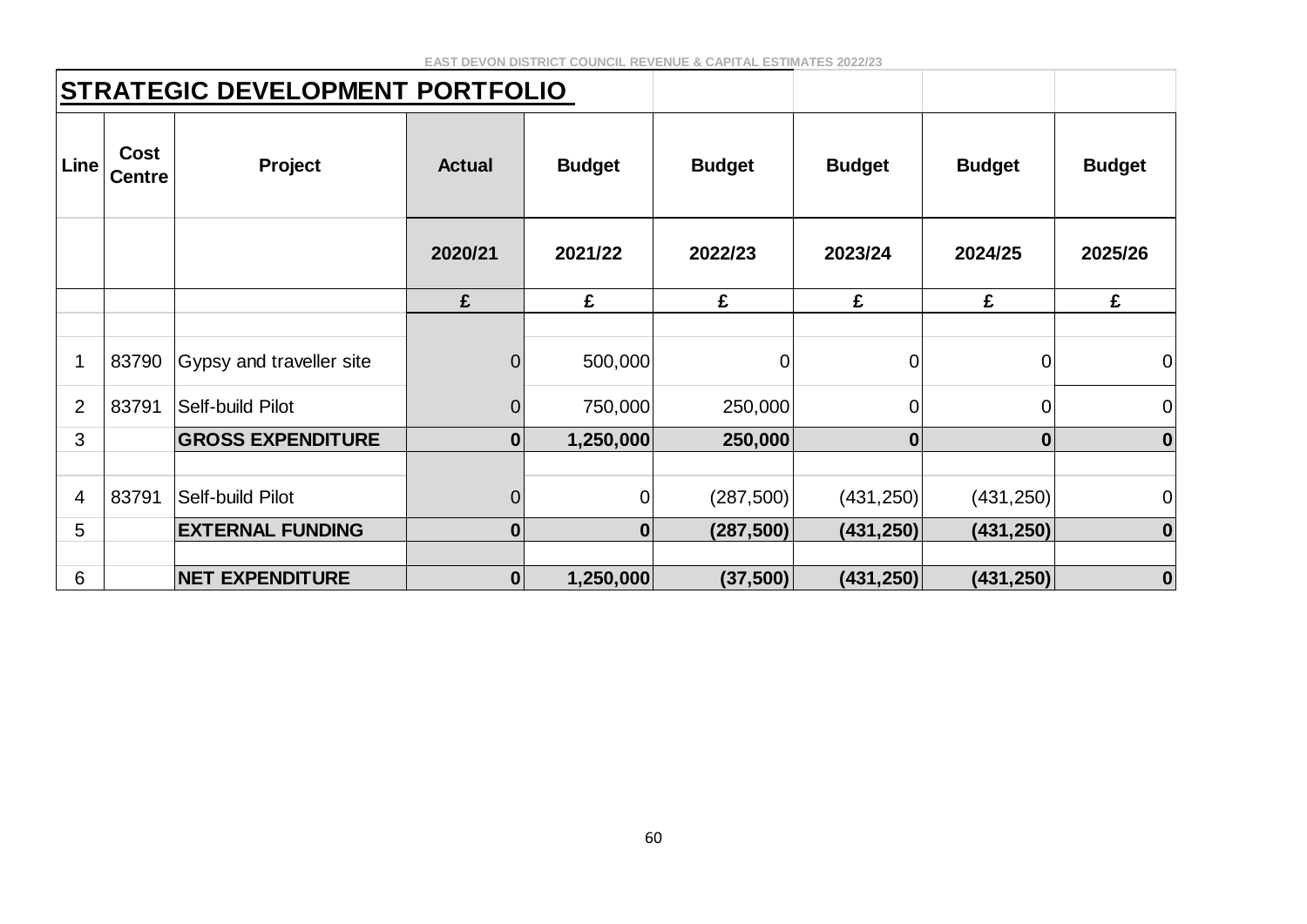### **COMMUNITY PORTFOLIO - HOUSING REVENUE ACCOUNT**

| Line           | Cost<br><b>Centre</b> | Project                                       | <b>Actual</b> | <b>Budget</b> | <b>Budget</b> | <b>Budget</b> | <b>Budget</b> | <b>Budget</b>  |
|----------------|-----------------------|-----------------------------------------------|---------------|---------------|---------------|---------------|---------------|----------------|
|                |                       |                                               | 2020/21       | 2021/22       | 2022/23       | 2023/24       | 2024/25       | 2025/26        |
|                |                       |                                               | £             | £             | £             | £             | £             | £              |
|                | 85811                 | <b>FRA Capital Works</b>                      | 1,192,937     | $\Omega$      | $\Omega$      |               | 0             |                |
| 2              | 85816                 | House in Multiple Occupation - Exmouth 30% RT | 18,368        | $\Omega$      |               |               | U             | 0              |
| 5              | 85829                 | 34 St Marks Rd Honiton Ex141xu                | 163,501       | $\Omega$      | U             |               | 0             | 0              |
| $\overline{7}$ | 85887                 | HMO 1 Morton Way Exmouth                      | 3,778         | $\Omega$      |               |               | 0             |                |
| 13             | 85894                 | 18a&b Sailors Rest StAnd Rd Ex                | 32,738        | $\Omega$      | 0             |               | 0             |                |
| 16             | 85897                 | 21 Macauley Close Hon Ex141uu                 | 160,676       | $\Omega$      |               |               | 0             | 0              |
| 17             | 85898                 | 18 Spindlewood Cl Hon Ex142xq                 | 325           | $\Omega$      | $\Omega$      |               | 0             | $\Omega$       |
| 18             | 85899                 | 8 Buttercup CI Seaton Ex122xb                 | 160,518       | $\Omega$      |               |               | U             | $\Omega$       |
| 19             | 85900                 | 40 Churchill Rd Exmouth Ex84dn                | 218,215       | $\Omega$      |               |               | U             |                |
| 20             | 85912                 | 24 Hazelwood Cls Hon EX14 2XA                 | 149,173       | $\Omega$      |               |               | 0             |                |
| 21             | 85913                 | 9 Spindlewood Cls Hon EX14 2XQ                | 175,801       | $\Omega$      |               |               | 0             | 0              |
| 22             | 85914                 | 65 Fraser Road Exmouth EX8 4DH                | 194,751       | $\Omega$      | <sup>0</sup>  |               | 0             | $\Omega$       |
| 23             | 85915                 | F2 23 Cheshire Rd Exm EX8 4BN                 | 498           | $\Omega$      |               |               | 0             | $\Omega$       |
| 24             | 85916                 | 11 Senate Way Exm EX8 4SF                     | 178,176       | $\Omega$      | 0             |               | 0             | 0              |
| 25             | 85917                 | 43 Rosewell Cls Hon EX14 1QU                  | 171,061       | $\Omega$      | <sup>n</sup>  |               | 0             | 0              |
| 26             | 85918                 | 4 Cunningham Road Exm EX8 4DS                 | 141,791       | $\Omega$      | $\Omega$      |               | 0             | $\Omega$       |
| 27             | 85922                 | 26 Cunningham Rd Exm EX8 4DS                  | 206,536       | $\Omega$      |               |               | 0             | $\Omega$       |
| 28             | 85923                 | 51 St Andrews Rd Exmth EX8 1AS                | 940,751       | $\Omega$      |               |               | 0             |                |
| 29             | 85924                 | 83 Fraser Road, Exmouth                       | 211,686       | 0             |               |               | U             | 0              |
| 30             | 85925                 | 17 Fairmead, Sidmouth Ex10 9su                | 232,387       | $\Omega$      |               |               | 0             | $\Omega$       |
| 31             | 85927                 | 123 Manstone Av. Sidth Ex10 9tq               | 634           | $\Omega$      | 0             |               | 0             | $\Omega$       |
| 32             | 85928                 | 9 New Street, Exmouth Ex8 1rt                 | 534           | $\Omega$      |               |               | 0             | 0              |
| 33             | 85929                 | 26 High Meadow, Sidmth Ex10 9uw               | 537           | $\Omega$      | $\Omega$      |               | 0             | $\overline{0}$ |
| 34             | 85930                 | 4 Parthia Place, Exmth EX8 4RN                | 535           | $\Omega$      | 0             |               | 0             | $\Omega$       |
| 35             | 85931                 | 14a Meadow Rd, Bud St. EX9 6JL                | 138,025       | $\Omega$      | $\Omega$      | U             | 0             | 0              |
| 41             | <b>CHRAFF</b>         | <b>HRA Affordable Housing</b>                 | 4,693,932     | $\mathbf 0$   | $\mathbf 0$   | 0             | $\mathbf 0$   | $\mathbf 0$    |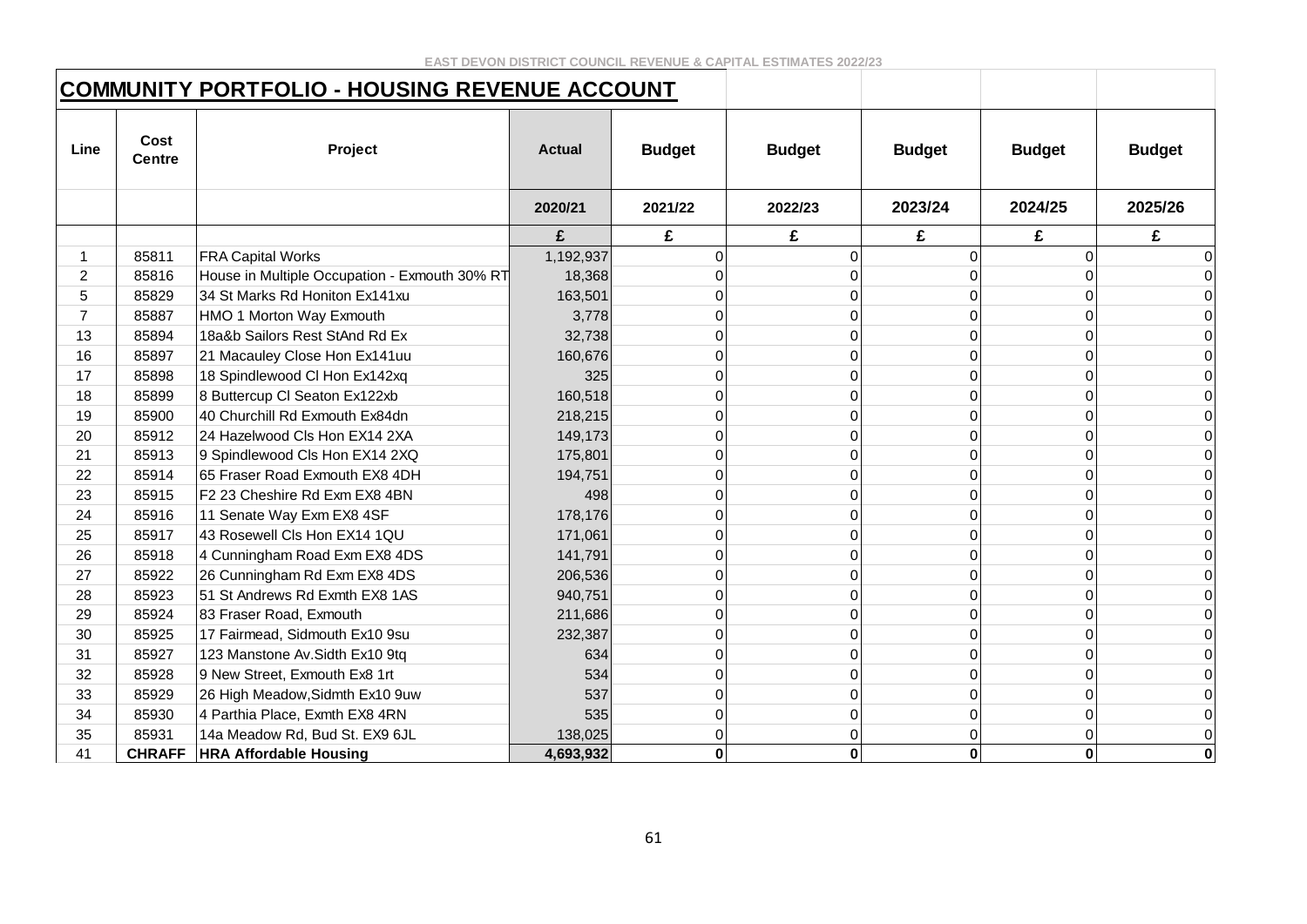**EAST DEVON DISTRICT COUNCIL REVENUE & CAPITAL ESTIMATES 2022/23**

| 44 | 85703         | <b>HRA Housing System</b>          | (19, 809)      | $\mathbf 0$ | $\overline{0}$ | $\Omega$     | 0            | $\mathsf 0$ |
|----|---------------|------------------------------------|----------------|-------------|----------------|--------------|--------------|-------------|
| 45 | <b>CHRAOT</b> | <b>HRA Housing Other</b>           | (19, 809)      | 0           | $\mathbf{0}$   | $\mathbf{0}$ | $\mathbf{0}$ | $\bf{0}$    |
| 46 |               |                                    |                |             |                |              |              |             |
| 47 | 65380         | Re-Roofing                         | 12,114         | $\mathbf 0$ | $\overline{0}$ | $\Omega$     | $\mathbf 0$  |             |
| 48 | 85213         | <b>Social Service Adaptations</b>  | 223,891        | 250,000     | 250,000        | 250,000      | 250,000      | 250,000     |
| 49 | 85511         | CAPITAL GRANTS HSG                 | 671,905        |             | $\Omega$       |              |              |             |
| 50 | 85890         | Poplar Mount Lifts replacement     | 7,594          | U           | 0              |              |              |             |
| 52 | 85902         | Major improvement/extension        | 46,890         | 150,000     | 150,000        | 150,000      | 150,000      | 150,000     |
| 54 | 85904         | Remodelling of Sheltered Schemes   | 40,190         | 100,000     | 100,000        | 100,000      | 100,000      | 100,000     |
| 58 | <b>CHSGHG</b> | <b>HRA Housing</b>                 | 1,002,584      | 500,000     | 500,000        | 500,000      | 500,000      | 500,000     |
|    |               |                                    |                |             |                |              |              |             |
| 59 | 65340         | <b>WNDW RENEWAL</b>                | $\mathbf{0}$   | 360,000     | $\Omega$       | U            | $\Omega$     | $\Omega$    |
| 60 | 68100         | <b>Central Heating Replacement</b> | 25,323         | 360,000     | 20,000         | 20,000       | 20,000       | 20,000      |
| 61 | 68126         | Cot Heating replacement            | $\Omega$       |             | 0              |              |              |             |
| 62 | 68102         | <b>Electrical Updating</b>         | 242,970        | 720,000     | 300,000        | 300,000      | 300,000      | 300,000     |
| 63 | 68116         | <b>COT: Update Electrics</b>       | 0              |             | 10,000         | 10,000       | 10,000       | 10,000      |
| 64 | 68103         | <b>Replacement Bathrooms</b>       | $\Omega$       | 171,000     | 210,000        | 210,000      | 210,000      | 210,000     |
| 65 | 68124         | Cot Bathrooms                      |                |             | 70,000         | 70,000       | 70,000       | 70,000      |
| 66 | 68105         | Roofing Renewal                    | 458,273        | 315,000     | 150,000        | 150,000      | 150,000      | 150,000     |
| 67 | 68106         | PVCu Fascia Replacement            | 44,044         | U           | 320,000        | 320,000      | 320,000      | 320,000     |
| 68 | 68107         | <b>Replacement Kitchens</b>        | 36,208         | 450,000     | 350,000        | 350,000      | 350,000      | 350,000     |
| 69 | 68123         | <b>Cot Kitchens</b>                | $\overline{0}$ | 0           | 190,000        | 190,000      | 190,000      | 190,000     |
| 70 | 68108         | <b>Replacement Doors</b>           |                |             | 100,000        | 100,000      | 100,000      | 100,000     |
| 73 | 68109         | Major structural repairs           | 10,814         |             | 0              |              | $\Omega$     |             |
| 74 | 68120         | Gas Boiler Replacement             | 41,102         | 450,000     | 800,000        | 800,000      | 800,000      | 800,000     |
| 76 | 68122         | Change of Tenancy Expenditure      | (2,898)        | $\Omega$    | 1,886,000      | 1,886,000    | 1,886,000    | 1,886,000   |
| 77 | 68500         | PPV Voids                          | 1,125,292      | 1,400,000   | 0              |              |              |             |
| 78 | <b>MJRREP</b> | <b>HRA Major Repairs</b>           | 1,981,128      | 4,226,000   | 4,406,000      | 4,406,000    | 4,406,000    | 4,406,000   |
| 79 |               | <b>GROSS EXPENDITURE</b>           | 7,657,835      | 4,726,000   | 4,906,000      | 4,906,000    | 4,906,000    | 4,906,000   |
|    |               |                                    |                |             |                |              |              |             |
| 82 | 85511         | <b>CAPITAL GRANTS HSG</b>          | (500,000)      | 0           | $\mathbf 0$    | 0            | 0            | 0           |
| 84 | 68109         | <b>Major Structural Repairs</b>    | (9, 345)       | 0           | 0              | 0            | 0            | $\Omega$    |
| 86 |               | <b>EXTERNAL FUNDING</b>            | (509, 345)     | $\bf{0}$    | $\mathbf{0}$   | $\mathbf{0}$ | $\mathbf{0}$ |             |
|    |               |                                    |                |             |                |              |              |             |
| 87 |               | <b>NET EXPENDITURE</b>             | 7,148,490      | 4,726,000   | 4,906,000      | 4,906,000    | 4,906,000    | 4,906,000   |